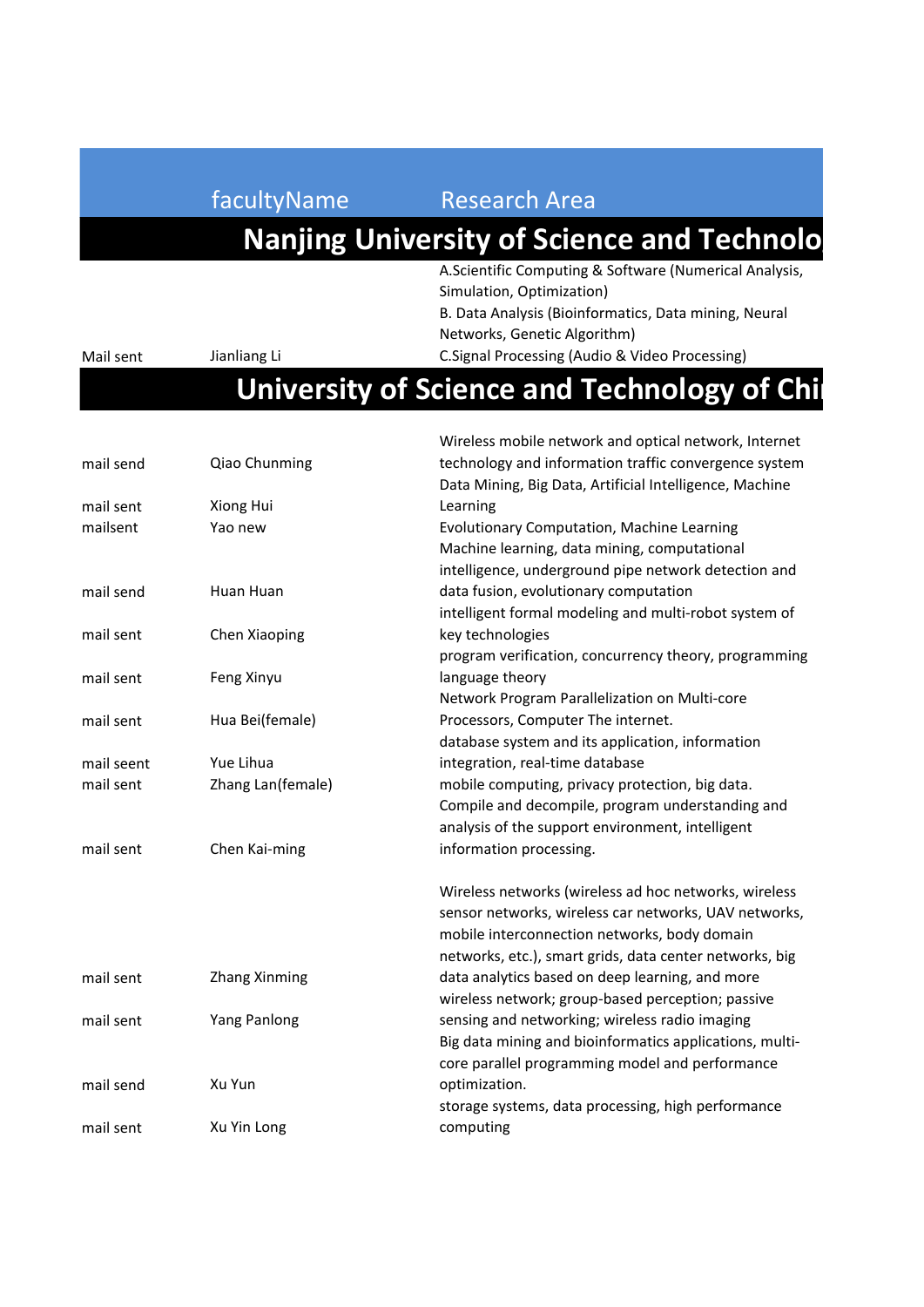| mail sent              | Xiong flame                 | computer network and information security, mobile<br>computing and mobile networks, distributed processing<br>Massive data processing, data indexing and storage                                                                                           |
|------------------------|-----------------------------|------------------------------------------------------------------------------------------------------------------------------------------------------------------------------------------------------------------------------------------------------------|
| mail sent              | Xie Xi Branch               | technology, spatial database, indefinite database, data<br>cleanup                                                                                                                                                                                         |
| mail sent              | Tang Ke                     | Computational Intelligence, Evolutionary Computation,<br>Machine Learning, Intelligent Optimization, Data Mining<br>large-scale, real-time, high-availability distributed system<br>(Large-scale, Real-time and Highly available Distributed               |
| mail sent              | Li Cheng                    | systems<br>Wireless Networks and Mobile Computing, Internet of<br>Things, Internet Security, Data Privacy, Social Networks,                                                                                                                                |
| mail sent              | Li Xiangyang                | Algorithmic Analysis Design<br>combination software technology, large-scale network<br>system and distributed algorithm                                                                                                                                    |
| mail sent              | Li Jing                     |                                                                                                                                                                                                                                                            |
| mail sent              | Jiang Fan                   | computer networks, protocols and software testing,<br>information security                                                                                                                                                                                 |
| mail sent<br>mail sent | Han Kai<br>He Chao building | big data, cloud computing, social networking, machine<br>learning, network economics, wireless networks<br><b>Theoretical Computer Science</b>                                                                                                             |
|                        |                             | knowledge representation and reasoning, intelligent                                                                                                                                                                                                        |
| mail sent              | Ji Jianmin                  | robot control                                                                                                                                                                                                                                              |
| mail sent              | Zeng Fanping                | Software Analysis and Testing, Information Security.<br>Parallel compiler technology, high-performance multi-                                                                                                                                              |
| Mail Sent              | Zheng Qilong                | core computing software.<br>Mass data mining technology, small sample learning                                                                                                                                                                             |
| Mail Sent              | Cheng Hao Ran               | technology, computer modeling and simulation,<br>information security, big data and cloud computing,                                                                                                                                                       |
| Mail Sent              | Yang Wei                    | quantum information processing<br>Programming language theory and implementation<br>technology, especially parallel language design and<br>compilation for new system architecture, parallel<br>program analysis and verification, and real-time compiler- |
| mail sent              | Zhang Yu(female)            | assisted garbage collection.                                                                                                                                                                                                                               |
| mail sent              | Zhang Junxia                | computer system structure, embedded system design.                                                                                                                                                                                                         |
|                        |                             | evolutionary computing, fault-tolerant computing,                                                                                                                                                                                                          |
| mail sent              | Yuan Bo                     | electronic design automation                                                                                                                                                                                                                               |
| mail sent              | Xu Linli                    | Machine Learning, Data Mining.<br>collaborative communications, car networking and                                                                                                                                                                         |
| mail sent              | Xu Hongli                   | Software Defined Networking (SDN)                                                                                                                                                                                                                          |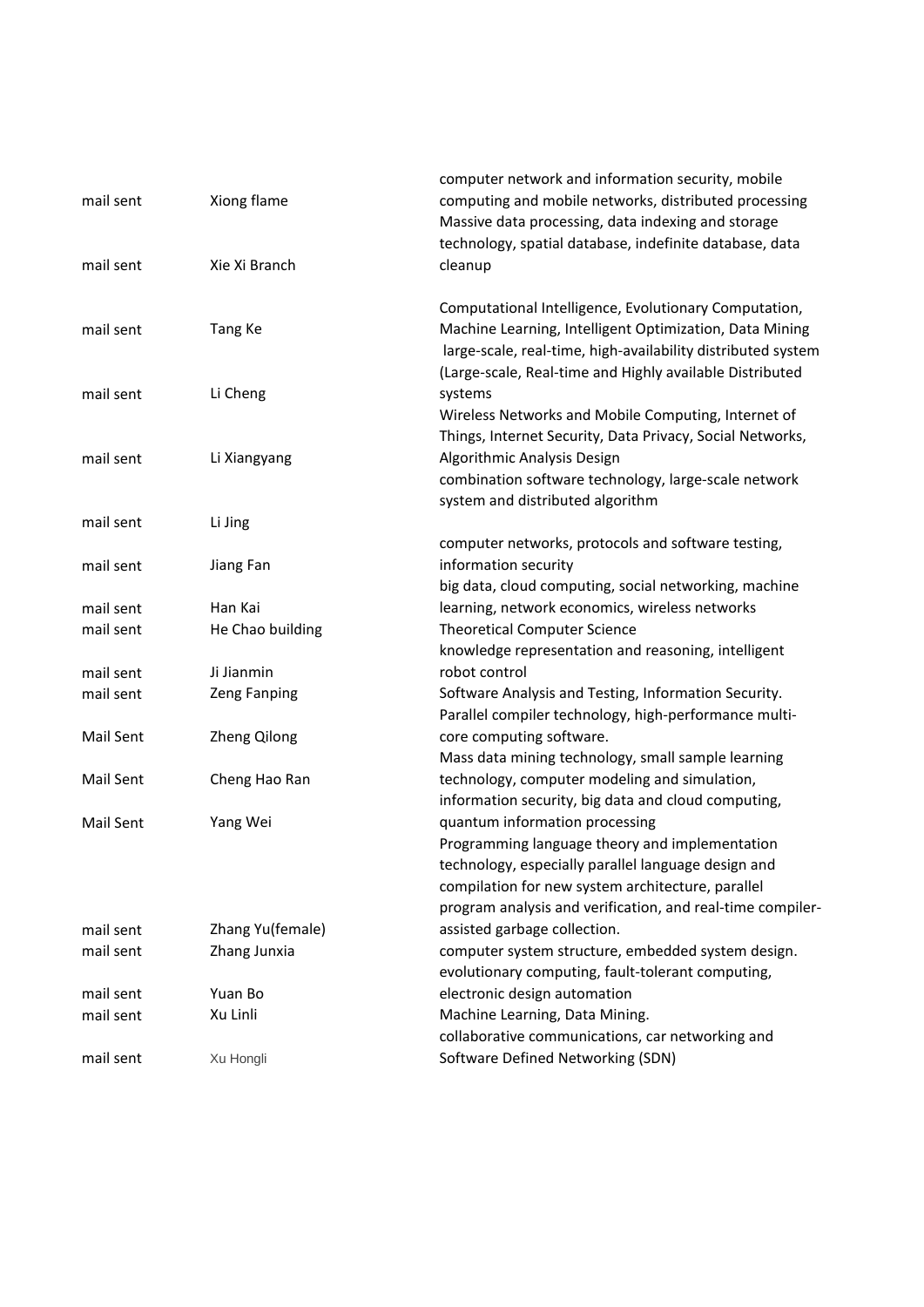|           |                         | Theoretical research involves fields such as Internet of                     |
|-----------|-------------------------|------------------------------------------------------------------------------|
|           |                         | Things (IoT), the Internet, big data and cloud computing,                    |
|           |                         | financial / medical data mining, and group-based                             |
|           |                         | perceptual computing. Systems research involves UAVs,                        |
| mail sent | Xing Kai                | UAVs, IC design, operating systems, etc. field.                              |
|           |                         | Mobile Social Networks, Delayed-tolerant Networks,                           |
| mail sent | Xiao Mingjun            | Internet of Things, etc                                                      |
|           |                         | Virtualization Technology and Cloud Computing,                               |
|           |                         | Multicore Computer Systems and Applications, Computer                        |
| mail sent | Jun-Min Wu              | System Simulation and Performance Optimization                               |
|           |                         | multi-agent system, automatic planning theory,                               |
| mail sent | Wu Feng                 | intelligent robot decision-making                                            |
|           |                         | deep learning processor, FPGA / GPU-based big data                           |
| mail sent | Wang Chao               | acceleration, high performance computing.                                    |
|           |                         | Evolutionary Computation, Genetic Programming,                               |
|           |                         | Transportation Planning, Logistics, Large-Scale                              |
|           |                         | Optimization, Numerical Optimization, Data Mining,                           |
| mail sent | Thomas way              | Service-Oriented Architectures (SOAs)                                        |
|           |                         | wireless sensor networks, car networking, distributed                        |
| mail sent | Wang                    | systems                                                                      |
|           |                         | Sensor Networks and Security, Complex Systems                                |
| mail sent | Wang Xingfu             | Modeling, Embedded Systems                                                   |
|           |                         | computer image processing and understanding, remote                          |
|           |                         | sensing image processing, artificial intelligence and<br>pattern recognition |
| mail sent | Wanshou Hong(female)    |                                                                              |
|           |                         | Emotion Computing, Pattern Recognition and Data                              |
| mail sent | Wang on the fly(female) | Mining Theory and Applications, Multimedia Computing                         |
|           |                         | future network technology, Internet big data, software-                      |
| mail sent | Tano                    | defined network, new media network                                           |
|           |                         | data center network, cloud computing, wireless                               |
| mail sent | Haisheng                | networks, algorithm design and analysis                                      |
|           |                         | computer vision, computer graphics, human-computer                           |
| mail sent | Song Peng               | interaction                                                                  |
|           |                         | machine learning and data mining, network and                                |
|           |                         | information security, computing intelligence and                             |
| mail sent | Luo Wenjian             | applications.                                                                |
|           |                         | Network Information Security, Applied Cryptography,                          |
|           | Miao Fuyou              | Mobile Computing, Distributed Wireless Network                               |
| mail sent |                         | Routing, Public Key Management.                                              |
|           |                         | High Performance Computing and Algorithm                                     |
| mail sent | Sun Guangzhong          | Optimization, Big Data Processing and Applications.                          |
| mail sent | Qian Chao               | evolutionary computing, machine learning, data mining                        |
|           |                         | data mining and knowledge discovery, machine learning                        |
| mail sent | Liu Qi                  | methods and their applications                                               |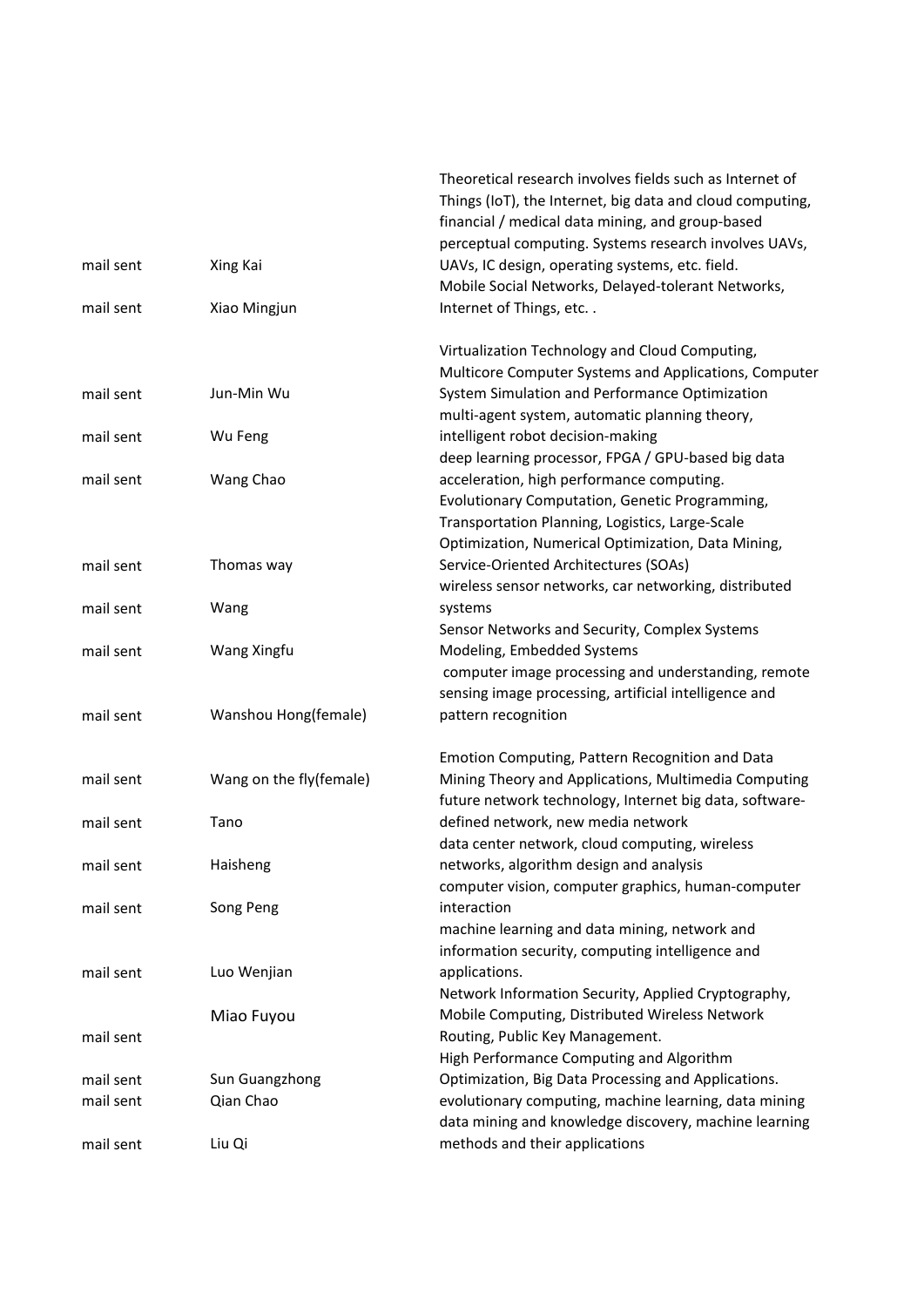| mail sent | Liu Hengchang         | Internet of Things, big data, mobile cloud computing<br>machine learning, intelligent information processing and<br>mining, Internet information extraction and depth search |
|-----------|-----------------------|------------------------------------------------------------------------------------------------------------------------------------------------------------------------------|
| mail sent | Liu Guiquan           | and mining.<br>Mobile object database, spatio-temporal database, new                                                                                                         |
|           |                       | storage-oriented database, Web information extraction                                                                                                                        |
| mail sent | Jin Peiquan           | and search.                                                                                                                                                                  |
| mail sent |                       | program verification, concurrency theory, programming<br>language theory                                                                                                     |
|           | Liang Hongjin(female) | computer storage systems, cloud storage, big data                                                                                                                            |
| mail sent | Li Yongkun            | storage                                                                                                                                                                      |
|           |                       | evolutionary computing theory, network, wireless                                                                                                                             |
| mail sent | Li Jinlong            | communications                                                                                                                                                               |
|           |                       | information security, formal program verification, mobile                                                                                                                    |
| mail sent | Huang Wenchao         | computing                                                                                                                                                                    |
|           |                       |                                                                                                                                                                              |
|           |                       | Computer Graphics, Computer Aided (Geometric) Design,                                                                                                                        |
| mail sent | Huang Zhang Jin       | GPU Computing, Computer Vision, Scientific Visualization                                                                                                                     |
|           |                       | program verification, operating system kernel                                                                                                                                |
|           |                       | verification, concurrency theory, programming language                                                                                                                       |
| mail sent | Fu Ming               | theory                                                                                                                                                                       |
|           |                       | Parallel algorithms and software, deep learning                                                                                                                              |
|           |                       | algorithms and programming framework, big data                                                                                                                               |
|           |                       | parallel storage and processing, high performance                                                                                                                            |
| mail sent | Han Ting              | computing, computer system performance evaluation.                                                                                                                           |
|           |                       | Scientific Computing Visualization, Computer Animation,                                                                                                                      |
| mail sent | Dong Lanfang(female)  | Pattern Recognition, Images deal with                                                                                                                                        |
|           |                       | wireless sensor networks, networking, networked                                                                                                                              |
|           |                       | vehicle, information hiding, secure multi quantum                                                                                                                            |
|           |                       | information security, mining data analysis large, large                                                                                                                      |
| mail sent | Huang Liu             | data privacy, Cloud security                                                                                                                                                 |
|           |                       | Parallel Algorithms and Parallel Processing, Parallel                                                                                                                        |
|           |                       | Architecture, Communication Problems in Parallel and                                                                                                                         |
| mail sent | Gu Naijie             | Distributed Computing, IP Multicast Research                                                                                                                                 |
|           |                       | machine learning, data mining, social networks,                                                                                                                              |
| mail sent | Chen Enhong           | personalized recommendation system.                                                                                                                                          |
|           |                       | Large-scale Parallel Computer System Architecture,                                                                                                                           |
|           |                       | Big Data Parallel Storage and Processing System,                                                                                                                             |
|           |                       | Cognitive-oriented Reconfigurable Computing,                                                                                                                                 |
|           |                       | Parallel Programming Environment and Tools, and                                                                                                                              |
| mail sent | An Hong(female)       | High Performance Computing.                                                                                                                                                  |
|           |                       | Highly trusted software, programming language and                                                                                                                            |
| mail sent | Shao Zhong            | compiler, operating system                                                                                                                                                   |
|           |                       |                                                                                                                                                                              |

### **Nanjing University of Aeronautics and Astronautics(Cort**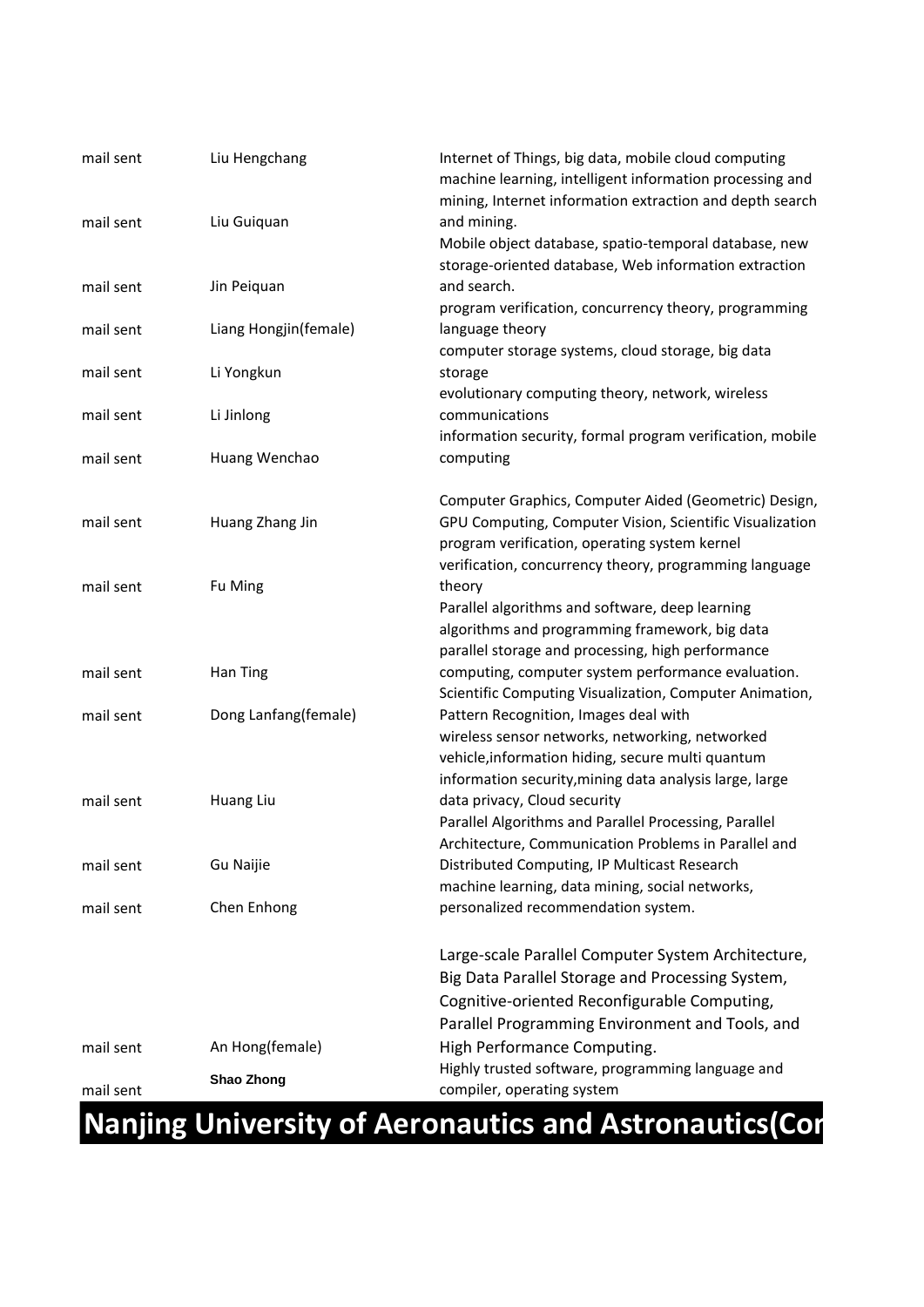| Mail sent | CAO Zining-Mail Sent          | <b>Formal Methods</b><br>1. Software Analysis and Verification ;<br>2. Semantic Web, Service Oriented Computing |
|-----------|-------------------------------|-----------------------------------------------------------------------------------------------------------------|
| Mail sent | <b>HUANG Zhiqiu-Mail Sent</b> | 3. Cloud Computing                                                                                              |
| Mail sent | <b>HUANG Yuhua-Mail Sent</b>  | Information security & privacy                                                                                  |
| Mail sent | <b>HU Caiping</b>             | Spatial Data Mining and Machine Learning                                                                        |
|           |                               | 1. Pattern recognition;                                                                                         |
| Mail sent | GAO Hang-Mail Sent            | 2.Embedded system.                                                                                              |
|           |                               | 1. Machine Learning & Data Mining                                                                               |
| Mail sent | FENG Aimin(female)-Mail Sent  | 2. System Configuration                                                                                         |
|           |                               | 1. Neural computing;                                                                                            |
|           |                               | 2. Pattern recognition;                                                                                         |
| Mail sent | DAI Qun(female)               | 3. Machine learning.                                                                                            |
|           | <b>CHEN Dan</b>               | 1. Information hiding                                                                                           |
| Mail sent | (female)                      | 2. Network security                                                                                             |
|           |                               | 1. Computer network;                                                                                            |
|           |                               | 2. Wireless network;                                                                                            |

Mail sent CHEN Bing-Mail Sent

3.Network Security.

|           |                        | <b>Shanghai Jiao Tong University (Comp</b>                       |  |
|-----------|------------------------|------------------------------------------------------------------|--|
|           |                        | Algorithms-agents-data Interface on Internet, Market,            |  |
| Mail sent | Deng Xiaotie Professor | and Social Networks Laboratory                                   |  |
|           |                        | Language Technology and Application including:                   |  |
|           |                        | Opinion Mining, Information Retrieval, Information               |  |
|           |                        | Extraction,                                                      |  |
|           |                        | Machine Learning, Ontology Learning, Natural Language            |  |
| Mail sent | Yao Tianfang           | Generation                                                       |  |
|           |                        | $\diamond$ ? Computational model for Perception and Cognition    |  |
|           |                        | Learning and Memory in Cortical Networks, Visual Neural          |  |
|           |                        | Representation and Coding, Visual Global Feature                 |  |
|           |                        | Analysis; Object Recognition, Multimodal Computational           |  |
|           |                        | Model                                                            |  |
|           |                        |                                                                  |  |
|           |                        | $\diamond$ ?Brain-Computer Interface and Brain Signal Processing |  |
|           |                        | Brain EEG Signal Processing, Evoked Potential Analysis           |  |
|           |                        | and Localization, Brain-Computer System Design, EEG              |  |
|           |                        | Pattern Recognition, EEG based Person authentication             |  |
|           |                        | ◇?Machine Learning and Inference                                 |  |
|           |                        | Independent Component Analysis, Sparse                           |  |
|           |                        | Representation, Tensor Factorization and Analysis,               |  |
| Mail sent | <b>Zhang Liqing</b>    | <b>Information Geometry</b>                                      |  |
|           |                        |                                                                  |  |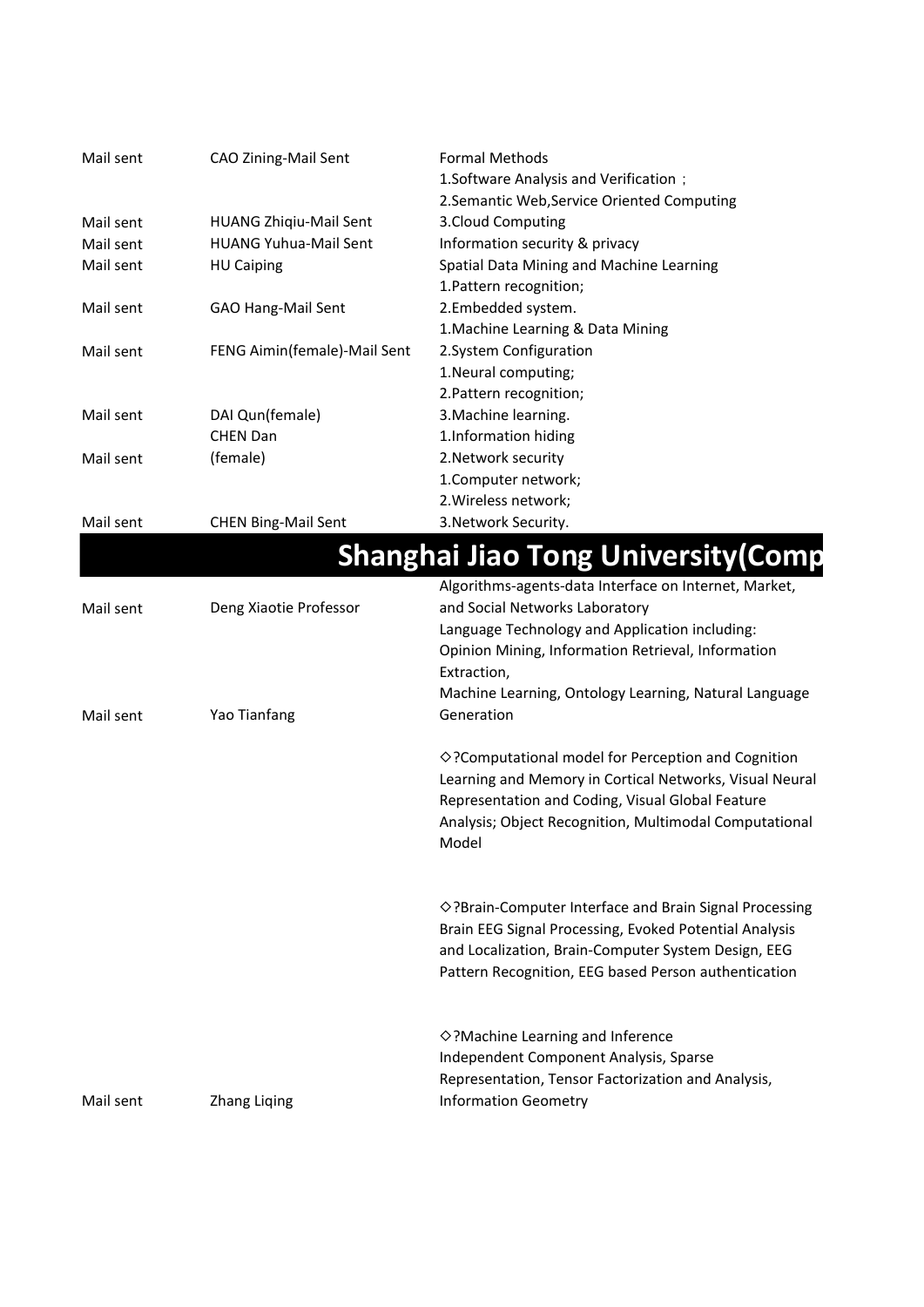| Mail sent<br>Mail sent | Lu Bao-Liang<br>Xu Lei                 | Brain-like computing, neural networks, machine learning,<br>brain-computer interaction, affective computing<br>Intelligent Human-Computer Interaction<br>Machine Learning, Pattern Recognition, Computer Vision,<br>Information Hiding, Complex Networks                                                                             |
|------------------------|----------------------------------------|--------------------------------------------------------------------------------------------------------------------------------------------------------------------------------------------------------------------------------------------------------------------------------------------------------------------------------------|
| Mail sent<br>Mail sent | Lu Hongtao<br>Zhao Hai                 | natural language processing, machine learning, data<br>mining, bioinformatics and artificial intelligence                                                                                                                                                                                                                            |
|                        |                                        | 1) use machine learning methods to solve the problems<br>of natural language processing.<br>2) focus on Internet-based information retrieval and<br>extraction, such as hot topic/event detection and<br>tracking, topic/event evolution, news event extraction<br>and so on.                                                        |
| Mail sent<br>Mail sent | Li Fang(female)<br>Deng Qianni(female) | 3) apply database technologies for different applications.<br>Data intensive computing and Social Network<br>1. Computer architecture<br>2. Energy efficient and resilient microprocessor<br>architecture<br>3. GPGPU and multicore architecture, parallel<br>programming<br>4. Software and hardware co-design for cloud and mobile |
| Mail sent              | Liang Xiaoyao                          | computing<br>parallel distributed computing, wireless netwks, sens<br>netwks, multimedia overlay netwks, intelligent traffic                                                                                                                                                                                                         |
| Mail sent              | Wu Minyou                              | information systems, high perfmence computingbr                                                                                                                                                                                                                                                                                      |
| Mail sent              | Shen Liping(female)                    | pervasive and adaptive learning technologies.                                                                                                                                                                                                                                                                                        |
|                        |                                        | 1. Image-based Modeling and Rendering, Animation,<br>Image Processing, Natural Phenomenon Simulation/Non-<br>photorealistic Rendering, GPU Processing,.<br>2. Virtual Reality, Augmented Reality                                                                                                                                     |
| Mail sent              | Sheng Bin                              | 3. Data Visualization and Biomedical Imaging                                                                                                                                                                                                                                                                                         |
| Mail sent              | Yu Yong                                | <b>Computer Application</b><br>E-Learning Technologies; Knowledge Discovery and Data                                                                                                                                                                                                                                                 |
| Mail sent              | Shen Ruimin                            | Mining; Data Encoding and Information<br>CAD, computer graphics, computer animation, and image<br>based graphical techniques such as rendering,                                                                                                                                                                                      |
| Mail sent              | Ma Lizhuang                            | reconstruction and modeling<br>Computer architecture security, software security,                                                                                                                                                                                                                                                    |
| Mail sent              | Zhang Yuanyuan(female)                 | wireless network security                                                                                                                                                                                                                                                                                                            |
| Mail sent              | Liu Zhiqiang                           | Cryptography and Information Security<br>Public key encryption, in particular of distributed network                                                                                                                                                                                                                                 |
| Mail sent              | Long Yu(female)                        | surrounding                                                                                                                                                                                                                                                                                                                          |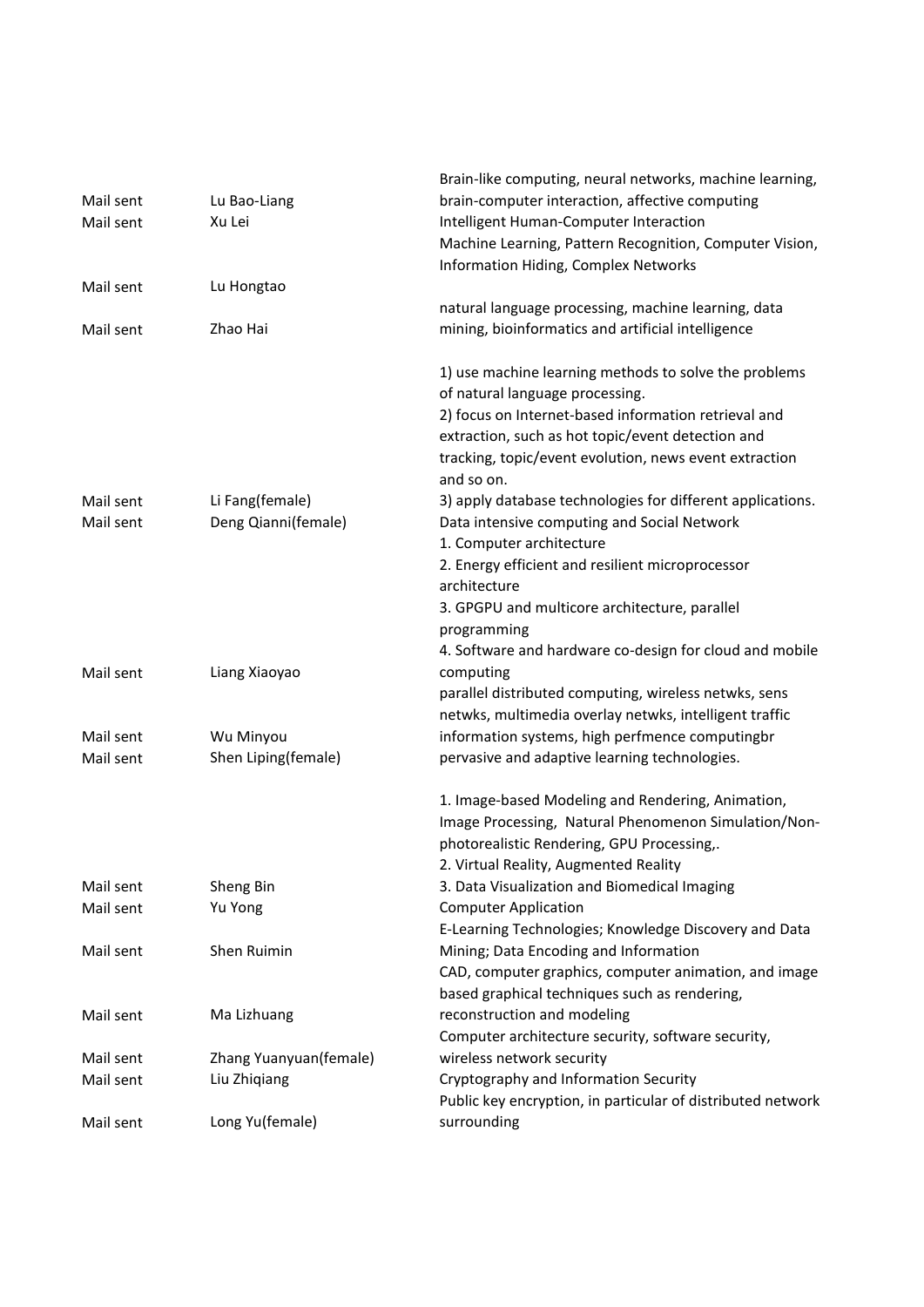|           |                     | 1. Security, Privacy and Trust in mobile networks (See the |
|-----------|---------------------|------------------------------------------------------------|
|           |                     | Project Description on CR security here)                   |
|           |                     | 2. Smart Phone System Security (See the Project            |
|           |                     | Description on WiKi)                                       |
|           |                     | 3. Cloud Computing Security                                |
| Mail sent | Zhu Haojin          | 4. Applied Cryptography                                    |
|           |                     | Information Theory (especially Shannon Channel Capacity    |
|           |                     | and Network Coding), Coding Theory (especially             |
|           |                     | Hamming Distance, Constant Composition and Constant        |
|           |                     | Weight Code, Periodic Sequence) and Computer Security      |
| Mail sent | Luo Yuan            | (especially Virtual Machine Security)                      |
| Mail sent | Liu Shengli         | Cryptography and information security                      |
|           |                     | - software security;                                       |
|           |                     | - hardware and embedded security;                          |
|           |                     | - big data and cloud security with privacy;                |
| Mail sent | Gu Dawu             | - financial security techniques.12:12                      |
| Mail sent | Zhong Hao           | Network and Service Computing                              |
|           |                     | <b>Mobile Computing</b>                                    |
|           |                     | <b>Big Data</b>                                            |
|           |                     | Social Networks                                            |
| Mail sent | Xue Guangtao        | <b>Distributed Computing</b>                               |
|           |                     | Vehicular Networks, Wireless Networks, Distributed and     |
| Mail sent | Hongzi Zhu          | Parallel Systems and Mobile Computing                      |
|           |                     | Wireless and mobile networks, sensor networks, wireless    |
|           |                     | vehicular networks, mobile computing, and Internet of      |
| Mail sent | Zhu Yanmin          | things.                                                    |
|           |                     | Grid and Cloud Computing, Wireless Sensor Networks,        |
| Mail sent | Li Minglu           | <b>VANET</b>                                               |
| Mail sent | Huang Linpeng       | Software Methodology, Distributed Computing                |
|           |                     | (1) Service Oriented Computing                             |
|           |                     | (2) Network Computing                                      |
|           |                     | (3) Multiagent System                                      |
| Mail sent | Cao Jian            | (4) Social Network                                         |
|           |                     | intersection of database, natural language processing      |
| Mail sent | Zhu Qili Kenny      | and artificial intelligence                                |
| Mail sent | Fu Hongfei          | <b>Theoretical Computer Science</b>                        |
| Mail sent | <b>Tang Feilong</b> | Parallel and Distributed Computing                         |
| Mail sent | Li Jie              | Parallel and Distributed Computing                         |
| Mail sent | <b>Wang Xinbing</b> | Parallel and Distributed Computing                         |
| Mail sent | Yao Bin             | large scale database management and cloud computing        |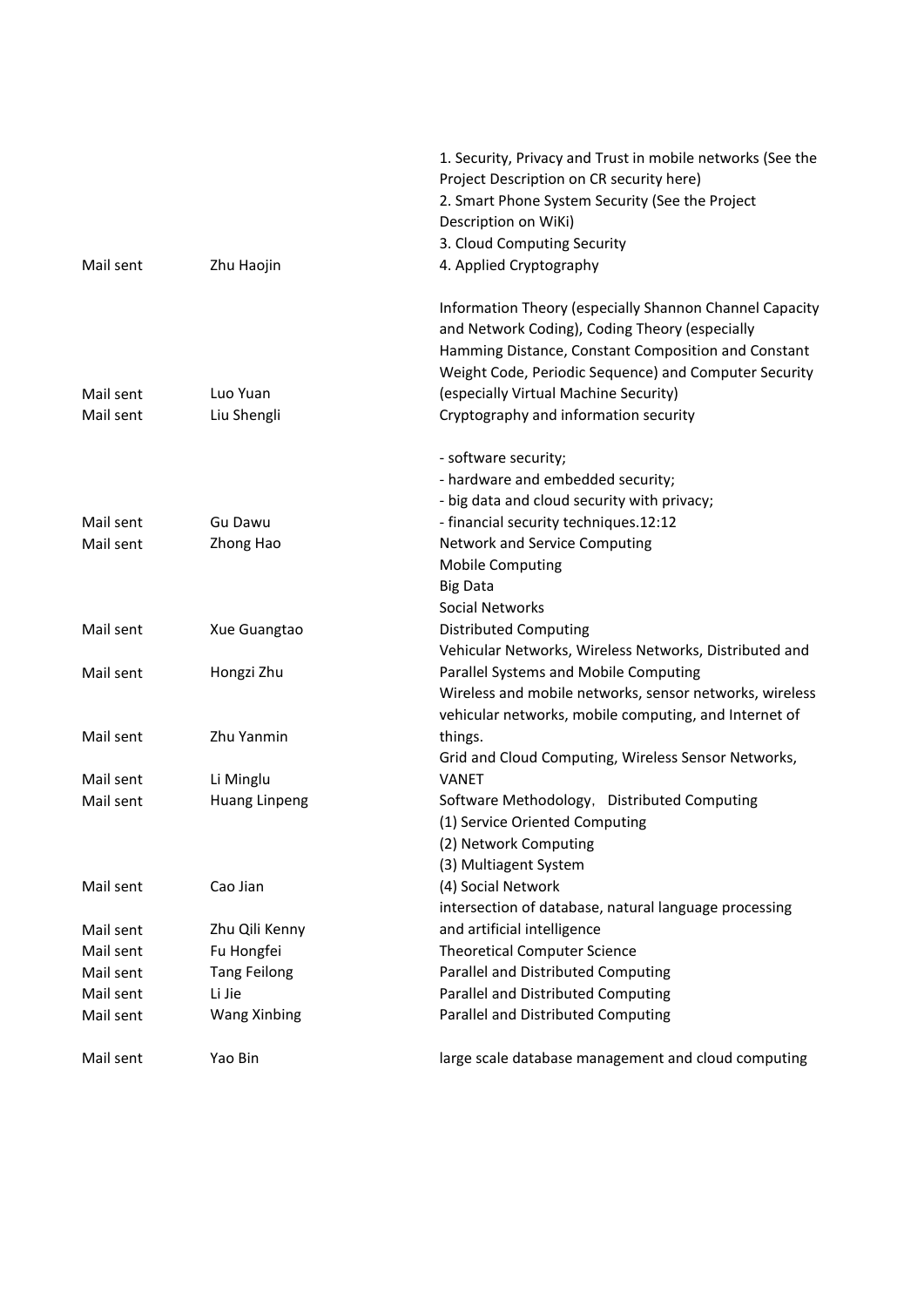|           |                      | Data Storage Systems (in Computer Architecture and       |
|-----------|----------------------|----------------------------------------------------------|
|           |                      | <b>Operating System Area)</b>                            |
|           |                      | -------Storage Cache                                     |
|           |                      | -------Reliable Storage Systems                          |
|           |                      | -------Non-Volatile Memory Technologies                  |
| Mail sent | Wu Chentao           | -------Storage Management in File Systems                |
|           |                      | Data Engineering, Database Management, Wireless          |
| Mail sent | Gao Xiaofeng(female) | Network, and Optimization Algorithms                     |
|           |                      | Wireless Networking and Mobile Computing                 |
|           |                      | <b>Cloud Computing</b>                                   |
|           |                      | Economic Incentives for Cooperation                      |
|           |                      | <b>Privacy Preservation</b>                              |
|           |                      | Peer-to-Peer Computing                                   |
| Mail sent | Wu Fan               | Algorithmic Game Theory                                  |
|           |                      | next generation wireless communication, protocols and    |
|           |                      | heterogeneous networks; distributed systems, multicast   |
| Mail sent | Jia Weijia           | and anycast QoS routing protocols                        |
|           |                      | Parallel and distributed processing, Parallelizing       |
|           |                      | compilers, Pervasive Computing, Software engineering,    |
| Mail sent | Guo Minyi            | <b>Embedded systems, and Green Computing</b>             |
| Mail sent | <b>Guan Haibing</b>  | virtual machine;                                         |
| Mail sent | Chen Guihai          | Parallel and Distributed Computing                       |
|           |                      | Concurrency Theory, in particular process calculi and    |
|           |                      | Petri nets;                                              |
|           |                      | Membrane computing;                                      |
|           |                      | Systems biology, especially formal models for biological |
|           |                      | systems;                                                 |
| Mail sent | Dong Xiaoju(female)  | Formal methods                                           |
| Mail sent | Chen Yuting          | <b>Theoretical Computer Science</b>                      |
|           |                      | theory and its semantics, Theory of Interaction founded  |
|           |                      | on Thesis of Interaction and (ii) decidability and       |
| Mail sent | Fu Yuxi Professor    | complexity issues in verification                        |
|           |                      |                                                          |

# **Nanchang University**

# **Northeast Normal University(Computer S**

|           |                              | Intelligent Computing, Chemo metrics, Pattern          |
|-----------|------------------------------|--------------------------------------------------------|
| Mail sent | Gao Ting(female) - Mail sent | Recognition                                            |
| Mail sent | Hu Lihong(female)- Mail sent | Interdisciplinary of Computer Science and Chemistry    |
| Mail sent | Liu Shuhua(female)-Mail sent | Intelligent control, mobile robot                      |
|           | Sun                          | Image processing; Pattern recognition                  |
| Mail sent | Junxi- Mail Sent             |                                                        |
|           | Yang                         | DM(data mining), Semantic Web and Ontology             |
| Mail sent | Xiguan-Mail Sent             |                                                        |
| Mail sent | Zhou Zhiguo-Mail Sent        | Security of computer network, Research on<br>algorithm |
|           |                              |                                                        |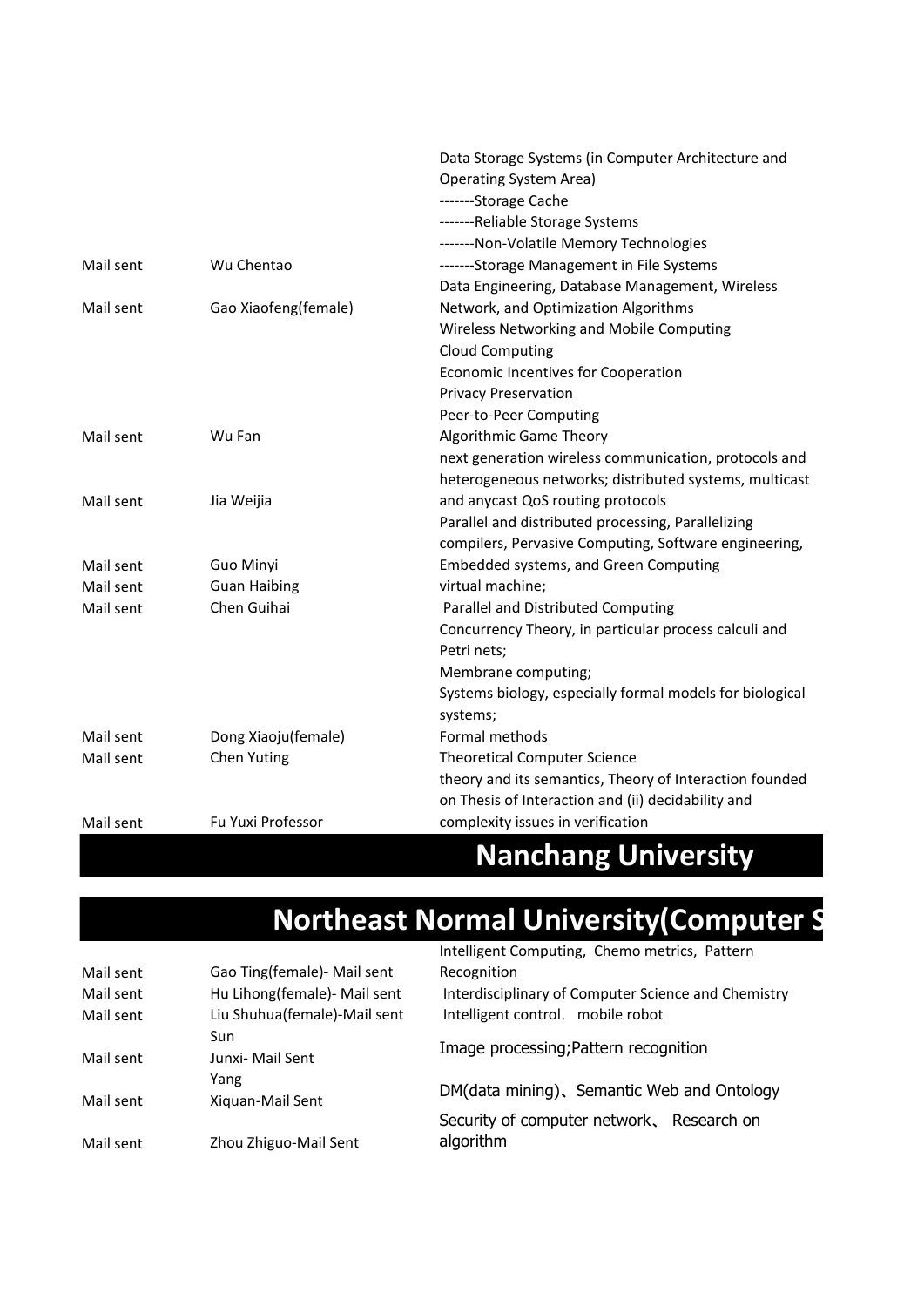| Mail sent | Zhu Tieying(female)-Mail Sent | Computer Network, Network Security                                                                              |  |
|-----------|-------------------------------|-----------------------------------------------------------------------------------------------------------------|--|
| mail sent | Sun Tieli                     | Information Mining and Machine Learning                                                                         |  |
| mail sent | Chen Xiaohui(female)          | <b>Educational Technology Theory</b>                                                                            |  |
| mail sent | <b>Teng Guangqing</b>         | Internet Information Resource Management                                                                        |  |
| mail sent | Yin Minghao                   | Artificial Intelligence                                                                                         |  |
| mail sent | Yuan Lei                      | Modern Educational Technology                                                                                   |  |
| mail sent | Zhang Bangzuo                 | Big Data Search and Recommended                                                                                 |  |
| mail sent | Zhang Jingbo                  | Digital Image Processing, Computer Teaching                                                                     |  |
| mail sent | Han Yi                        | Artificial Intelligence and Planning Identification                                                             |  |
| mail sent | Li Yongli                     | Computer System Structure                                                                                       |  |
|           |                               | Intelligent Control and Embedded Systems, Pattern                                                               |  |
| mail sent | Pudong                        | Recognition, Internet of Things                                                                                 |  |
| mail sent | Sun Hongguang                 | Intelligent Information Processing, Data Mining                                                                 |  |
| mail sent | Wei                           | Basic Theory of Library Science                                                                                 |  |
| mail sent | Li Hui                        | Computer Network, Image Processing                                                                              |  |
|           |                               | Computing Intelligence, Pattern Recognition, Internet of                                                        |  |
| mail sent | Zhang Libiao                  | <b>Things Technology</b>                                                                                        |  |
| mail sent | Xu wide                       | Electronic Information Resources Organization                                                                   |  |
|           |                               | Information Consulting and Information Industry                                                                 |  |
| mail sent | Wang Hui                      | <b>Business Information Research</b>                                                                            |  |
| mail sent | Wang Dongyan                  | Information Management, Basic Theory of Informatics                                                             |  |
| mail sent | Xu Yue right                  | Basic Theory of Library Science                                                                                 |  |
| mail sent | Peng Li                       | leapfrog teaching                                                                                               |  |
| mail sent | Yang Xiquan                   | Computer Network, Distance Education                                                                            |  |
| mail sent | Sun Tieli                     | information Mining and Machine Learning                                                                         |  |
| mail sent | Sun Chengjiang                | Library and Information Science                                                                                 |  |
| mail sent | Zhou Dong Dai                 | Digital Learning Support Technology                                                                             |  |
| mail sent | Solution moon(female)         | Information Technology Courses and Teaching                                                                     |  |
| mail sent | Wang Wenyong                  | Artificial Intelligence                                                                                         |  |
| mail sent | Zheng Xiaojuan                | Software Automation                                                                                             |  |
| mail sent | Jiang Hua                     | Data mining                                                                                                     |  |
| mail sent | Han Feng                      | <b>Computer Education</b>                                                                                       |  |
|           |                               | Big Data Visualization, Scientific Visualization,                                                               |  |
|           |                               | Information Visualization, Visual Analysis, Multi-                                                              |  |
| mail sent | Zhang Hui Jie                 | resolution Modeling, Computer Graphics                                                                          |  |
| mail sent | Li Yan Ling(female)           | Database Technology                                                                                             |  |
| mail sent | Wang Cuiping(female)          | Information Resource Management, Digital Library                                                                |  |
| mail sent | Ma Zhiqiang                   | Image Processing, Software Engineering                                                                          |  |
| mail sent | Kong Jun                      | Machine Learning, Big Data Analysis, Deep Learning<br>Simulation, digital image processing, pattern recognition |  |
| mail sent | Lv Yinghua                    | for parallel objects Computer                                                                                   |  |

#### **Northwestern Polytechnical University(Computer 3)**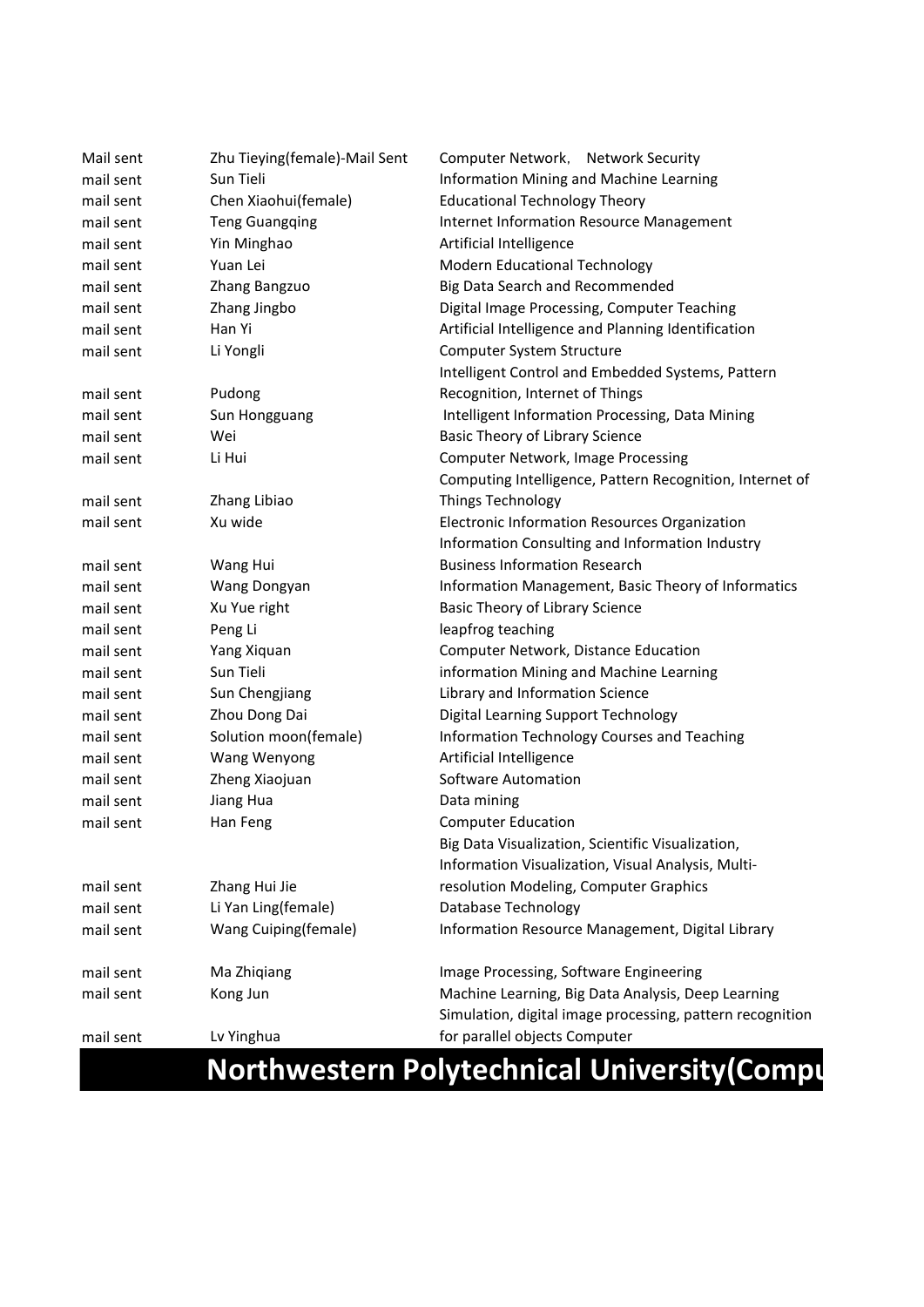|           |                      | Research areas include but not limit to computational              |
|-----------|----------------------|--------------------------------------------------------------------|
|           |                      | and systems biology, genomic and proteomic data                    |
|           |                      | analysis, disease gene identification, protein complex             |
|           |                      | identification, dynamic network analysis, gene                     |
| mail sent | chen bo lin          | methylation data analysis etc                                      |
| mail sent | chen qun             | not mentioned in profile                                           |
| mail sent | ai li rong(female)   | not mentioned in profile                                           |
| Mail sent | chen jing dong       | not mentioned in profile                                           |
| Mail sent | gao na(female)       | not mentioned in profile                                           |
| Mail sent | du cheng lie         |                                                                    |
| Mail sent | Zhong-hua Fu         |                                                                    |
| Mail sent | han bing             |                                                                    |
| Mail sent | han ru               |                                                                    |
|           |                      | His research interests include,                                    |
|           |                      | 1. Development of Front-End Readout ASICs for Radiation<br>Sensors |
|           |                      | 2. Radition-Hardened-By-Design (RHBD) CMOS Integrated              |
|           |                      | Circuits                                                           |
| Mail sent | <b>GAO Wu</b>        | 3. Nanometer CMOS Integrated Circuit Deisign                       |
|           |                      | Fault Detection / Diagnosis / Prognosis <b>Derognosis</b> and      |
|           |                      | Health Management <b>TReliability Based Optimal Design</b>         |
|           |                      | <b>Maintenance Optimization Mondition Monitoring and</b>           |
| Mail sent | guo yang ming        | <b>Integrated Test</b>                                             |
| Mail sent | gao li(female)       |                                                                    |
| Mail sent | quo bin              |                                                                    |
| Mail sent | gao xiang            |                                                                    |
| Mail sent | gu jian hua          |                                                                    |
| Mail sent | fan xiao ya          |                                                                    |
| Mail sent | du hong tao          |                                                                    |
| Mail sent | deng lei             |                                                                    |
| Mail sent | zhai zheng jun       |                                                                    |
| Mail sent | dong yun wei         |                                                                    |
| Mail sent | jiang ze jun         |                                                                    |
| Mail sent | kong qing yun        |                                                                    |
| Mail sent | jiang xue feng       |                                                                    |
| Mail sent | Yongjun LI           |                                                                    |
| Mail sent | liu jun rui(female)  |                                                                    |
| Mail sent | pei xin feng(female) |                                                                    |
| Mail sent | pan wei              |                                                                    |
| Mail sent | ni hong bo           |                                                                    |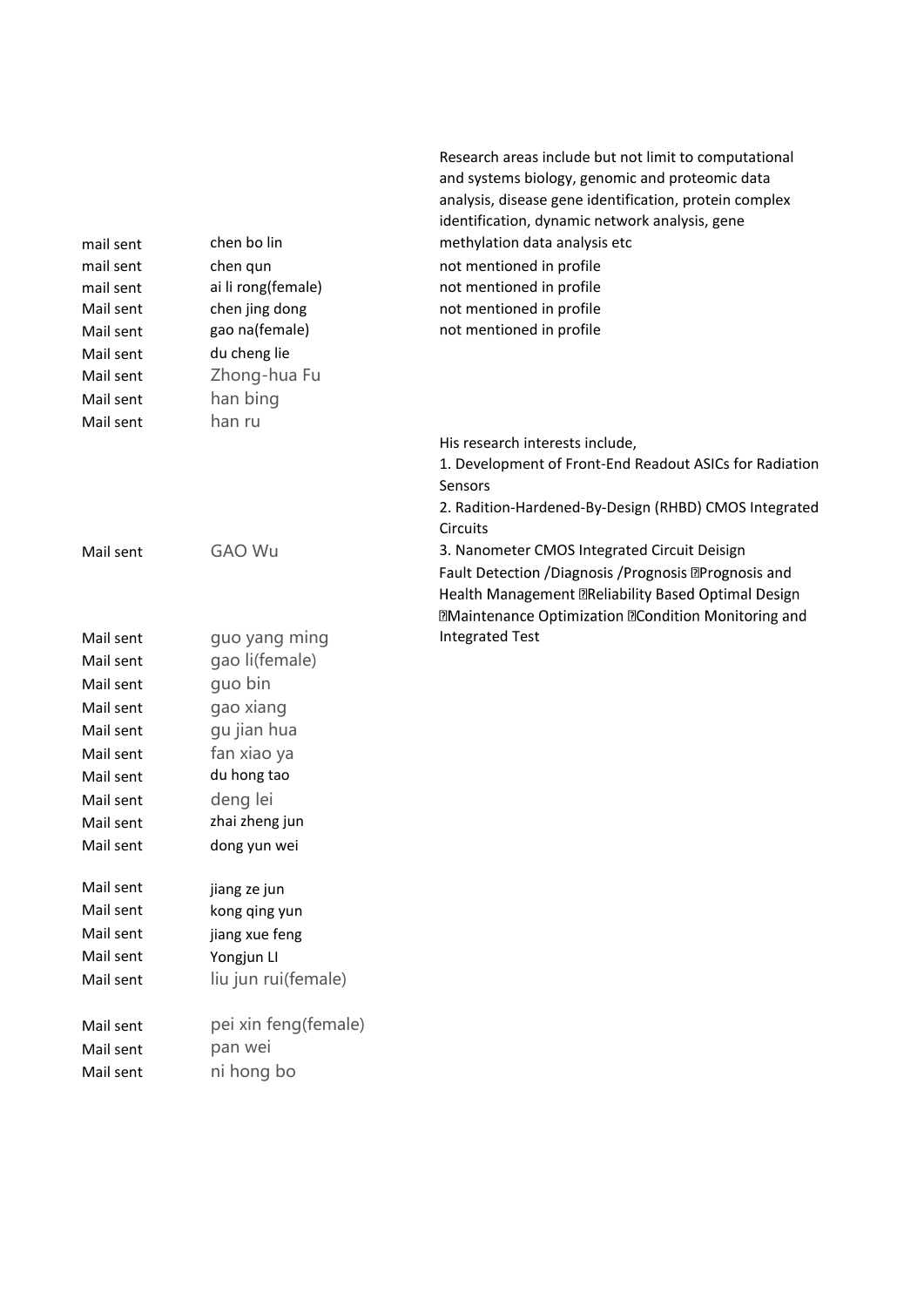|           |                        | Data quality management,<br>Big data analytics,                                                                                                                                                                                                                                                      |
|-----------|------------------------|------------------------------------------------------------------------------------------------------------------------------------------------------------------------------------------------------------------------------------------------------------------------------------------------------|
|           |                        | Web data management,<br>RFID data management,                                                                                                                                                                                                                                                        |
| Mail sent | Hailong Liu            | Performance evaluation for new hardware databases                                                                                                                                                                                                                                                    |
|           |                        |                                                                                                                                                                                                                                                                                                      |
| Mail sent | li ning(female)        |                                                                                                                                                                                                                                                                                                      |
| Mail sent | lin zeng gang          |                                                                                                                                                                                                                                                                                                      |
| Mail sent | Li xiao an or Dustin L | Real-time Artificial Intelligence, mainly<br>includes: Natural Computing (mainly in<br>Evolutionary computation, Artificial Neural<br>Network, Artificial Immune System, etc),<br>Embodied Intelligence, Autonomous Mental<br>Robotics, Developmental Learning, Robot<br>Soccer, Multi-agent Systems |
| Mail sent | liu wen jie(female)    |                                                                                                                                                                                                                                                                                                      |
| Mail sent | li zhi gang            |                                                                                                                                                                                                                                                                                                      |
| Mail sent | li zhan huai           |                                                                                                                                                                                                                                                                                                      |
| Mail sent | li ying                |                                                                                                                                                                                                                                                                                                      |
| Mail sent | lin yi                 |                                                                                                                                                                                                                                                                                                      |
| Mail sent | chen jian quan         |                                                                                                                                                                                                                                                                                                      |
| Mail sent | chu wei bo             | not mentioned in profile                                                                                                                                                                                                                                                                             |
| Mail sent | bai si jun             | not mentioned in profile                                                                                                                                                                                                                                                                             |
| Mail sent | feng yun wen(female)   | not mentioned in profile                                                                                                                                                                                                                                                                             |
|           |                        | 1. Wireless sensor networks                                                                                                                                                                                                                                                                          |
| Mail sent | li shi ning            | 2. Mobile computing                                                                                                                                                                                                                                                                                  |
| Mail sent | li hui xian(female)    |                                                                                                                                                                                                                                                                                                      |
| Mail sent | an jian feng           | not mentioned in profile                                                                                                                                                                                                                                                                             |
| Mail sent | cai wan dong           | not mentioned in profile                                                                                                                                                                                                                                                                             |
| Mail sent | liu zhi qiang          |                                                                                                                                                                                                                                                                                                      |
| Mail sent | zheng wei              |                                                                                                                                                                                                                                                                                                      |
| Mail sent | deng lei               |                                                                                                                                                                                                                                                                                                      |
| Mail sent | ju wei bo              |                                                                                                                                                                                                                                                                                                      |
| Mail sent | cai kang ying (female) |                                                                                                                                                                                                                                                                                                      |
|           |                        |                                                                                                                                                                                                                                                                                                      |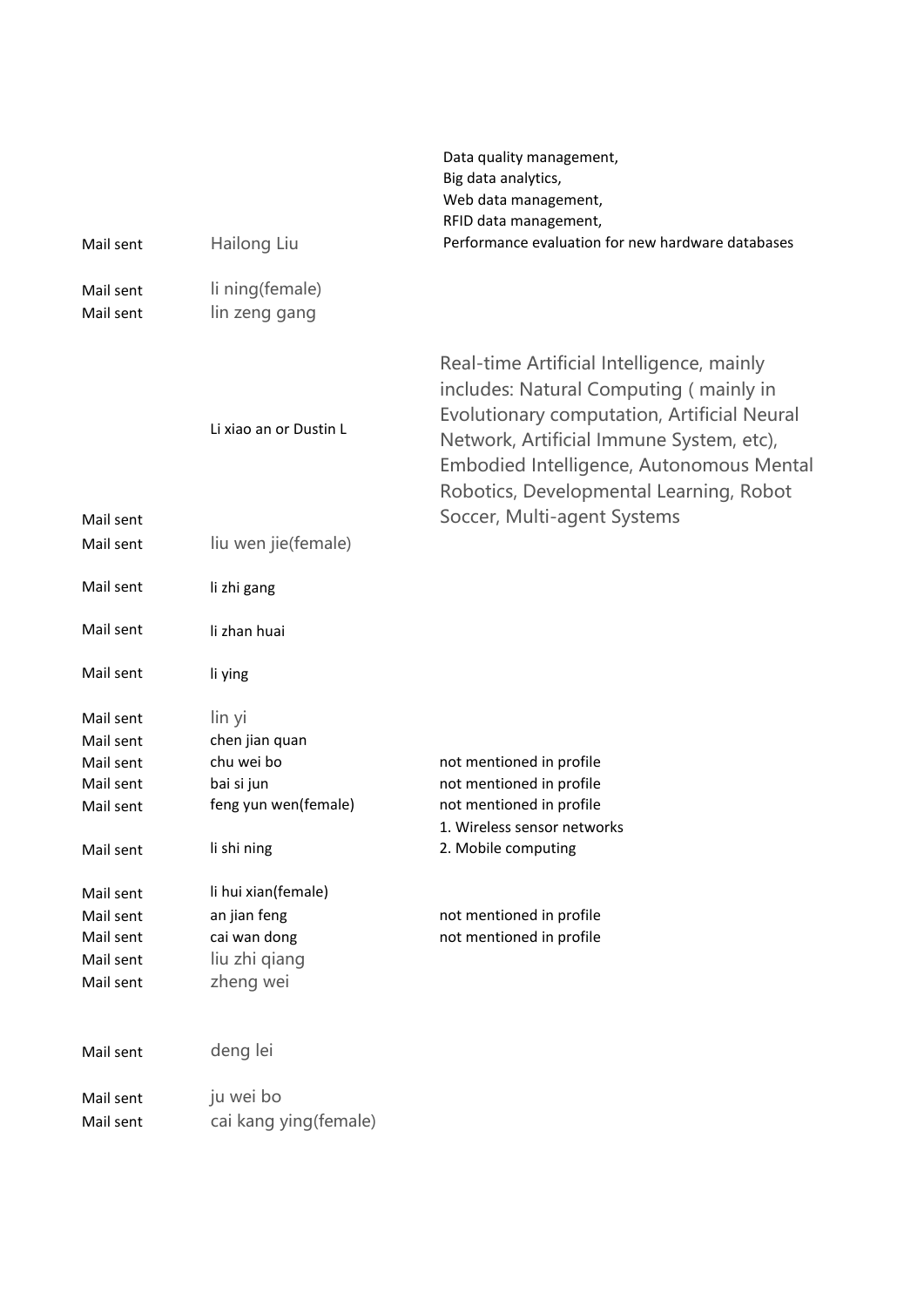|           |                     | Analog/Mixed-signal IC design, Power management,      |
|-----------|---------------------|-------------------------------------------------------|
| Mail sent | Yanzhao Ma          | Energy harvesting, et al.                             |
| Mail sent | wang shao xi        |                                                       |
|           |                     | Information Management and Information system         |
| Mail sent | yin ming(female)    | Geographically Distributed Software Development       |
|           |                     | Software modeling and analyzing                       |
|           |                     | Software testing and debugging                        |
| Mail sent | ma chun yan(female) | Data analysing and visualizing                        |
|           |                     | advanced software design and implement, intelligence  |
|           |                     | system, computervision, computer graphic and image    |
| Mail sent | nie xuan            | technical, virtual reality, machine learning          |
| Mail sent | zhang tao           |                                                       |
|           |                     | Adaptive and flexible process management              |
|           |                     | Advanced integration technologies for manufacturing   |
|           |                     | enterprises                                           |
| Mail sent | Li Weigang          | PaaS (Platform as a Software) in the Enterprise Cloud |
| Mail sent | wu jun sheng        |                                                       |

# **Northeastern University(Computer sci-**

|           |                      | embedded network technology, network and information      |
|-----------|----------------------|-----------------------------------------------------------|
| Mail sent | Gao Fuxiang          | security research                                         |
|           |                      | network security, malware, nonlinear dynamic system       |
| muYl srne | Yao Yu               | analysis.                                                 |
|           |                      | computer graphics, computer-aided design, image           |
| Mail sent | Cao Chunhong(female) | processing                                                |
|           |                      | Complex software systems for reliability engineering and  |
|           |                      | performance optimization, including                       |
|           |                      | Performance modeling, evaluation and optimization         |
|           |                      | Reliability modeling and analysis                         |
|           |                      | System energy saving                                      |
| mail sent | Guo Jun              | Fault tolerance calculation                               |
|           |                      | digital identity management, privacy protection of social |
|           |                      | networks, based on the activities of social networks,     |
| Mail sent | Guo Nan(female)      | virtual reality                                           |
| Mail sent | Yang Lei             | cloud computing and service computing                     |
|           |                      | wireless sensor networks, wireless Mesh network,          |
|           |                      | broadband wireless communications, cognitive radio and    |
| Mail sent | Jia Jie(female)      | other aspects of research work                            |
|           |                      | computer vision, pattern recognition, medical signal      |
| Mail sent | Wang Lu(female)      | processing and other direction of the study               |
|           |                      | distributed data management and query optimization,       |
|           |                      | Web data management and perceptual data                   |
| Mail sent | Zhao Zhibin          | management                                                |
|           |                      |                                                           |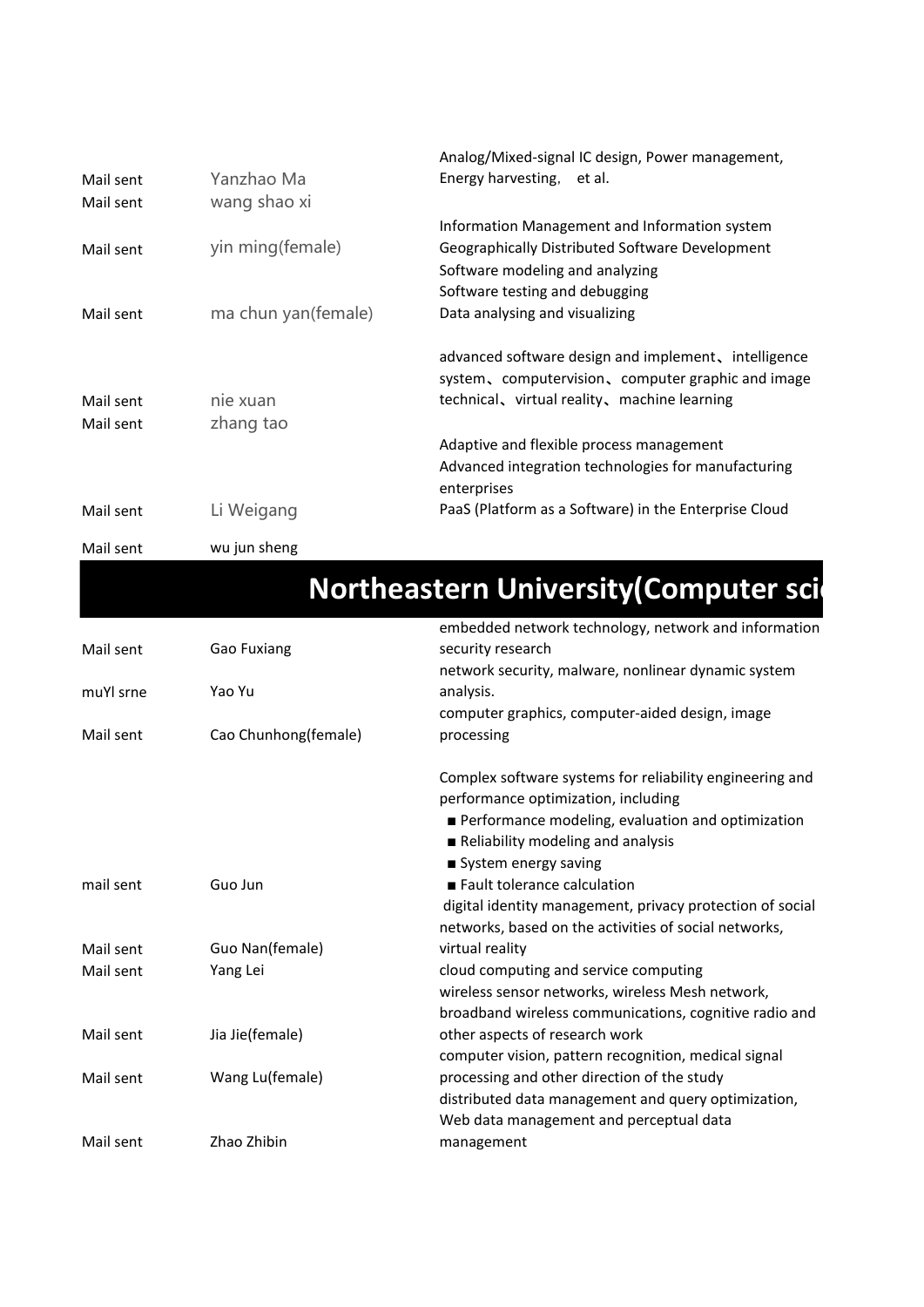|           |                        | application of RFID technology and background data<br>processing, information mining and management. The<br>areas covered include: artificial intelligence, data mining,<br>decision support systems, supply chain management, |
|-----------|------------------------|--------------------------------------------------------------------------------------------------------------------------------------------------------------------------------------------------------------------------------|
| Mail sent | Wang Lihang(female)    | optimization and other directions                                                                                                                                                                                              |
|           |                        | ata mining and knowledge discovery, social network data<br>analysis, cloud computing, intelligent information<br>processing, recommendation systems, software                                                                  |
| Mail sent | Yin Ying(female)       | engineering                                                                                                                                                                                                                    |
|           |                        | service computing, cloud computing, mainly for the<br>adaptive environment in the cloud environment, cloud-                                                                                                                    |
|           |                        | oriented SLA-oriented cloud service system adaptive,                                                                                                                                                                           |
| Mail sent | <b>High Rock</b>       | service-based software system (SBS) Performance self-<br>optimization, dynamic service selection                                                                                                                               |
|           |                        | cloud resource optimization management, intelligent                                                                                                                                                                            |
|           |                        | optimization, constraint procedures, data mining and                                                                                                                                                                           |
| Mail sent | Zhang Changsheng       | other research directions                                                                                                                                                                                                      |
|           |                        | mainly concerned with the next generation of networked<br>software, distributed computing, data mining, complex                                                                                                                |
| Mail sent | Zhang Xizhe            | network analysis and other research directions.                                                                                                                                                                                |
|           |                        | Mainly engaged in intelligent data and knowledge                                                                                                                                                                               |
| Mail sent | Zhang Fu               | engineering, database and semantic Web research                                                                                                                                                                                |
|           |                        | service calculation, cloud computing, large data analysis,                                                                                                                                                                     |
| Mail sent | Zhang Bin              | search search, intelligent algorithms.<br>Mainly engaged in intelligent information processing,                                                                                                                                |
|           |                        | satellite integrated information network, intelligent                                                                                                                                                                          |
|           |                        | network management, Ad hoc networks, CTI technology                                                                                                                                                                            |
| Mail sent | Zhao Linliang          | research.                                                                                                                                                                                                                      |
|           |                        | cloud computing technology, P2P data management                                                                                                                                                                                |
| Mail sent | Joe                    | technology, uncertain data management technology                                                                                                                                                                               |
|           |                        | data management, data management, time and space                                                                                                                                                                               |
|           |                        | data management and location services, distributed                                                                                                                                                                             |
| Mail sent | <b>Valley Valley</b>   | computing and large data analysis                                                                                                                                                                                              |
|           |                        | temporal data mining, machine learning, artificial                                                                                                                                                                             |
| Mail sent | Lin Shuguan            | intelligence, parallel computing                                                                                                                                                                                               |
| Mail sent | Zhu Jingbo             | language analysis and machine translation of basic<br>research work                                                                                                                                                            |
|           |                        | data flow analysis and mining, time and space data                                                                                                                                                                             |
| Mail sent | <b>Zhang Tiancheng</b> | management technology                                                                                                                                                                                                          |
|           |                        | Engaged in Web resource search, resource integration,                                                                                                                                                                          |
|           |                        | entity identification, social media and other aspects of                                                                                                                                                                       |
| Mail sent | Kou Yue                | research work                                                                                                                                                                                                                  |
|           |                        |                                                                                                                                                                                                                                |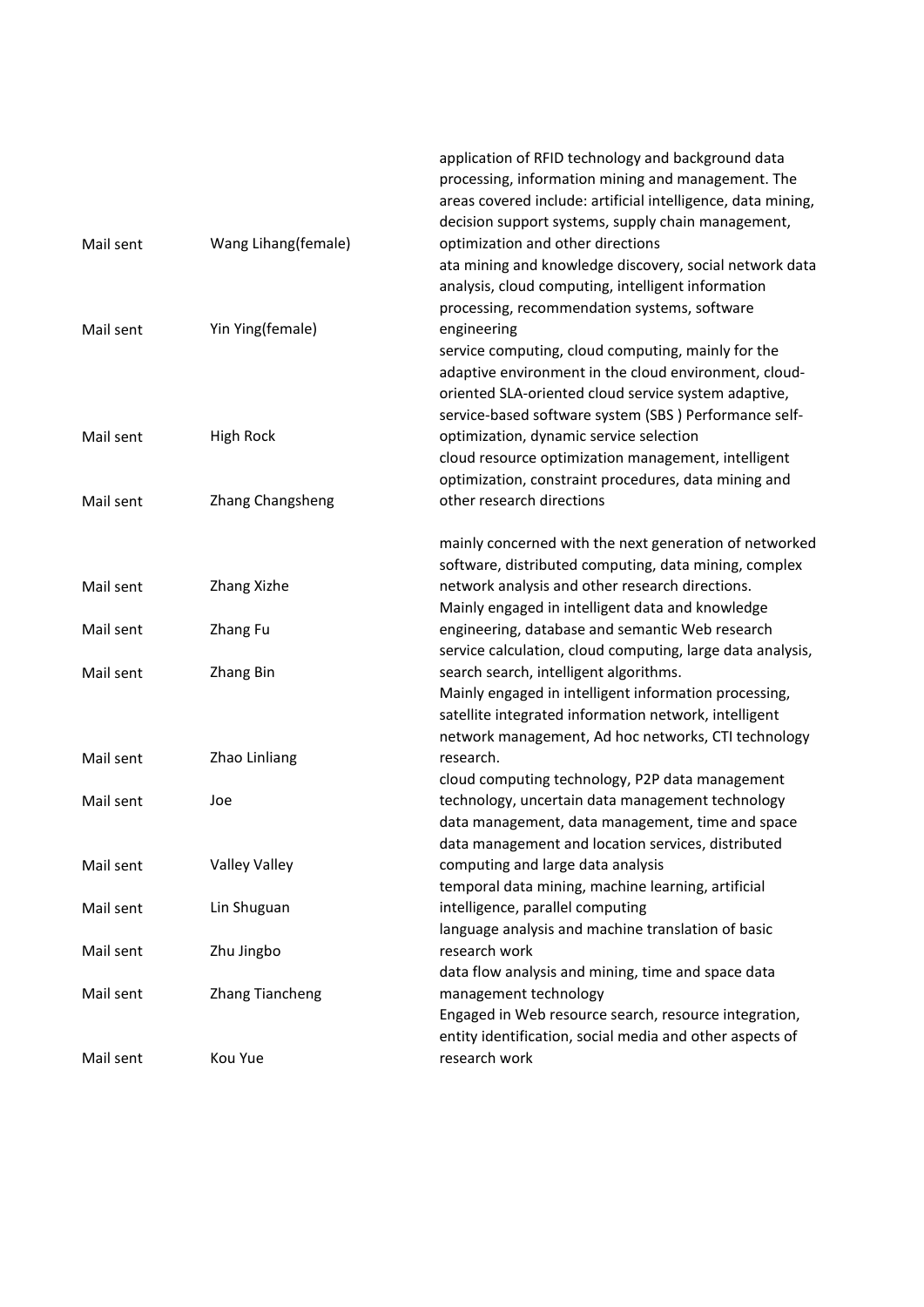|           |                      | mass data integration, data quality management, XML        |
|-----------|----------------------|------------------------------------------------------------|
|           |                      | data management technology, Web data management,           |
|           |                      | distribution, data management, data distribution, data     |
| Mail sent | Nie Tiezheng         | management, data distribution and data quality             |
|           |                      | discrete mathematics, compilation methods, information     |
|           |                      | retrieval, natural language understanding, text processing |
|           |                      | and machine translation and other aspects of teaching      |
| Mail sent | Hu Minghan(female)   | and research work                                          |
|           |                      | artificial intelligence, intelligent technology and        |
|           |                      | application, computer network and information              |
| Mail sent | Zhang Wei            | technology, automatic reasoning and search                 |
|           |                      |                                                            |
|           |                      | omputer software and database systems research and         |
|           |                      | teaching work. In recent years, presided over the          |
|           |                      | completion of the distribution and parallel object         |
|           |                      | database system theory and technology, for large           |
|           |                      | industrial enterprises data warehouse and data mining      |
|           |                      | technology to support enterprise dynamic alliance          |
|           |                      | information service technology, complex application for    |
|           |                      | distributed workflow management technology, support        |
|           |                      | High-quality E-Service personalized recommendation         |
|           |                      | technology to support the advanced manufacturing           |
|           | Yu Ge                |                                                            |
| Mail sent |                      | industry, embedded real-time software technology,          |
|           |                      | database theory and technology, data quality analysis,     |
|           |                      | data privacy protection, wireless sensor network data      |
| Mail sent | Yang Xiaochun        | management                                                 |
|           |                      | currently chairing the "social media mining, search and    |
|           |                      | recommendation" in the National Natural Science Fund       |
| Mail sent | Wang Dailing(female) | project, participate in "multi-modal data mining"          |
|           |                      | business intelligence, data mining, data-intensive         |
|           |                      | computing, large data management. (NSFC) 1,                |
|           |                      | participated in the completion of the national 863         |
|           |                      | project, NSFC project, NSFC key project sub-projects and   |
| Mail sent | Bao Yubin            | a number of enterprise cooperation projects                |
|           |                      | cloud computing, large data management, uncertainty        |
|           |                      | data management, distributed data management, data         |
| Mail sent | Sun Yongjiao         | analysis                                                   |
|           |                      | embedded systems, image processing, real-time data         |
| Mail sent | Wang Jian            | processing, and focus on applied research                  |
|           |                      | database theory and technology, data quality analysis,     |
| Mail sent | Wang Bin             | distributed data management                                |
|           |                      | data mining, large data analysis, data flow management,    |
| Mail sent | Han Donghong         | uncertain data management                                  |
|           |                      | intelligent information processing, search engine,         |
| Mail sent | Liu Huilin           | memory database, large data, embedded systems              |
|           |                      |                                                            |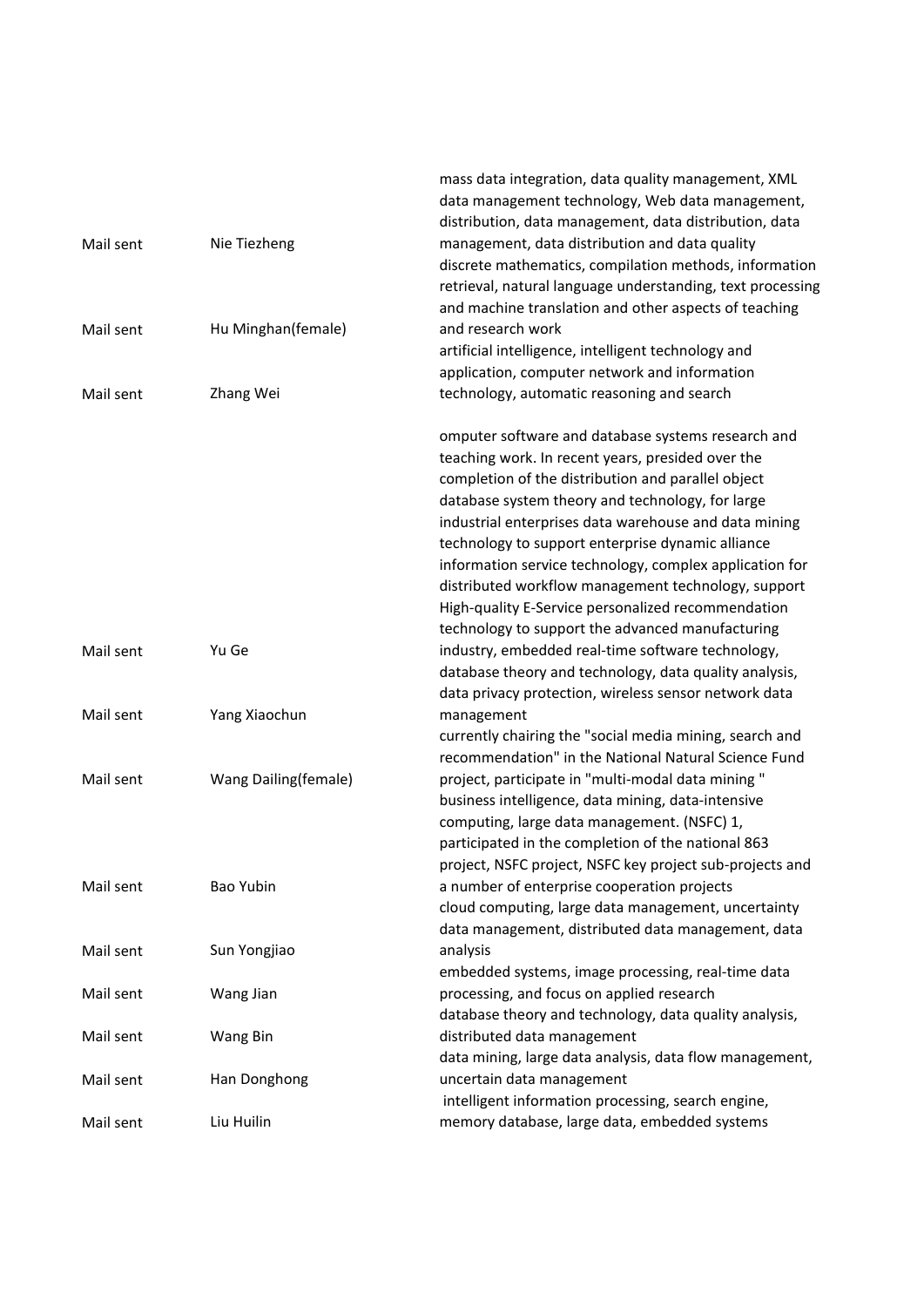|                        |                        | southeast uni                                                                                                                                                                                                                                                                                                    |
|------------------------|------------------------|------------------------------------------------------------------------------------------------------------------------------------------------------------------------------------------------------------------------------------------------------------------------------------------------------------------|
| Mail sent              | Qiao Jianzhong         | operating system technology                                                                                                                                                                                                                                                                                      |
| Mail sent              | Wang Bo - tao          | dimensional index<br>software architecture, distributed parallel computing and                                                                                                                                                                                                                                   |
|                        |                        | data flow management system, publish / subscribe<br>system, mobile database, space-time database, high-                                                                                                                                                                                                          |
| Mail sent              | Xu Jiujiang            | equipment design, embedded control system design and<br>research and development work. Currently the main<br>research direction for the computer system structure,<br>computer network, embedded control system, complex<br>network, Internet of things<br>large data, cloud computing, location-based services, |
| Mail sent              | Yuan Ye                | cloud computing, large data management (including<br>graph data management, uncertain data management,<br>data privacy protection), P2P computing<br>super-minicomputer system design, Network switching                                                                                                         |
| Mail sent              | Zhao Yuhai             | large data mining and knowledge discovery, machine<br>learning, social network data analysis, recommendation<br>system                                                                                                                                                                                           |
| Mail sent<br>Mail sent | Bi Yuanguo<br>Zhao Hai | car networking, software definition networks, wireless<br>self-organizing networks, wireless sensor networks,<br>embedded systems<br>not mentioned in profile                                                                                                                                                    |

|                   | <b>Shandong university of scie</b>                      |
|-------------------|---------------------------------------------------------|
|                   | Image/Video Recognition, Machine Learning, Digital      |
| Cai Xun(female)   | Signal Processing, information retrieval.               |
|                   | 3D shape modelling and analysis, computer graphics and  |
| Rongjiang Pan     | vision, image processing.                               |
|                   | Cloud computing, Cloud Manufacturing, Market-oriented   |
| Pan Li (female)   | <b>Resource Allocation</b>                              |
|                   | Human Computer Interaction & Virtual Reality            |
|                   | CAD & Graphics                                          |
| Xiangxu Meng      | Data Visualization                                      |
|                   | Web information retrieval and mining, recommendation    |
|                   | systems, social network and Web image annotation and    |
| Ma Jun            | retrieval                                               |
| Junfeng Luan      | Intelligent Algorithm and Software; Computability Logic |
|                   | <b>Computer Graphics</b>                                |
| Lu Lin(female)    | Data Visualization                                      |
|                   | Machine Learning, Data Mining, Computational Medicine,  |
| <b>Yilong Yin</b> | and Biometrics.                                         |
|                   | Computer Network, Distributed System and Mobile         |
| Huazhong Zhang    | Computing, Wireless Sensor Network                      |
|                   |                                                         |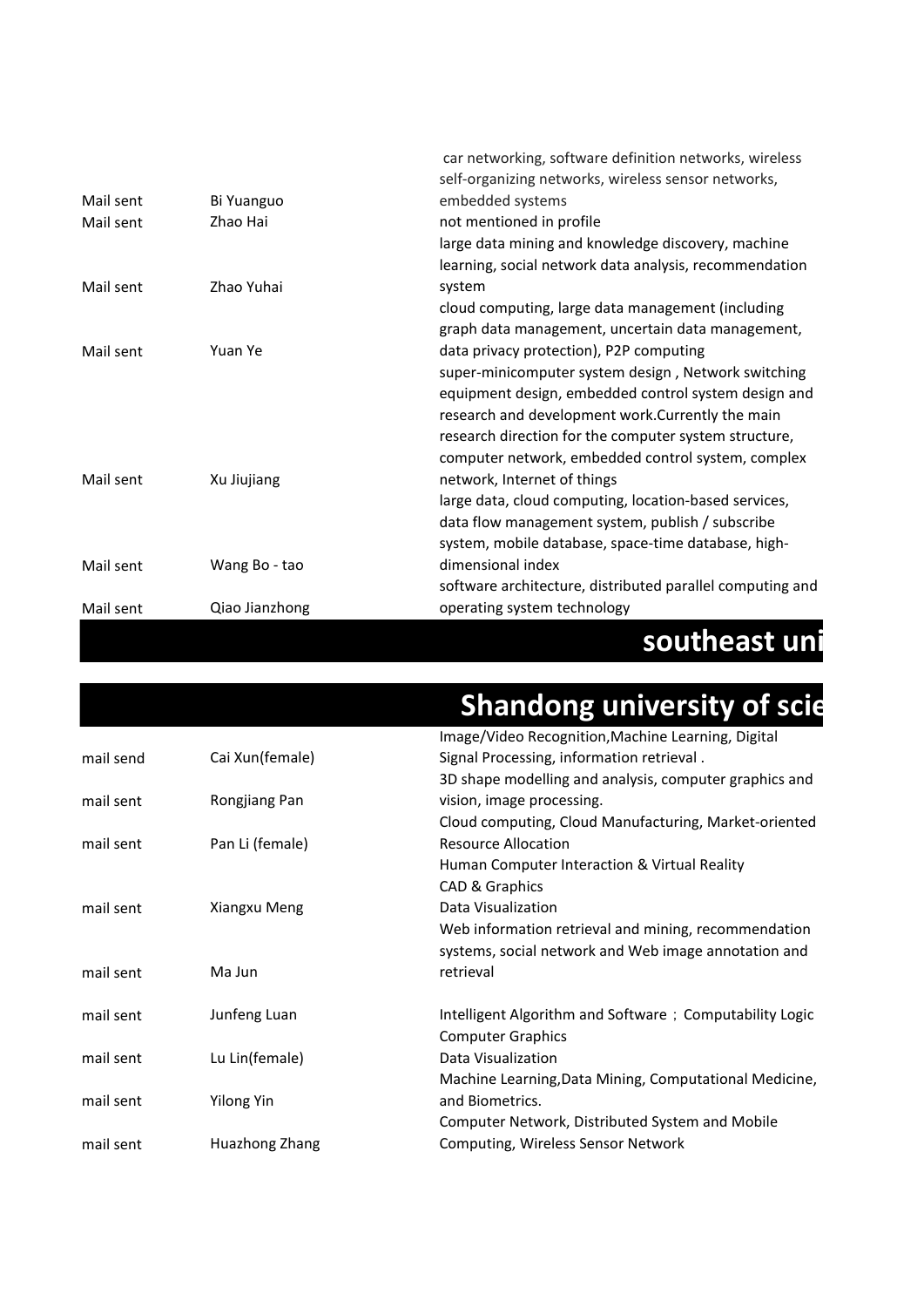| mail sent              | <b>Zhang Peng</b>                   | approximation algorithms, randomized algorithms and<br>combinatorial optimization, information networks, and<br>web graphs.                                                                                                                                                                                                               |
|------------------------|-------------------------------------|-------------------------------------------------------------------------------------------------------------------------------------------------------------------------------------------------------------------------------------------------------------------------------------------------------------------------------------------|
| mail sent              | Yuanfeng Zhou                       | Geometric Modeling, Computer Aided Geometry Design,<br>Medical Image Processing, Information Visualization<br>image and video processing and computer<br>vision, interactive image and video                                                                                                                                              |
| mail sent              | Zhong Fan                           | segmentation&matting, online video segmentation and<br>video composite.                                                                                                                                                                                                                                                                   |
| mail sent              | zheng yong qing                     | Software Architecture and Business Process<br>Computational Intelligence, web technology, mobile                                                                                                                                                                                                                                          |
| mail sent              | ZhaoHeji                            | commerce.                                                                                                                                                                                                                                                                                                                                 |
| mail sent              | Shidong Zhang                       | Large-scale data management<br>wireless sensor network, Internet of things, trusted<br>computing, embedded system and FPGA/CPLD                                                                                                                                                                                                           |
| mail sent              | <b>ZHANG Ruihua</b>                 | application development, etc.                                                                                                                                                                                                                                                                                                             |
| mail sent              | Daming Zhu                          | Bioinformatics. Designing approximation algorithms and<br>discussing the complexity of some typical problems.<br>Virtual Reality and applications,                                                                                                                                                                                        |
| mail sent              | Xiang Hui                           | Human Computer Interaction, Digital Home, Intelligent<br>Multimedia Information Processing                                                                                                                                                                                                                                                |
| mail sent              | Wu Lei (female)                     | Service computing, manufacturing cloud, cloud<br>computing                                                                                                                                                                                                                                                                                |
| mail sent<br>mail sent | Yafang Wang (female)<br>Xinjun Wang | Knowledge Harvesting, Information Extraction, Named<br>Entity Disambiguation, Data Mining, Distributed Systems<br>Database, Software engineering, Web data integration<br>and intelligent data analysis                                                                                                                                   |
| mail sent              | Wei Wang                            | cryptanalysis of cryptologic algorithms, evaluate the<br>security level, and explore new ideas to design algorithm<br>Virtual Overlay Cloud Networking, Green Network theory<br>and Algorithms, Network Optimization and Swarm<br>Intelligent network, future router and communication<br>technology, Network attack and defense, p2p and |
| mail sent              | Hua Wang                            | Overlay Network<br>Network Security;                                                                                                                                                                                                                                                                                                      |
| mail sent              | Fengyu Wang                         | Network Data Analysis                                                                                                                                                                                                                                                                                                                     |
| mail sent              | Changhe Tu                          | computer graphics, digital geometry processing and<br>computer aided geometric design, 3D geometry modeling<br>or processing from point cloud or image, and 3D printing.<br>access control model and technology; security policy;                                                                                                         |
| mail sent              | Yuqing Sun(female)                  | security in web services; workflow management; trust<br>management; privacy and integrity                                                                                                                                                                                                                                                 |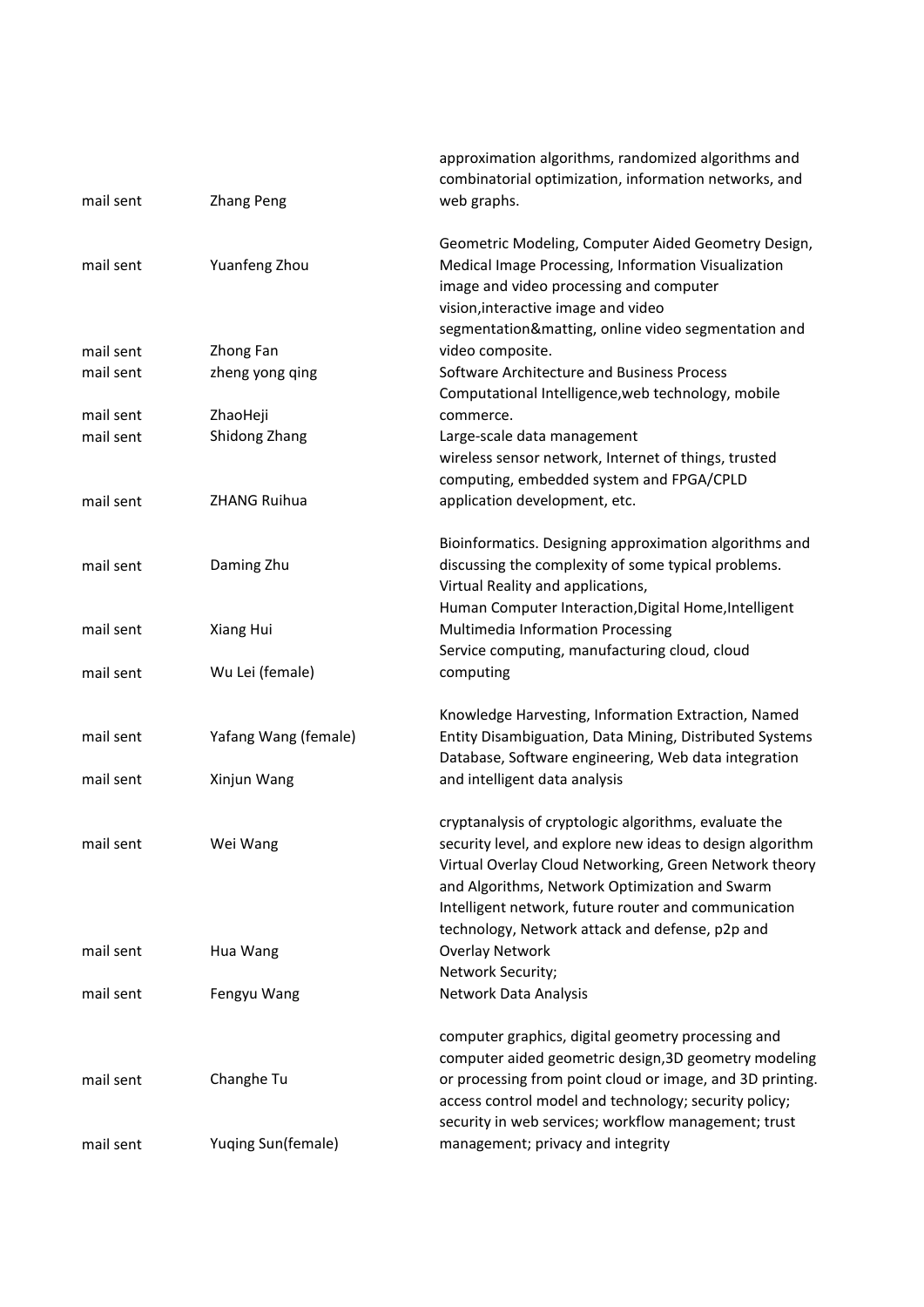|           |                      | Service computing; Big data management; Business          |  |  |
|-----------|----------------------|-----------------------------------------------------------|--|--|
| mail sent | YuLiang Shi          | process management; Privacy Preservation                  |  |  |
| mail sent | SunMing              | Data integration and analysis                             |  |  |
|           |                      | Machine Learning and Applications                         |  |  |
| mail sent | <b>Gongping Yang</b> | <b>Biometrics</b>                                         |  |  |
|           |                      | E-commerce, business intelligence, enterprise application |  |  |
| mail sent | Qing Yao(female)     | integration, business process management                  |  |  |
|           |                      | Data Mining, Web Information Retrieval and Analysis,      |  |  |
| mail sent | Yang Liu(female)     | Business Intelligence, Data Warehouse and Mining          |  |  |
|           |                      | heterogeneous high performance computing; big data        |  |  |
| mail sent | Weiguo Liu           | processing; intelligent computing; machine learning.      |  |  |
|           |                      | Human Computer Interaction                                |  |  |
| mail sent | Chenglei Yang        | Virtual Reality,                                          |  |  |
| mail sent | Zhongmin Yan         | Web data integration, Database                            |  |  |
|           |                      | machine learning, information retrieval, computer vision, |  |  |
| mail sent | Xinshun Xu           | data ming, intelligent computing, bioinformatics          |  |  |
|           |                      | Virtual reality and Human computer interaction            |  |  |
| mail sent | Yanning Xu           | 3D modeling and rendering                                 |  |  |
|           |                      | Virtual Reality and applications,                         |  |  |
|           |                      | Human Computer Interaction, Digital Home, Intelligent     |  |  |
| mail sent | Xiang Hui            | Multimedia Information Processing                         |  |  |
|           |                      | Business Process Management and Large scale data          |  |  |
| mail sent | Li Hui               | management                                                |  |  |
|           |                      | embedded System research, optimization of Wireless        |  |  |
| mail sent | Li Feng              | sensor network.                                           |  |  |
| mail sent | Lanju Kong(female)   | Cloud computing and database                              |  |  |
|           |                      | Design, analysis, and optimization of embedded and real-  |  |  |
| mail sent | Ju Lei               | time systems.                                             |  |  |
|           | Haitao Jiang         | algorithm design and analysis                             |  |  |
|           |                      | non-volatile storage, embedded systems, distributed       |  |  |
| mail sent | Zhiping Jia          | control networks, real-time systems                       |  |  |
| mail sent | Hongze Qiu           | AI, Intelligent algorithm, Distributed Computing.         |  |  |
|           |                      | Digital Image Processing                                  |  |  |
|           |                      | Image Processing and Analysis                             |  |  |
| mail sent | Xueying Qin(female)  | <b>Computer Vision and Image Analysis</b>                 |  |  |
| mail sent | Zhaohui Peng         | database, data mining research and development            |  |  |
|           |                      | Network Security, Software Security, Web Security,        |  |  |
|           |                      | Mobile Security, and Software Testing                     |  |  |
| mail sent | <b>Shanging Guo</b>  |                                                           |  |  |
| mail sent | Fenghua Guo          | computer graphics, image processing                       |  |  |
|           |                      | XML query optimization,                                   |  |  |
| mail sent | <b>Guoging Dong</b>  | Community cloud computing                                 |  |  |
|           |                      | Reconfigurable System and Its Application                 |  |  |
|           |                      | Codition Monitoring and Fault Diagnosis System            |  |  |
| mail sent | Yibin Li             | Lidar System and Its Application                          |  |  |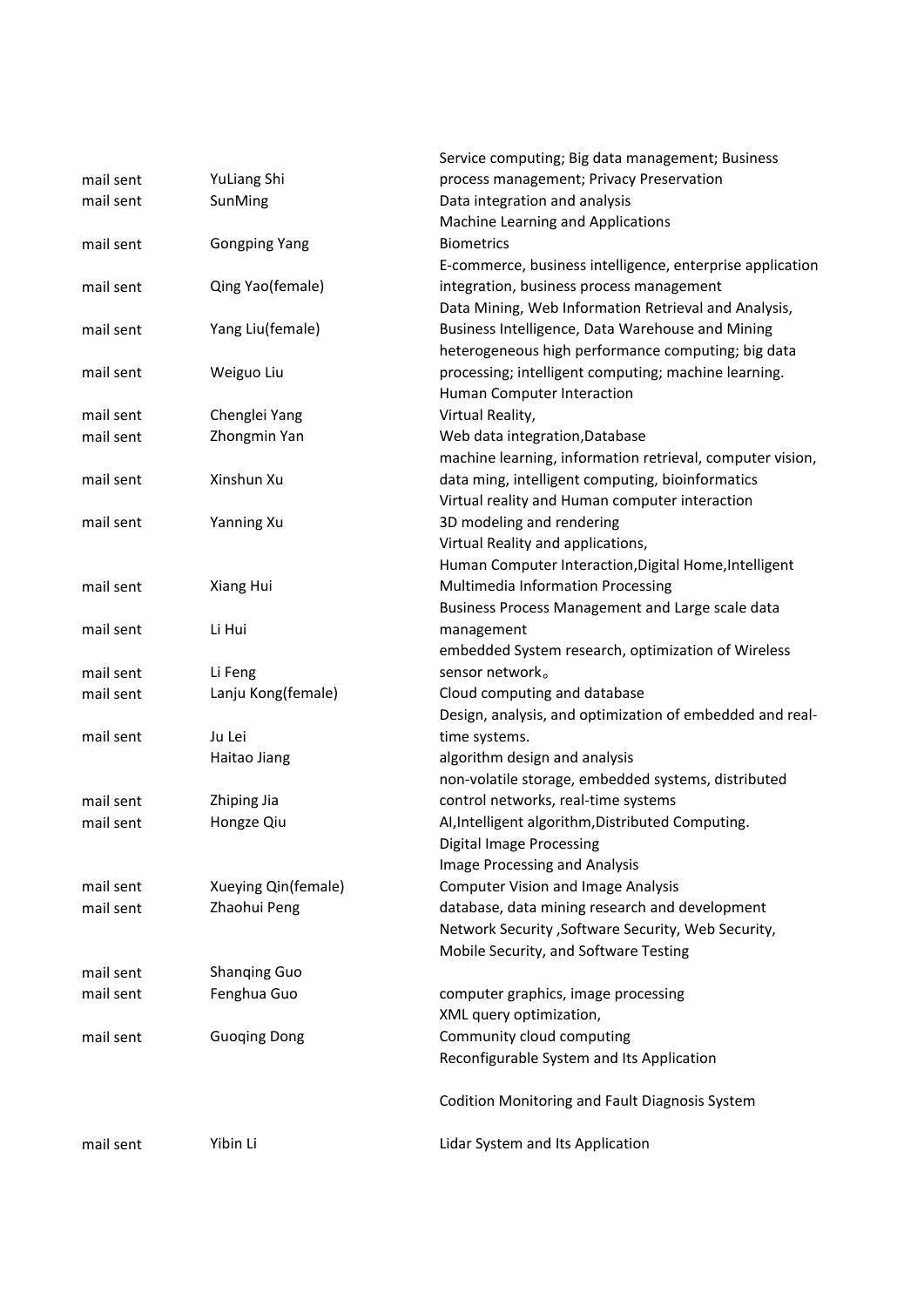| mail sent | Xuemei Li(female)  | computer graphics                                        |  |
|-----------|--------------------|----------------------------------------------------------|--|
|           |                    | Software Engineering. Visual Analytics. Human Computer   |  |
| mail sent | Xueqing Li         | Interaction. Picture Processing.                         |  |
|           |                    | Real-time Scheduling, Embedded System, None Volatile     |  |
| mail sent | Li Xin             | Memory                                                   |  |
|           |                    | Recent research interests:                               |  |
|           |                    | <b>Computer Network Modeling</b>                         |  |
|           |                    | Network Performance and Optimization                     |  |
| mail sent | Linda(female)      | Green Networking, Energy Efficient Scheme                |  |
|           |                    | large-scale network data management, web data            |  |
| mail sent | Qingzhong Li       | integration and intelligent data analysis                |  |
|           |                    | Computer Network Performance and Security, Sofeware      |  |
|           |                    | Defined Networks, Traffic Engineering, and QoS           |  |
| mail sent | Chris              | Evaluation                                               |  |
|           |                    | Bioinformatics; Chinese information processing; discrete |  |
| mail sent | Haodi Feng(Female) | algorithms                                               |  |
|           |                    | Parallel and High Performance Computing                  |  |
| mail sent | Gong Bin           | Visualization                                            |  |
|           |                    | service computing, workflow technology and business      |  |
| mail sent | he wei             | process management.                                      |  |
| mail sent | Xiaoguang Hong     | Web data integration and intelligent data analysis       |  |
|           |                    | Reliability of the Computer Architecture; Modelling of   |  |
|           |                    | Cyber-Physical System                                    |  |
| mail sent | Hongjun Dai        |                                                          |  |
|           |                    |                                                          |  |
| mail sent | Mengbo Hou         | Applied cryptography and network information Security,   |  |
| mail sent | Chengyu Hu         | Information Security and Cryptography,                   |  |
|           |                    | Big Data Processing and Mining                           |  |
|           |                    | <b>Information Retrieval</b>                             |  |
|           |                    | <b>Health Computing</b>                                  |  |
| mail sent | Zhumin Chen        | <b>Social Computing</b>                                  |  |
|           |                    | 1. BigData management and big data analytics             |  |
|           |                    | 2. Big Data artificial intelligence                      |  |
|           |                    | 3. Service computing and Collaborative computing         |  |
| mail sent | Lizhen Cui(female) | 4. Software architecture and technology in cloud         |  |

ZHANG, Yuqun -Mail Sent Software engineering, Services computing

#### **shenyang university of chemical technology**

### **tongji university**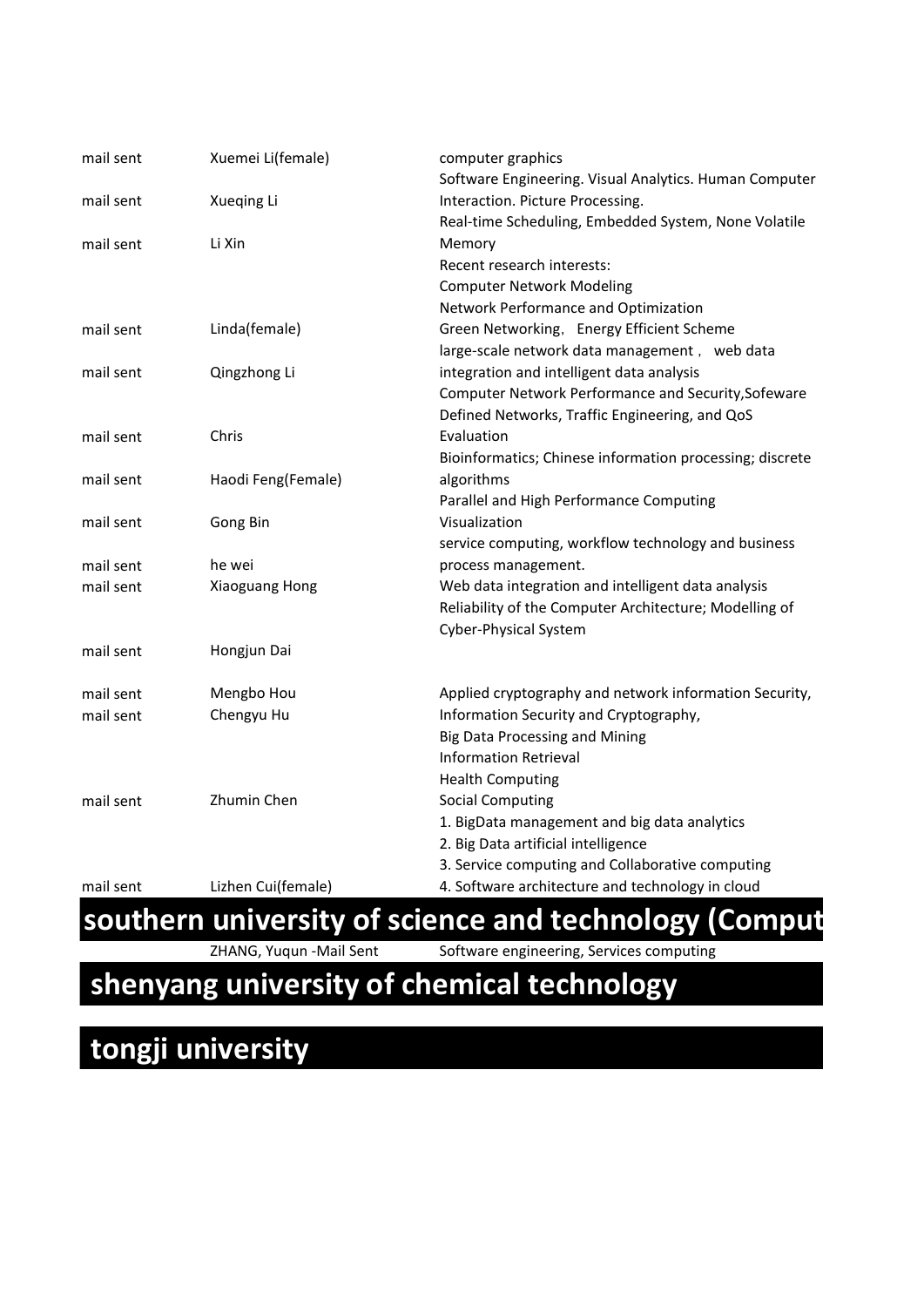### **Tianjin University**

| Shiguang Liu       | Image/video processing, Virtual reality                 |
|--------------------|---------------------------------------------------------|
| <b>Bruce Denby</b> | image processing applications, Silent Speech Interfaces |
|                    | Intrinsic image decomposition from a single RGB-D image |
| Kun Li $(F)$       | with sparse and non-local priors                        |
|                    | Medical Imaging, Image Processing, Shape Recognition,   |
|                    | Synthesis of Photo-realistic Images in Computer Games   |
|                    | and Virtual Reality Systems, Improvement and            |
|                    | application of virtual reality games technology and web |
| <b>MATEU SBERT</b> | content.                                                |

#### Xu Chunxiang(female) Cryptography, Information security **University of Electronic Science and Technology of Chin**

| AU CHUIMUIRILLIIUICI | ci yptograpny, miormation scearity                       |
|----------------------|----------------------------------------------------------|
|                      | Computer network and communication; network and          |
| <b>CAI Shimin</b>    | system security; cloud computing and big data processing |
|                      | Cloud Computing, Computer and Network Security,          |
| CHEN, Aiguo          | Software Security                                        |
|                      | Computer Vision, Data Mining, Biomedical Imaging,        |
| Juan Chen(female)    | Pattern Recognition, Machine Learning                    |
|                      | Data mining, Information physics, Complex network,       |
| Daunbing Chen        | Spreading and recommending                               |
|                      | Computer Graphics, Digital Image Processing, Virtual     |
| <b>CHEN Leiting</b>  | Reality, Digital Media Technology                        |
|                      | Computer Networks, Information Security, Embedded        |
| Ding Xuyang          | Systems                                                  |
|                      | Digital Media Technology, Pattern Recognition and        |
| Le Dong              | Intelligent Robot, Cloud Computing                       |
|                      | Big Data Processing, Distributed Storage, Pattern        |
| Hancong Duan         | Recognition, Multimedia Content Distribution Network     |
|                      | Pattern Recognition, Cryptography, Security Protocol,    |
| Mingyu Fan(female)   | <b>Network Application</b>                               |
|                      | Pattern Recognition, Machine Learning, Biometrics,       |
| Bo Fu                | Cryptography, Image Processing and Analysis              |
|                      | Data Mining, Formal verification, Image Processing and   |
| Hui Gao              | Analysis                                                 |
|                      | Computer Network and Communication, Cloud                |
| <b>Gong Haigang</b>  | Computing and Big Data                                   |
|                      | P2P Computing, Wireless Sensor Network, Distributed      |
| Hou Mengshu          | <b>Storage Systems</b>                                   |
|                      | Network measurement / management, OSS, network           |
| <b>Lisheng Huang</b> | security.                                                |
| Li Fagen             | Cryptography and Network Security                        |
| Hongwei Li           | Applied Cryptography, Security Protocol                  |
| Li Yujun             | P2P Computing, Wireless Sensor Network                   |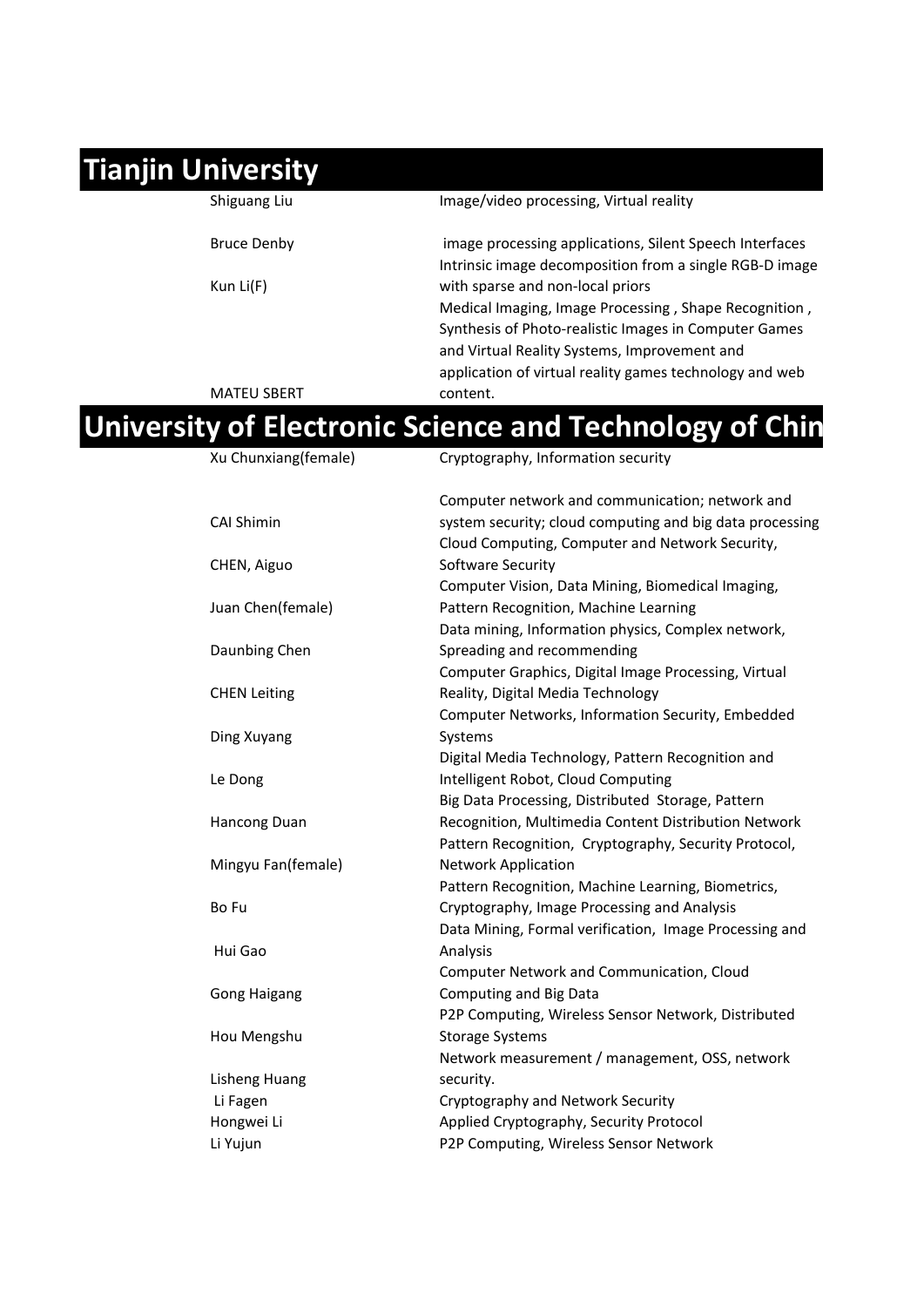|                      | Cryptographic scheme designing and network security        |
|----------------------|------------------------------------------------------------|
| liao yongjian        | protocol analysising                                       |
|                      | Pattern Recognition, Artificial Intelligence, Face         |
|                      | Recognition, Speech Recognition, Image, Video and          |
|                      | Speech Processing and Analysis, Big data knowledge         |
| Lin Jie              | discovery                                                  |
| Liu, Zhen            | Data mining, statistacal learning and analysis modeling    |
| Guanghui Lu          | Graphics, Image Processing, Network Computing              |
|                      | Wireless application and system security, including Radio  |
|                      | Frequency Identification Techonolgy, Wireless network,     |
| Li Lu                | Mobile computing and Network Security.                     |
|                      | Cloud Computing; Computer Networks and                     |
| Guangchun LUO        | Communication Technology; Middleware Technology            |
| Xinzheng Niu         | Mobile Computing, Cloud Computing, Data Mining             |
|                      | Computation Theory, Machine Learning and Pattern           |
| QIN, KE              | Recognition, Cloud computing and Big data                  |
|                      | Digital Media, Computer Graphics, Virtual Reality, Visual  |
| Qiu Hang             | Simulation, Computer Network                               |
|                      | Neural Networks, Deep Learning, Spiking Coding, NP         |
| Qu Hong              | Problems, Path Problems                                    |
|                      |                                                            |
| Zhihai Rong          | Complex networks, Game theory, Evolutionary dynamics       |
|                      | Data Mining, Social Networks/Graph Analysis,               |
| Mingsheng Shang      | Recommender Systems                                        |
|                      | Mobile Multimedia Computing, Mobile Payment, Video         |
| Jie Shen             | Codec, Augmented Reality                                   |
|                      | Software Defined Wireless Network and Information          |
| <b>Guolin SUN</b>    | Processing(Big Data)                                       |
|                      | Data Mining, Computer Vision, Biomedical Image             |
| Quan Wen             | Informatics, Pattern Recognition                           |
|                      | Semantic Web, Data Mining, Distributed Computing,          |
| Ming Sun             | Middleware                                                 |
|                      | Network Information Security, Cryptography, Colud          |
| Qi Xia(female)       | Computing, Security Protocol                               |
|                      | Computer network, Wireless Sensor Network,                 |
| Xiang Yu             | Determined Ethernet, Embeded System                        |
| Yan Hua              | Computing Intelligence, Big Data                           |
| Xiuqin Zhong(female) | Automated reasoning, Ontology, Cognitive Model             |
| Shenglin Gui         | Information Security, Embedded System, Big Data            |
| wu lijun             | Information Security and Artificial Intelligence           |
| Song Chao            | Internet of Things, Cloud computing, Big data              |
|                      | Theory of Computation; artificial intelligence and Pattern |
|                      | recognition; Computer graphics and image processing;       |
|                      | Cloud computing and big data processing; Digital Media     |
| Xu Zenglin           | Technology.                                                |
| Luo Jiaqing          | Computer networks and comunication, Data analysis          |
| Luo Jiaqing          | Computer networks and comunication, Data analysis          |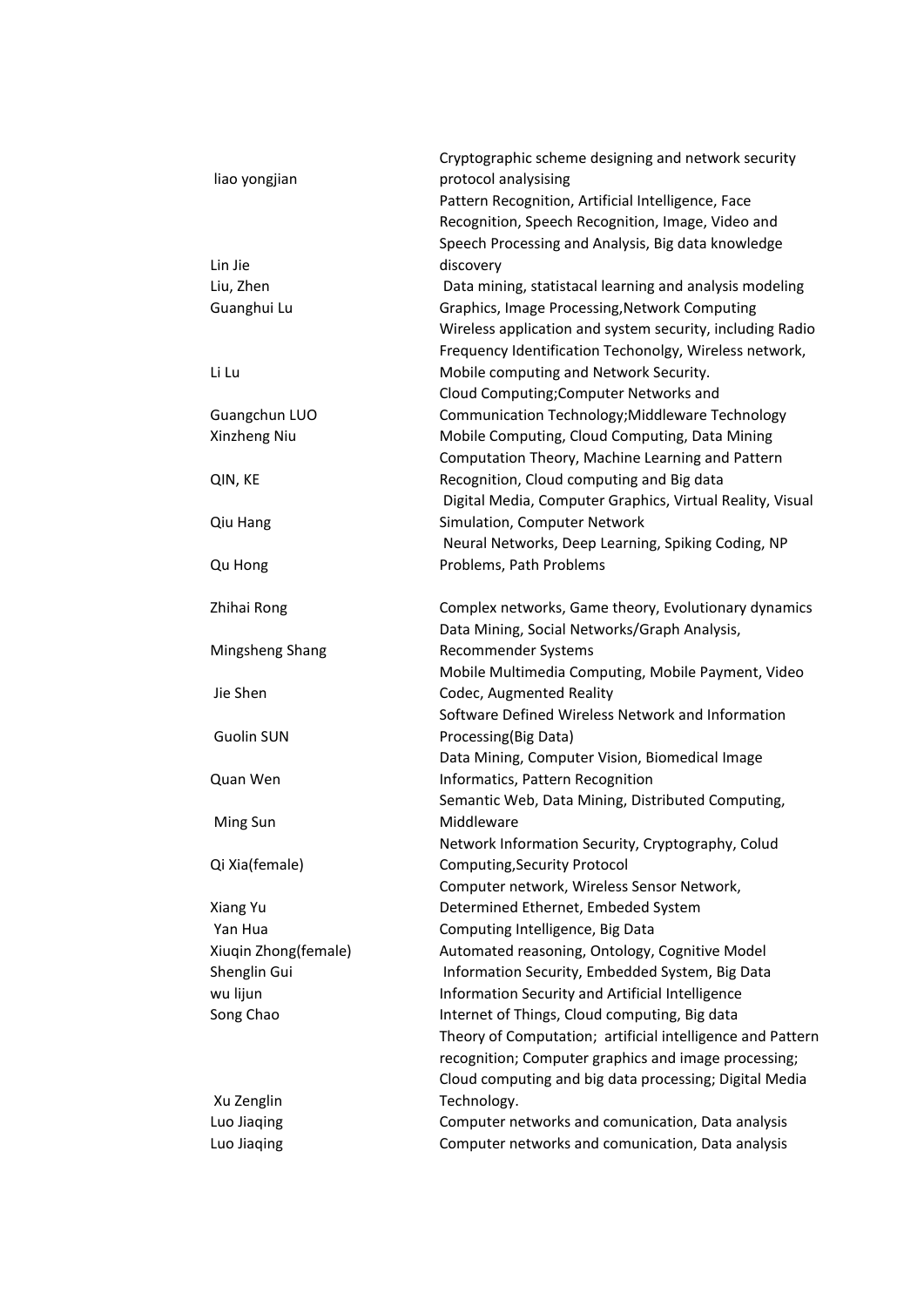| Xu Zenglin         | Theory of Computation; artificial intelligence and Pattern<br>recognition; Computer graphics and image processing;<br>Cloud computing and big data processing; Digital Media<br>Technology.<br>Machine Intelligence and Pattern Recognition, Digital |
|--------------------|------------------------------------------------------------------------------------------------------------------------------------------------------------------------------------------------------------------------------------------------------|
|                    | Media Technology, Cloud Computing and Big Data                                                                                                                                                                                                       |
| SHAO Jie           | Processing                                                                                                                                                                                                                                           |
| Yong WANG          | P2P network measurements & modeling, Mobil network<br>privacy preserving                                                                                                                                                                             |
|                    | Cloud/Grid Computing, Data Mining, Software and                                                                                                                                                                                                      |
| <b>Bo YANG</b>     | System Reliability                                                                                                                                                                                                                                   |
|                    | Distrubuted computing, Intellitent Trasporation, Network                                                                                                                                                                                             |
| shijie zhou        | Security, RFID, Big data                                                                                                                                                                                                                             |
|                    | Data Mining, Recommender System, Big data Processing                                                                                                                                                                                                 |
| <b>JUNLIN ZHOU</b> | and Analysis, Social network analysis                                                                                                                                                                                                                |
|                    | Cloud computing, Big data, Resource management, Task                                                                                                                                                                                                 |
| Yong Zhao          | scheduling, Cloud workflow                                                                                                                                                                                                                           |
|                    | computer networks, web Intelligence, embedded                                                                                                                                                                                                        |
| Siyu Zhan          | systems                                                                                                                                                                                                                                              |
|                    | Public Cryptography, Digital Signature, Public Encryption,                                                                                                                                                                                           |
| Yong Yu            | <b>Cloud Security</b>                                                                                                                                                                                                                                |
|                    | Public-key Cryptography, Security in Cloud Computing,                                                                                                                                                                                                |
| Haomiao Yang       | Security in Big Data                                                                                                                                                                                                                                 |
|                    | formal verification, logic synthesis in quantum computing                                                                                                                                                                                            |
| Yang, Guowu        | and non-linear control theory                                                                                                                                                                                                                        |
|                    | Image Analysis and Retrieval, Computer Vision, Machine                                                                                                                                                                                               |
| HONG WU            | Learning, Text Retrieval                                                                                                                                                                                                                             |
|                    | Multi-agent and Robotics System, Distributed Artifical                                                                                                                                                                                               |
| Yang Xu            | Intelligent, Semantic Web, Mobile sensor network                                                                                                                                                                                                     |

### **chang'an university (dwxcb@chd.edu.cn)10710**

mail sent Yang Dan

Scientific Computing, Image Processing, Software Engineering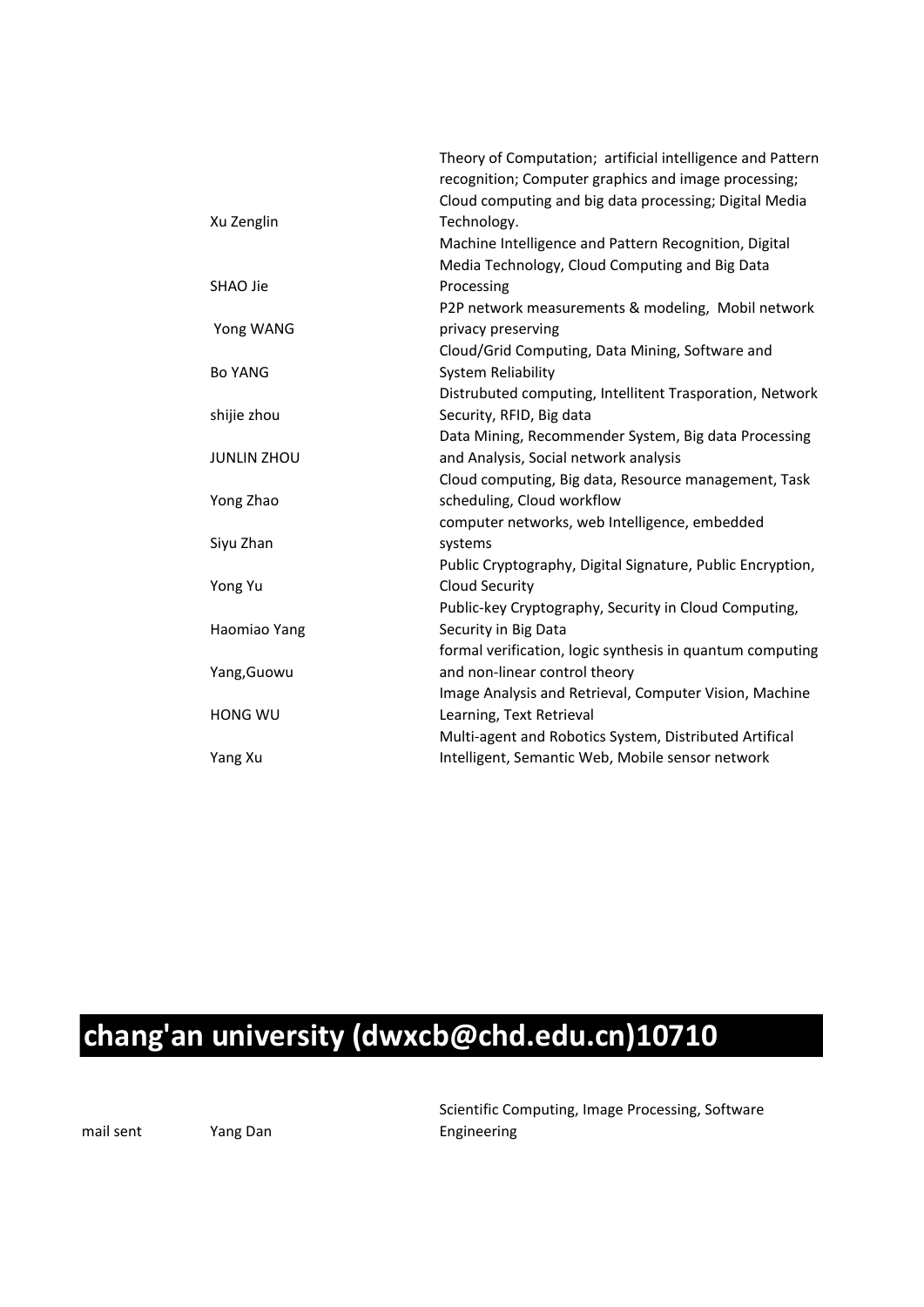| mail sent              | Fu Li                   | Information Processing and Control Systems, Intelligent<br>Robots, Intelligent Information Systems, Computing<br>Model, Image Processing, Pattern Recognition<br>Intrusion Detection, Information Security, Web protocol |
|------------------------|-------------------------|--------------------------------------------------------------------------------------------------------------------------------------------------------------------------------------------------------------------------|
| mail sent              | Xiang Hong              | Security, Web Systems Security Evaluation, Engineering<br><b>Standard of Information Security</b><br>Computer Graphics, Web Information Systems, Database<br>Systems, Software Engineering                               |
| mail sent              | Wang Chengliang         | Image Processing, Windows Drive Program, Medical<br>Image Collection and Processing, Non-linear Video<br>processing Technology and Application, Multimedia<br>Technology and Games, Embedded Systems                     |
| mail sent<br>mail sent | Lei Yueming<br>Hong Sha | Software Engineering, E-commerce, Image processing<br>Computer Graphics, Embedded Systems, Software<br>Engineering                                                                                                       |
| mail sent              | Zhang Yi                |                                                                                                                                                                                                                          |
| mail sent              | <b>Tan Huixin</b>       | Work Flow Management, Computer Graphics, Digital Arts<br>and Technology, Software Structure<br>Information Security, Information Hidden, Digital Image                                                                   |
| mail sent              | Sang Jun                | Watermark<br>Artificial Intelligent, Web Services, Games Software,                                                                                                                                                       |
| mail sent              | Zhu Weihua              | Software Engineering                                                                                                                                                                                                     |
| mail sent              | Liu Ling(female)        | GIS, Computing Graphics and Multimedia Technology<br>Image Processing, Embedded Systems, Linux/Unix                                                                                                                      |
| mail sent              | Hong Mingjian           | <b>Operation Systems</b>                                                                                                                                                                                                 |

|           |             | Social Networks, Future Generation Computer             |
|-----------|-------------|---------------------------------------------------------|
|           |             | Systems, Sensor Density, Mobile Networks and            |
| mail sent | Mo Yi army  | Applications, Pattern-Matching, Optimal data fusion     |
| mail sent | Hu Guanrong | Intelligent Control and Embedded System                 |
|           |             | wireless self-organizing, sensor networks, networked    |
|           |             | embedded software and systems, intelligent              |
| mail sent | Shi Ke      | measurement and control                                 |
| mail sent | Zhang Xin   | information security, cloud computing, machine learning |
|           |             |                                                         |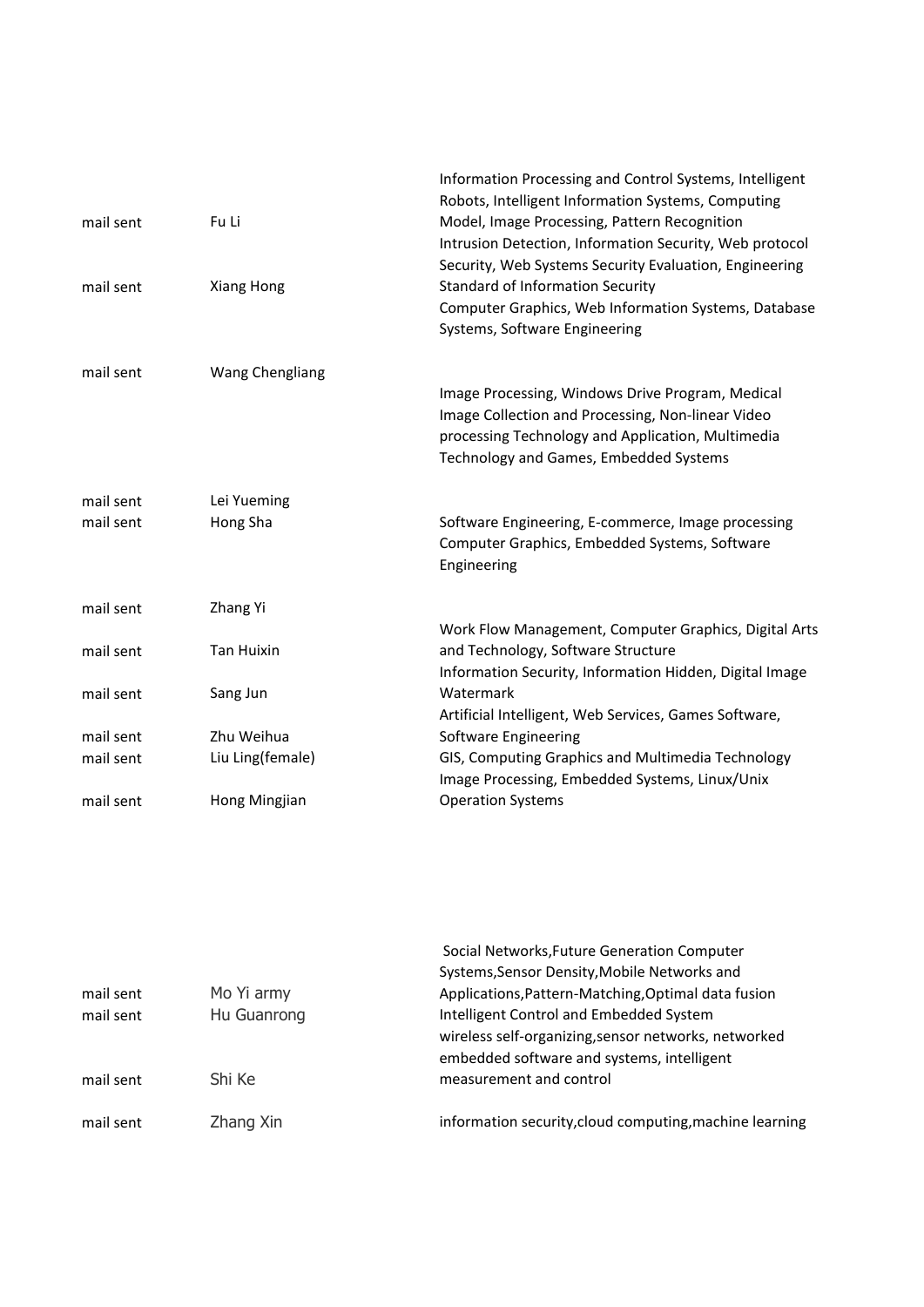|                        |                      | Parallel and Distributed Computing, Real-time Systems,                                                   |
|------------------------|----------------------|----------------------------------------------------------------------------------------------------------|
| mail sent              | Han Jianjun          | <b>Scheduling Algorithms</b>                                                                             |
|                        |                      | Parallel computing, distributed data processing, high                                                    |
| mail sent              | Hu Kan               | performance computing                                                                                    |
|                        |                      | Medical image, biological information, optimization                                                      |
| mail sent              | in Ren Chao          | algorithm                                                                                                |
|                        |                      | computer graphics, virtual reality, computer animation                                                   |
| mail sent<br>mail sent | Li Dan<br>Yang Fumin | and games<br>Embedded System and Intelligent Control                                                     |
| mail sent              | Ma Guangzhi          | Artificial intelligence, data mining, network computing                                                  |
|                        |                      | wireless indoor positioning and intelligent perception,                                                  |
|                        |                      | distributed computing and systems, big data analysis and                                                 |
| mail sent              | Xiao Jiang           | processing                                                                                               |
|                        |                      | Digital image processing, human-computer interaction,                                                    |
| mail sent              | Song Enmin           | medical image analysis, data mining, artificial intelligence                                             |
| mail sent              | Zhou Ying Biao       | Modern database technology                                                                               |
| mail sent              | Yu Chen              | universal computing direction, machine learning<br>direction, big data processing and analysis direction |
|                        |                      | Computer image processing; pattern recognition;                                                          |
| mail sent              | Xu Xiangyang         | database                                                                                                 |
|                        |                      | Cloud Storage. Heterogeneous Storage. Network Coding.                                                    |
| mail sent              | Yuchong Hu           | Erasure Coding.                                                                                          |
| mail sent              | Zou Fu Hao           | machine learning, big data analysis,                                                                     |
|                        |                      | Embedded Computing, Multimedia Networks, Video                                                           |
| mail sent              | <b>Guo Hongxing</b>  | <b>Coding and Analysis</b>                                                                               |
|                        |                      | Storage technology and systems, digital media                                                            |
|                        | Huang Hao            | technology and service networks, embedded systems and<br>the Internet of Things                          |
| mail sent              |                      | New storage devices and systems, hybrid storage                                                          |
| mail sent              | Chen Jianxi          | systems, cloud storage services and big data                                                             |
|                        |                      | Streaming media computing, web, real-time web                                                            |
| mail sent              | Fan Ye Bin           | applications.                                                                                            |
|                        |                      | Computer system structure, network storage, fault-                                                       |
| mail sent              | Huang Jianzhong      | tolerant storage                                                                                         |
|                        |                      | Network storage system, digital resource evolution,                                                      |
| mail sent              | Qin Lei Hua          | network simulation                                                                                       |
|                        | Tan Zhi Hu           | Mass data storage, Reliability of Storage Systems, Parallel                                              |
| mail sent              |                      | and Distributed Computing                                                                                |
|                        |                      | (1) number theory and cryptography;<br>(2) database storage encryption;                                  |
|                        |                      | (3) network security                                                                                     |
|                        |                      | (4) information system security, level protection,                                                       |
|                        |                      | classification protection and system security construction                                               |
| mail sent              | Tom Xue Ming         | and evaluation.                                                                                          |
|                        |                      | High availability, high reliability computer storage                                                     |
| mail sent              | Wansheng Gang        | systems, distributed / parallel storage systems                                                          |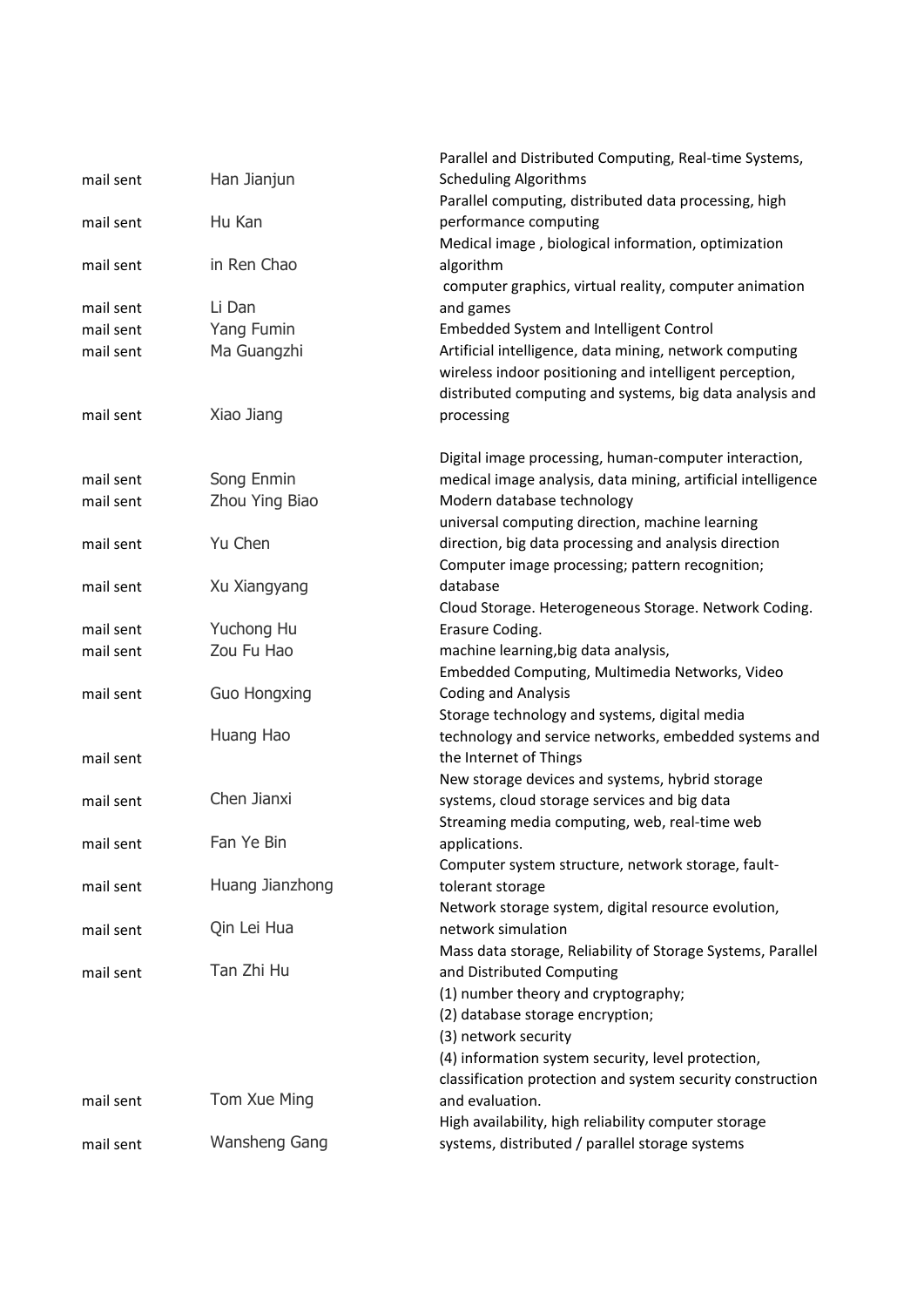|           |                      | mobile network security, network behavior analysis,         |
|-----------|----------------------|-------------------------------------------------------------|
| mail sent | Fucai                | malicious code and password theory and technology.          |
| mail sent | Zhao Yizhu(female)   | <b>Network Security Information Security</b>                |
|           |                      | Quantum calculation                                         |
|           |                      | Data mining                                                 |
|           |                      | information security                                        |
|           |                      | Machine learning                                            |
|           |                      | artificial intelligence                                     |
| mail sent | Lu Songfeng          | computer network                                            |
|           |                      | Security Protocol Analysis, Social Networking, Internet of  |
| mail sent | Lu Hongwei           | Things, Web Security and Web Applications                   |
|           |                      | Computer and network information security; malicious        |
|           | Han Lan Sheng        |                                                             |
| mail sent |                      | code; big data security                                     |
|           |                      | Computer vision, multimedia technology                      |
| mail sent | Sun Weiping          | Machine learning, pattern recognition                       |
|           |                      | Distributed parallel file system, network storage, big data |
| mail sent | Zhipeng Tan          | storage and management                                      |
| mail sent | Zhou Ke              | Information storage, big data processing                    |
|           |                      | E - Commerce, Internet of Things, Social Networks,          |
| mail sent | Gan Zao Bin          | Protocol Analysis and Internet Application Research.        |
|           |                      | Network Security, Cryptography and Access Control           |
| mail sent | Fu Xiaoqing          | Model                                                       |
|           |                      | Computer system structure, new storage technology,          |
| mail sent | Xie Changsheng       | network storage system                                      |
|           |                      | storage systems, network and cloud computing platform       |
|           |                      | software, machine learning, distributed parallel storage    |
|           |                      | system, KV value-based storage systems, file systems,       |
|           |                      | distributed clustered storage systems for cloud             |
|           |                      | computing virtual machines, RAID storage System,            |
|           |                      | network and cloud computing platform software               |
| mail sent | Wan Jiguang          | development, machine learning and other directions.         |
|           |                      | network storage, parallel storage systems, parallel file    |
|           |                      | systems, new storage systems based on non-volatile          |
| mail sent | Wang Fang(female)    | storage devices, big data storage and processing            |
|           |                      | Ultra-high density, large capacity storage read-write       |
|           |                      | mechanism and the concrete realization;                     |
| mail sent | Wang Haiwei          | Embedded applications.                                      |
|           |                      |                                                             |
|           |                      | computer system architecture, new storage devices and       |
|           |                      | architecture, large-scale storage system energy efficiency  |
| mail sent | Wu Fei(female)       | optimization and high-performance strategy analysis         |
|           |                      | mass storage system and cloud storage services, new non-    |
|           |                      | volatile storage technology and systems, embedded           |
| mail sent | Liu Jingning(female) | systems                                                     |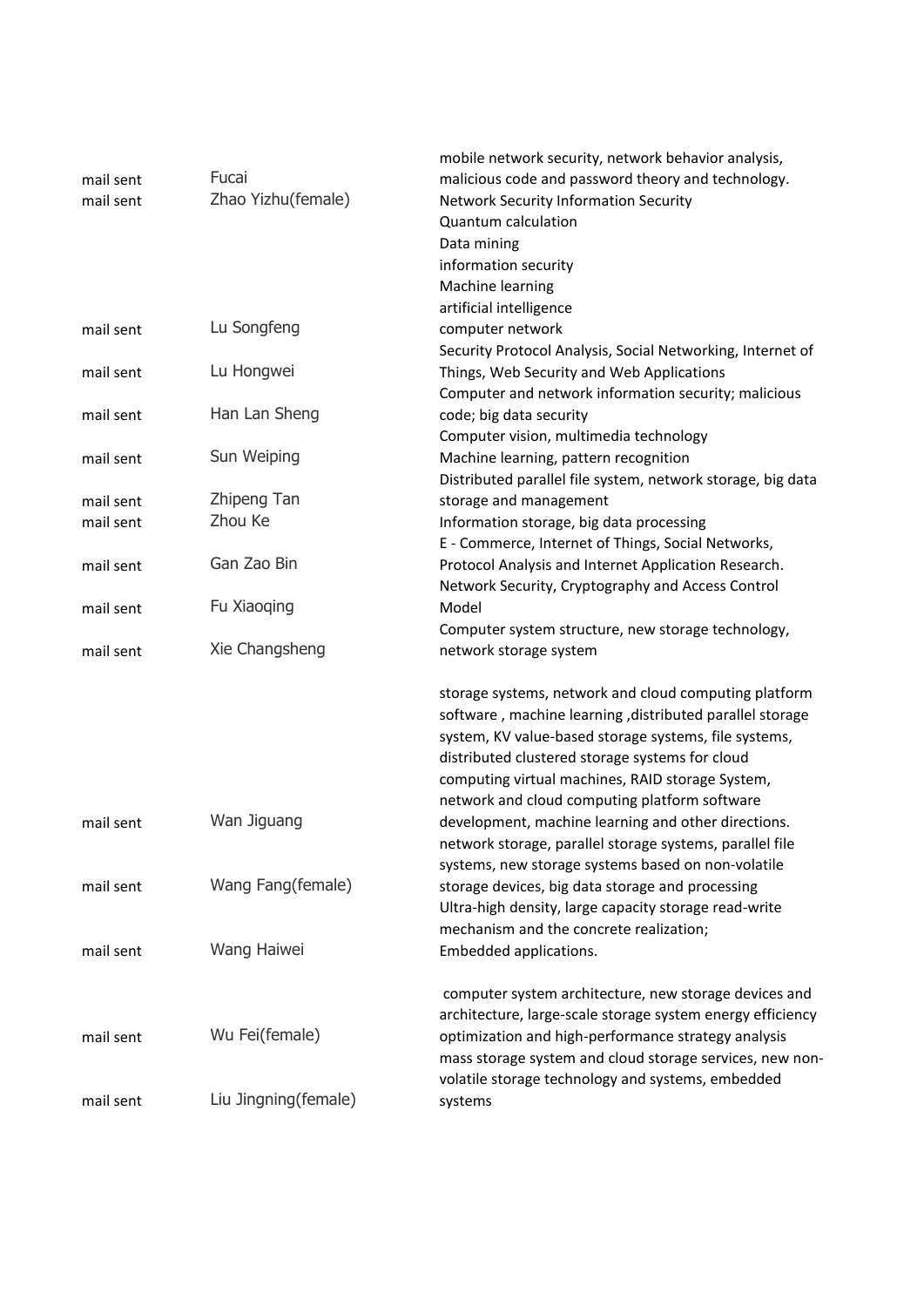|           |                    | Mainly engaged in cloud storage technology, storage                                                 |
|-----------|--------------------|-----------------------------------------------------------------------------------------------------|
|           |                    | security, big data storage and management aspects of                                                |
| mail sent | Li Chunhua(female) | research.                                                                                           |
|           |                    | Information Storage Theory and Technology, Big Data                                                 |
|           | Lupine(female)     | and Machine Learning, Image Processing and Emotion                                                  |
| mail sent |                    | Recognition<br>Engaged in computer system structure, solid state                                    |
|           |                    | storage technology, large-scale network storage systems,                                            |
|           |                    | cloud storage, fault-tolerant theory, disk array                                                    |
| mail sent | Feng Dan           | architecture and other aspects of research.                                                         |
|           |                    | Distributed storage system, eNVM, Computing on                                                      |
| mail sent | Lingfang Zeng      | encrypted data                                                                                      |
|           |                    | New storage theory and technology, cloud storage, big                                               |
| mail sent | Chen Jincai        | data storage and analysis, machine learning, image<br>processing and emotional computing            |
|           |                    | Computer system structure, computer storage system,                                                 |
|           |                    | computer system energy saving, new storage                                                          |
| mail sent | Cao Qiang          | mechanism, system software, optical storage system                                                  |
|           |                    | Large-scale Storage Systems (Metadata management,                                                   |
|           |                    | Deduplication, Storage class memory, Data analytics)                                                |
|           |                    | Data Center Networks (Energy efficiency, Cost-effective                                             |
|           |                    | queries)                                                                                            |
| mail sent | Yu Hua             | Cyber-Physical Systems (Memristor, AFDX, FlexRay)<br>Mass Data Storage Systems, Computer High-Speed |
|           |                    | Interface and Channel Technology, New Memory                                                        |
|           |                    | Technologies and Devices, Embedded Systems and SoC                                                  |
| mail sent | Hu Diging          | Design                                                                                              |
|           |                    | Artificial Intelligence, including the theory of knowledge                                          |
|           |                    | representation and reasoning, multi-agent system,                                                   |
|           |                    | artificial intelligence                                                                             |
|           |                    | Database, including ontology-based data access, complex                                             |
| mail sent | Zhang Heng         | query language<br>Computer Vision, Machine Learning, Big Data Analysis,                             |
|           |                    | Multimedia Data Distributed Computing, Image and                                                    |
| mail sent | Chen Jia Zhong     | <b>Video Processing</b>                                                                             |
|           |                    | System Security, Fault Tolerant Computing, Software                                                 |
| mail sent | Zou Deging         | Security, Big Data Security                                                                         |
|           |                    | digital media processing and retrieval, multi-core                                                  |
|           |                    | computing and streaming compiler, network data                                                      |
| mail sent | Yu Junqing         | processing and security.                                                                            |
| mail sent | Zheng Ran(female)  | Distributed Computing, High Performance Computing<br>and Applications                               |
|           |                    | Information retrieval, semantic calculation, knowledge                                              |
|           |                    | discovery, data mining, system security and parallel                                                |
| mail sent | Zhao Feng          | distributed processing                                                                              |
|           |                    |                                                                                                     |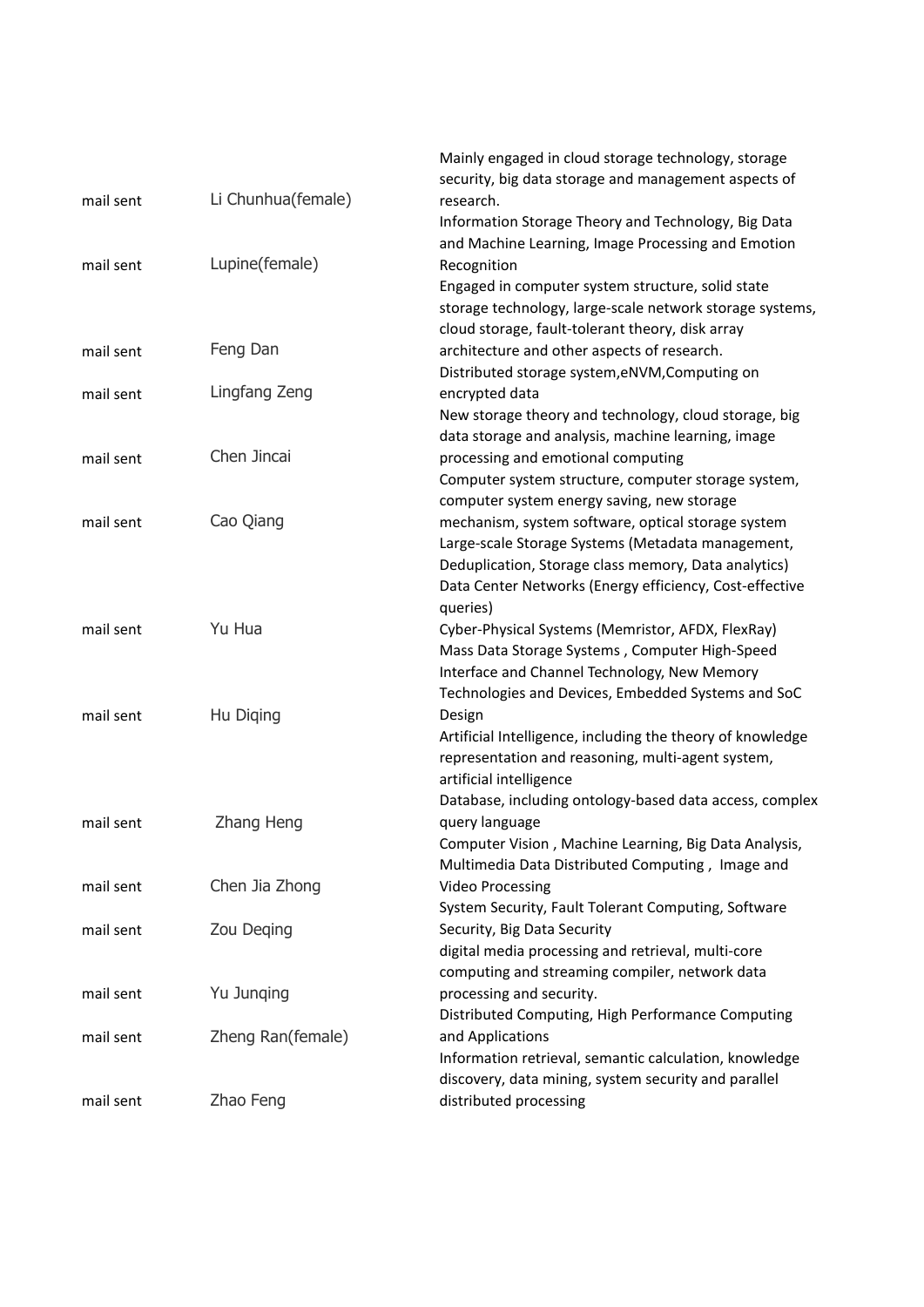|           |                       | istributed computing, wireless networking, graph                          |
|-----------|-----------------------|---------------------------------------------------------------------------|
|           |                       | algorithms and mechanism design, dynamic network                          |
|           |                       | distributed algorithm design and dynamic graph                            |
| mail sent | Yu Dongxiao           | algorithm                                                                 |
|           |                       | Data management methods, systems and applications,                        |
| mail sent | Yuan Pingpeng         | data processing techniques                                                |
|           |                       | Computer vision, image processing, virtual reality,                       |
|           |                       | multimedia data mining, artificial intelligence, computer                 |
| mail sent | <b>Wang Tianjiang</b> | networks                                                                  |
|           |                       | Cryptography, public key cryptography, identity-based                     |
|           |                       | cryptography, lattice cryptography, searchable                            |
|           |                       | encryption, proxy re-encryption, attribute-based                          |
| mail sent | Xu Peng               | encryption, and cloud data security.                                      |
|           |                       | Data Mining, Performance Evaluation, Distributed                          |
| mail sent | Xie Xia(female)       | Computing                                                                 |
|           |                       | Software architecture, software reliability, formal                       |
| mail sent | Yuan Ling(female)     | language, large-scale data                                                |
|           |                       | Big data management technology, data management                           |
|           |                       | performance optimization technology for big data                          |
|           |                       | platform, database theory and implementation                              |
| mail sent | Zhu Hong              | technology                                                                |
|           |                       | Modern Database Theory and Technology                                     |
|           |                       | Modern database technology                                                |
| mail sent | Xie Mei(female)       | Database Security Technology                                              |
|           |                       | Image Information Analysis and Processing                                 |
|           |                       | Pattern recognition                                                       |
|           |                       | Human-computer interaction                                                |
|           |                       | Network Technology and Its Application                                    |
| mail sent | Liu Hong(female)      | Embedded System Development and Design                                    |
|           |                       | depth learning, multimedia search, gait recognition,                      |
|           |                       | pedestrian re-recognition, visual big data intelligent                    |
| mail sent | Ling Hefei            | analysis, multimedia sensitive information detection                      |
|           |                       | include data mining, machine learning, pattern                            |
|           |                       | recognition, computer vision.Algorithm Design and                         |
| mail sent | Liu Fang              | Analysis                                                                  |
|           |                       | Cloud Computing and Distributed Big Data                                  |
|           |                       | Processing, Data Center Management and Resource                           |
|           |                       | Schedulin, Virtualization and System Software, System                     |
| mail sent | Wu Song               | Structure and Storage System                                              |
|           |                       | Information Retrieval: Web Information Retrieval,                         |
|           |                       | Semantic Search                                                           |
|           |                       | Social Networks: Online Social Network Analysis,                          |
|           |                       | Semantic Mining in Social Networks                                        |
|           |                       | Data Management: Web Information Management,<br>Semantic Web and Ontology |
| mail sent | Wen Kun(female)       |                                                                           |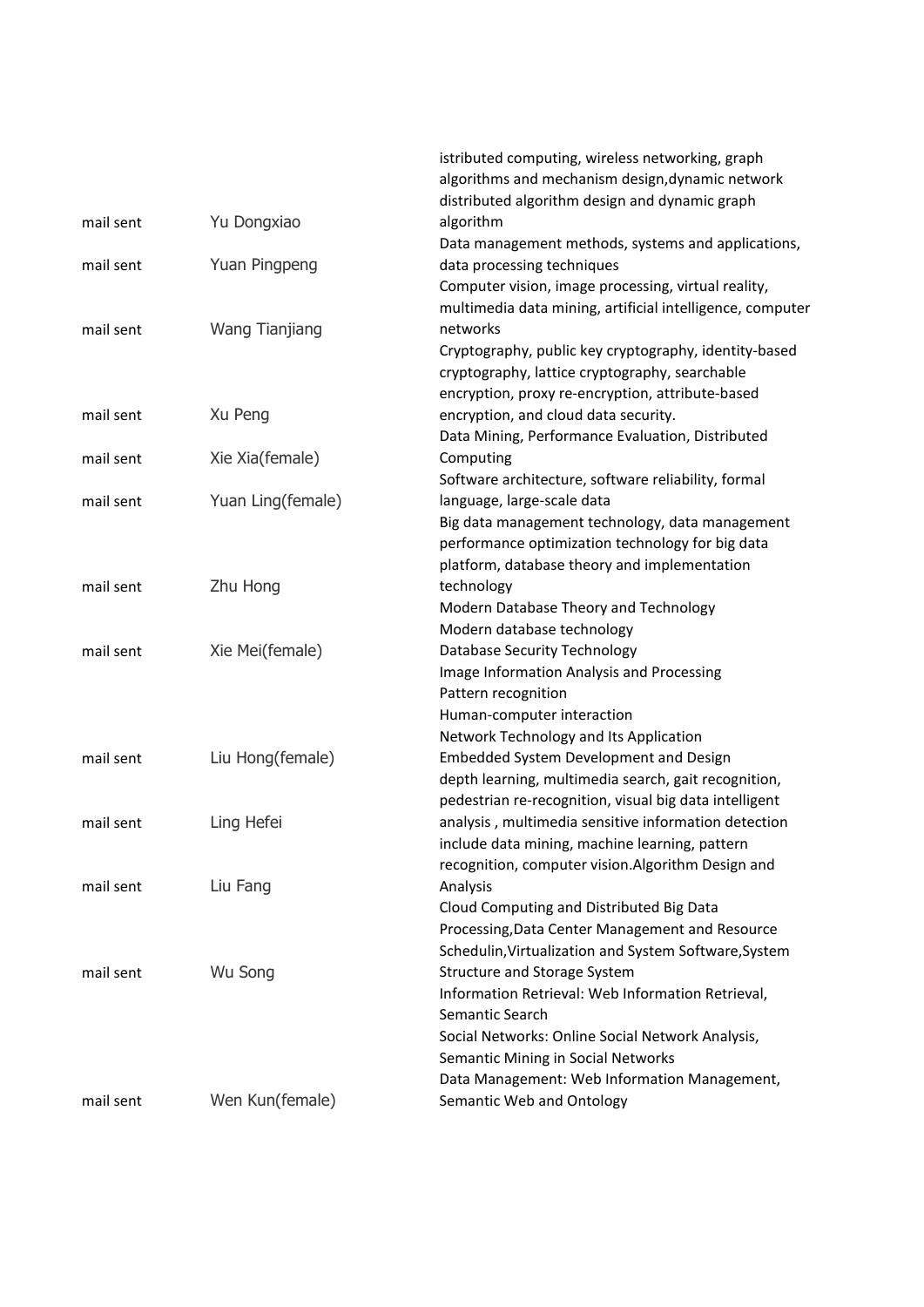|           |                      | Information Retrieval, Text Mining, Natural Language       |
|-----------|----------------------|------------------------------------------------------------|
|           |                      | Processing, Machine Learning, Artificial Intelligence,     |
|           |                      | Recommender Systems, Social Networking Social Media        |
| mail sent | Wei Wei              | Analysis                                                   |
|           |                      | Parallel computing and distributed processing, high        |
|           |                      | performance computing, cloud computing, computer           |
| mail sent | <b>Wang Duoqiang</b> | network applications                                       |
|           |                      | Parallel and distributed computing, multi-core             |
|           |                      | architecture and system software. The current main         |
|           |                      | research cloud computing and big data processing,          |
| mail sent | Shi Xuanhua          | heterogeneous parallel computing                           |
|           |                      | Embedded real-time system                                  |
| mail sent | Tu Gang              | Real-time scheduling algorithm                             |
|           |                      | Software Security Testing Software Vulnerability           |
| mail sent | Qu Bin Bin(female)   | <b>Discovery Data Mining</b>                               |
|           |                      | modern database theory and technology, multi-modal         |
|           |                      | big data intelligent management, Mobile Real-time          |
|           |                      | Database, Massive Multi-structured Data Intelligent        |
| mail sent | Pan Peng             | <b>Retrieval Technology</b>                                |
|           |                      | Big data processing                                        |
|           |                      | Operating system design                                    |
| mail sent | Shao Zhiyuan         | Parallel distributed computing                             |
|           |                      | Software vulnerability protection, Virtualization          |
| mail sent | Qiang Wei in         | security, Cloud Computing                                  |
|           |                      | image Processing, Medical Image Processing                 |
|           |                      | Video enhancement, monitoring, and target tracking         |
| mail sent | Jinliang Hai         | <b>Embedded Systems</b>                                    |
|           |                      | Computer network application technology, computer          |
|           |                      | graphics and image processing, data mining and             |
| mail sent | Hu Ying Song         | knowledge discovery, computer simulation technology        |
|           |                      | machine learning, deep learning, calculated in real        |
| mail sent | Li Jianjun           | time, mobile computing, spatial data management            |
|           |                      | Content-based video information processing and             |
|           |                      | retrieval, high-dimensional data indexing, computer        |
| mail sent | He Yunfeng           | graphics                                                   |
|           |                      | 3D modeling technology                                     |
| mail sent | Guan Tao             | Computer Vision Technology for Embedded Devices            |
|           |                      | multimedia technology and information security, cloud      |
| mail sent | Ma Xiaojing          | computing and big data                                     |
|           |                      | Memory computing, virtualization technology art, cloud,    |
|           |                      | new non-volatile memory, in parallel with the sub-         |
| mail sent | Liu Haikun           | distributed processing                                     |
| mail sent | Lv Xingiao           | Multicore and virtualization, big data, mobile internet    |
|           |                      | mobile Internet architecture, mobile video cloud services, |
| mail sent | Lu Feng(female)      | social networking                                          |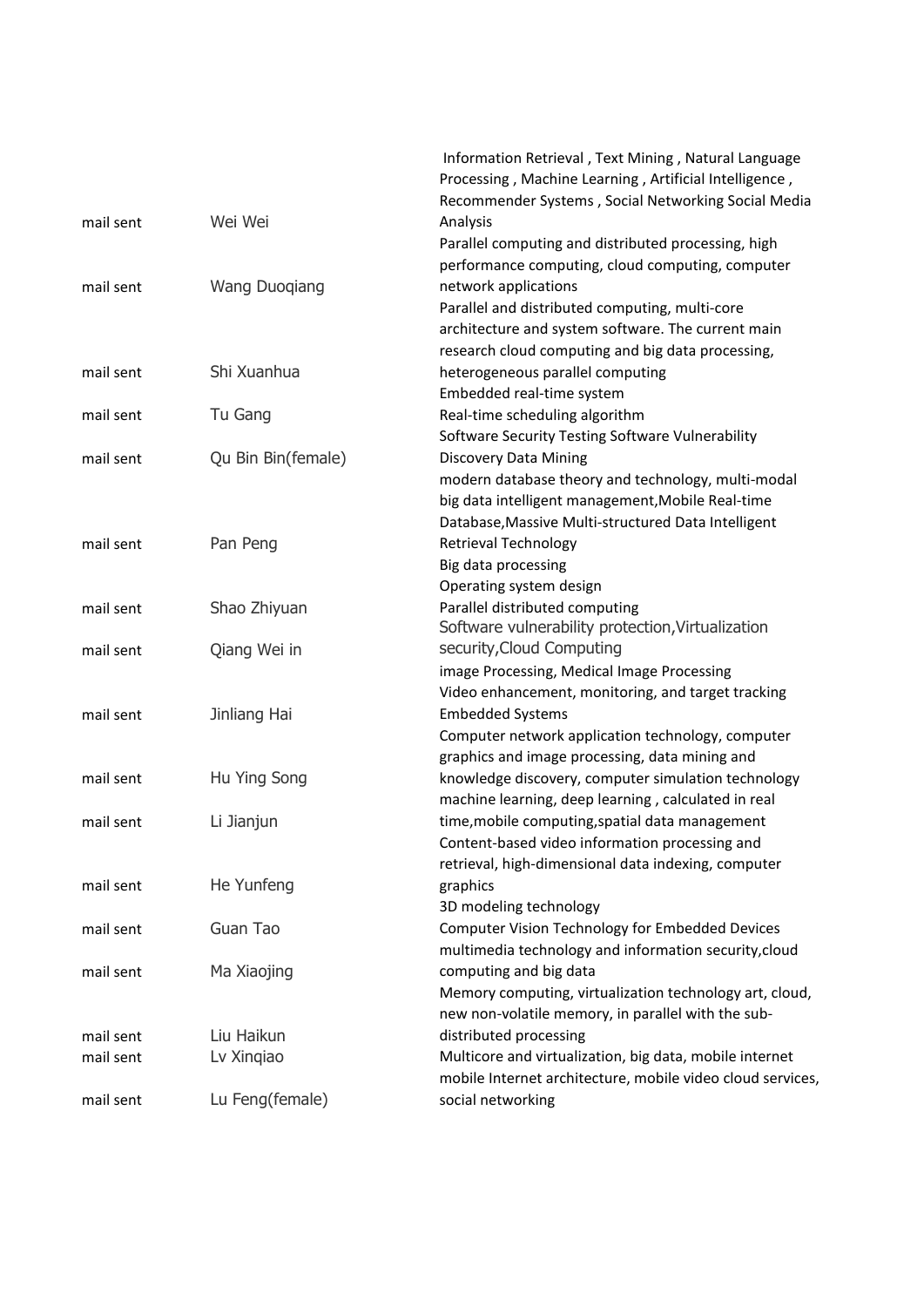| mail sent | Liu Fangming      | Parallel & Distributed Systems, big data, cloud<br>computing, Wireless Communications, Mobile Computing,                                                                                                                                                                                                                         |
|-----------|-------------------|----------------------------------------------------------------------------------------------------------------------------------------------------------------------------------------------------------------------------------------------------------------------------------------------------------------------------------|
| mail sent | Liao Xiaofei      | parallel distributed computing, multi-core architecture<br>and system software, mobile cloud computing.                                                                                                                                                                                                                          |
| mail sent | Li Yuhua(female)  | Data mining, social network analysis, big data mining<br>analysis, distributed computing and cloud computing<br>Distributed computing and cloud computing; distributed<br>system security; big data storage, management and<br>analysis; information retrieval; data mining; social                                              |
| mail sent | Li Ruixuan        | networks<br>computer architecture, parallel and distributed<br>processing, virtualization and cloud computing, big data,<br>network security, cluster computing and grid computing,                                                                                                                                              |
| mail sent | Gimhae            | peer computing, network storage.<br>Multi-core architecture and applications, parallel<br>distributed computing, image processing, media                                                                                                                                                                                         |
| mail sent | Jiang Wenbin      | computing<br>network algorithm and distributed computing, distributed<br>algorithm design, analysis and distributed programming                                                                                                                                                                                                  |
| mail sent | Huagiang wins     | applications                                                                                                                                                                                                                                                                                                                     |
| mail sent | Ding Xiaofeng     | big data management, cloud computing, data privacy<br>protection methods, data query processing technology.<br>Internet of Things, 5G Networks, Mobile Cloud<br>Computing, Software Defined Networking, Medical Big<br>Data, Medical Cloud Security and Privacy Protection,<br>Human Area Networks, Emotional Communication, and |
| mail sent | Chen Min          | <b>Robotics</b><br>distributed computing, big data processing, online social<br>networking systems, wireless sensor networks, peer-to-                                                                                                                                                                                           |
| mail sent | Chen Hanhua       | peer computing.<br>Practical Solution to Combinatorial Optimization                                                                                                                                                                                                                                                              |
| mail sent | Xu Ruchu          | Problems<br>Modern database system , software engineering software<br>component technology , software synthesis technology,                                                                                                                                                                                                      |
| mail sent | Xu Liping(female) | intelligent computing,                                                                                                                                                                                                                                                                                                           |
| mail sent | Xu Haiyin         | Computer graphics, computer animation                                                                                                                                                                                                                                                                                            |
| mail sent | He Kun(female)    | data mining and machine learning<br>computer application. Including data security, trusted                                                                                                                                                                                                                                       |
| mail sent | Xiang Wen         | computing, big data analysis<br>Complex System Modeling and Optimization, Artificial<br>Intelligence Applications, Intelligent Decision Making, Big<br>Data Analytics, Scheduling and Planning, NP-Hard                                                                                                                          |
| mail sent | Lv Zhipeng        | Problem Solving, Heuristic Optimization                                                                                                                                                                                                                                                                                          |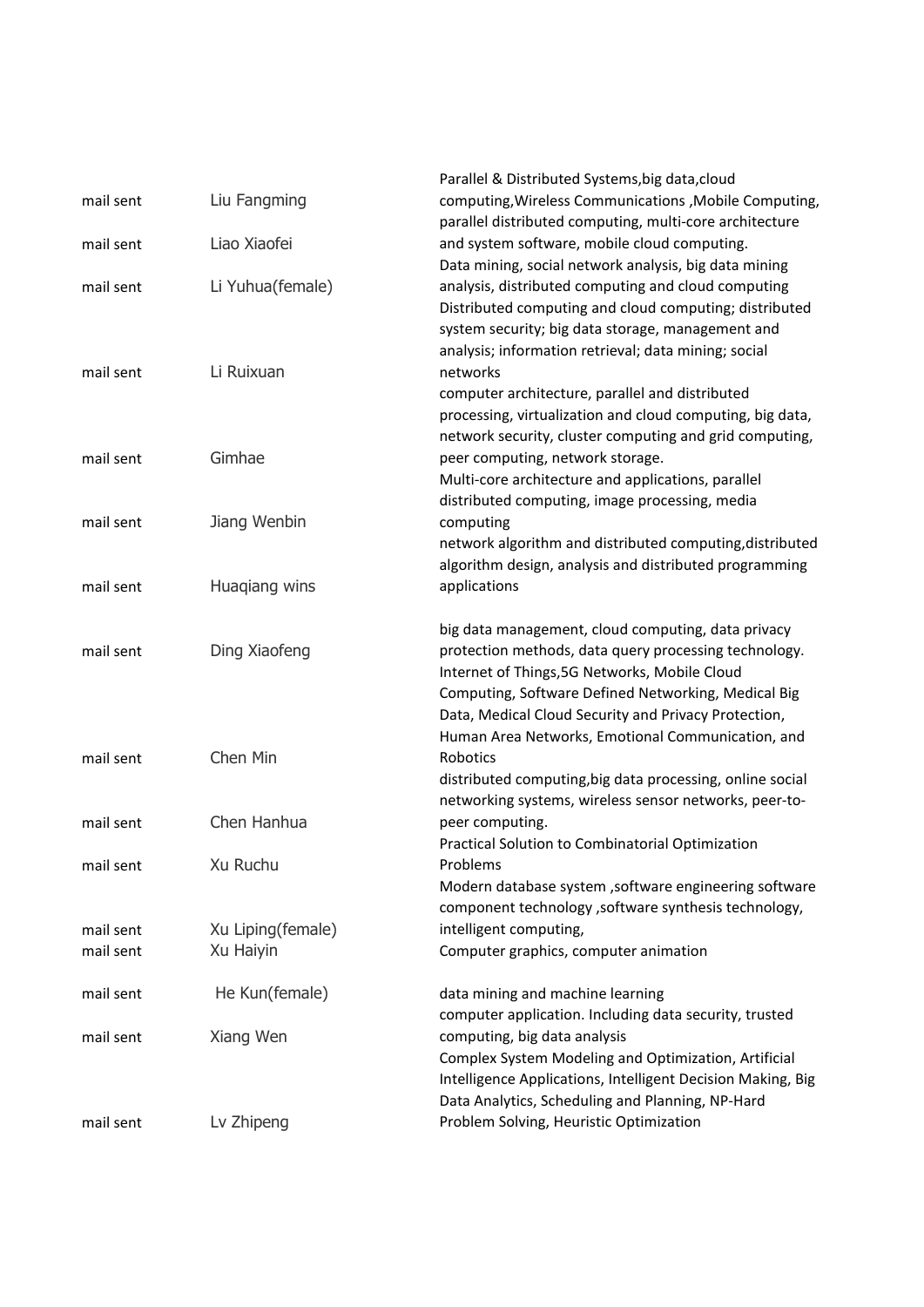|           |                | Modern data management theory and technology,<br>including data mining, spatial data management, data                                                               |
|-----------|----------------|---------------------------------------------------------------------------------------------------------------------------------------------------------------------|
|           |                | flow processing, web data processing and big data<br>processing; real-time computing, including real-time<br>operating system, real-time task scheduling, real-time |
| mail sent | Li Guohui      | task scheduling                                                                                                                                                     |
|           |                | Modern Database Theory and Technology                                                                                                                               |
| mail sent | Cao Zhongsheng |                                                                                                                                                                     |
| mail sent | Yang Tianruo   | parallel and distributed computing, embedded and<br>pervasive computing, and big data                                                                               |

## **Jiangsu university(Computer**

|                      | Information Security, Trusted Systems, Visual Spatial   |
|----------------------|---------------------------------------------------------|
| Shiguang Ju          | DBMS, Data Mining.                                      |
|                      | Data base and information systems, information          |
| Shengli Wu           | retrieval, machine learning, Web technology             |
| Changda Wang         | Information security, Model Checking, E-learning        |
|                      | Pattern Recognition, Swarm Intelligence, Intelligent    |
| Fei Han              | <b>Information Processing</b>                           |
|                      | Data Mining, Complex Informati- on System Integration,  |
| Yuquan Zhu           | KDD, datadase systems & it's application                |
| Tiejun Xiao          | <b>Embedded Computing &amp; System</b>                  |
|                      | Distributed Virtual Environment, Intelligent Virtual    |
|                      | Agents, Reasoning about Action, Spatio-temporal         |
| Yisong Liu           | Reasoning, Semantic Web                                 |
|                      | Research interests include embedded system application, |
| Bao Kejin            | intelligent control,                                    |
| Xinsheng Wang        | Wireless Sensor Network, Database Technology            |
| Jiming Chen          | Distributed System, Network                             |
| Lanling Zeng(female) | <b>Computer Graphics</b>                                |
|                      | Research interests include Information Centric Network, |
|                      | Content Centric Network and UAV(Unmanned Aerial         |
| Yi Zhu               | Vehicle) Development                                    |
| Niangiang Zhao       | <b>Embedded System</b>                                  |
|                      | Model Checking, Multi-agents, Secure Operating System,  |
| Conghua Zhou         | Modal Logic, Access Control                             |
|                      | 1) Fuzzy Fault Detection and Diagnosis;                 |
|                      | 2) Simulation and Intelligent Control;                  |
| Li Li(female)        | 3) Intelligent Algorithm and Optimization               |
|                      | Include Coding Theory, Software System Framework,       |
| XiaoLong Zhu         | Large-scale Information system.                         |
|                      |                                                         |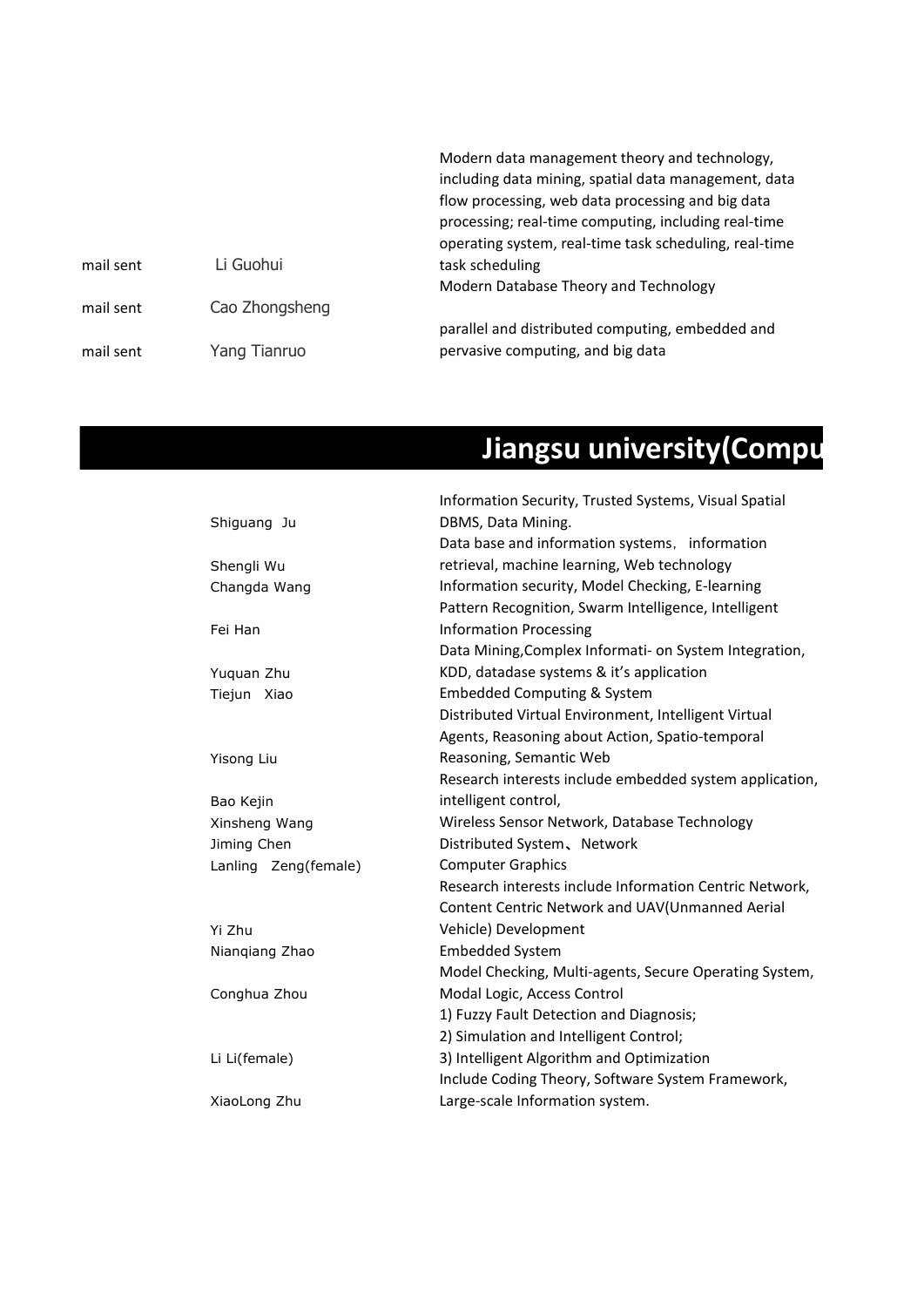| system, information security and virtual reality.<br>Zhiwen Zou<br>Machine learning<br>Bi Jianliang<br>Rough Set Theory and Application<br>Xie Jun<br>Wireless Communication and Mobile Computing.<br>Kunqi Guo<br>Cloud Storage, operating system, artificial intelligence<br>Tao Cai<br>Research interests include Formal Methods and their<br>applications in Software Security and Reliability, Program<br>Analysis and Attack, Intrusion Detection, Database<br>Security and Privacy<br>Weihe Chen<br>Database theory and application, Data Mining, SCADA<br>Wenhui Nie<br>Video Processing, Embedded Computing<br>Feng Li<br>include Intelligent Transportation Systems, Intelligent<br>Data Processing and Decision Support, Police Information<br>Systems, Emergency Response Command Systems<br>Xingyi Li<br>Research interests include Signal Processing, Wireless<br>communication technology, RFID, bluetooth tenology<br>Hongjin Wang(female)<br>Digital Image Processing, Natural Language Processing<br>Qian Zhu(female)<br>Communications and embedded software design,<br>Automotive electronic, Distributed Control System<br>Xuehua Song(female)<br>Embedded computing and Embedded system, Wireless<br>sensor networks, Intelligent Instruments, the key<br>technology and basic theory in Remote wireless video<br>monitor technology and the research and development<br>for products<br>Chen Zu Jue<br>Modern Data Mining, Information Retrieval and Web<br>Mining, Information System<br>Huaji Shi<br>Research interests include data mining, machine learning,<br>spatial database theory and technology, geographic<br>information system, multimedia technology.<br>Anrong Xue<br>Computer Application, Software Engineering<br>Yan Li<br>Research interests include Software Engineering,<br>Software Architecture, Data Mining, Information System,<br>Technique & Application of Database.<br>Hebiao Yang<br>Research interests include Information Theory and |  |
|----------------------------------------------------------------------------------------------------------------------------------------------------------------------------------------------------------------------------------------------------------------------------------------------------------------------------------------------------------------------------------------------------------------------------------------------------------------------------------------------------------------------------------------------------------------------------------------------------------------------------------------------------------------------------------------------------------------------------------------------------------------------------------------------------------------------------------------------------------------------------------------------------------------------------------------------------------------------------------------------------------------------------------------------------------------------------------------------------------------------------------------------------------------------------------------------------------------------------------------------------------------------------------------------------------------------------------------------------------------------------------------------------------------------------------------------------------------------------------------------------------------------------------------------------------------------------------------------------------------------------------------------------------------------------------------------------------------------------------------------------------------------------------------------------------------------------------------------------------------------------------------------------------------------------------------------------------------------------------------------|--|
|                                                                                                                                                                                                                                                                                                                                                                                                                                                                                                                                                                                                                                                                                                                                                                                                                                                                                                                                                                                                                                                                                                                                                                                                                                                                                                                                                                                                                                                                                                                                                                                                                                                                                                                                                                                                                                                                                                                                                                                              |  |
|                                                                                                                                                                                                                                                                                                                                                                                                                                                                                                                                                                                                                                                                                                                                                                                                                                                                                                                                                                                                                                                                                                                                                                                                                                                                                                                                                                                                                                                                                                                                                                                                                                                                                                                                                                                                                                                                                                                                                                                              |  |
|                                                                                                                                                                                                                                                                                                                                                                                                                                                                                                                                                                                                                                                                                                                                                                                                                                                                                                                                                                                                                                                                                                                                                                                                                                                                                                                                                                                                                                                                                                                                                                                                                                                                                                                                                                                                                                                                                                                                                                                              |  |
|                                                                                                                                                                                                                                                                                                                                                                                                                                                                                                                                                                                                                                                                                                                                                                                                                                                                                                                                                                                                                                                                                                                                                                                                                                                                                                                                                                                                                                                                                                                                                                                                                                                                                                                                                                                                                                                                                                                                                                                              |  |
|                                                                                                                                                                                                                                                                                                                                                                                                                                                                                                                                                                                                                                                                                                                                                                                                                                                                                                                                                                                                                                                                                                                                                                                                                                                                                                                                                                                                                                                                                                                                                                                                                                                                                                                                                                                                                                                                                                                                                                                              |  |
|                                                                                                                                                                                                                                                                                                                                                                                                                                                                                                                                                                                                                                                                                                                                                                                                                                                                                                                                                                                                                                                                                                                                                                                                                                                                                                                                                                                                                                                                                                                                                                                                                                                                                                                                                                                                                                                                                                                                                                                              |  |
|                                                                                                                                                                                                                                                                                                                                                                                                                                                                                                                                                                                                                                                                                                                                                                                                                                                                                                                                                                                                                                                                                                                                                                                                                                                                                                                                                                                                                                                                                                                                                                                                                                                                                                                                                                                                                                                                                                                                                                                              |  |
|                                                                                                                                                                                                                                                                                                                                                                                                                                                                                                                                                                                                                                                                                                                                                                                                                                                                                                                                                                                                                                                                                                                                                                                                                                                                                                                                                                                                                                                                                                                                                                                                                                                                                                                                                                                                                                                                                                                                                                                              |  |
|                                                                                                                                                                                                                                                                                                                                                                                                                                                                                                                                                                                                                                                                                                                                                                                                                                                                                                                                                                                                                                                                                                                                                                                                                                                                                                                                                                                                                                                                                                                                                                                                                                                                                                                                                                                                                                                                                                                                                                                              |  |
|                                                                                                                                                                                                                                                                                                                                                                                                                                                                                                                                                                                                                                                                                                                                                                                                                                                                                                                                                                                                                                                                                                                                                                                                                                                                                                                                                                                                                                                                                                                                                                                                                                                                                                                                                                                                                                                                                                                                                                                              |  |
|                                                                                                                                                                                                                                                                                                                                                                                                                                                                                                                                                                                                                                                                                                                                                                                                                                                                                                                                                                                                                                                                                                                                                                                                                                                                                                                                                                                                                                                                                                                                                                                                                                                                                                                                                                                                                                                                                                                                                                                              |  |
|                                                                                                                                                                                                                                                                                                                                                                                                                                                                                                                                                                                                                                                                                                                                                                                                                                                                                                                                                                                                                                                                                                                                                                                                                                                                                                                                                                                                                                                                                                                                                                                                                                                                                                                                                                                                                                                                                                                                                                                              |  |
|                                                                                                                                                                                                                                                                                                                                                                                                                                                                                                                                                                                                                                                                                                                                                                                                                                                                                                                                                                                                                                                                                                                                                                                                                                                                                                                                                                                                                                                                                                                                                                                                                                                                                                                                                                                                                                                                                                                                                                                              |  |
|                                                                                                                                                                                                                                                                                                                                                                                                                                                                                                                                                                                                                                                                                                                                                                                                                                                                                                                                                                                                                                                                                                                                                                                                                                                                                                                                                                                                                                                                                                                                                                                                                                                                                                                                                                                                                                                                                                                                                                                              |  |
|                                                                                                                                                                                                                                                                                                                                                                                                                                                                                                                                                                                                                                                                                                                                                                                                                                                                                                                                                                                                                                                                                                                                                                                                                                                                                                                                                                                                                                                                                                                                                                                                                                                                                                                                                                                                                                                                                                                                                                                              |  |
|                                                                                                                                                                                                                                                                                                                                                                                                                                                                                                                                                                                                                                                                                                                                                                                                                                                                                                                                                                                                                                                                                                                                                                                                                                                                                                                                                                                                                                                                                                                                                                                                                                                                                                                                                                                                                                                                                                                                                                                              |  |
|                                                                                                                                                                                                                                                                                                                                                                                                                                                                                                                                                                                                                                                                                                                                                                                                                                                                                                                                                                                                                                                                                                                                                                                                                                                                                                                                                                                                                                                                                                                                                                                                                                                                                                                                                                                                                                                                                                                                                                                              |  |
|                                                                                                                                                                                                                                                                                                                                                                                                                                                                                                                                                                                                                                                                                                                                                                                                                                                                                                                                                                                                                                                                                                                                                                                                                                                                                                                                                                                                                                                                                                                                                                                                                                                                                                                                                                                                                                                                                                                                                                                              |  |
|                                                                                                                                                                                                                                                                                                                                                                                                                                                                                                                                                                                                                                                                                                                                                                                                                                                                                                                                                                                                                                                                                                                                                                                                                                                                                                                                                                                                                                                                                                                                                                                                                                                                                                                                                                                                                                                                                                                                                                                              |  |
|                                                                                                                                                                                                                                                                                                                                                                                                                                                                                                                                                                                                                                                                                                                                                                                                                                                                                                                                                                                                                                                                                                                                                                                                                                                                                                                                                                                                                                                                                                                                                                                                                                                                                                                                                                                                                                                                                                                                                                                              |  |
|                                                                                                                                                                                                                                                                                                                                                                                                                                                                                                                                                                                                                                                                                                                                                                                                                                                                                                                                                                                                                                                                                                                                                                                                                                                                                                                                                                                                                                                                                                                                                                                                                                                                                                                                                                                                                                                                                                                                                                                              |  |
|                                                                                                                                                                                                                                                                                                                                                                                                                                                                                                                                                                                                                                                                                                                                                                                                                                                                                                                                                                                                                                                                                                                                                                                                                                                                                                                                                                                                                                                                                                                                                                                                                                                                                                                                                                                                                                                                                                                                                                                              |  |
|                                                                                                                                                                                                                                                                                                                                                                                                                                                                                                                                                                                                                                                                                                                                                                                                                                                                                                                                                                                                                                                                                                                                                                                                                                                                                                                                                                                                                                                                                                                                                                                                                                                                                                                                                                                                                                                                                                                                                                                              |  |
|                                                                                                                                                                                                                                                                                                                                                                                                                                                                                                                                                                                                                                                                                                                                                                                                                                                                                                                                                                                                                                                                                                                                                                                                                                                                                                                                                                                                                                                                                                                                                                                                                                                                                                                                                                                                                                                                                                                                                                                              |  |
|                                                                                                                                                                                                                                                                                                                                                                                                                                                                                                                                                                                                                                                                                                                                                                                                                                                                                                                                                                                                                                                                                                                                                                                                                                                                                                                                                                                                                                                                                                                                                                                                                                                                                                                                                                                                                                                                                                                                                                                              |  |
|                                                                                                                                                                                                                                                                                                                                                                                                                                                                                                                                                                                                                                                                                                                                                                                                                                                                                                                                                                                                                                                                                                                                                                                                                                                                                                                                                                                                                                                                                                                                                                                                                                                                                                                                                                                                                                                                                                                                                                                              |  |
|                                                                                                                                                                                                                                                                                                                                                                                                                                                                                                                                                                                                                                                                                                                                                                                                                                                                                                                                                                                                                                                                                                                                                                                                                                                                                                                                                                                                                                                                                                                                                                                                                                                                                                                                                                                                                                                                                                                                                                                              |  |
|                                                                                                                                                                                                                                                                                                                                                                                                                                                                                                                                                                                                                                                                                                                                                                                                                                                                                                                                                                                                                                                                                                                                                                                                                                                                                                                                                                                                                                                                                                                                                                                                                                                                                                                                                                                                                                                                                                                                                                                              |  |
|                                                                                                                                                                                                                                                                                                                                                                                                                                                                                                                                                                                                                                                                                                                                                                                                                                                                                                                                                                                                                                                                                                                                                                                                                                                                                                                                                                                                                                                                                                                                                                                                                                                                                                                                                                                                                                                                                                                                                                                              |  |
|                                                                                                                                                                                                                                                                                                                                                                                                                                                                                                                                                                                                                                                                                                                                                                                                                                                                                                                                                                                                                                                                                                                                                                                                                                                                                                                                                                                                                                                                                                                                                                                                                                                                                                                                                                                                                                                                                                                                                                                              |  |
|                                                                                                                                                                                                                                                                                                                                                                                                                                                                                                                                                                                                                                                                                                                                                                                                                                                                                                                                                                                                                                                                                                                                                                                                                                                                                                                                                                                                                                                                                                                                                                                                                                                                                                                                                                                                                                                                                                                                                                                              |  |
|                                                                                                                                                                                                                                                                                                                                                                                                                                                                                                                                                                                                                                                                                                                                                                                                                                                                                                                                                                                                                                                                                                                                                                                                                                                                                                                                                                                                                                                                                                                                                                                                                                                                                                                                                                                                                                                                                                                                                                                              |  |
|                                                                                                                                                                                                                                                                                                                                                                                                                                                                                                                                                                                                                                                                                                                                                                                                                                                                                                                                                                                                                                                                                                                                                                                                                                                                                                                                                                                                                                                                                                                                                                                                                                                                                                                                                                                                                                                                                                                                                                                              |  |
|                                                                                                                                                                                                                                                                                                                                                                                                                                                                                                                                                                                                                                                                                                                                                                                                                                                                                                                                                                                                                                                                                                                                                                                                                                                                                                                                                                                                                                                                                                                                                                                                                                                                                                                                                                                                                                                                                                                                                                                              |  |
|                                                                                                                                                                                                                                                                                                                                                                                                                                                                                                                                                                                                                                                                                                                                                                                                                                                                                                                                                                                                                                                                                                                                                                                                                                                                                                                                                                                                                                                                                                                                                                                                                                                                                                                                                                                                                                                                                                                                                                                              |  |
|                                                                                                                                                                                                                                                                                                                                                                                                                                                                                                                                                                                                                                                                                                                                                                                                                                                                                                                                                                                                                                                                                                                                                                                                                                                                                                                                                                                                                                                                                                                                                                                                                                                                                                                                                                                                                                                                                                                                                                                              |  |
| security Technology, Communication security, Secure                                                                                                                                                                                                                                                                                                                                                                                                                                                                                                                                                                                                                                                                                                                                                                                                                                                                                                                                                                                                                                                                                                                                                                                                                                                                                                                                                                                                                                                                                                                                                                                                                                                                                                                                                                                                                                                                                                                                          |  |
| <b>Embedded System.and its Application</b><br>Yuehua Zhao                                                                                                                                                                                                                                                                                                                                                                                                                                                                                                                                                                                                                                                                                                                                                                                                                                                                                                                                                                                                                                                                                                                                                                                                                                                                                                                                                                                                                                                                                                                                                                                                                                                                                                                                                                                                                                                                                                                                    |  |
| Research interests include Network Security, Network                                                                                                                                                                                                                                                                                                                                                                                                                                                                                                                                                                                                                                                                                                                                                                                                                                                                                                                                                                                                                                                                                                                                                                                                                                                                                                                                                                                                                                                                                                                                                                                                                                                                                                                                                                                                                                                                                                                                         |  |
| Performance, Wireless Network, Electronic Commerce,                                                                                                                                                                                                                                                                                                                                                                                                                                                                                                                                                                                                                                                                                                                                                                                                                                                                                                                                                                                                                                                                                                                                                                                                                                                                                                                                                                                                                                                                                                                                                                                                                                                                                                                                                                                                                                                                                                                                          |  |
| Internet of Things<br>Lianying Zhou(female)                                                                                                                                                                                                                                                                                                                                                                                                                                                                                                                                                                                                                                                                                                                                                                                                                                                                                                                                                                                                                                                                                                                                                                                                                                                                                                                                                                                                                                                                                                                                                                                                                                                                                                                                                                                                                                                                                                                                                  |  |
|                                                                                                                                                                                                                                                                                                                                                                                                                                                                                                                                                                                                                                                                                                                                                                                                                                                                                                                                                                                                                                                                                                                                                                                                                                                                                                                                                                                                                                                                                                                                                                                                                                                                                                                                                                                                                                                                                                                                                                                              |  |
| Research interests include All Optical Networks, Network                                                                                                                                                                                                                                                                                                                                                                                                                                                                                                                                                                                                                                                                                                                                                                                                                                                                                                                                                                                                                                                                                                                                                                                                                                                                                                                                                                                                                                                                                                                                                                                                                                                                                                                                                                                                                                                                                                                                     |  |
| Optimization, Optical Access Networks, Wireless Optical                                                                                                                                                                                                                                                                                                                                                                                                                                                                                                                                                                                                                                                                                                                                                                                                                                                                                                                                                                                                                                                                                                                                                                                                                                                                                                                                                                                                                                                                                                                                                                                                                                                                                                                                                                                                                                                                                                                                      |  |
| Communication, and Wireless Sensor Networks.<br>(female)<br>Na Zhu                                                                                                                                                                                                                                                                                                                                                                                                                                                                                                                                                                                                                                                                                                                                                                                                                                                                                                                                                                                                                                                                                                                                                                                                                                                                                                                                                                                                                                                                                                                                                                                                                                                                                                                                                                                                                                                                                                                           |  |
|                                                                                                                                                                                                                                                                                                                                                                                                                                                                                                                                                                                                                                                                                                                                                                                                                                                                                                                                                                                                                                                                                                                                                                                                                                                                                                                                                                                                                                                                                                                                                                                                                                                                                                                                                                                                                                                                                                                                                                                              |  |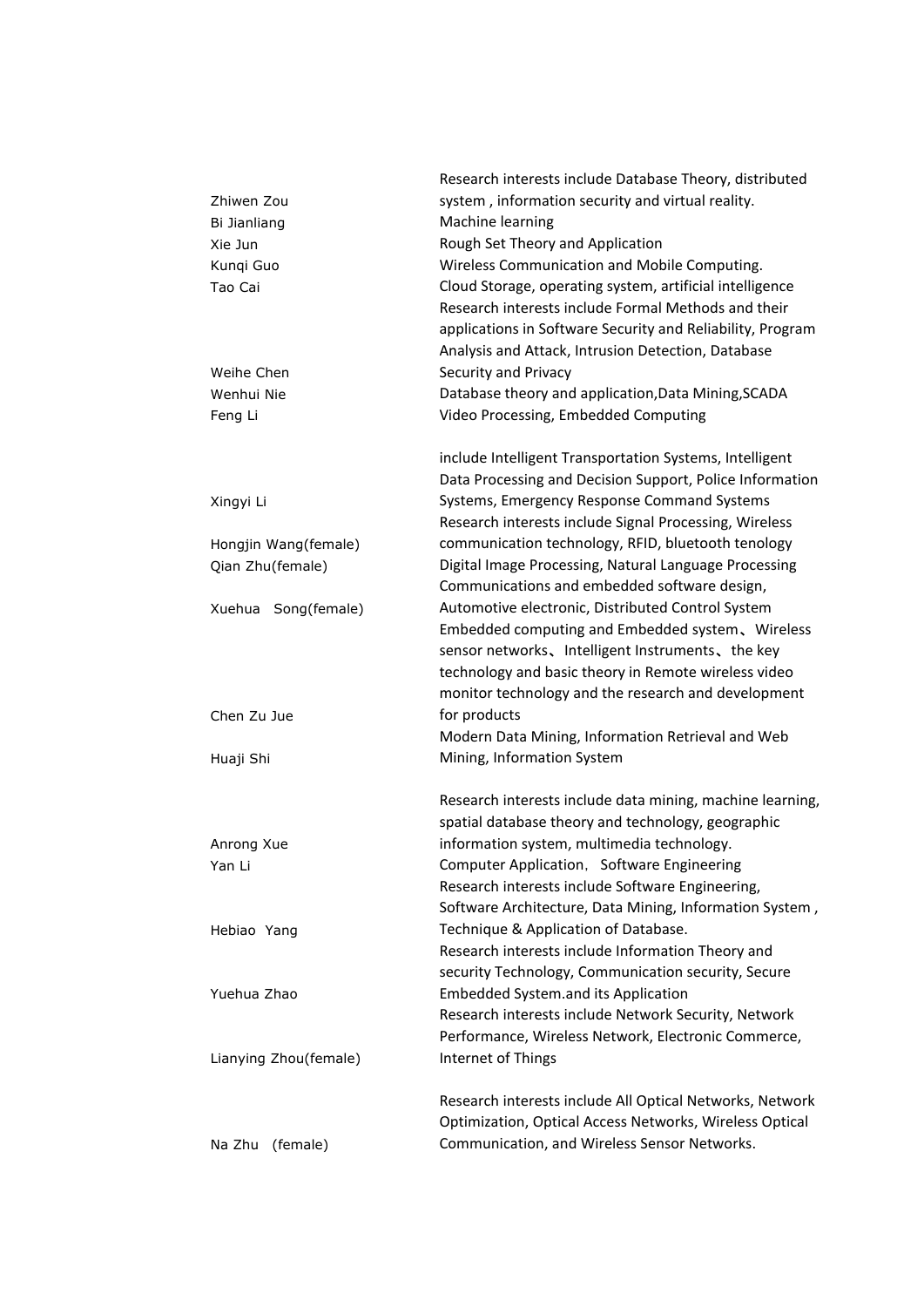|                    | Image Processing, Pattern Recognition, System            |
|--------------------|----------------------------------------------------------|
| Jianming Zhang     | Simulation, Virtual Reality                              |
|                    | Design of new photonic device; Applications of           |
| Fang Yuntuan       | metamaterial in optical circuit                          |
|                    | Research interests include Pattern Recognition and       |
|                    | Intelligent System, Data Mining, Image Recognition, Face |
|                    | Recognition, Emotion Recognition, Computer Application   |
|                    | Technology, DataBase & DataWarehouse, Decision           |
| Qing Lin           | Support.                                                 |
| Yongzhao Zhan      | Human Computer Interaction, Distributed Computing        |
|                    | Medical Image Processing, Data Mining, Pattern           |
| <b>Yuqing Song</b> | Recognition, Computer Application in Medicine            |
|                    | Mobile Communication & Wireless Technology and           |
|                    | Electromagnetic field & Microwave technology, with       |
|                    | emphasis on Wireless Sensor Network, Antenna and         |
| Shu Yan(female)    | <b>Computational Electromagnetics</b>                    |
|                    | Multimedia Processing, Big data on Multimedia, Human-    |
| Qirong Mao(female) | Computer Interaction                                     |
|                    | Electromagnetic Scattering of Complex Objects,           |
|                    | Computational Electromagnetics, Electromagnetic          |
|                    | Characteristics of Complex Media, Microwave Plasma       |
|                    | Electromagnetics, RF Microwave Circuits Design, and      |
|                    | Antenna Theory and Design in Wireless Commnication       |
| Lixia Yang         | System                                                   |
|                    | software testing, trusted software and information       |
| Jinfu Chen         | security                                                 |
|                    | Wireless Networks Security, Security and Privacy of Big  |
| Liangmin Wang      | Data                                                     |
|                    | Pattern Recognition, Computer Vision, Machine Learning,  |
| Keyang Cheng       | Image Processing                                         |
|                    |                                                          |

|           | Ma Xin            | International Education        |
|-----------|-------------------|--------------------------------|
| mail sent | Wang Wenli        | International Education        |
| mail sent | Na Jun            | International Education        |
| mail sent | Yan Peng          | International Education        |
| mail sent | Leanne Li         | International Education        |
| mail sent | Mason Zhu         | International Education        |
| mail sent | Lee               | International Education        |
| mail sent | Tak               | International Education        |
| mail sent | Jessica           | International Education        |
| mail sent | Hao Ying (Марина) | <b>International Education</b> |
| mail sent | Rachel            | <b>International Education</b> |
|           |                   |                                |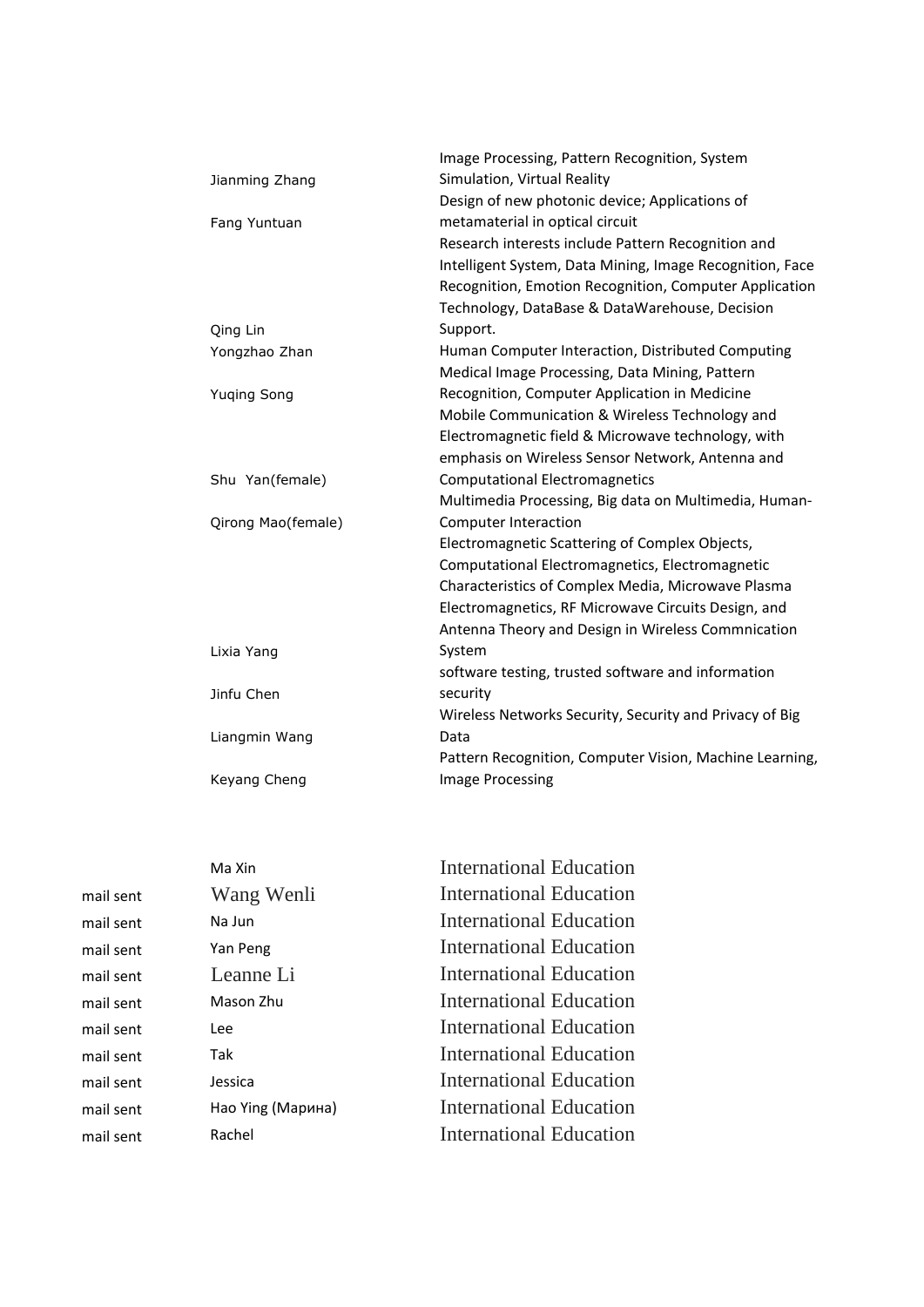| mail sent | Anna               | <b>International Education</b>            |
|-----------|--------------------|-------------------------------------------|
| mail sent | Shi Liju (Kitty)   | Students' Affairs Office Admission Office |
| mail sent | He Huan (Becky)    | Students' Affairs Office Admission Office |
| mail sent | Cui Xiao (Matthew) | Students' Affairs Office Admission Office |
| mail sent | Jiang Wanli        | Students' Affairs Office Admission Office |
| mail sent | Wang Xin (Rebecca) | Students' Affairs Office Admission Office |
| mail sent | Wang Yuan (Coco)   | Students' Affairs Office Admission Office |
| mail sent | Luo Haijun(Jenny)  | Students' Affairs Office Admission Office |

| <b>Zhejiang University of Technology (computer Science and technology</b> |  |
|---------------------------------------------------------------------------|--|
|---------------------------------------------------------------------------|--|

|           |                     | Embedded software and system                            |
|-----------|---------------------|---------------------------------------------------------|
|           |                     | Information Retrieval & Data Mining                     |
| mail sent | Bu Jiajun           | Mobile Multimedia                                       |
|           |                     | erceptual User Interface Context-aware via mobile phone |
|           |                     | Motion captured animation Motion editing, synthesis     |
|           |                     | and choreography Computer Assisted Cartoon Animation    |
|           |                     | Non-photorealistic Computer Graphics Game               |
| mail sent | <b>Weidong Geng</b> | development and digital entertainment Shoe CAD system   |
| mail sent | Xu Congfu           | Artificial Intelligence                                 |
|           |                     | Machine Learning; Web mining; Web-based Education;      |
| mail sent | Qinming He          | <b>Geography Information Systems</b>                    |
| mail sent | Chen Wei            | computer graphics and volume visualization              |
|           |                     | State Key Lab of CAD &CG                                |
| mail sent | Hu Min(female)      | College of Computer Science                             |
|           |                     | Product modeling, CAX integration, Internet based       |
|           |                     | collaborative design, virtual reality in design and     |
| mail sent | Gao Shuming         | manufacturing, CAD, concurrent engineering, MEMS CAD    |
|           |                     | Computer-Aided Industrial Design and Conceptual         |
|           |                     | Design;                                                 |
|           |                     | • Digital Ergonomics and Design;                        |
|           |                     | • Technology and Application of The Virtual Human;      |
| mail sent | Sun Shouqian        | • New Media Art and Design;                             |
|           |                     | <b>Product Innovation Design</b>                        |
|           |                     | Computer-Aided Industrial Design                        |
|           |                     | Human Factor and Ergonomics                             |
| mail sent | Luo Shijian         | Human-Machine Interaction Design                        |
|           |                     | Computational Intelligence; Fuzzy Information           |
|           |                     | Processing; Intelligent Decision Making; Data Mining &  |
|           |                     | Knowledge Management; Image Processing and Pattern      |
| mail sent | Yao Min             | Recognition                                             |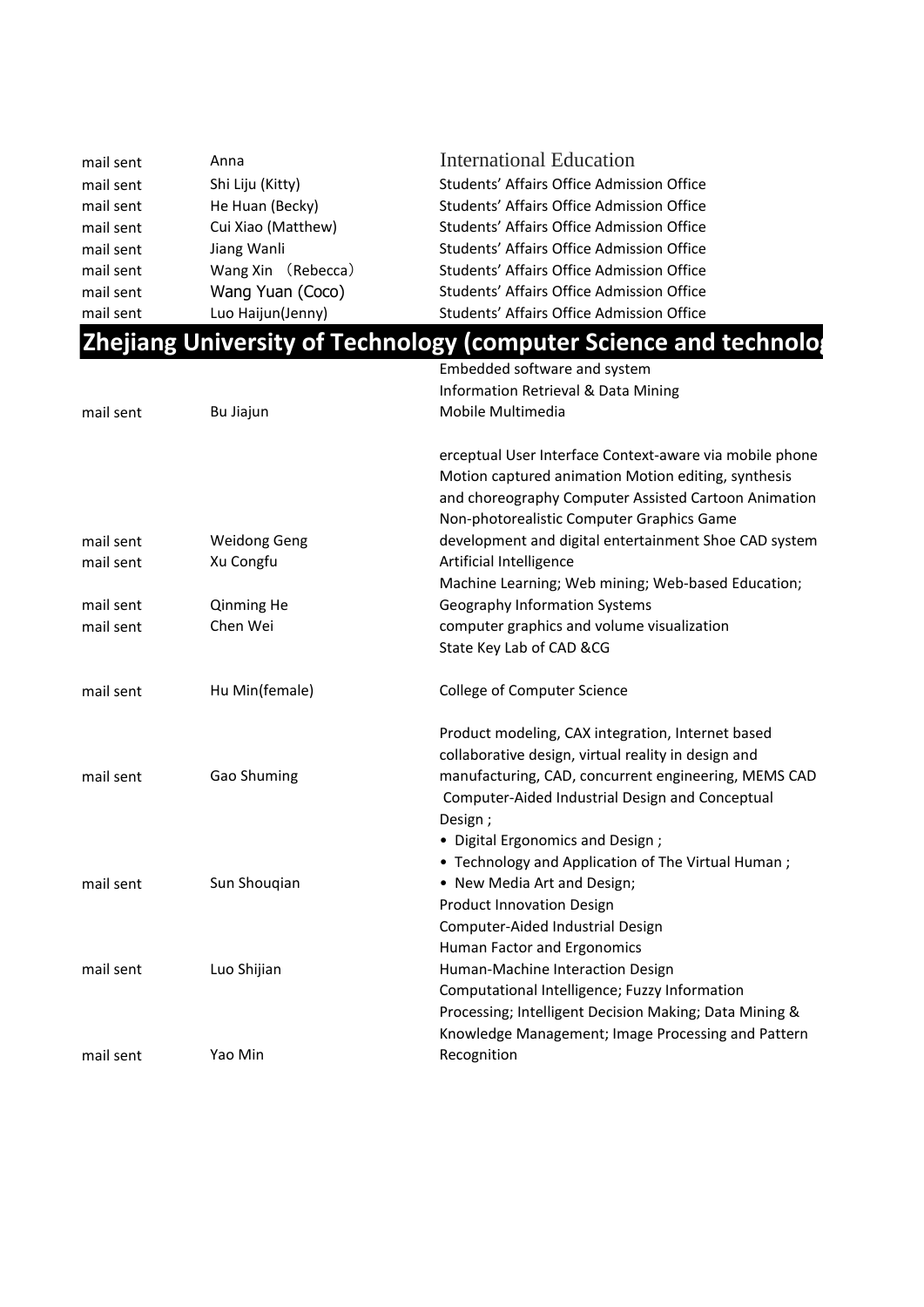#### Embedded Systems & Realtime System Distributed Computing

#### Cloud Computer

|                       | Media Network System and Technology                                     |
|-----------------------|-------------------------------------------------------------------------|
|                       | Network Area Storage                                                    |
|                       | Electronic Commerce, Service Computing, Social Network                  |
| Xiaolin Zheng         | and Social Computing                                                    |
|                       | Video-based human animation; Multimedia information                     |
| <b>Zhuang Yueting</b> | analysis and retrieval; Digital library; Intelligent CAD                |
|                       | Image/Video processing                                                  |
|                       | Pattern recognition                                                     |
| Wang Jiangqin(female) | Digital library                                                         |
|                       | Network middleware (J2EE, Web Service, Workflow<br>$\sqrt{P}$ PMI etc). |
|                       | Information search technology for next network                          |
|                       | infrastructure.                                                         |
|                       | Computer security.                                                      |
|                       | Computer supported cooperative work.                                    |
|                       | Product data system.                                                    |
|                       | Digital image processing.                                               |
|                       | Collaborative Feature Modeling,                                         |
|                       | Chinese Calligraphy Synthesis,                                          |
|                       | <b>GPU based Applications</b>                                           |
|                       | Non-photorealistic Rendering                                            |
|                       | 1. Computer Graphics                                                    |
|                       | 2. Scientific Visualization                                             |
|                       | 3. Modeling and Parametric Design                                       |
| <b>Tong Ruofeng</b>   | 4. Virtual Reality                                                      |
|                       | Texture synthesis                                                       |
|                       | Image Processing                                                        |
|                       | <b>Pattern Recognition</b>                                              |
|                       | Data Base and Knowledge Base System                                     |
| Wei Baogang           | <b>Computer Assisted Cartoon Animation</b>                              |
|                       | <b>CAX</b>                                                              |
|                       | Product modeling                                                        |
| Lin Lanfen(female)    | Networked Manufacturing                                                 |
|                       | Media Network System and Technology                                     |
|                       | Digital Relics & Arts                                                   |
|                       | Network Virtual Environment and Interactive Media                       |
| Lu Dongming           | Security of Network and Information                                     |
|                       | Modeling Technology, CAD/CAM m, Product Design                          |
|                       | System, Graphic and Intelligent User                                    |
| Chen Deren            | Interface, Mathematics Graphical                                        |
|                       | Chen Wenzhi<br>Yin Jianwei<br><b>Tang Min</b>                           |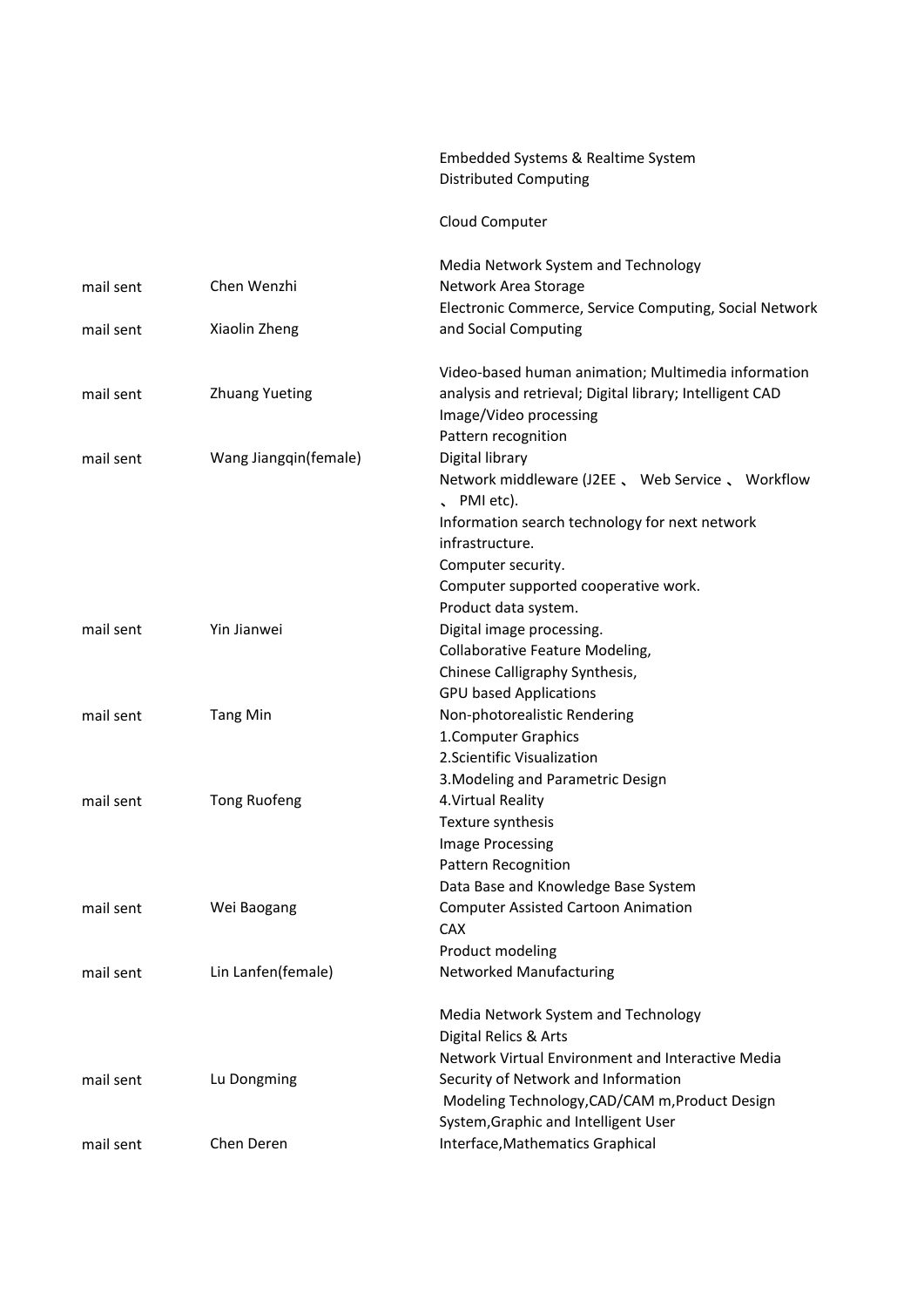|           |                   | Pattern Codification for Stereo Vision, Surface          |
|-----------|-------------------|----------------------------------------------------------|
|           |                   | Reconstruction, Polygonizing implicit surface, Surface   |
|           |                   | blending, Cubic Triangular Surface Reconstruction, Image |
| mail sent | <b>Wang Qiang</b> | Preprocessing for OCR, Halftone reproduction             |
|           |                   | Wireless Ad Hoc Networking, Video Streaming over the     |
|           |                   | Internet, Computer Vision, Digital Signal/Image/Video    |
| mail sent | LuXiqun           | Processing                                               |
|           |                   | Database and Data Mining                                 |
|           |                   | <b>Secure Computation</b>                                |
| mail sent | Lin Huai Zhong    | <b>Mobile Computing</b>                                  |
|           |                   | Cloud Computing, Computer & Network Security,            |
| mail sent | Cailiang          | Software Engineering, Finance Information Processing     |
|           |                   | Software Development Methodology                         |
|           |                   | Software Architecture                                    |
| mail sent | YingJing          | Software Engineering                                     |
|           |                   | Very large-scale information system                      |
|           |                   | software engineering                                     |
| mail sent | YangXiaohu        | financial informatics                                    |
|           |                   | Image Processing                                         |
|           |                   | <b>Computer Vision</b>                                   |
|           |                   | <b>CSCW</b>                                              |
| mail sent | Chenchun          | <b>Embedded Systems</b>                                  |
|           |                   | Database and Mass Data Management                        |
|           |                   | Embedded System IDE                                      |
| mail sent | Chengang          | <b>Information Security</b>                              |
|           |                   | Database technologies                                    |
|           |                   | data mining                                              |
|           |                   | Pervasive computing and cooperative technology           |
| mail sent | ChenGencai        | Intelligent information processing                       |
|           |                   | <b>Medical Image Processing</b>                          |
| mail sent | Chenyue(female)   | Semantic Web, and Mesh Deformation                       |
|           |                   | <b>Distributed Computing</b>                             |
|           |                   | Very Large Information System                            |
|           |                   | Linux Kernel and its application                         |
| mail sent | LiShanping        | Software Engineering                                     |
|           |                   |                                                          |

#### **Zhejiang Gongshang University(Computer Science and Information**

Dean

Information Engineering and Electronic Business Research Institute, Computer Technology and Software Engineering Research Institute, and Management Science and Engineering Research Institute.

Prof. Ju Chunhua

**Zhejiang Normal University(Software Engineering)**

Wu Jianbin not mention in profile

**xi'an shiyou university**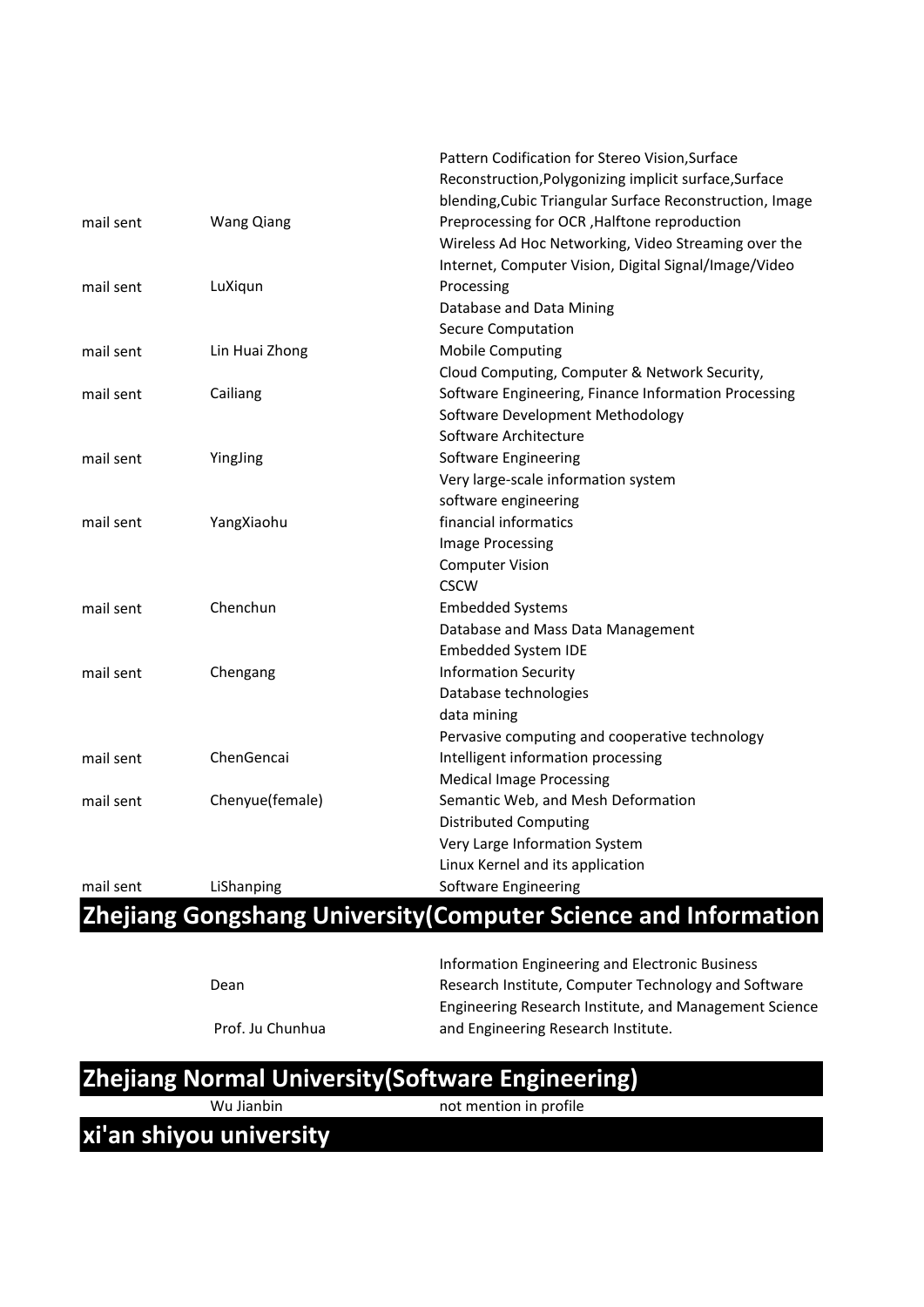#### **Xiamen University (Computer science and Software Engineering)**

|           |                           | multimedia technologies and applications, embedded        |
|-----------|---------------------------|-----------------------------------------------------------|
|           |                           | systems, software, human-machine interface design and     |
| mail sent | Dr. Chen Qian             | web application                                           |
|           |                           | laser technology, passively Q-switched microchip solid-   |
|           |                           | state lasers, and ceramic laser and optoelectronic        |
| mail sent | Dr. Dong Jun              | materials                                                 |
|           |                           | computer-assisted surgery, computer vision, medical       |
| mail sent | Dr. Luo Xiongbiao         | image computing, computational photography                |
|           |                           | biomolecular computing, bioinformatics, medical image     |
| mail sent | Dr. Liu Xiangrong         | processing                                                |
|           |                           | computer vision, machine learning, multimedia             |
|           |                           |                                                           |
|           |                           | information retrieval, pedestrian detection and human     |
| mail sent | Dr. Li Shaozi             | behavior analysis                                         |
| mail sent | Dr. Li Cuihua             | video and image processing                                |
|           |                           | computer vision and image processing, computer            |
| mail sent | Dr. Lei Yunqi, Professor  | networks and software, intelligent systems                |
|           |                           | femtosecond pulse compression, fiber lasers and           |
| mail sent | Dr. Huang Wencai          | applications                                              |
|           |                           | wireless communications, communication signal             |
|           |                           | processing and communications interference, embedded      |
| mail sent | Dr. Huang Lianfen(female) | systems                                                   |
|           |                           | artificial intelligence, network communications, and      |
| mail sent | Dr. Guo Donghui           | integrated circuit design                                 |
|           |                           | waveguide theory and technology, fiber-optic technology   |
|           |                           | and its application in optical communication and optical  |
| mail sent | Dr. Dong Xiaopeng         | sensing                                                   |
|           |                           | Deep Learning, machine learning, medical image            |
|           |                           | processing and analysis, computer vision, smart data      |
| mail sent | Dr. Ding Xinghao          | analysis and processing                                   |
|           |                           | underwater communication, signal processing,              |
| mail sent | Dr. Cheng En              | embedded systems                                          |
|           |                           | laser technology and applications, fiber optic technology |
| mail sent | Dr. Cai Zhiping           | and applications                                          |
|           |                           | Graphics, data mining, architecture, intelligent system,  |
| mail sent | Yang Chenhui              | industry informatization and intelligence                 |
|           |                           | Computational intelligence, data mining, big data         |
| mail sent | Zhang Defu                | processing technology, online decision optimization       |
|           |                           | Intelligent Analysis of Computer Vision Pattern           |
| mail sent | Wang Bangzi               | Recognition Remote Sensing Image                          |
|           |                           | Computer Vision Information Fusion Intelligent Remote     |
| mail sent | Wang Cheng                | <b>Sensing Image Processing</b>                           |
|           |                           |                                                           |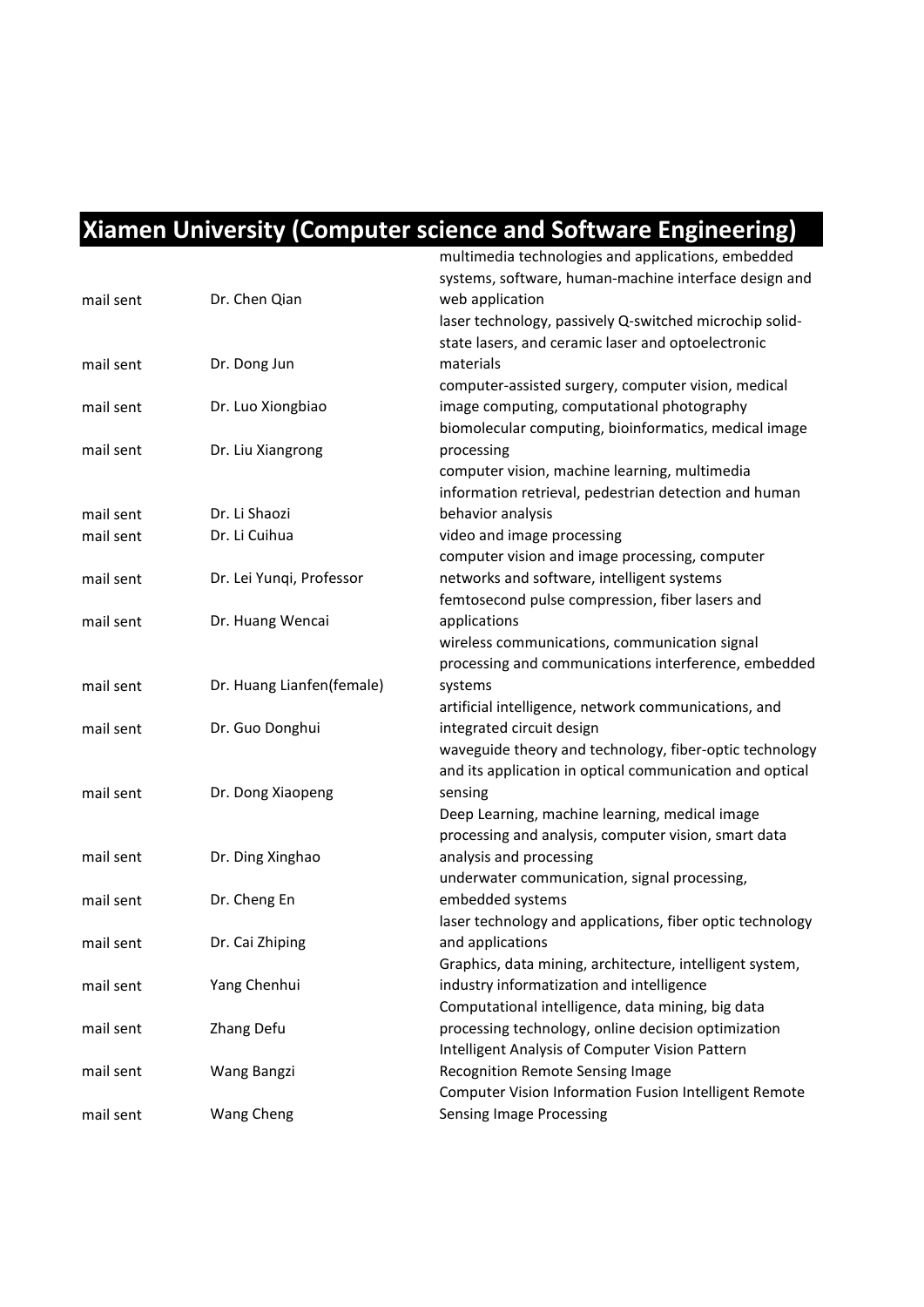|           |                    | Computer Vision, Video and Image Processing, Wavelet      |
|-----------|--------------------|-----------------------------------------------------------|
|           |                    | Transform Theory and Its Applications, Artificial Neural  |
| mail sent | Li Cuihua          | Network                                                   |
| mail sent | Chen Kai           | Software Engineering                                      |
|           |                    | Intelligent Information Processing, Machine Vision,       |
| mail sent | <b>Wang Qicong</b> | Artificial Intelligence                                   |
|           |                    | Data mining, big data applications, machine learning and  |
|           |                    | deep learning, as well as in medical data, financial data |
| mail sent | Wang Liansheng     | analysis                                                  |
|           |                    | Biological Function Modeling and Simulation, Biomedical   |
|           |                    | Image Processing, Finite Element Physical Model and       |
| mail sent | Ju Ying(female)    | Virtual                                                   |
|           |                    |                                                           |
| mail sent | Zhao Chong         | Computer graphics                                         |
|           |                    | Network performance optimization and safety               |
|           |                    | technology research, system modeling and simulation,      |
| mail sent | Xie Yi(female)     | software development                                      |
|           |                    | Machine Intelligence; Perception Mechanism; Dynamic       |
|           |                    |                                                           |
|           |                    | Cognitive Logic System, Uncertainty Reasoning; Audio-     |
| mail sent | Wu Meihong(female) | visual                                                    |
|           |                    | Neural Computing, Intelligent Algorithms, Business Data   |
| mail sent | Zengxiang Xiang    | Mining                                                    |
| mail sent | Linzi Yu           | Database, Data Warehouse, Data Mining, Big Data           |
|           |                    | Computer Vision, Remote Sensing Image Processing,         |
| mail sent | Cao Liu Juan       | Multimedia Content Retrieval                              |
|           |                    |                                                           |
|           |                    | Medical Image Processing, Bioinformatics Modeling,        |
| mail sent | Huang Xiaoyang     | Virtual Surgery, Mobile Medical Applications              |
|           |                    | Embedded Systems, Biomedical Instrument                   |
| mail sent | Min Xiaoping       | Development, Biomedical Image Processing                  |
| mail sent | Zheng Wei          | Distributed Computing, Scheduling, Algorithms             |
| mail sent | <b>Zhang Dong</b>  | Database Theory and Applications                          |
|           |                    |                                                           |
| mail sent | Yan Yan            | Computer Vision, Pattern Recognition, Image Processing    |
|           |                    | Computer System Architecture, Computer Storage and        |
| mail sent | Wu Suzhen(female)  | Network Storage Systems                                   |
|           |                    |                                                           |
| mail sent | Qu Yan Yun(female) | Pattern Recognition, Machine Learning, Machine Vision     |
|           |                    |                                                           |
| mail sent | Lin Chen(female)   | Web data mining                                           |
|           |                    |                                                           |
| mail sent | Huang Bao          | computer application                                      |
| mail sent | Feng Shaorong      | Database Theory and Application Technology                |
| mail sent | Chen Yi Jiang      | Natural language processing, artificial intelligence      |
|           |                    | Visualization and Computer Graphics, Digital Image        |
| mail sent | Chen Zhonggui      | Processing                                                |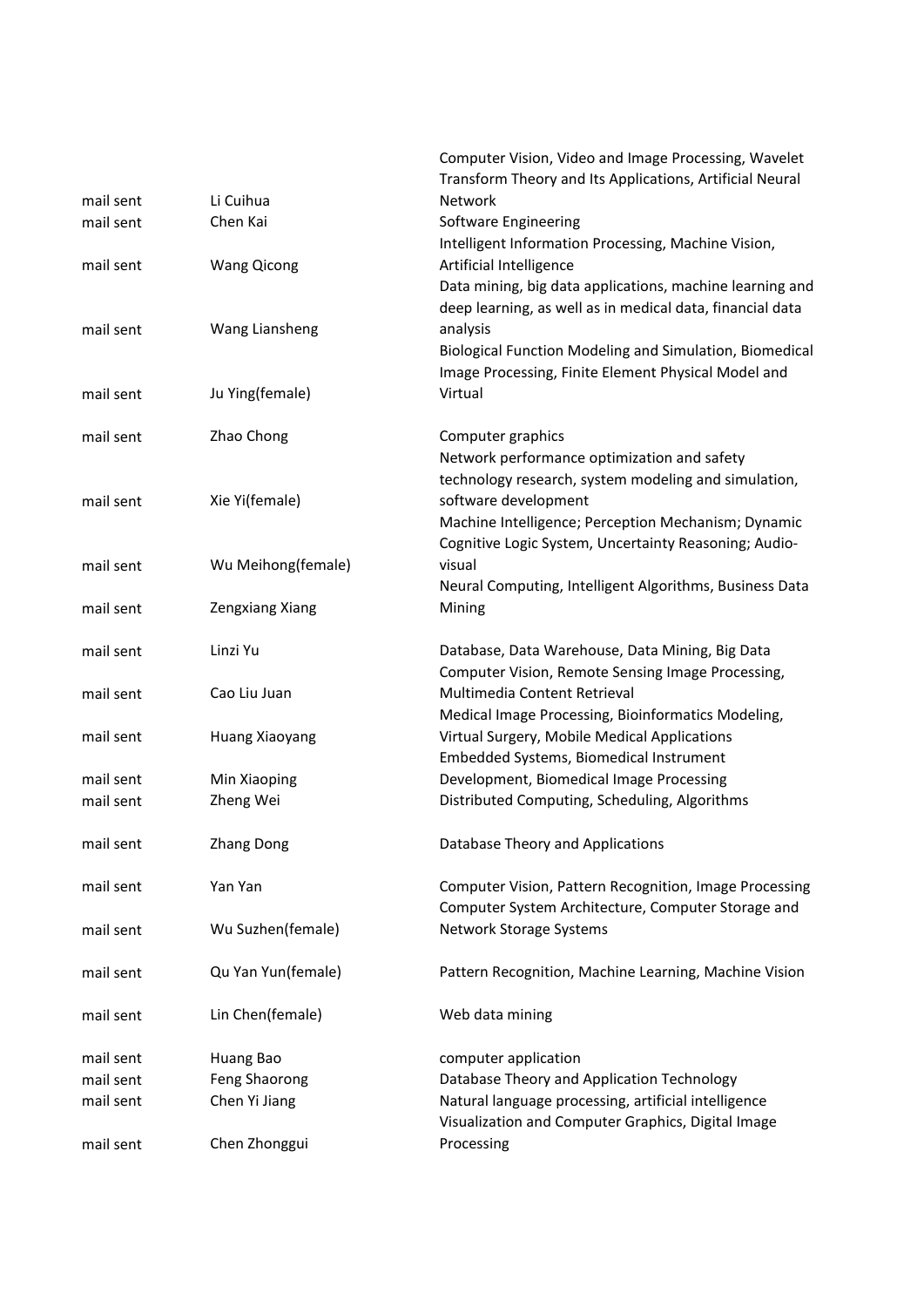mail sent Chen Jinxiu(female)

Information Extraction & Retrieval; Natural Language Processing; Machine Learning; Data Mining

#### **Xi an Jiaotong University (computer science and technology)**

| mail sent              | <b>XIN HUANG</b>                   | security protocols and Internet of Things                                                                                                                                                                                                                                                                                                                                                                                                                                                            |
|------------------------|------------------------------------|------------------------------------------------------------------------------------------------------------------------------------------------------------------------------------------------------------------------------------------------------------------------------------------------------------------------------------------------------------------------------------------------------------------------------------------------------------------------------------------------------|
| mail sent              | <b>ANDREW ABEL</b>                 | image processing, machine learning, speech processing,<br>and other cognitively inspired speech research.                                                                                                                                                                                                                                                                                                                                                                                            |
| mail sent              | TING CAO                           | not mention on web                                                                                                                                                                                                                                                                                                                                                                                                                                                                                   |
| mail sent<br>mail sent | <b>PAUL CRAIG</b><br>MUHAMMAD ALAM | taxonomy, bioinformatics and intelligent interfaces<br>not mention on web                                                                                                                                                                                                                                                                                                                                                                                                                            |
| mail sent              | <b>CHARLES FLEMING</b>             | not mention on web<br>machine learning, data mining, data analytics, modeling,<br>security, networking, mobile commerce, coding theory,                                                                                                                                                                                                                                                                                                                                                              |
| mail sent              | <b>STEVEN GUAN</b>                 | and pseudorandom number generation.<br>Knowledge Engineering (KE), Agent and Multi-agent                                                                                                                                                                                                                                                                                                                                                                                                             |
| mail sent              | <b>GANGMIN LI</b>                  | systems, Distributed systems, Grid technology and HCI<br>Human-Computer Interaction<br><b>Information Visualization</b><br>Learning/Educational Technologies                                                                                                                                                                                                                                                                                                                                         |
| mail sent              | <b>HAI NING LIANG</b>              | Mobile, Collaborative, and Gaming Technologies                                                                                                                                                                                                                                                                                                                                                                                                                                                       |
| mail sent              | <b>DAWEI LIU</b>                   | Distributed localization system and spatial data structure<br>Formal methods and process algebras<br>Modeling, simulation and verification of distributed,<br>timed, hybrid, embedded, latency insensitive systems<br>and cyber physical systems<br>Low power design, analysis and tools for Integrated<br>Circuits (ICs), System-on-a-Chip (SoC) and Network-on-a-<br>Chip (NoC)<br>Wireless Sensor Networks (WSNs)<br>Photovoltaic system design and realization and battery<br>management systems |
|                        | KA LOK MAN                         | Antenna applications and Communication                                                                                                                                                                                                                                                                                                                                                                                                                                                               |
|                        |                                    | Data and Knowledge Engineering and In-ternet of Things,<br>in particular, knowledge discovery from social media<br>data, semantic search, ontology learning, service                                                                                                                                                                                                                                                                                                                                 |
| mail sent              | <b>WEI WANG</b>                    | discovery and ranking, big smart city data processing.                                                                                                                                                                                                                                                                                                                                                                                                                                               |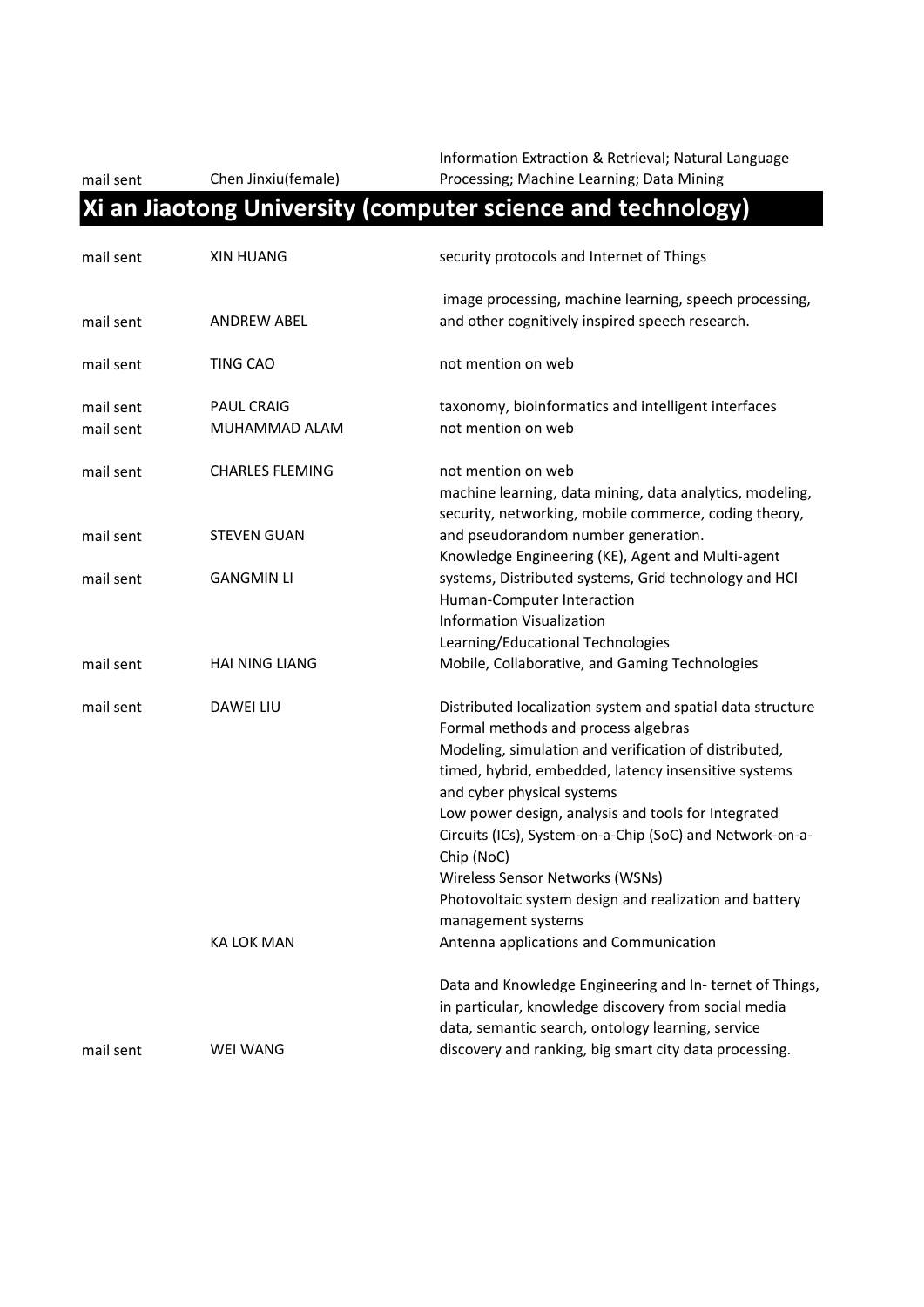|           |                      | CA D/CAM                                                                                                           |
|-----------|----------------------|--------------------------------------------------------------------------------------------------------------------|
|           |                      | Computer graphics                                                                                                  |
|           |                      | <b>Robotics</b>                                                                                                    |
|           |                      | Operations research                                                                                                |
| mail sent | YONG YUE             | AI applications                                                                                                    |
|           |                      | Deep learning with applications in computer vision                                                                 |
|           |                      | (2) Bioinformatics:                                                                                                |
|           |                      | Network biology                                                                                                    |
|           |                      | Machine learning and Bayesian inference in miRNA<br>network                                                        |
|           |                      | Bio-image informatics (biological image processing)<br>Microarray analysis                                         |
|           |                      | Mass spectra analysis (feature extraction and<br>classification)                                                   |
|           |                      | (3) Pattern recognition and machine learning, with                                                                 |
|           |                      | emphasis on new advanced methods, particularly robust<br>and reliable methods, for solving real-world problems, in |
|           |                      | various forensic applications including surveillance, open                                                         |
|           |                      | set face matching/retrieval, visual object detection,                                                              |
| mail sent | <b>BAILING ZHANG</b> | tracking and retrieval, signature verification et al.                                                              |

#### **Fudan University (Software Engineering)**

|           |                       | Policy-Based Systems Management, Internet of Things        |
|-----------|-----------------------|------------------------------------------------------------|
| mail sent | Han Weili             | Security, Information Security, Distributed Systems        |
| mail sent | Li Yinsheng           | E-commerce and e-government                                |
| mail sent | Li Minbo              | Human-computer interaction and service engineering         |
|           |                       | Software Maintenance and Evolution, Adaptive Software,     |
| mail sent | Peng Xin              | Mobile                                                     |
| mail sent | Shen Liwei            | Software Engineering                                       |
|           |                       |                                                            |
| mail sent | <b>Tang Yuan</b>      | Parallel algorithms and data structures, system software   |
|           |                       | Big data parallel analysis, data system security and       |
| mail sent | Wang Xiaoyang         | privacy                                                    |
| mail sent | Wu Yi Jian            | Software Engineering                                       |
| mail sent | Zhang Mi(female)      | E-commerce recommendation system, social network           |
|           |                       | Android system, virtual machine performance and            |
| mail sent | Yang Min              | security, system                                           |
|           |                       | Architecture, compiler optimization and parallel           |
| mail sent | Zhang Weihua          | computing                                                  |
| mail sent | Zhao Weidong          | <b>Business Intelligence Big Data Analysis Application</b> |
|           |                       | Cryptography, network and information security,            |
| mail sent | Zhao Yunlei           | computational                                              |
|           |                       | Machine Learning, Natural Language Processing,             |
| mail sent | <b>Zheng Xiaoqing</b> | Intelligent                                                |
| mail sent | Zhao Yiming           | Cryptography, information security                         |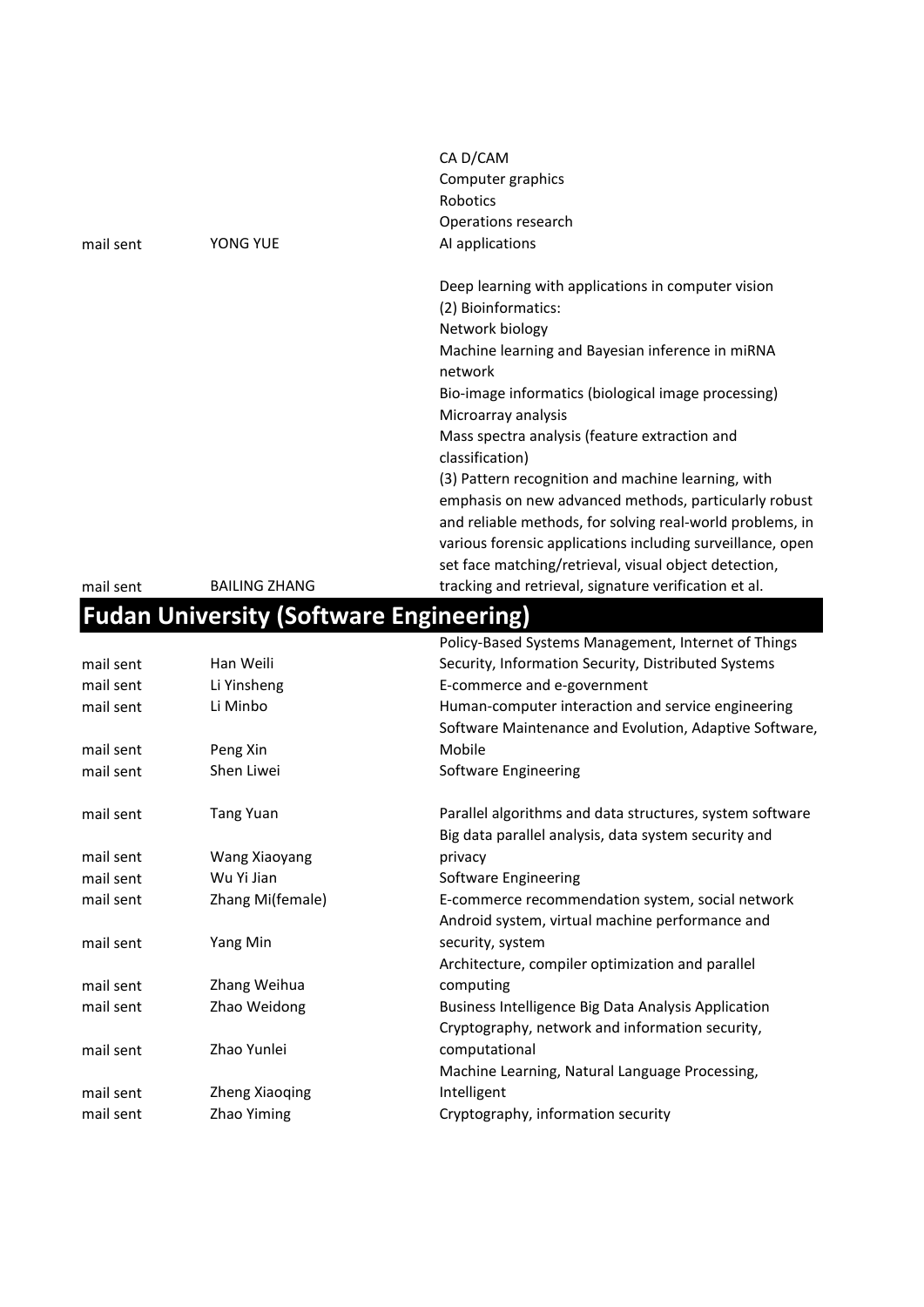mail sent Zhao Wenyun

Software engineering, enterprise application integration, e-commerce

### **Fudan University (computer science and technology)**

|           |                            | machine learning, financial data analysis, remote sensing |
|-----------|----------------------------|-----------------------------------------------------------|
| mail sent | Chi Ming Min(female)       | image analysis                                            |
|           |                            | Software Engineering, Program Analysis, Software          |
| mail sent | Chen Bi Huan               | Testing, Software Security                                |
| mail sent | Chen Xueqing(female)       | multimedia information retrieval, network coding          |
| mail sent | Chen Yang                  | computer networks, social networks, distributed system    |
| mail sent | Chen Yan                   | Computer Vision, Big Data Machine Learning.               |
|           |                            | human-computer interaction, computer-supported            |
| mail sent | Ding Xiang Hua(female)     | collaborative work, pervasive computing                   |
| mail sent | Guo Yuefei                 | pattern recognition, image, video analysis                |
|           |                            | Computer Support Collaboration (CSCW), Collaboration      |
| mail sent | <b>Gu Ning</b>             | and Cloud Computing, Social Computing                     |
|           |                            | natural language processing, information retrieval, data- |
| mail sent | Huang Xuan cyanine(female) | intensive computing                                       |
|           |                            | multimedia big data (video, image, audio) analysis and    |
|           |                            | retrieval, deep learning, computer vision, pattern        |
| mail sent | Jiang Yugang               | recognition                                               |
|           |                            | multimedia analysis and retrieval, human-computer         |
| mail sent | Jincheng                   | interaction                                               |
|           |                            | Coding, Cryptography, Algorithms and Complexity           |
| mail sent | Jin Lingfei                | Analysis                                                  |
|           |                            | Coding and Information Theory, Cryptography and           |
| mail sent | Kan Haibin                 | Information Security, Computational Complexity            |
|           |                            | Audio information processing, multimedia information      |
| mail sent | Li Wei                     | security                                                  |
|           |                            | Internet of Things information processing, management     |
| mail sent | Li Min wave                | information systems, enterprise application integration   |
|           |                            | network multimedia technology, streaming media            |
|           |                            | content distribution technology, cloud computing and      |
|           |                            | service computing technology, big data architecture,      |
|           |                            | edge computing, cloud data center management              |
| mail sent | Lv Zhihui                  | technology, network education technology                  |
|           |                            | Unstructured online data processing technology and        |
|           |                            | application based on multidimensional semantics Service   |
|           |                            | Oriented Development Technology and Application for       |
| mail sent | Li Yinsheng                | <b>Cloud Computing</b>                                    |
|           |                            | Image and Video Processing, Computer Vision, Machine      |
| mail sent | Road red(female) use mam   | Learning, Pattern Recognition                             |
|           |                            | Efficient Algorithms, Computational Geometry,             |
|           |                            | Approximations and Online Algorithms, FPT Algorithms,     |
| mail sent | Rudolf Fleischer           | <b>Algorithmic Game Theory</b>                            |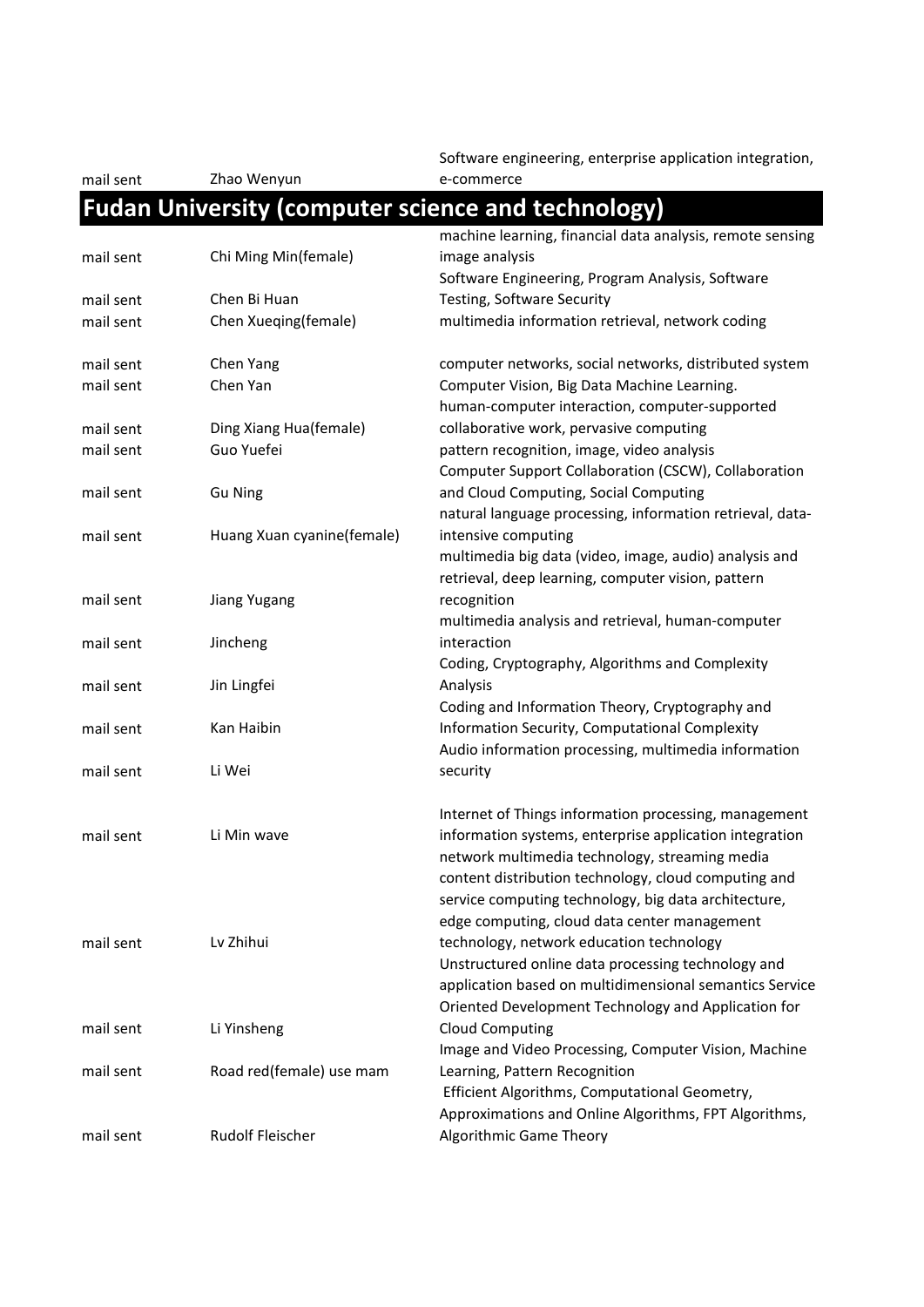|           |                     | software maintenance and evolution, intelligent software                                                     |
|-----------|---------------------|--------------------------------------------------------------------------------------------------------------|
| mail sent | Peng Xin            | development, mobile computing and cloud computing                                                            |
|           |                     | structured machine learning, natural language                                                                |
| mail sent | Qiu Xipeng          | processing, automated question answering system                                                              |
| mail sent | Sun Xiaoguang       | Computer System Architecture, Embedded Systems                                                               |
|           |                     | Spatial Data Processing and LBS, Wireless Data                                                               |
| mail sent | Sun Weiwei          | Broadcasting, Service Computation in Ad hoc Networks                                                         |
|           |                     | network graphics, large-scale scientific computing,                                                          |
| mail sent | Shen Yifan          | machine voice                                                                                                |
| mail sent | Sha Zhao Feng       | data management and data mining, machine learning<br>natural language processing, computational linguistics, |
| mail sent | Tao Xiaopeng        | text management                                                                                              |
| mail sent | Wu Chengrong        | Information Security, Internet Applications                                                                  |
|           |                     | software engineering, software reuse, software product                                                       |
| mail sent | Wu Yi Jian          | line, software maintenance and re-engineering                                                                |
| mail sent | Wu Yonghui          | database, algorithm design and analysis                                                                      |
|           |                     | high performance computing, embedded systems,                                                                |
| mail sent | Wu Bai-feng         | computer architecture                                                                                        |
| mail sent | Wang Wei            | database, data mining                                                                                        |
| mail sent | Wang Fang(female)   | database, computer-supported collaborative work                                                              |
|           |                     | Next Generation Internet Architecture, Wireless and                                                          |
|           |                     | Mobile Networks, Data Center Networks, Networked                                                             |
| mail sent | Wang Xin            | Storage Systems,                                                                                             |
|           |                     | Spatial-temporal mobile data analysis, data system                                                           |
| mail sent | Wang Xiaoyang       | security and privacy, big data parallelism analysis                                                          |
|           |                     | data mining, data flow processing, mass data                                                                 |
| mail sent | <b>Wang Peng</b>    | management                                                                                                   |
|           |                     | Data Science and Data Science, Financial Data Mining, Big                                                    |
| mail sent | Bear Yun(female)    | Data Processing                                                                                              |
| mail sent | Xu Xiao Yin(female) | Macroeconomics, Social Security                                                                              |
|           |                     | multimedia content analysis, retrieval and filtering; video                                                  |
| mail sent | Xue Xiangyang       | surveillance; machine learning                                                                               |
|           |                     | Database, Data Mining; Mass Data Processing, Graph                                                           |
| mail sent | Xiao Yang           | Database, Graph Data Mining                                                                                  |
| mail sent | Xie Zhipeng         | Data Mining, Web Mining, Bioinformatics                                                                      |
|           |                     | Android Systems, Virtual Machine Performance and                                                             |
|           |                     | Security, System Security, Concurrent Error Debugging                                                        |
| mail sent | Yang Min            | Tools.                                                                                                       |
|           |                     | Image and Video Signal Processing, Computer Vision,                                                          |
| mail sent | Yan Bo              | Machine Learning, Pattern Recognition                                                                        |
|           |                     | computer network technology, network and system                                                              |
| mail sent | Yang Ming(female)   | testing, broadband multimedia technology                                                                     |
|           |                     | Network Data Management and Search, Mass Data                                                                |
|           |                     | Mining and Learning, Bioinformatics, Financial                                                               |
| mail sent | Zhou Shuigeng       | <b>Information Processing</b>                                                                                |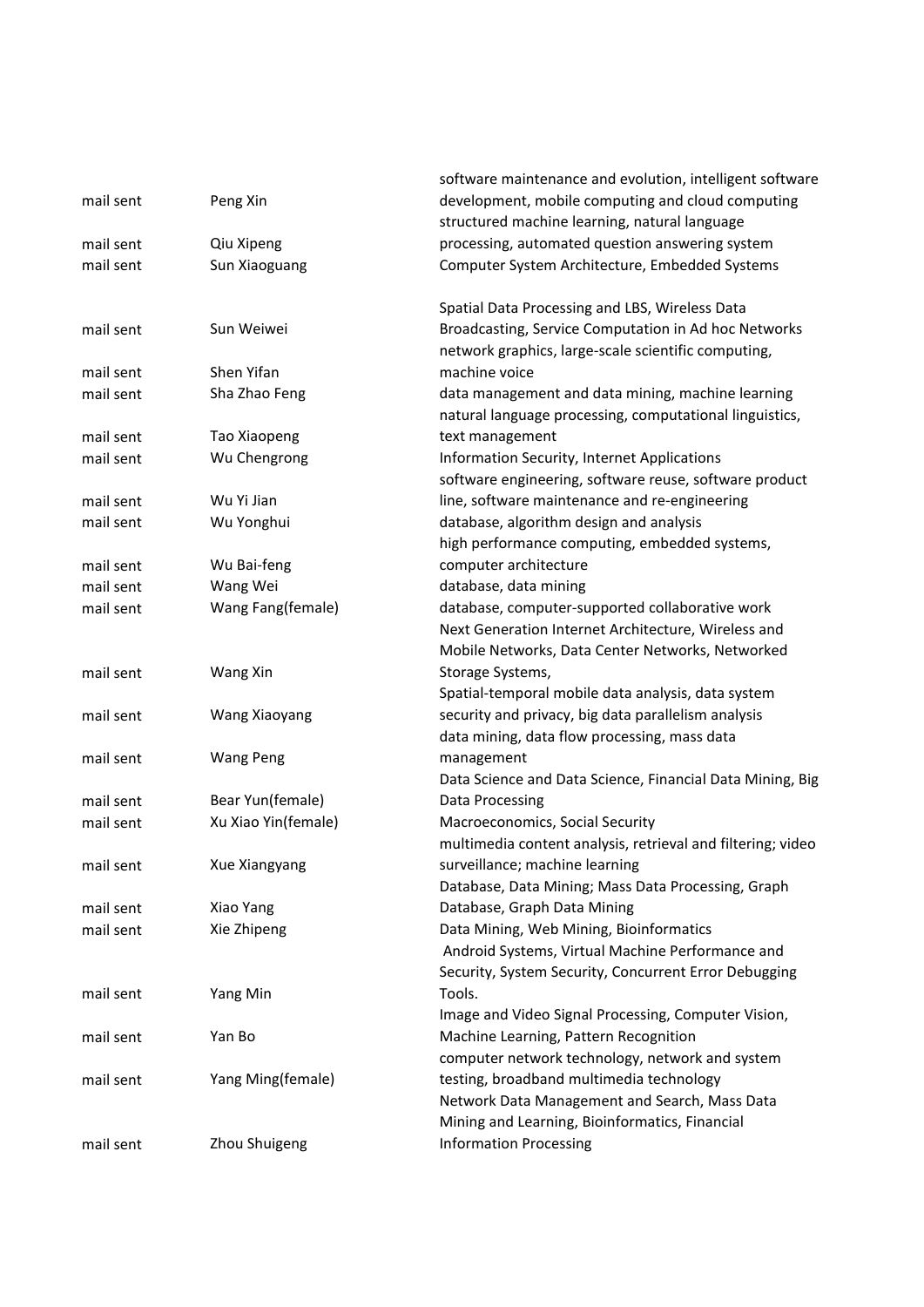|           |                       | Multimedia, Web Data Management, Machine Vision and        |
|-----------|-----------------------|------------------------------------------------------------|
| mail sent | Zhou Xiangdong        | <b>Intelligent Computing</b>                               |
|           |                       | Natural Language Processing, Information Extraction, QA    |
| mail sent | Zhou Yaqian(female)   | and Related Machine Learning Methods                       |
| mail sent | Zhang Shou            | Databases and Data Mining                                  |
|           |                       | machine learning, pattern recognition, multimedia          |
| mail sent | Zhang Wei             | information retrieval                                      |
|           |                       | graphics and image processing, cryptography and coding     |
| mail sent | Zhang Jianguo         | research                                                   |
|           |                       | Big Data, E-Health, Databases, Data Mining, Social         |
| mail sent | Zhang Yanchun         | Computing, Web Services                                    |
|           |                       | cross-media information processing and retrieval, natural  |
| mail sent | Zhang Yue Jie(female) | language understanding                                     |
|           |                       | Multimedia Information Security, Ciphertext Area Signal    |
|           |                       | Processing, Secure Cloud Computing, Big Data Privacy       |
| mail sent | Zhang Xinpeng         | Protection, Digital Image Processing                       |
|           |                       | natural language processing, information retrieval, data-  |
| mail sent | Zhang Qi              | intensive computing                                        |
|           |                       | Data Mining, Machine Learning, Information Retrieval,      |
|           |                       | and Intelligent Information Processing (Biological,        |
| mail sent | Zhu Shan              | Financial and Internet Information).                       |
| mail sent | Zhu Yang Yong         | Data Science and Data Science                              |
|           |                       | Complex Networks, Random Walk, Quantum                     |
| mail sent | Zhang Zhongzhi        | Information, Theoretical Computer Science                  |
| mail sent | Zhao Yunlei           | Cryptography Theory and Applications, Network Security.    |
|           |                       | software engineering, enterprise application integration,  |
| mail sent | Zhao Wen Yun          | e-commerce                                                 |
| mail sent | Zhao Weidong          | business intelligence, e-commerce                          |
| mail sent | Zhao Yiming           | cryptography and information security                      |
|           |                       | natural language understanding, semantic web,              |
| mail sent | <b>Zheng Xiaoqing</b> | intelligent systems                                        |
|           |                       | <b>Peking University (Computer Science and technology)</b> |
|           |                       |                                                            |

|           |                     | <b>Computer Graphics</b>                     |
|-----------|---------------------|----------------------------------------------|
|           |                     | Image and Video Processing                   |
| mail sent | Jianguo Xiao        | Web Information Processing and Text Mining   |
|           |                     | ■ Multimedia streaming                       |
|           |                     | $\blacksquare$ Image / video compression     |
|           |                     | Image and video retrieval                    |
|           |                     | $\blacksquare$ Watermarking                  |
| mail sent | <b>Zongming Guo</b> | ■ IPTV, mobile multimedia                    |
| mail sent | Jianwu Yang         | Text Mining; Information Retrieval; SGML/XML |
|           |                     |                                              |
|           |                     |                                              |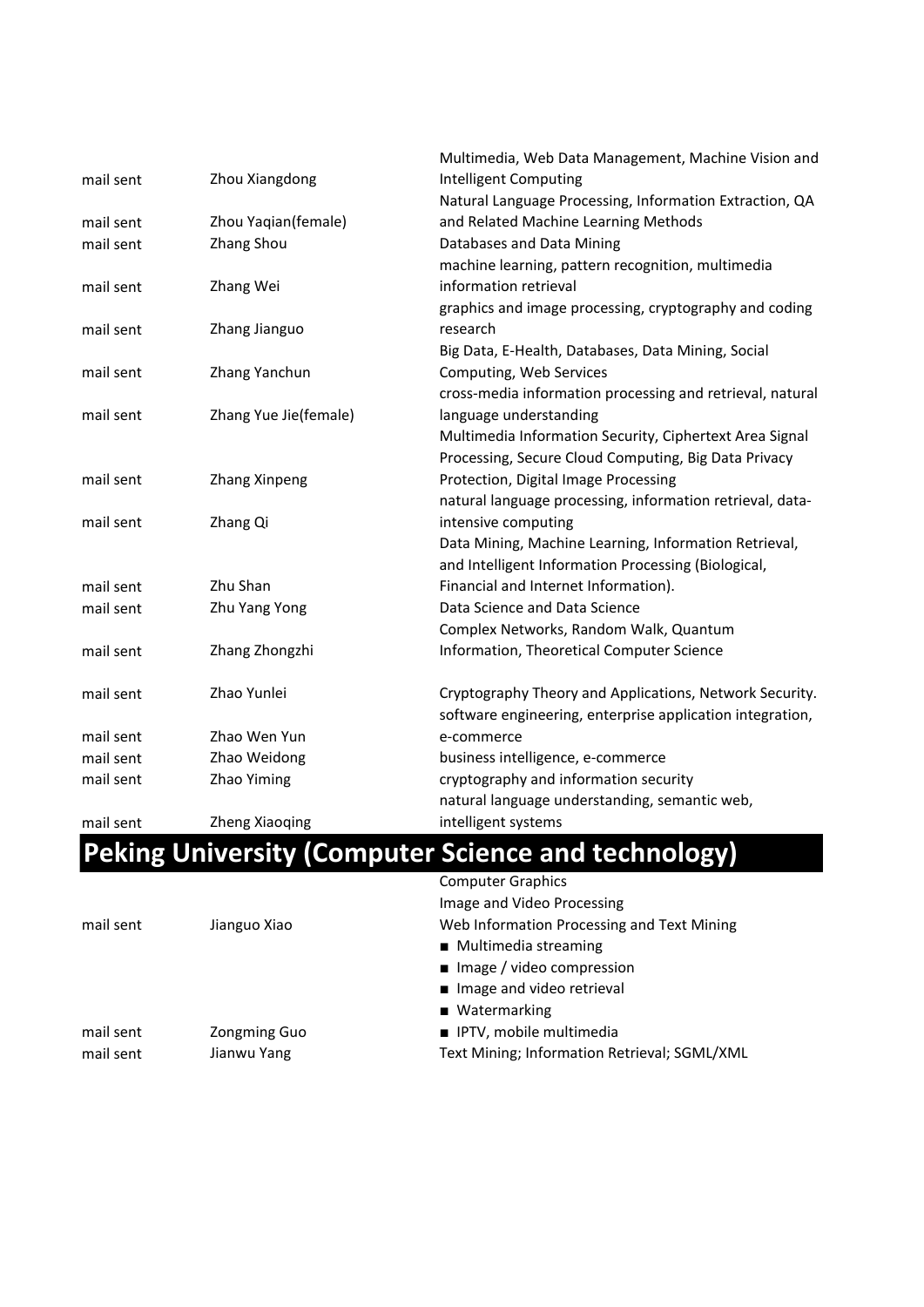|                        |                               | Video & Image Understanding and Retrieval                                                         |
|------------------------|-------------------------------|---------------------------------------------------------------------------------------------------|
|                        |                               | Multimedia Information Search and Mining                                                          |
| mail sent<br>mail sent | <b>Yuxin Peng</b><br>Zhi Tang | <b>Multimedia Content Security</b><br>Document Processing, Digital Rights Management              |
|                        |                               | Public-key Broadcast Encryption and Traitor Tracing and                                           |
|                        |                               | its Security Mechanism, Network Survivability based on                                            |
|                        |                               | Secure Multiparty Computation and its Platform                                                    |
| mail sent              | Yan Zhu                       | Construction                                                                                      |
|                        |                               |                                                                                                   |
|                        |                               | Multimedia Signal Processing with emphasis on Digital                                             |
|                        |                               | Image/Video Compression and Processing Techniques,<br>including                                   |
|                        |                               | • Image/Video super-resolution, sparse representation<br>• Scalable video coding and optimization |
|                        |                               | • Perceptual video coding and processing                                                          |
| mail sent              | Jiaying Liu(female)           | • Visual quality assessment                                                                       |
|                        |                               | Scalable video coding                                                                             |
|                        |                               | Rate-distortion analysis                                                                          |
|                        |                               | Statistical analysis of transform signal                                                          |
|                        |                               | Transcoding                                                                                       |
| mail sent              | SunJun                        | 3G video scheduling                                                                               |

# **Taiyuan University of Technology (Computer Science and Ted**

|           |                        | Internet of Things, Cloud Computing, Artificial          |
|-----------|------------------------|----------------------------------------------------------|
| mail sent | Feng Xiufang(female)   | Intelligence                                             |
| mail sent | Ma Jianfen(female)     | <b>Signal Processing</b>                                 |
|           |                        | Intelligent Information Processing, Image Recognition,   |
| mail sent | Zhao Juan Juan(female) | Internet of Things                                       |
| mail sent | Zhang Xiaolong         | Visual Analysis, Human-Computer Interaction              |
|           |                        | Big data intelligence analysis, computer vision, emotion |
| mail sent | Li Haifang(female)     | calculation                                              |
|           | Tian Yuling(female)    |                                                          |
| mail sent |                        | Intelligent Computing Theory and Fault Diagnosis         |
| mail sent | Qiang Yan              | Image big data, artificial intelligence, cloud computing |
|           |                        | Big data management and analysis, brain science and      |
|           |                        | intelligent computing, computer network and              |
| mail sent | xiang jie(female)      | information security                                     |
| mail sent | <b>Baoning Niu</b>     | Big data management and analysis, cloud computing        |
| mail sent | Chen Yongle            | Wireless location, Internet of things security           |
|           |                        | Computer vision, video image processing, intelligent     |
| mail sent | Deng Hongxia(female)   | information processing                                   |
|           |                        |                                                          |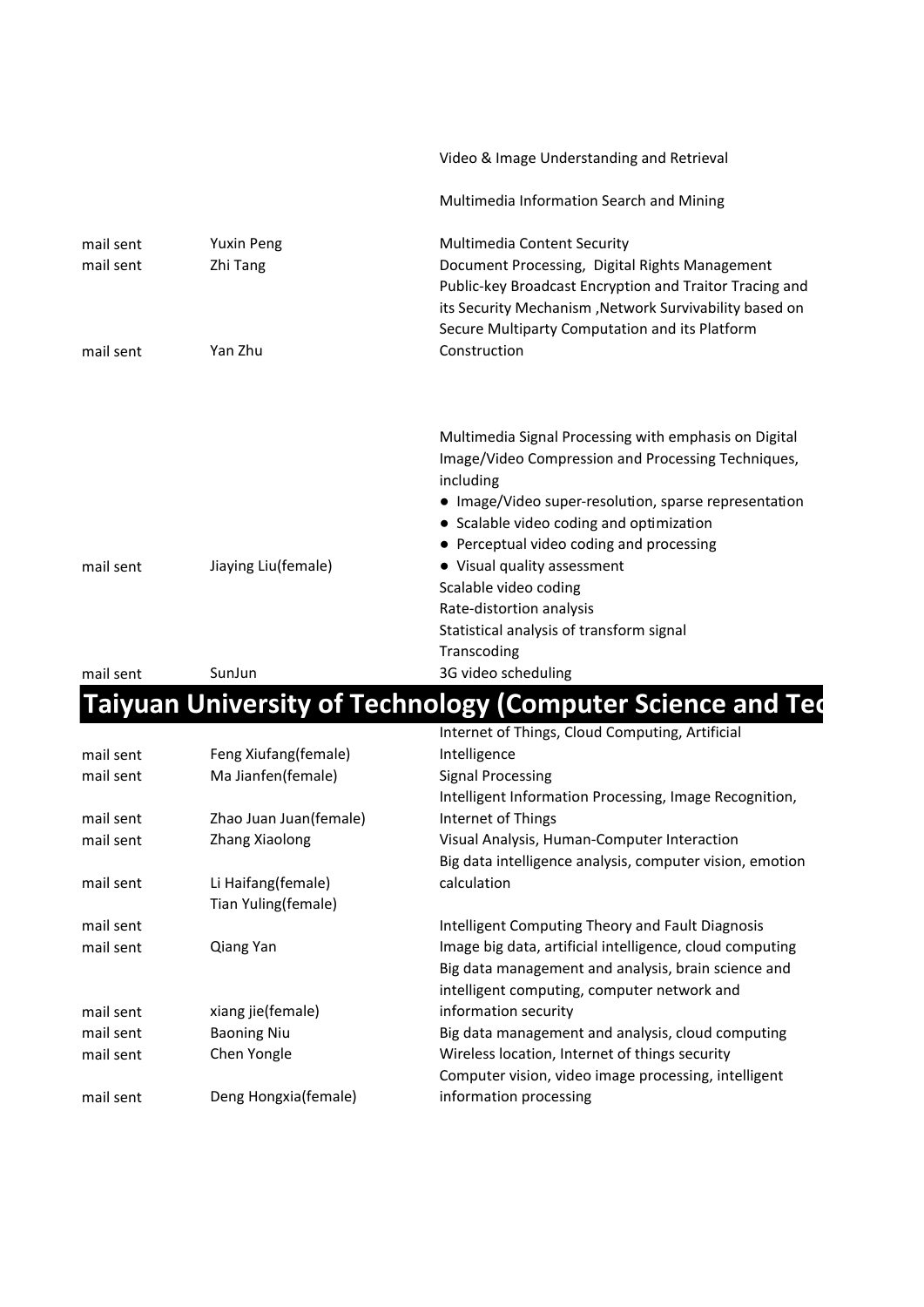|           |                       | Chinese information processing (automatic question        |
|-----------|-----------------------|-----------------------------------------------------------|
|           |                       | answering system, text emotion analysis, entity           |
| mail sent | Duan Li               | relationship extraction, knowledge map)                   |
|           |                       | Intelligent Information Processing, Big Data, Brain       |
| mail sent | Guo Hao               | Informatics, Wisdom Medical                               |
|           |                       | Intelligent Information Processing, Image Processing, Big |
| mail sent | Hao Xiaoli(female)    | Data                                                      |
|           |                       | Computational Linguistics, Natural Language Processing,   |
| mail sent | Hao Xiaoyan(female)   | Artificial Intelligence                                   |
|           |                       | Big data analysis and processing, machine learning,       |
| mail sent | ailian jiang(female)  | computer vision, wireless sensor network                  |
|           |                       | Software formalization, Internet of Things data           |
| mail sent | Li Aiping(female)     | processing, intelligent information processing            |
|           |                       | computer science and Technology                           |
| mail sent | Lu Jin                | Software Process Technology                               |
| mail sent | Meng Dong Xia(female) | Computer software and algorithms                          |
|           |                       | Neuroimaging, Big Data Analysis, Cognitive Nervous and    |
|           |                       | Brain Functions, Brain Net Groupology, Genomics,          |
|           |                       | Psychosomatic and Neurological Pathogenesis and           |
| mail sent | Wang Bin              | <b>Diagnostic Studies</b>                                 |
| mail sent | Ox Yin(feamle)        | Database and intelligent information processing           |
|           |                       | 3D image modeling and its visualization, graphic image    |
| mail sent | Chunhua(female)       | retrieval                                                 |
| mail sent | Wang Huiqing(female)  | Intelligent Information Processing and Data Mining        |
|           |                       | Computer applications, audio and video coding             |
| mail sent | Wu Shuhong            | algorithms, intelligent information processing            |
|           |                       | Machine learning, intelligent decision making,            |
| mail sent | Yang Li-feng          | information system                                        |
|           | Zhu Xiaojun           |                                                           |
| mail sent |                       | Intelligent Computing, Artificial Intelligence            |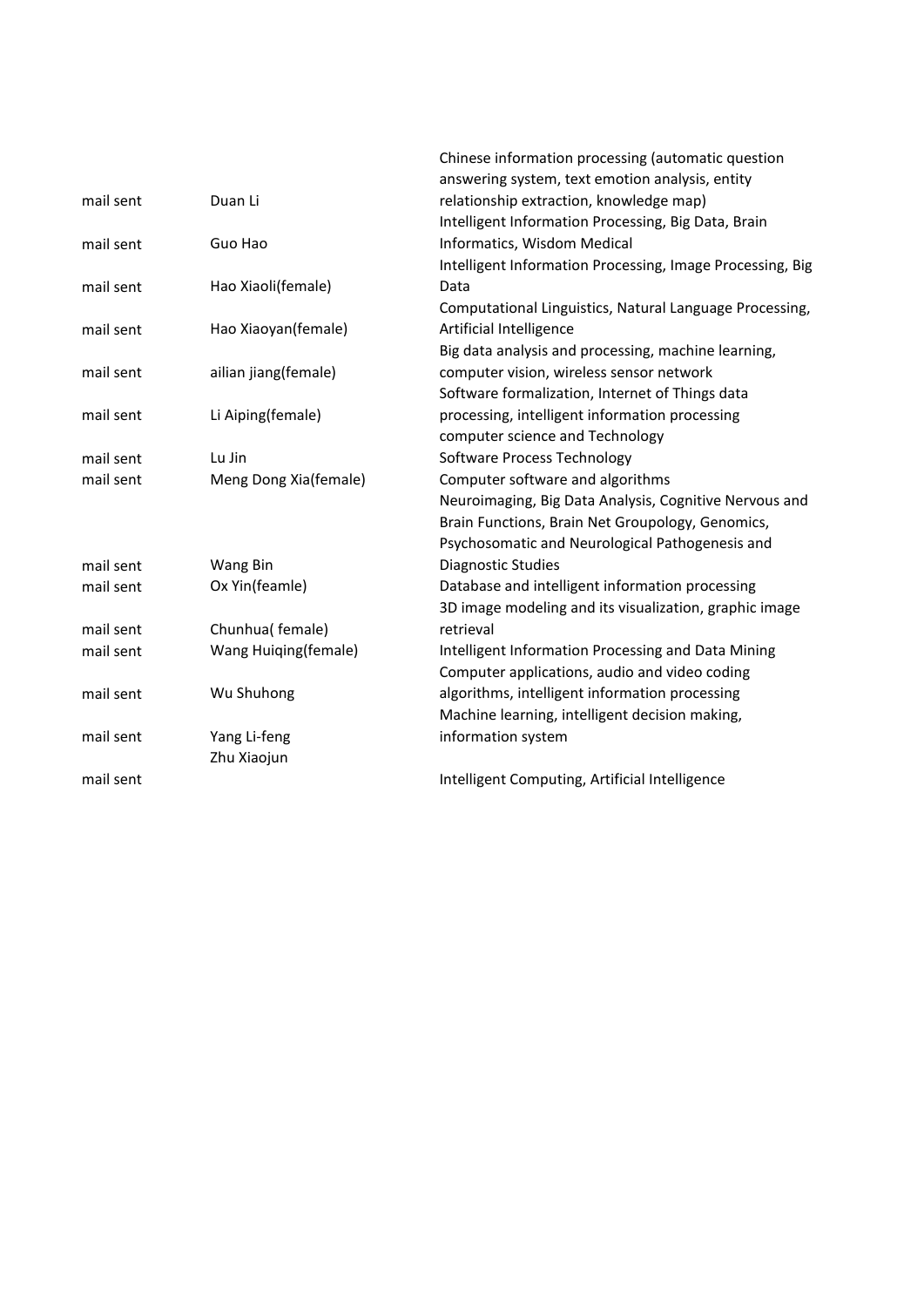### FacultyEamil Program  **Nanjing University of Science and Technology(Computer Science and Technology)**

ljl6006@hotmail.com

## **na(Computer Science and Technology)**

[qiao@computer.org](mailto:qiao@computer.org)

[hxiong@rutgers.edu](mailto:hxiong@rutgers.edu) [ketang@ustc.edu.cn](mailto:ketang@ustc.edu.cn)

[hchen@ustc.edu.cn](mailto:hchen@ustc.edu.cn)

[xpchen@ustc.edu.cn](mailto:xpchen@ustc.edu.cn)

[xyfeng@ustc.edu.cn](mailto:xyfeng@ustc.edu.cn) 

[bhua@ustc.edu.cn](mailto:bhua@ustc.edu.cn) 

[llyue@ustc.edu.cn](mailto:llyue@ustc.edu.cn) [zhanglan@ustc.edu.cn](mailto:zhanglan@ustc.edu.cn)

[chenkm@ustc.edu.cn](mailto:chenkm@ustc.edu.cn)

[xinming@ustc.edu.cn](mailto:xinming@ustc.edu.cn)

[plyang@ustc.edu.cn](mailto:plyang@ustc.edu.cn) 

[xuyun@ustc.edu.cn](mailto:xuyun@ustc.edu.cn)

[ylxu@ustc.edu.cn](mailto:ylxu@ustc.edu.cn)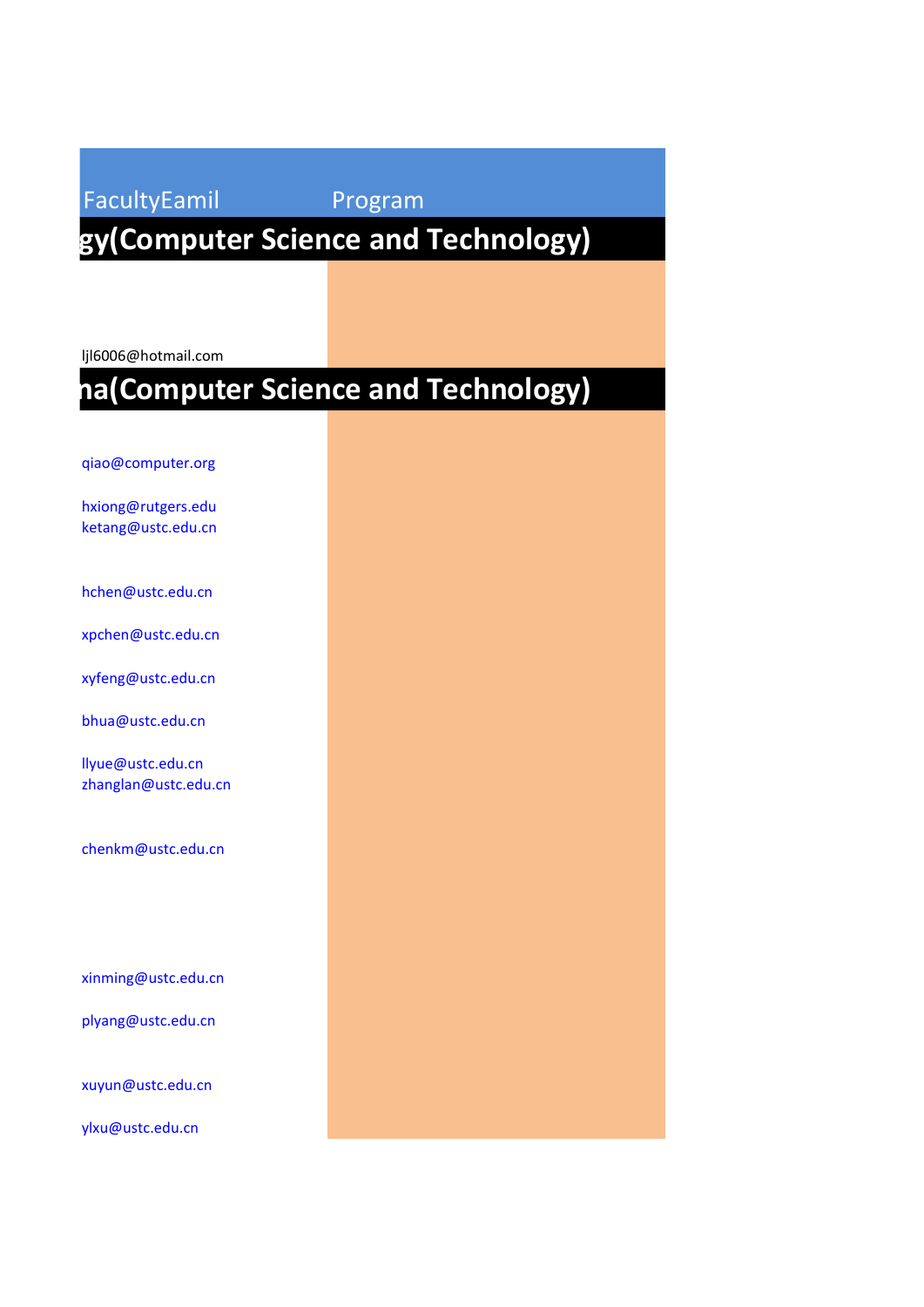[yxiong@ustc.edu.cn](mailto:yxiong@ustc.edu.cn)

[xkxie@ustc.edu.cn](mailto:xkxie@ustc.edu.cn)

[ketang@ustc.edu.cn](mailto:ketang@ustc.edu.cn)

[chengli7@ustc.edu.cn](mailto:chengli7@ustc.edu.cn)

[xiangyangli@ustc.edu.cn](mailto:xiangyangli@ustc.edu.cn)

[lj@ustc.edu.cn](mailto:lj@ustc.edu.cn)

[fjiang@ustc.edu.cn](mailto:fjiang@ustc.edu.cn)

[hankai@ustc.edu.cn](mailto:hankai@ustc.edu.cn) [hcd@ustc.edu.cn](mailto:hcd@ustc.edu.cn) 

[jianmin@ustc.edu.cn](mailto:jianmin@ustc.edu.cn) [billzeng@ustc.edu.cn](mailto:billzeng@ustc.edu.cn)

[qlzheng@ustc.edu.cn](mailto:qlzheng@ustc.edu.cn)

[hrzheng@ustc.edu.cn](mailto:hrzheng@ustc.edu.cn)

[qubit@ustc.edu.cn](mailto:qubit@ustc.edu.cn)

[yuzhang@ustc.edu.cn](mailto:yuzhang@ustc.edu.cn) [zjx@ustc.edu.cn](mailto:zjx@ustc.edu.cn　)

[yuanbo@ustc.edu.cn](mailto:yuanbo@ustc.edu.cn)  [linlixu@ustc.edu.cn](mailto:linlixu@ustc.edu.cn)

[xuhongli@ustc.edu.cn](mailto:xuhongli@ustc.edu.cn)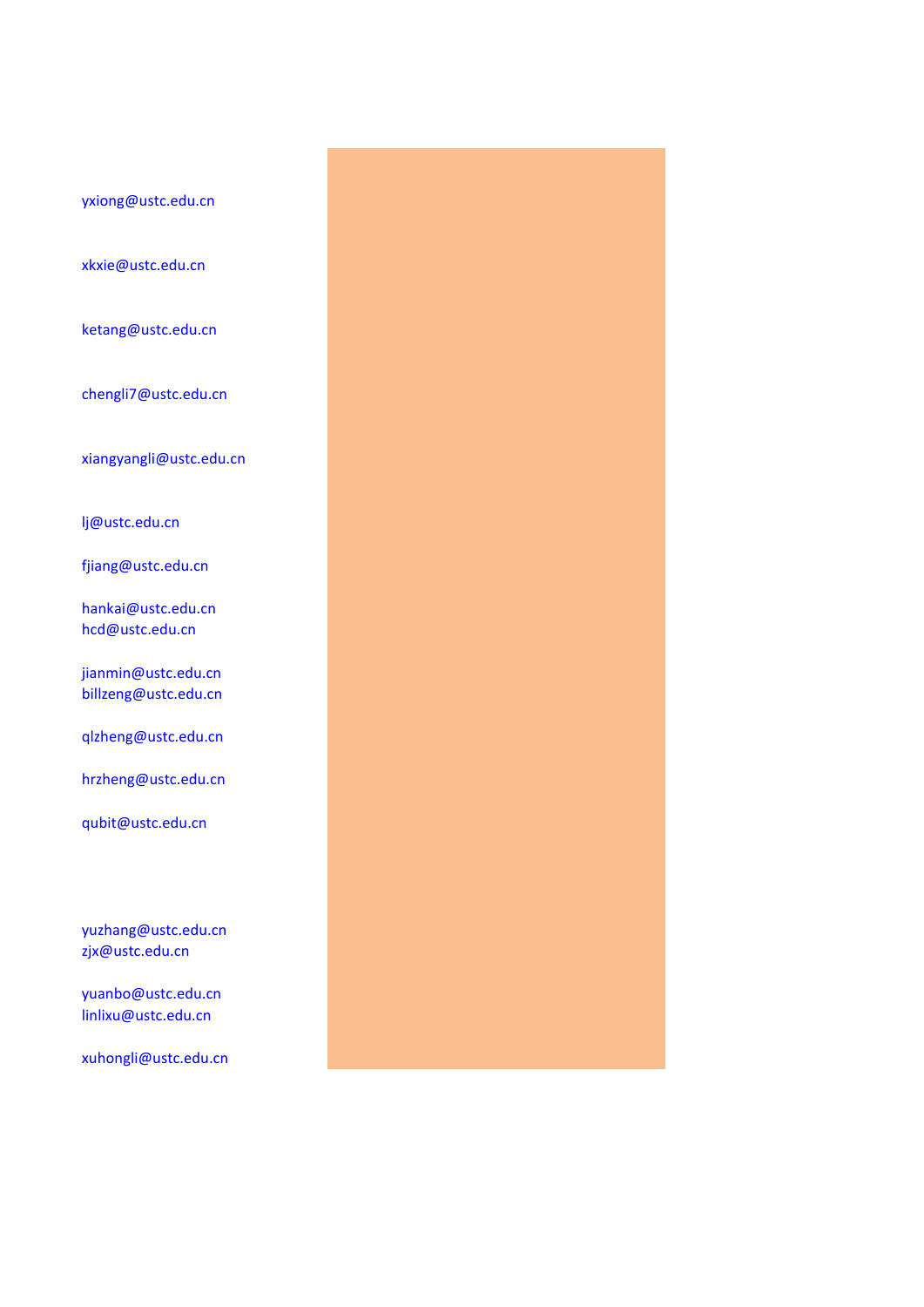tweise@ustc.edu.cn [angyan@ustc.edu.cn](mailto:angyan@ustc.edu.cn) [Wangxfu@ustc.edu.cn](mailto:Wangxfu@ustc.edu.cn) [wansh@ustc.edu.cn](mailto:wansh@ustc.edu.cn)  [sfwang@ustc.edu.cn](mailto:sfwang@ustc.edu.cn) [yetian@ustc.edu.cn](mailto:yetian@ustc.edu.cn)  [hstan@ustc.edu.cn](mailto:hstan@ustc.edu.cn) [songpeng@ustc.edu.cn](mailto:songpeng@ustc.edu.cn) [wjluo@ustc.edu.cn](mailto:wjluo@ustc.edu.cn)  [mfy@ustc.edu.cn](mailto:mfy@ustc.edu.cn)  [gzsun@ustc.edu.cn](mailto:gzsun@ustc.edu.cn)  [chaoqian@ustc.edu.cn](mailto:chaoqian@ustc.edu.cn)

kxing@ustc.edu.cn

[xiaomj@ustc.edu.cn](mailto:xiaomj@ustc.edu.cn) 

[jmwu@ustc.edu.cn](mailto:jmwu@ustc.edu.cn)

[wufeng02@ustc.edu.cn](mailto:wufeng02@ustc.edu.cn) 

[cswang@ustc.edu.cn](mailto:cswang@ustc.edu.cn) 

[qiliuql@ustc.edu.cn](mailto:qiliuql@ustc.edu.cn)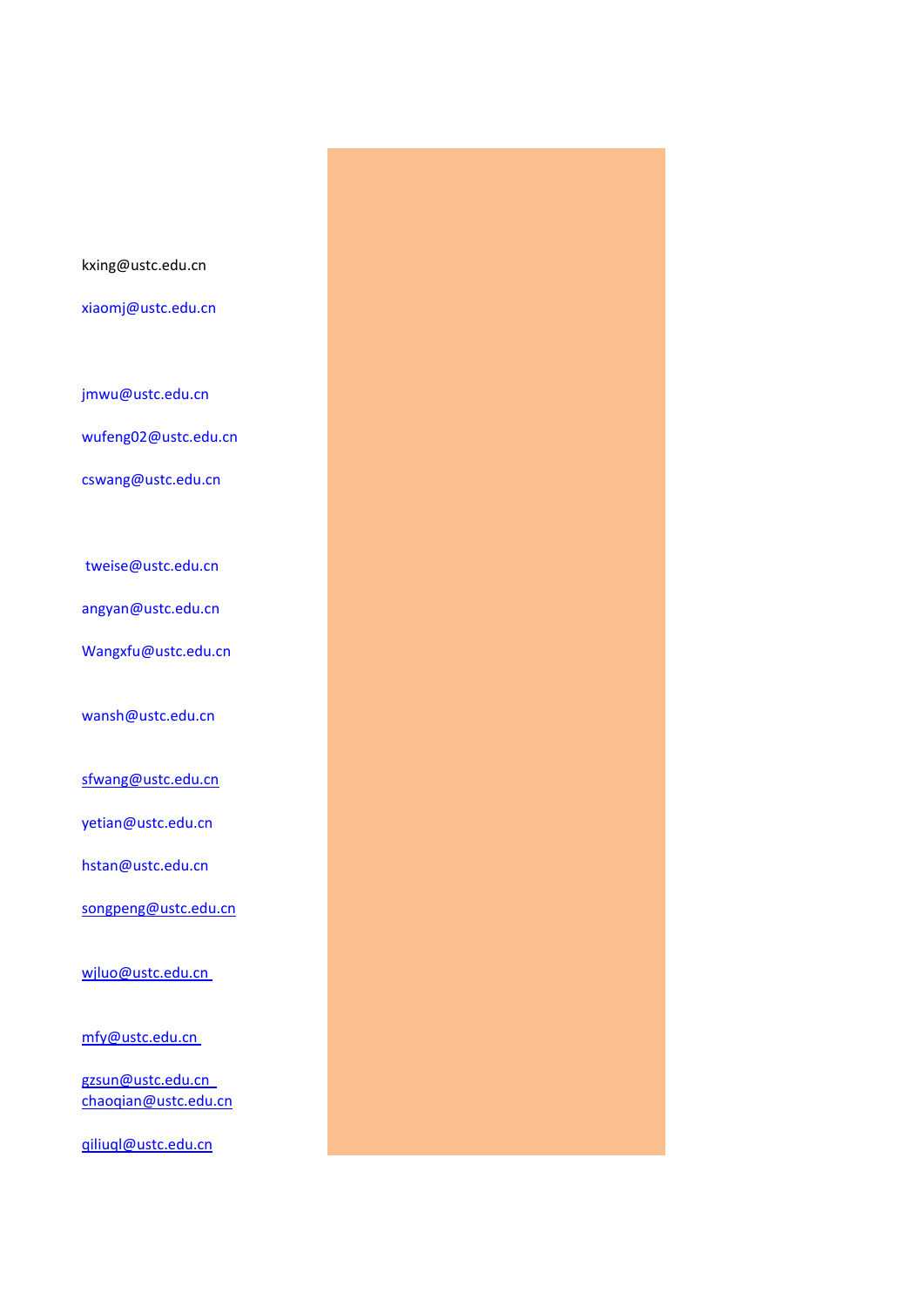# **Nanjing Indeep and Technology)**

[han@ustc.edu.cn](mailto:han@ustc.edu.cn) 

[shao-zhong@cs.yale.edu](mailto:shao-zhong@cs.yale.edu)

[gunj@ustc.edu.cn](mailto:gunj@ustc.edu.cn)  [cheneh@ustc.edu.cn](mailto:cheneh@ustc.edu.cn)

[lshuang@ustc.edu.cn](mailto:lshuang@ustc.edu.cn) 

[lfdong@ustc.edu.cn](mailto:lfdong@ustc.edu.cn)

[han@ustc.edu.cn](mailto:han@ustc.edu.cn)

[fuming@ustc.edu.cn](mailto:fuming@ustc.edu.cn)

[zhuang@ustc.edu.cn](mailto:zhuang@ustc.edu.cn) 

[huangwc@ustc.edu.cn](mailto:huangwc@ustc.edu.cn)

[jlli@ustc.edu.cn](mailto:jlli@ustc.edu.cn)

[lhj1018@ustc.edu.cn](mailto:lhj1018@ustc.edu.cn) 

[ykli@ustc.edu.cn](mailto:ykli@ustc.edu.cn)

[hcliu@ustc.edu.cn](mailto:hcliu@ustc.edu.cn)

[gqliu@ustc.edu.cn](mailto:gqliu@ustc.edu.cn)

[jpq@ustc.edu.cn](mailto:jpq@ustc.edu.cn)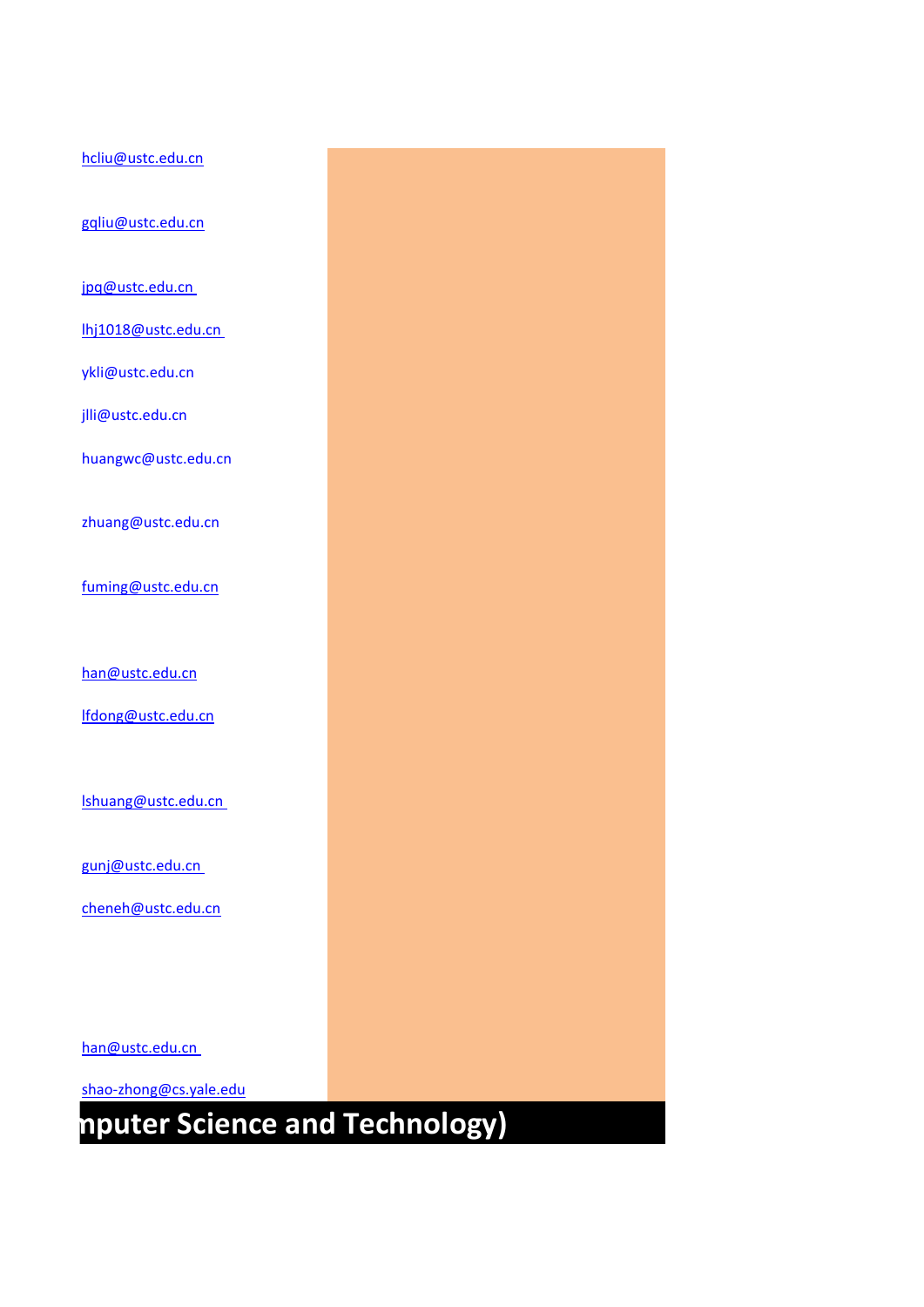caozn@nuaa.edu.cn

[zqhuang@nuaa.edu.cn](mailto:zqhuang@nuaa.edu.cn) hyuhua2k@163.com [hucaiping@nuaa.edu.cn](mailto:hucaiping@nuaa.edu.cn)

gaohang@nuaa.edu.cn

amfeng@nuaa.edu.cn

[daiqun@nuaa.edu.cn](mailto:daiqun@nuaa.edu.cn)

[chendan@nuaa.edu.cn](mailto:chendan@nuaa.edu.cn)

cb china@nuaa.edu.cn

## **uter science and engineering)**

[deng-xt@cs.sjtu.edu.cn](mailto:deng-xt@cs.sjtu.edu.cn)

[yao-tf@cs.sjtu.edu.cn](mailto:yao-tf@cs.sjtu.edu.cn)

zhang-lq@cs.sjtu.edu.cn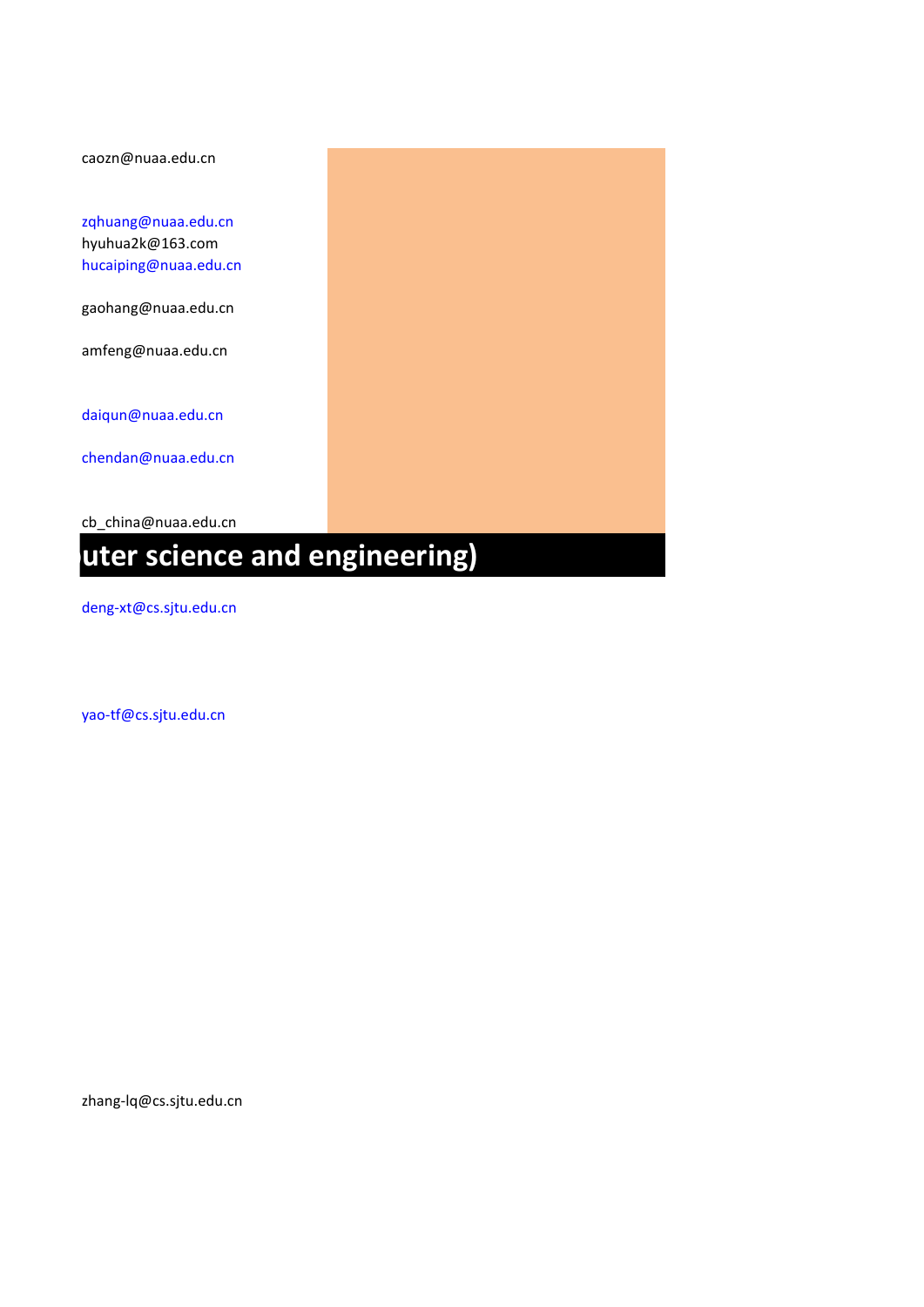blu@cs.sjtu.edu.cn lxu@cs.sjtu.edu.cn

lu-ht@cs.sjtu.edu.cn

[zhaohai@cs.sjtu.edu.cn](mailto:zhaohai@cs.sjtu.edu.cn)

li-fang@cs.sjtu.edu.cn [deng-qn@cs.sjtu.edu.cn](mailto:deng-qn@cs.sjtu.edu.cn)

liang-xy@cs.sjtu.edu.cn

wu-my@cs.sjtu.edu.cn shen-lp@cs.sjtu.edu.cn

shengbin@cs.sjtu.edu.cn yyu@cs.sjtu.edu.cn

[rmshen@cs.sjtu.edu.cn](mailto:rmshen@cs.sjtu.edu.cn)

ma-lz@cs.sjtu.edu.cn

zhang-yy@cs.sjtu.edu.cn liu-zq@cs.sjtu.edu.cn

longyu@cs.sjtu.edu.cn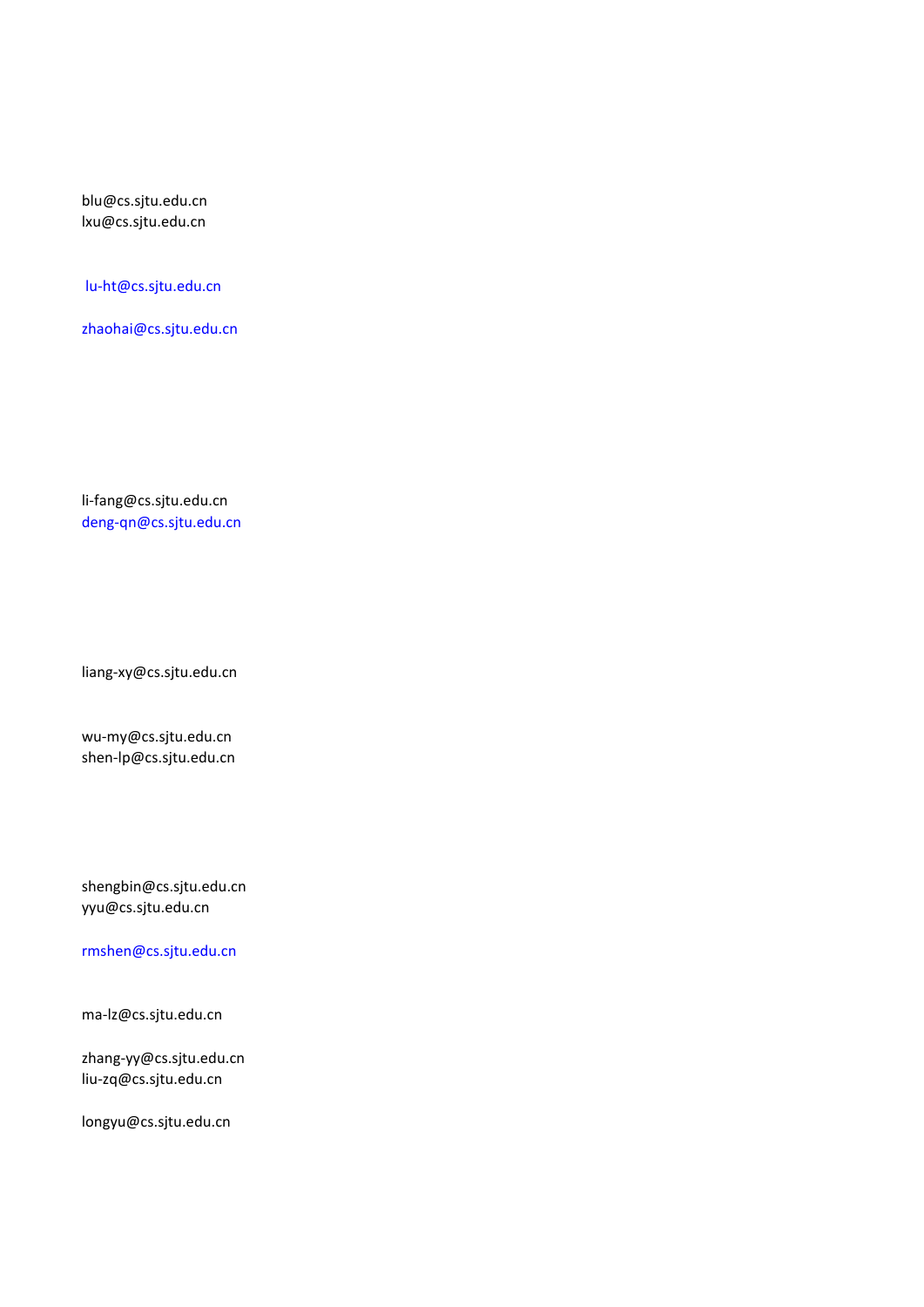zhu-hj@cs.sjtu.edu.cn

luoyuan@cs.sjtu.edu.cn liu-sl@cs.sjtu.edu.cn

gu-dw@cs.sjtu.edu.cn zhonghao@cs.sjtu.edu.cn

xue-gt@cs.sjtu.edu.cn

[hongzi@cs.sjtu.edu.cn](mailto:hongzi@cs.sjtu.edu.cn)

[yzhu@cs.sjtu.edu.cn](mailto:yzhu@cs.sjtu.edu.cn)

li-ml@cs.sjtu.edu.cn huang-lp@cs.sjtu.edu.cn

cao-jian@cs.sjtu.edu.cn

kzhu@cs.sjtu.edu.cn fuhf@cs.sjtu.edu.cn tang-fl@cs.sjtu.edu.cn lijie@cs.sjtu.edu.cn wang-xb@cs.sjtu.edu.cn

yaobin@cs.sjtu.edu.cn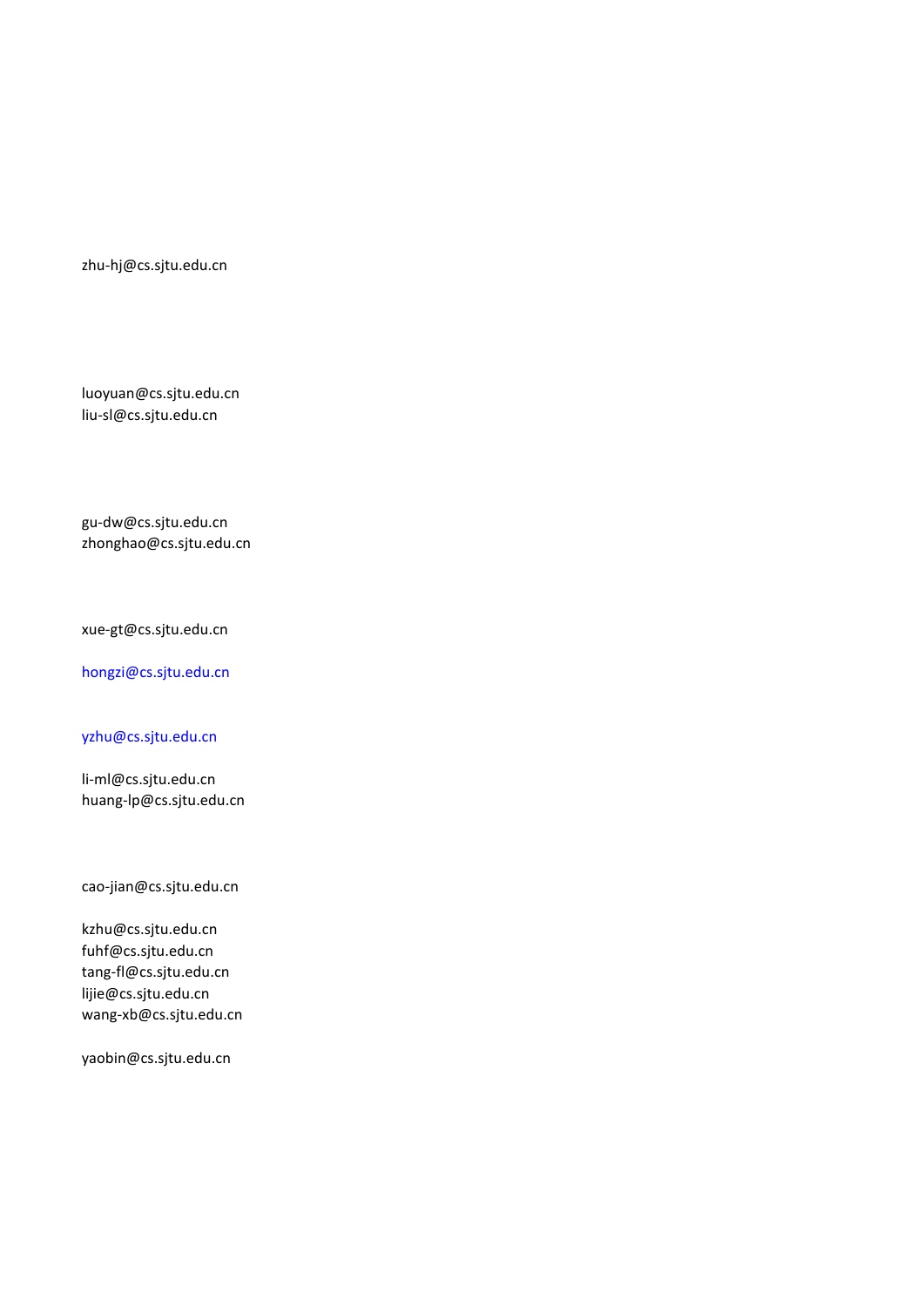wuct@cs.sjtu.edu.cn

gao-xf@cs.sjtu.edu.cn

fwu@cs.sjtu.edu.cn

jia-wj@cs.sjtu.edu.cn

guo-my@cs.sjtu.edu.cn [hbguan@cs.sjtu.edu.cn](mailto:hbguan@cs.sjtu.edu.cn) gchen@cs.sjtu.edu.cn

dong-xj@cs.sjtu.edu.cn [chenyt@cs.sjtu.edu.cn](mailto:chenyt@cs.sjtu.edu.cn)

fu-yx@cs.sjtu.edu.cn

# **Cience and Technology)**

| gaot080@nenu.edu.cn   |                                 |
|-----------------------|---------------------------------|
| Ihhu@nenu.edu.cn      | <b>Computer Science</b>         |
| liush129@nenu.edu.cn  | Computer Science and Technology |
| sunjx100@nenu.edu.cn  | Computer Science and Technology |
| yangxq375@nenu.edu.cn | Computer Science and Technology |
| zhouzg281@nenu.edu.cn | Computer Science and Technology |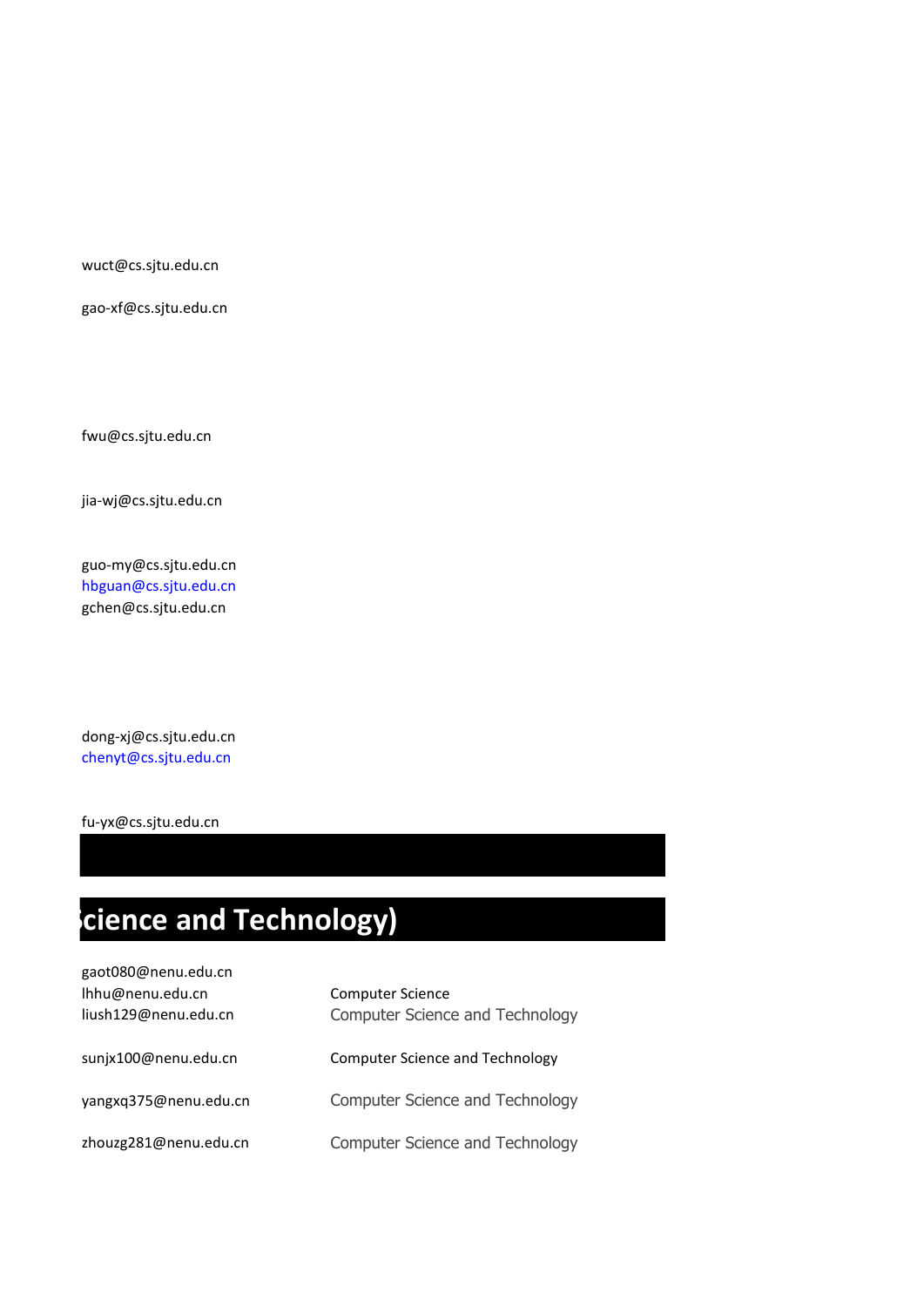[suntl@nenu.edu.cn](mailto:suntl@nenu.edu.cn) [chenxh582@nenu.edu.cn](mailto:chenxh582@nenu.edu.cn) [tenggq@nenu.edu.cn](mailto:tenggq@nenu.edu.cn) [ymh@nenu.edu.cn](mailto:ymh@nenu.edu.cn) [yuanlei@nenu.edu.cn](mailto:yuanlei@nenu.edu.cn) [zhangbz@nenu.edu.cn](mailto:zhangbz@nenu.edu.cn) [zhangjb782@nenu.edu.cn](mailto:zhangjb782@nenu.edu.cn) [hany403@nenu.edu.cn](mailto:hany403@nenu.edu.cn) [liyl603@nenu.edu.cn](mailto:liyl603@nenu.edu.cn)

[pudb@nenu.edu.cn](mailto:pudb@nenu.edu.cn) [sunhg889@nenu.edu.cn](mailto:sunhg889@nenu.edu.cn) [weil875@nenu.edu.cn](mailto:weil875@nenu.edu.cn) [lihui@nenu.edu.cn](mailto:lihui@nenu.edu.cn)

[lbzhang@nenu.edu.cn](mailto:lbzhang@nenu.edu.cn) [xuk803@nenu.edu.cn](mailto:xuk803@nenu.edu.cn)

[wangh690@nenu.edu.cn](mailto:wangh690@nenu.edu.cn) [wangdy762@nenu.edu.cn](mailto:wangdy762@nenu.edu.cn) [xuyq993@nenu.edu.cn](mailto:xuyq993@nenu.edu.cn) [pengl295@nenu.edu.cn](mailto:pengl295@nenu.edu.cn) [yangxq375@nenu.edu.cn](mailto:yangxq375@nenu.edu.cn) [suntl@nenu.edu.cn](mailto:suntl@nenu.edu.cn) [suncj458@nenu.edu.cn](mailto:suncj458@nenu.edu.cn) [ddzhou@nenu.edu.cn](mailto:ddzhou@nenu.edu.cn) [xieyg@nenu.edu.cn](mailto:xieyg@nenu.edu.cn) [wangwy546@nenu.edu.cn](mailto:wangwy546@nenu.edu.cn) [hengxj097@nenu.edu.cn](mailto:hengxj097@nenu.edu.cn) [jiangh289@nenu.edu.cn](mailto:jiangh289@nenu.edu.cn) [hanwf@nenu.edu.cn](mailto:hanwf@nenu.edu.cn)

[zhanghj167@nenu.edu.cn](mailto:zhanghj167@nenu.edu.cn) [liyl007@nenu.edu.cn](mailto:liyl007@nenu.edu.cn) [wangcp954@nenu.edu.cn](mailto:wangcp954@nenu.edu.cn)

[mazq@nenu.edu.cn](mailto:mazq@nenu.edu.cn) [kongjun@nenu.edu.cn](mailto:kongjun@nenu.edu.cn)

[luyh@nenu.edu.cn](mailto:luyh@nenu.edu.cn)

### **uter Science and technology)**

#### zhuty@nenu.edu.cn Computer Science and Technology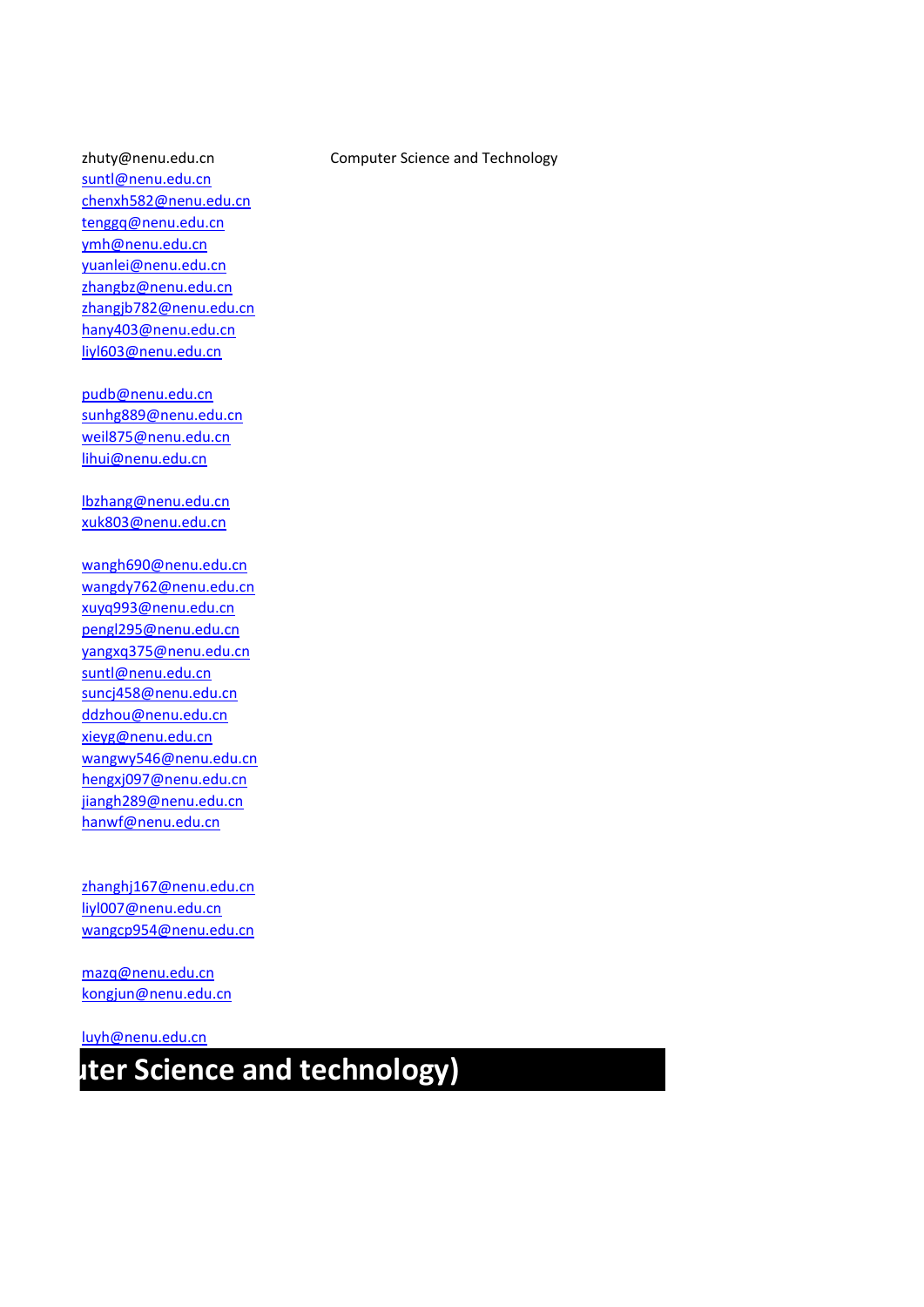blchen@nwpu.edu.cn Computer Science chenqun@nwpu.edu.cn Computer Science ailr@nwpu.edu.cn Computer Science henjingdong@nwpu.edu.cn Computer Science gaona@nwpu.edu.cn Computer Science ducl@nwpu.edu.cn Computer Science mailfzh@nwpu.edu.cn Computer Science hanbing@nwpu.edu.cn Computer Science hanru@nwpu.edu.cn Computer Science

gaowu@nwpu.edu.cn Computer Science

yangming\_g@nwpu.edu.cn Computer Science gaoli@nwpu.edu.cn Computer Science guob@nwpu.edu.cn Computer Science gaoxg@nwpu.edu.cn Computer Science gujh@nwpu.edu.cn Computer Science fanxiaoya@nwpu.edu.cn Computer Science duhongtao@nwpu.edu.cn Computer Science [denglei@nwpu.edu.cn](mailto:denglei@nwpu.edu.cn) Computer Science zhengjunzhai@139.com Computer Science yunweidong@nwpu.edu.cn Computer Science

claud@nwpu.edu.cn Computer Science kongqingyun@nwpu.edu.cn Computer Science jxf@nwpu.edu.cn Computer Science lyj@nwpu.edu.cn Computer Science Liu.junrui@nwpu.edu.cn Computer Science

peixinf@nwpu.edu.cn Computer Science panwei@nwpu.edu.cn Computer Science nihb@nwpu.edu.cn Computer Science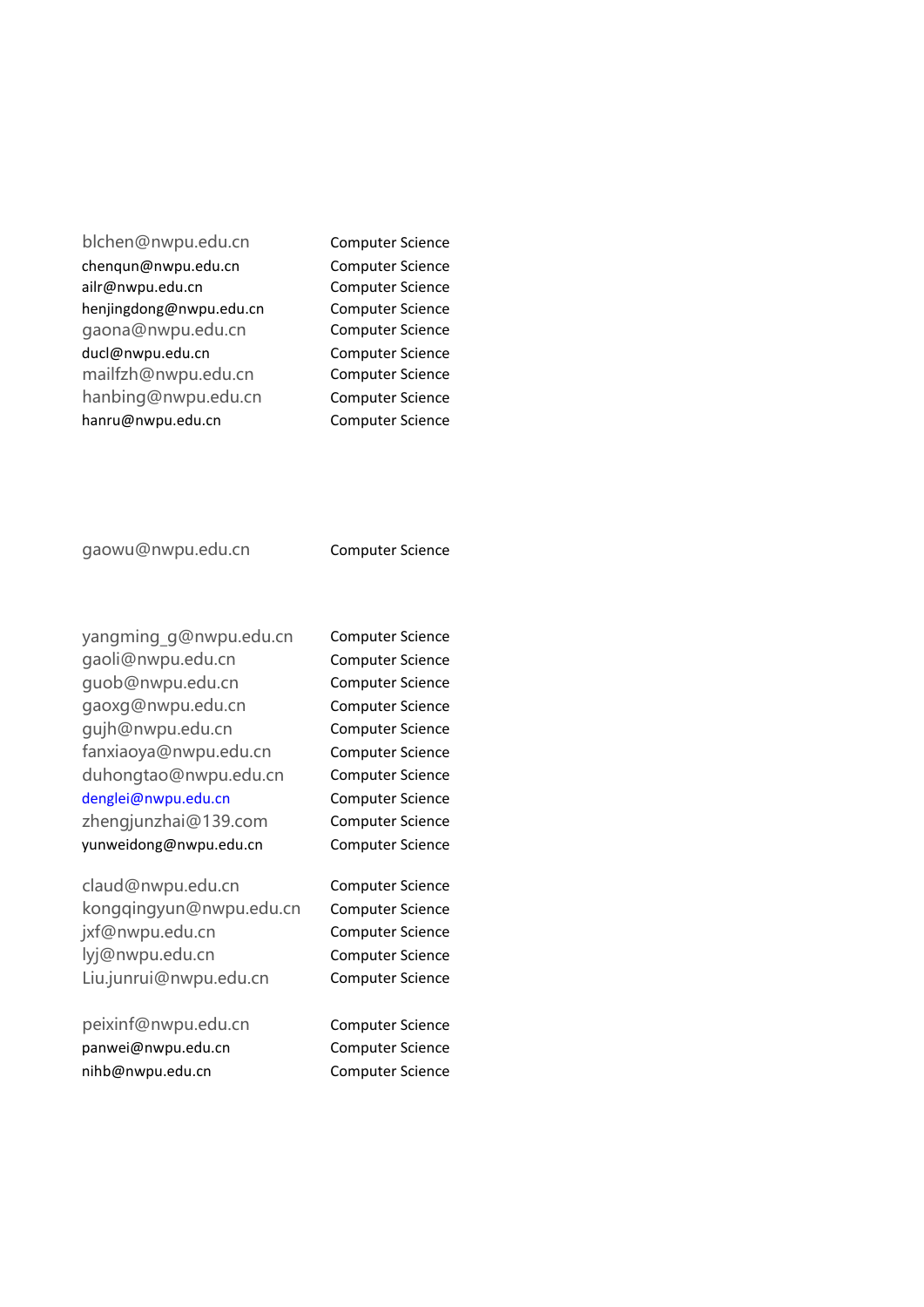#### liuhailong@nwpu.edu.cn Computer Science

lining@nwpu.edu.cn Computer Science talcool@nwpu.edu.cn Computer Science

| dustinli@nwpu.edu.cn    | <b>Computer Science</b>       |
|-------------------------|-------------------------------|
| liuwenjie@nwpu.edu.cn   | <b>Computer Science</b>       |
| lizhigang@nwpu.edu.cn   | <b>Computer Science</b>       |
| lizhh@nwpu.edu.cn       | <b>Computer Science</b>       |
| lybyp@nwpu.edu.cn       | <b>Computer Science</b>       |
| ly cs@nwpu.edu.cn       | <b>Computer Science</b>       |
| cjq@nwpu.edu.cn         | <b>Computer Science</b>       |
| wbchu@nwpu.edu.cn       | <b>Computer Science</b>       |
| baisj@nwpu.edu.cn       | <b>Computer Science</b>       |
| fengyunwen@nwpu.edu.cn  | <b>Computer Science</b>       |
| lishining@nwpu.edu.cn   | <b>Computer Science</b>       |
| lihuixian@nwpu.edu.cn   | <b>Computer Science</b>       |
| anjf@nwpu.edu.cn        | <b>Computer Science</b>       |
| caiwd@nwpu.edu.cn       | <b>Computer Science</b>       |
| zqliu@nwpu.edu.cn       | Software and Microelectronics |
| wzheng@nwpu.edu.cn      | Software and Microelectronics |
| denglei@nwpu.edu.cn     | Software and Microelectronics |
| weiboju@nwpu.edu.cn     | Software and Microelectronics |
| caikangying@nwpu.edu.cn | Software and Microelectronics |
|                         |                               |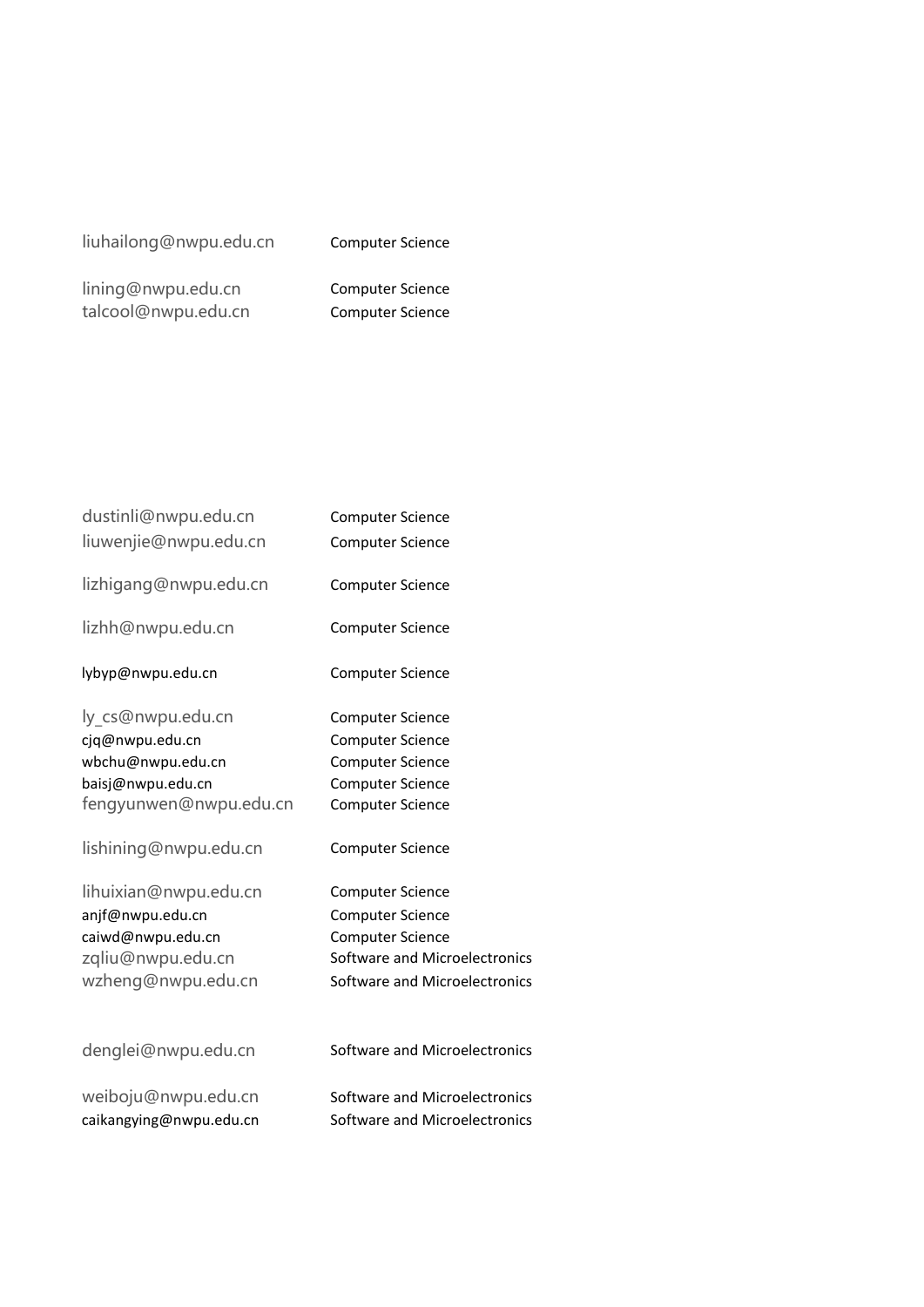| yanzhaoma@nwpu.edu.cn | Software and Microelectronics |
|-----------------------|-------------------------------|
| shxwang@nwpu.edu.cn   | Software and Microelectronics |
| yming@nwpu.edu.cn     | Software and Microelectronics |
| machunyan@nwpu.edu.cn | Software and Microelectronics |
| xnie@nwpu.edu.cn      | Software and Microelectronics |
| tao_zhang@nwpu.edu.cn | Software and Microelectronics |

| liweigang@nwpu.edu.cn  | Software and Microelectronics |
|------------------------|-------------------------------|
| wujunsheng@nwpu.edu.cn | Software and Microelectronics |
|                        |                               |

### ence and engineering)

gaofuxiang@ise.neu.edu.cn

yaoyu@mail.neu.edu.cn

caochunhong@ise.neu.edu.cn

boatheader@163.com

guonan@mail.neu.edu.cn yanglei@ise.neu.edu.cn

jiajie@ise.neu.edu.cn

wanglu@ise.neu.edu.cn

zhaozb@mail.neu.edu.cn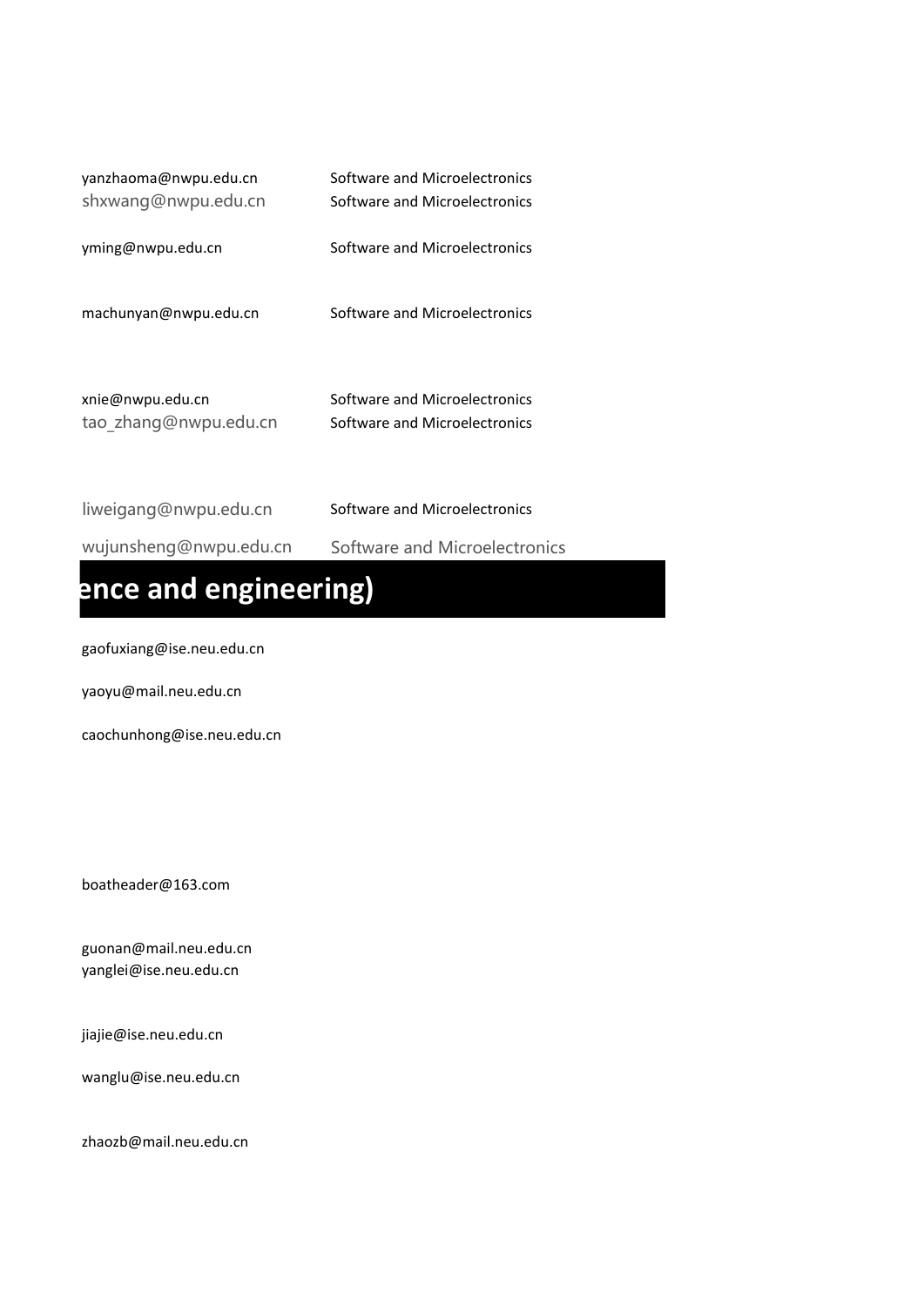wanglixing@ise.neu.edu.cn

yinying@ise.neu.edu.cn

[gaoyan@ise.neu.edu.cn](mailto:gaoyan@ise.neu.edu.cn)

[zhangchangsheng@ise.neu.edu.cn](mailto:zhangchangsheng@ise.neu.edu.cn)

zhangxizhe@ise.neu.edu.cn

zhangfu@ise.neu.edu.cn

[zhangbin@ise.neu.edu.cn](mailto:zhangbin@ise.neu.edu.cn)

zhaolinliang@ise.neu.edu.cn

qiaobaiyou@ise.neu.edu.cn

guyu@cse.neu.edu.cn

linshukuan@ise.neu.edu.cn

zhujingbo@mail.neu.edu.cn

tczhang@mail.neu.edu.cn

kouyue@ise.neu.edu.cn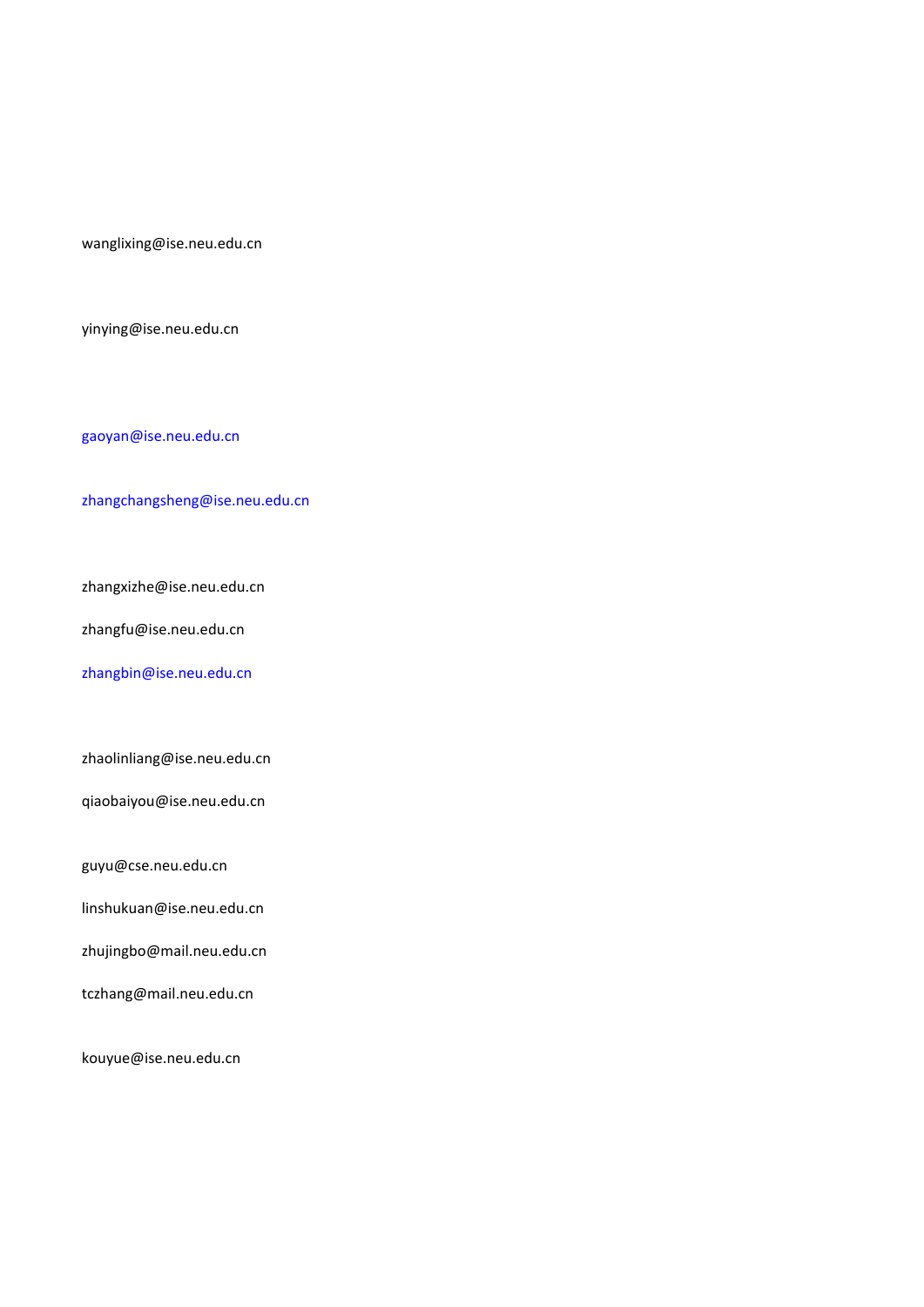nietiezheng@ise.neu.edu.cn

huminghan@ise.neu.edu.cn

zhangwei@ise.neu.edu.cn

yuge@ise.neu.edu.cn

yangxc@mail.neu.edu.cn

wangdaling@ise.neu.edu.cn

baoyubin@ise.neu.edu.cn

sunyongjiao@ise.neu.edu.cn

wangjian@ise.neu.edu.cn

binwang@mail.neu.edu.cn

handonghong@mail.neu.edu.cn

liuhuilin@mail.neu.edu.cn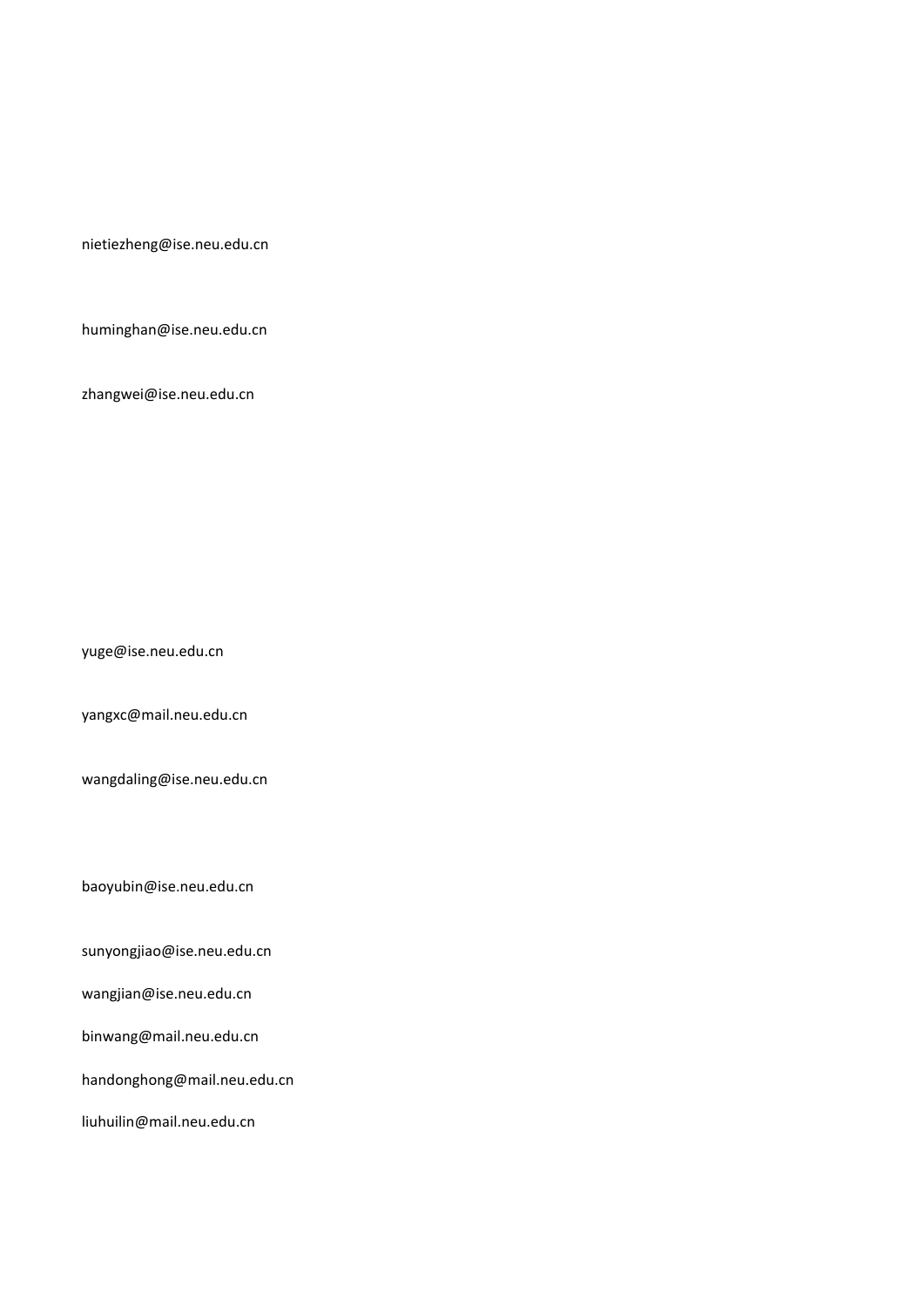biyuanguo@ise.neu.edu.cn [zhaohai@ise.neu.edu.cn](mailto:zhaohai@ise.neu.edu.cn)

[zhaoyuhai@mail.neu.edu.cn](mailto:zhaoyuhai@mail.neu.edu.cn)

[yuanye@ise.neu.edu.cn](mailto:yuanye@ise.neu.edu.cn)

xujiuqiang@ise.neu.edu.cn

wangbotao@ise.neu.edu.cn

[qiaojianzhong@mail.neu.edu.cn](mailto:qiaojianzhong@mail.neu.edu.cn)

*<u><b> southeast weighty</u>*</u>

# Ince & technology(Computer science & tech

[caixunzh@sdu.edu.cn](mailto:caixunzh@sdu.edu.cn)

[panrj@sdu.edu.cn](mailto:panrj@sdu.edu.cn)

[panli@sdu.edu.cn](mailto:panli@sdu.edu.cn)

[mxx@sdu.edu.cn](mailto:mxx@sdu.edu.cn)

[majun@sdu.edu.cn](mailto:majun@sdu.edu.cn)

[jfluan@sdu.edu.cn](mailto:jfluan@sdu.edu.cn) llu@sdu.edu.cn; lulin.linda@gmail.com

[ylyin@sdu.edu.cn](mailto:ylyin@sdu.edu.cn)

[huazz@sdu.edu.cn](mailto:huazz@sdu.edu.cn)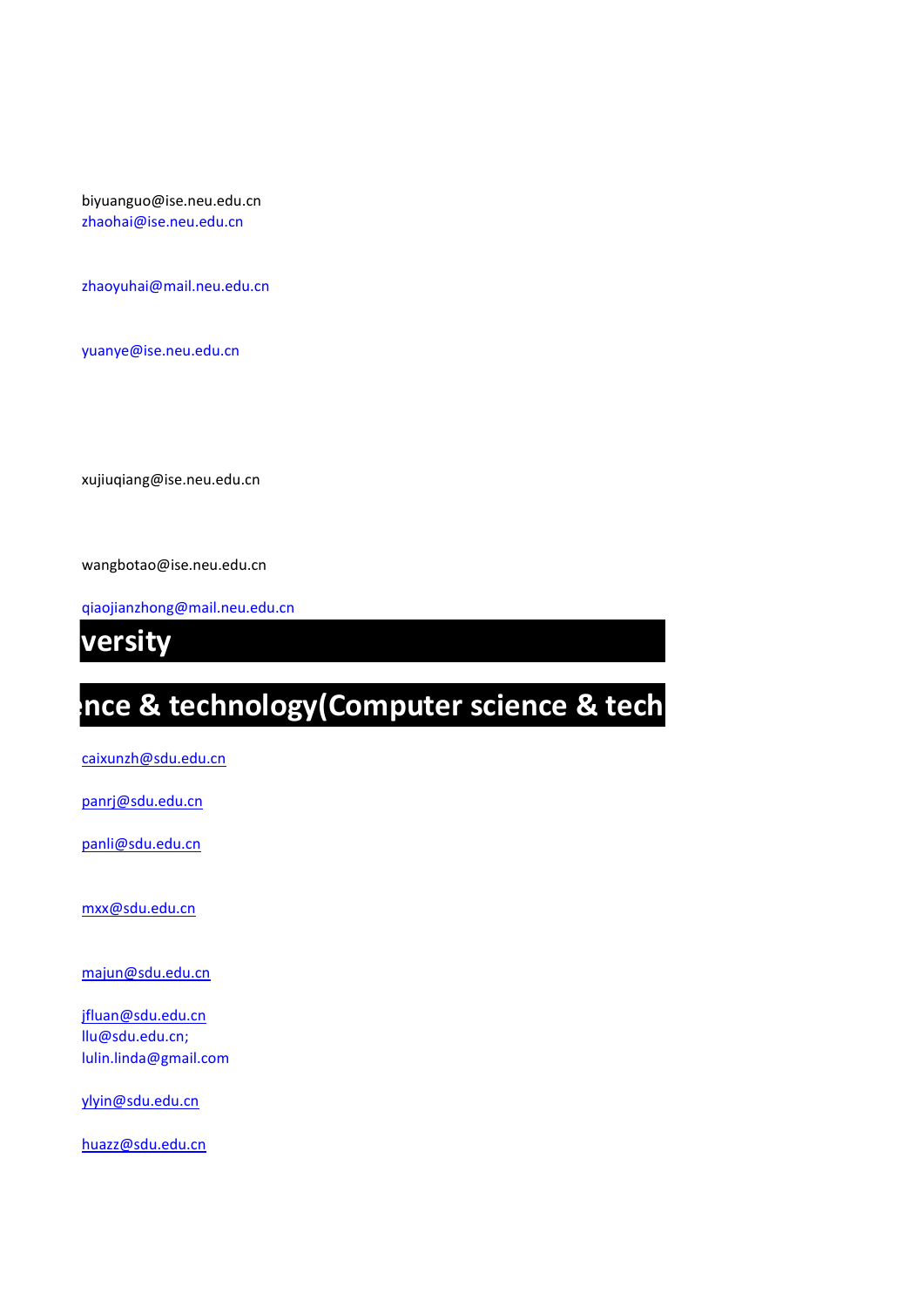#### [algzhang@sdu.edu.cn](mailto:algzhang@sdu.edu.cn)

yfzhou@sdu.edu.cn; yuanfeng.zhou@gmail.com

[zhongfan@sdu.edu.cn](mailto:zhongfan@sdu.edu.cn) [zhengyongqing@dareway.com.cn](mailto:zhengyongqing@dareway.com.cn)

[hejizh@sdu.edu.cn](mailto:hejizh@sdu.edu.cn) [zsd@sdu.edu.cn](mailto:zsd@sdu.edu.cn)

[ruihua\\_zhang@sdu.edu.cn](mailto:ruihua_zhang@sdu.edu.cn)

[dmzhu@sdu.edu.cn](mailto:dmzhu@sdu.edu.cn)

[hxiang@sdu.edu.cn](mailto:hxiang@sdu.edu.cn)

[i\\_lily@sdu.edu.cn](mailto:i_lily@sdu.edu.cn)

[yafang.wang@sdu.edu.cn](mailto:yafang.wang@sdu.edu.cn)

[wxj@sdu.edu.cn](mailto:wxj@sdu.edu.cn)

[weiwangsdu@sdu.edu.cn](mailto:weiwangsdu@sdu.edu.cn)

[wanghua@sdu.edu.cn](mailto:wanghua@sdu.edu.cn)

[wangfengyu@sdu.edu.cn](mailto:wangfengyu@sdu.edu.cn)

[chtu@sdu.edu.cn](mailto:chtu@sdu.edu.cn)

[sun\\_yuqing@sdu.edu.cn](mailto:sun_yuqing@sdu.edu.cn)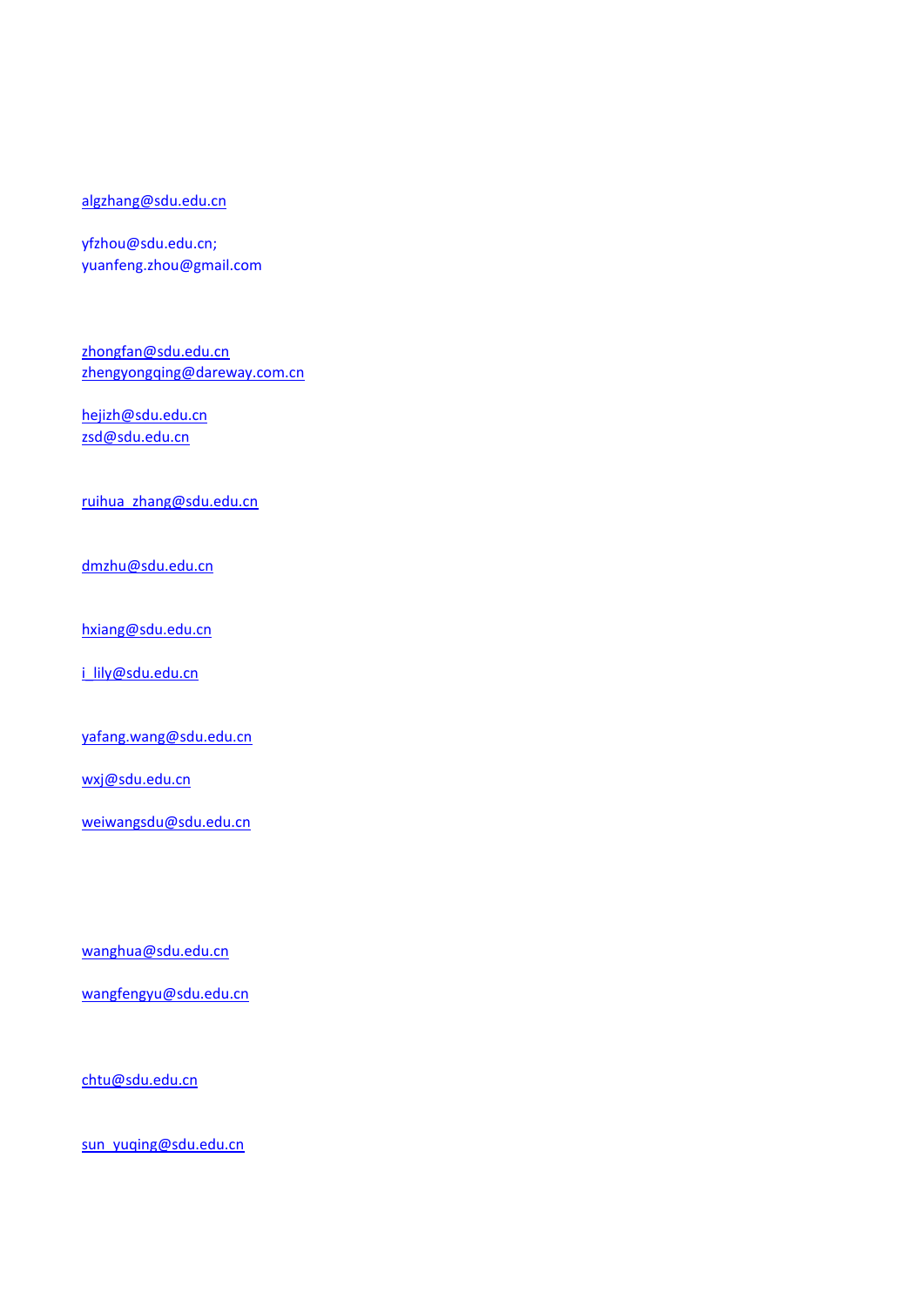[shiyuliang@sdu.edu.cn](mailto:shiyuliang@sdu.edu.cn) [sunming@sdu.edu.cn](mailto:sunming@sdu.edu.cn)

[gpyang@sdu.edu.cn](mailto:gpyang@sdu.edu.cn)

[yaoqing@sdu.edu.cn](mailto:yaoqing@sdu.edu.cn)

[yliu@sdu.edu.cn](mailto:yliu@sdu.edu.cn)

[weiguo.liu@sdu.edu.cn](mailto:weiguo.liu@sdu.edu.cn)

[chl\\_yang@sdu.edu.cn](mailto:chl_yang@sdu.edu.cn) [yzm@sdu.edu.cn](mailto:yzm@sdu.edu.cn)

[xuxinshun@sdu.edu.cn](mailto:xuxinshun@sdu.edu.cn)

[xyn@sdu.edu.cn](mailto:xyn@sdu.edu.cn)

[hxiang@sdu.edu.cn](mailto:hxiang@sdu.edu.cn)

[lih@sdu.edu.cn](mailto:lih@sdu.edu.cn)

[lifeng0799@126.com](mailto:lifeng0799@126.com) [klj@sdu.edu.cn](mailto:klj@sdu.edu.cn)

[julei@sdu.edu.cn](mailto:julei@sdu.edu.cn) [htjiang@sdu.edu.cn](mailto:htjiang@sdu.edu.cn)

[jzp@sdu.edu.cn](mailto:jzp@sdu.edu.cn) [hzqiu@sdu.edu.cn](mailto:hzqiu@sdu.edu.cn)

[qxy@sdu.edu.cn](mailto:qxy@sdu.edu.cn) [pzh@sdu.edu.cn](mailto:pzh@sdu.edu.cn)

[guoshanqing@sdu.edu.cn](mailto:guoshanqing@sdu.edu.cn) [gfh@sdu.edu.cn](mailto:gfh@sdu.edu.cn)

[dgq@sdu.edu.cn](mailto:dgq@sdu.edu.cn)

[liyibing@sdu.edu.cn](mailto:liyibing@sdu.edu.cn)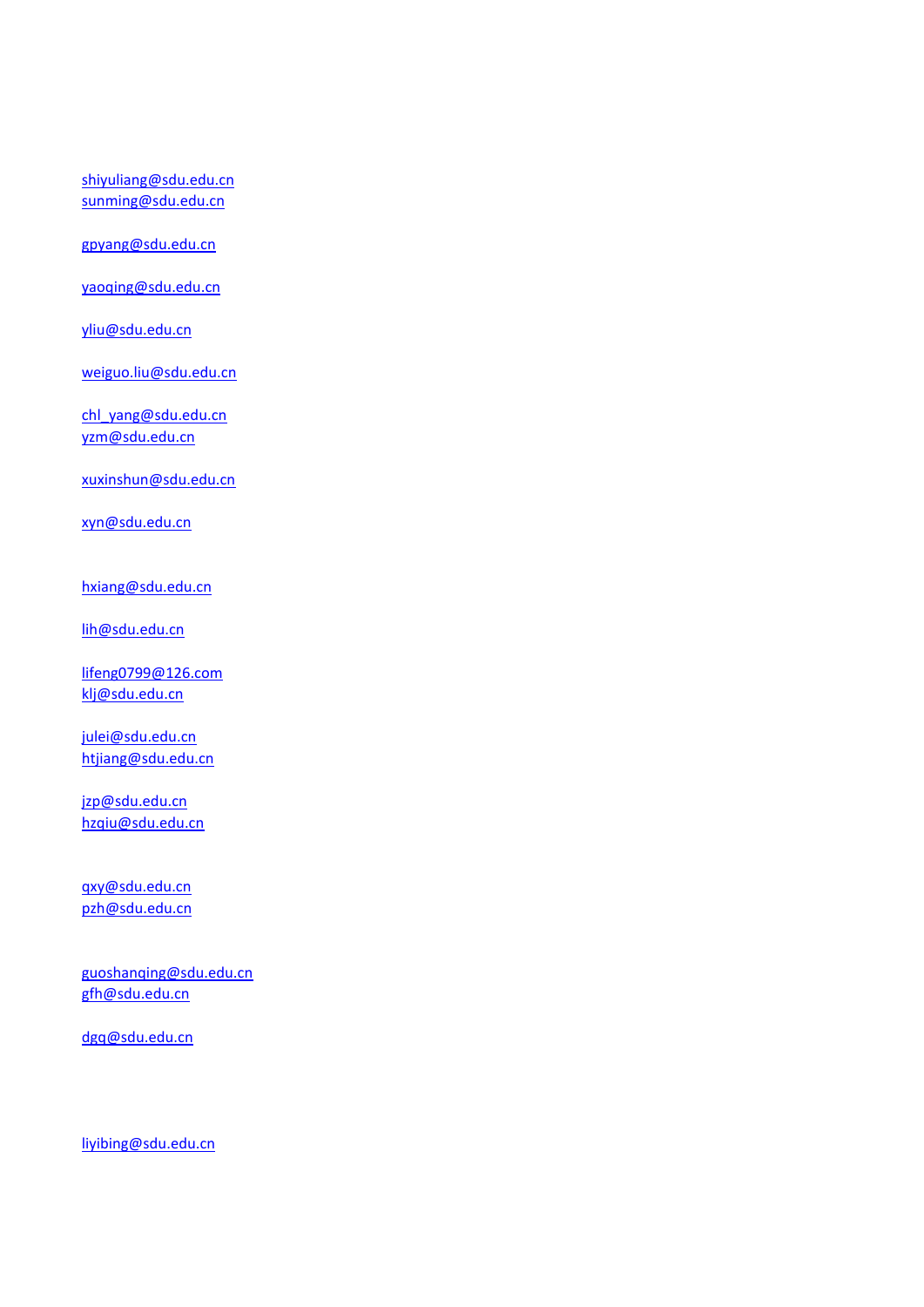[xmli@sdu.edu.cn](mailto:xmli@sdu.edu.cn)

[xqli@sdu.edu.cn](mailto:xqli@sdu.edu.cn)

[lx@sdu.edu.cn](mailto:lx@sdu.edu.cn)

[lindaweili@gmail.com](mailto:lindaweili@gmail.com)

[lqz@sdu.edu.cn](mailto:lqz@sdu.edu.cn)

L.LIUsdu.edu.cn

[fenghaodi@sdu.edu.cn](mailto:fenghaodi@sdu.edu.cn)

[gb@sdu.edu.cn](mailto:gb@sdu.edu.cn)

[hewei@sdu.edu.cn](mailto:hewei@sdu.edu.cn) [hxg@sdu.edu.cn](mailto:hxg@sdu.edu.cn)

[dahogn@sdu.edu.cn](mailto:dahogn@sdu.edu.cn)

[houmb@sdu.edu.cn](mailto:houmb@sdu.edu.cn) [hcy@sdu.edu.cn](mailto:hcy@sdu.edu.cn)

[chenzhumin@sdu.edu.cn](mailto:chenzhumin@sdu.edu.cn)

[clz@sdu.edu.cn](mailto:clz@sdu.edu.cn)

## **southern university** er Science and Technology)

zhangyq@sustc.edu.cn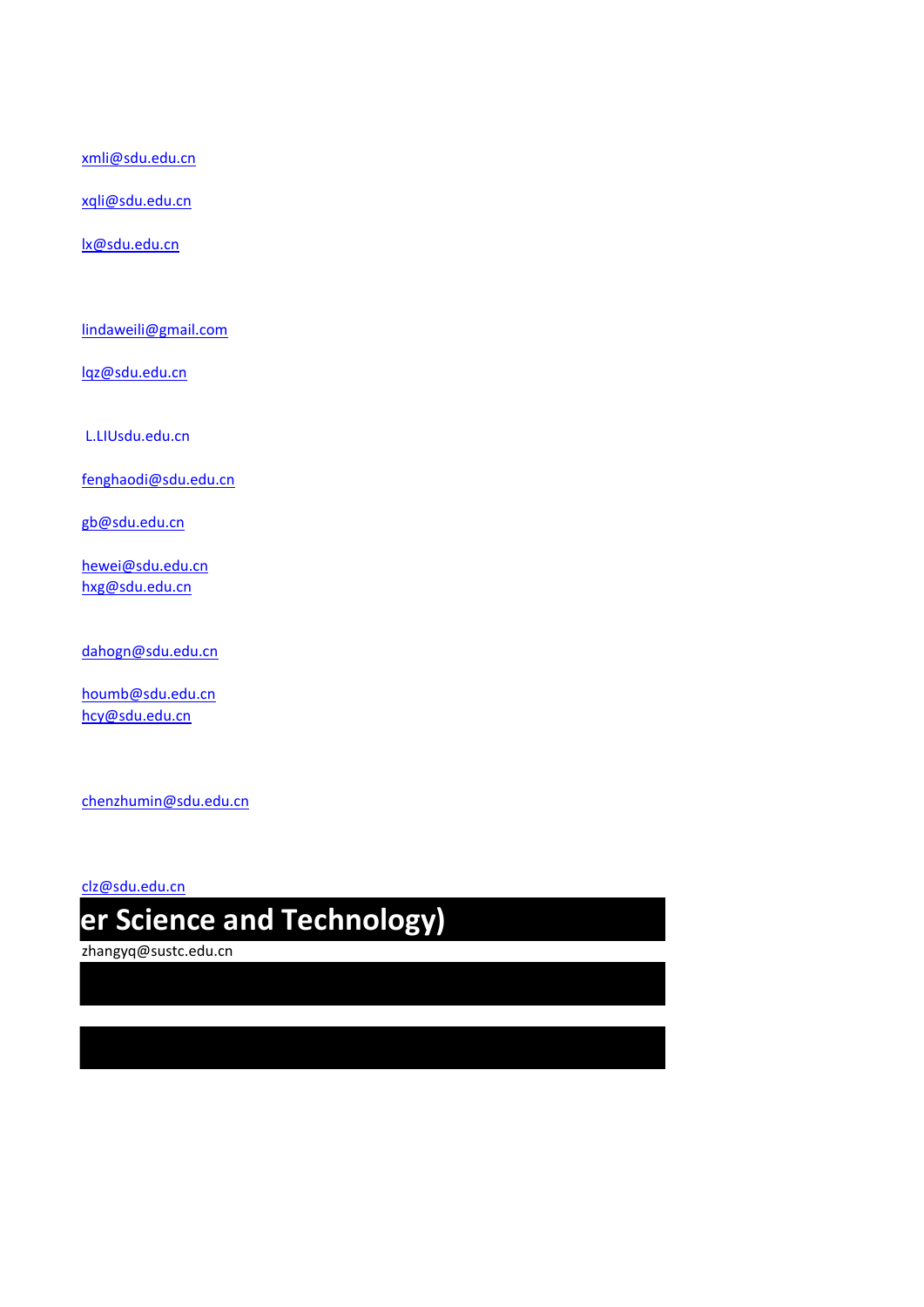lsg@tju.edu.cn

denby@ieee.org

lik@tju.edu.cn

mateusbert@mac.com

### **a(Computer Science and Technology) admis**

chxxu@uestc.edu.cn

shimin.cai81@gmail.com

agchend@gmail.com

[chenjuan@uestc.edu.cn](mailto:chenjuan@uestc.edu.cn)

dbchen@uestc.edu.cn

richardchen@uestc.edu.cn

[dxy@uestc.edu.cn](mailto:dxy@uestc.edu.cn)

le.dong.uestc@gmail.com

duanhancong@uestc.edu.cn

ff98@uestc.edu.cn

Fubo@uestc.edu.cn

huigao@uestc.edu.cn

hggong@uestc.edu.cn

mshou@uestc.edu.cn

 LSH@uestc.edu.cn [fagenli@uestc.edu.cn](mailto:fagenli@uestc.edu.cn) hongweili@uestc.edu.cn liyujun@uestc.edu.cn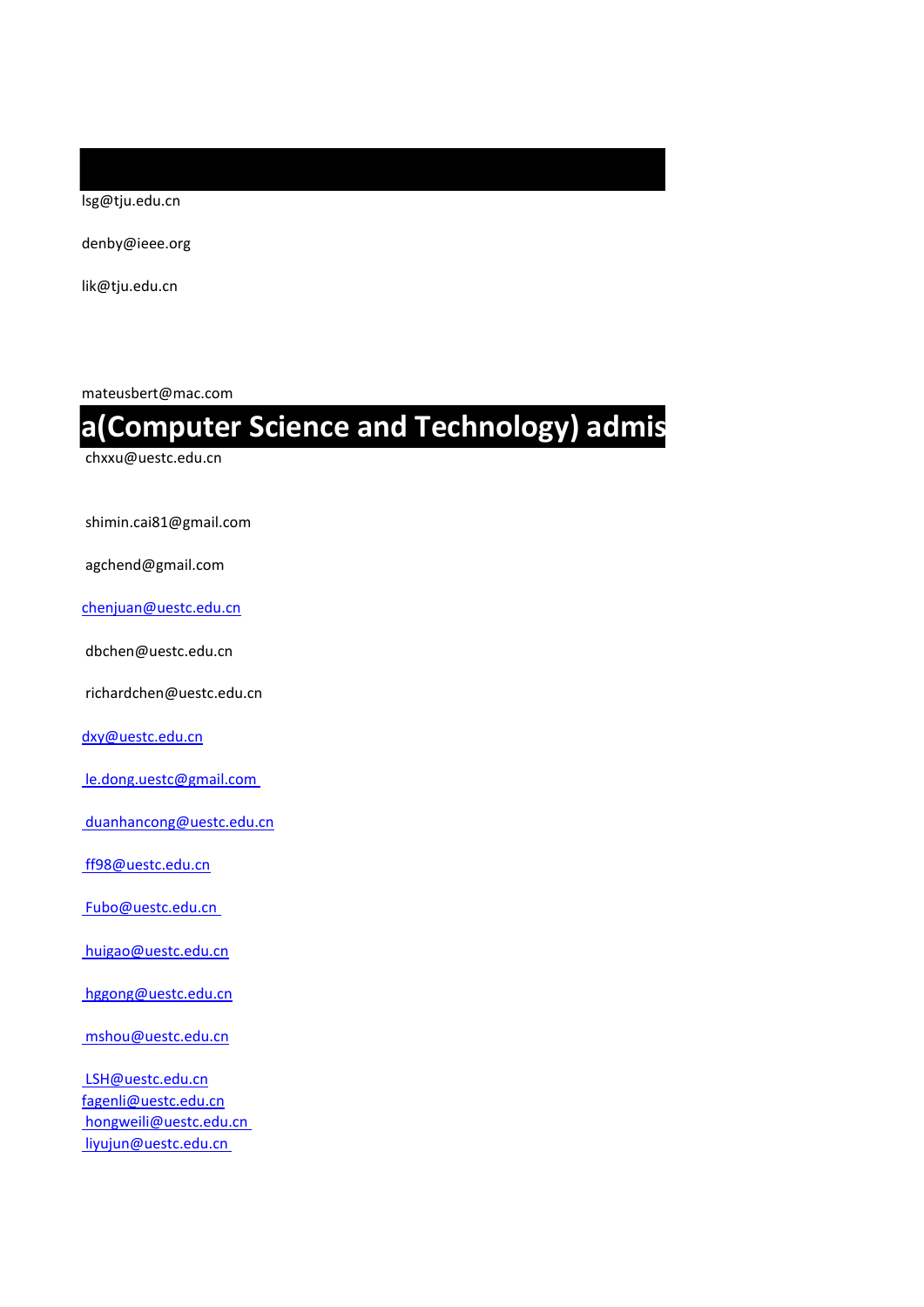#### liaoyj@uestc.edu.cn

 linjie@uestc.edu.cn quake@uestc.edu.cn [ghlu@uestc.edu.cn](mailto:ghlu@uestc.edu.cn)

[luli2009@uestc.edu.cn](mailto:luli2009@uestc.edu.cn)

 gcluo@uestc.edu.cn xinzhengniu@uestc.edu.cn

qinke@uestc.edu.cn

qiuhang@uestc.edu.cn

hongqu@uestc.edu.cn

rongzhh@gmail.com

msshang@uestc.edu.cn

sjie@uestc.edu.cn

guolin.sun@uestc.edu.cn

quanwen@uestc.edu.cn

sunm@uestc.edu.cn

xiaqi0769@gmail.com

 jcxiang@uestc.edu.cn huayan@uestc.edu.cn zhongxiuqin2009@gmail.com shenglin\_gui@uestc.edu.cn wljuestc@sina.com [chaosong@uestc.edu.cn](mailto:chaosong@uestc.edu.cn)

[zlxu@uestc.edu.cn](mailto:zlxu@uestc.edu.cn) [csjluo@hotmail.com](mailto:csjluo@hotmail.com) csjluo@hotmail.com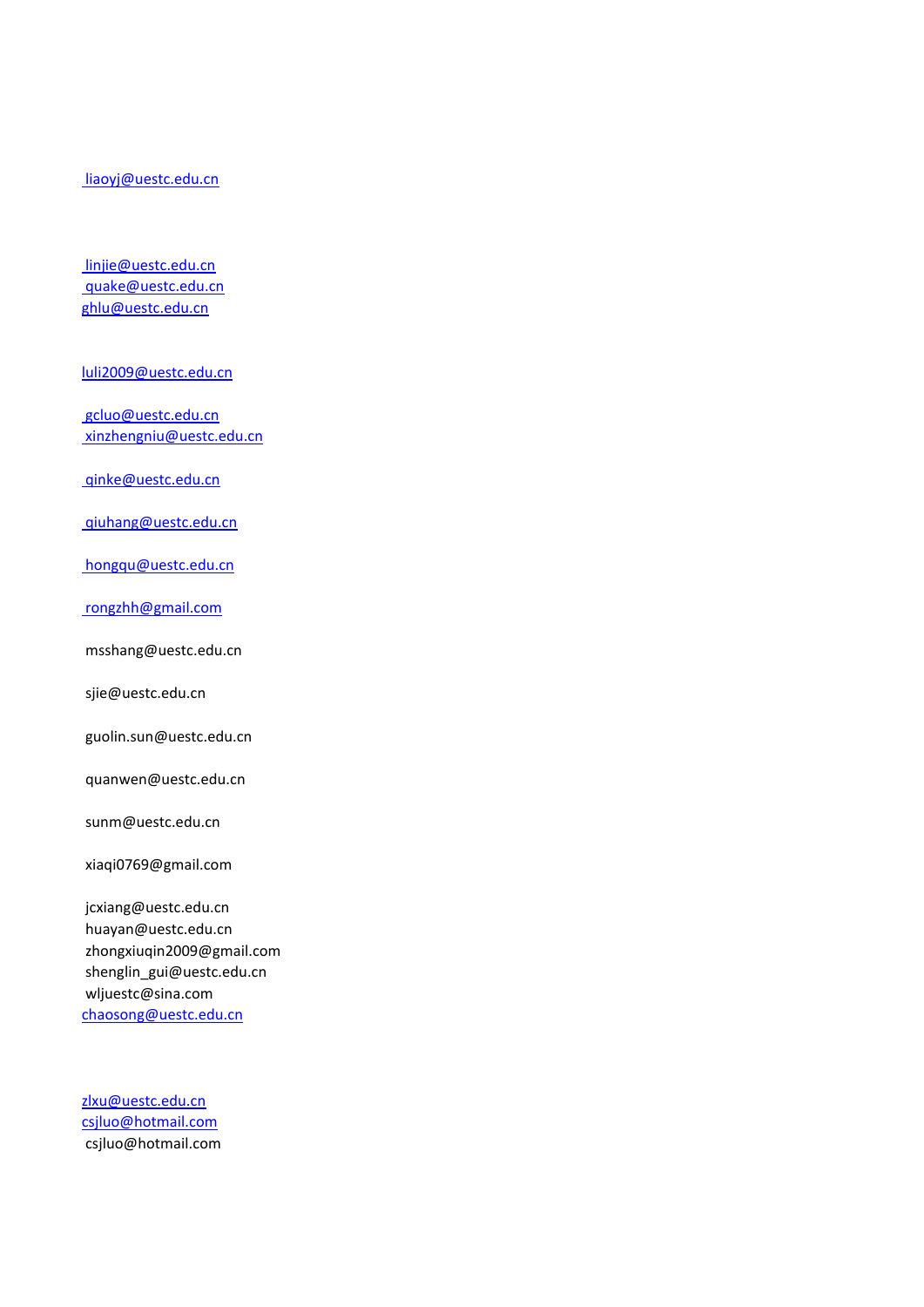#### [zlxu@uestc.edu.cn](mailto:zlxu@uestc.edu.cn)

shaojie@uestc.edu.cn

cla@uestc.edu.cn

#### [yangbo@uestc.edu.cn](mailto:yangbo@uestc.edu.cn)

sjzhou@uestc.edu.cn

jlzhou@uestc.edu.cn

yongzh04@gmail.com

zhansy@uestc.edu.cn

yuyong@uestc.edu.cn

haomyang@uestc.edu.cn

guowu@uestc.edu.cn

hwu@uestc.edu.cn

xuyang@uestc.edu.cn

[dyang@cqu.edu.cn](mailto:dyang@cqu.edu.cn) Software Engineering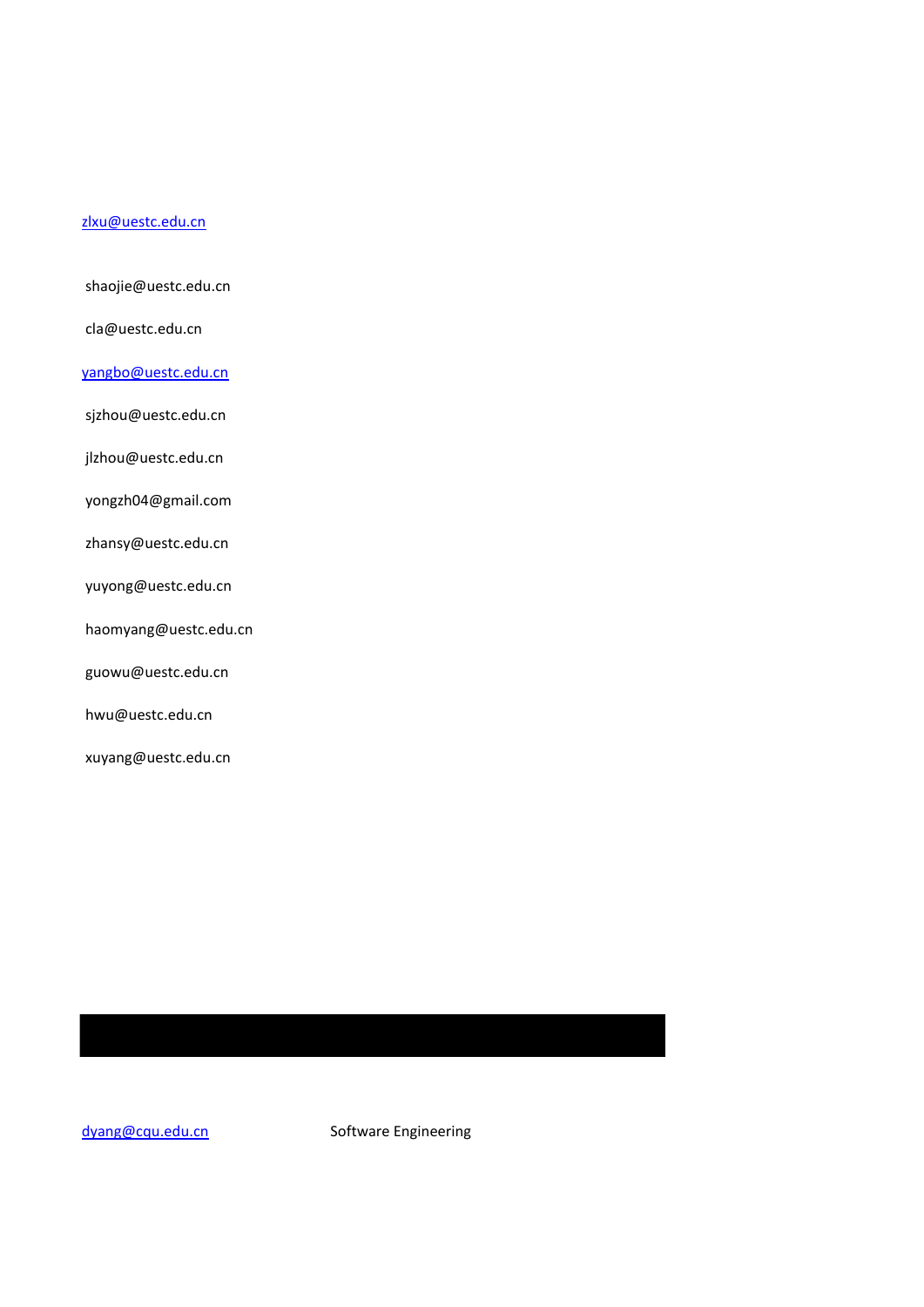| fuli@cqu.edu.cn                        | Software Engineering                         |
|----------------------------------------|----------------------------------------------|
| xianghong@cqu.edu.cn                   | Software Engineering                         |
| wcl@cqu.edu.cn                         | Software Engineering                         |
| ymlei@cqu.edu.cn<br>a70700@126.com     | Software Engineering<br>Software Engineering |
| zhang zhi yuan@163.com                 | Software Engineering                         |
| tan.mail@163.com                       | Software Engineering                         |
| sangjun@tom.com                        | Software Engineering                         |
| swzhu@cqu.edu.cn<br>liuling@cqu.edu.cn | Software Engineering<br>Software Engineering |

[hongmingjian@yahoo.com.cn](mailto:hongmingjian@yahoo.com.cn) Software Engineering

[hugr@hust.edu.cn](mailto:hugr@hust.edu.cn)

[moyj@hust.edu.cn](mailto:moyj@hust.edu.cn) Computer Science & Technology

[keshi@hust.edu.cn](mailto:keshi@hust.edu.cn)

[zxf@whty.com.cn](mailto:zxf@whty.com.cn)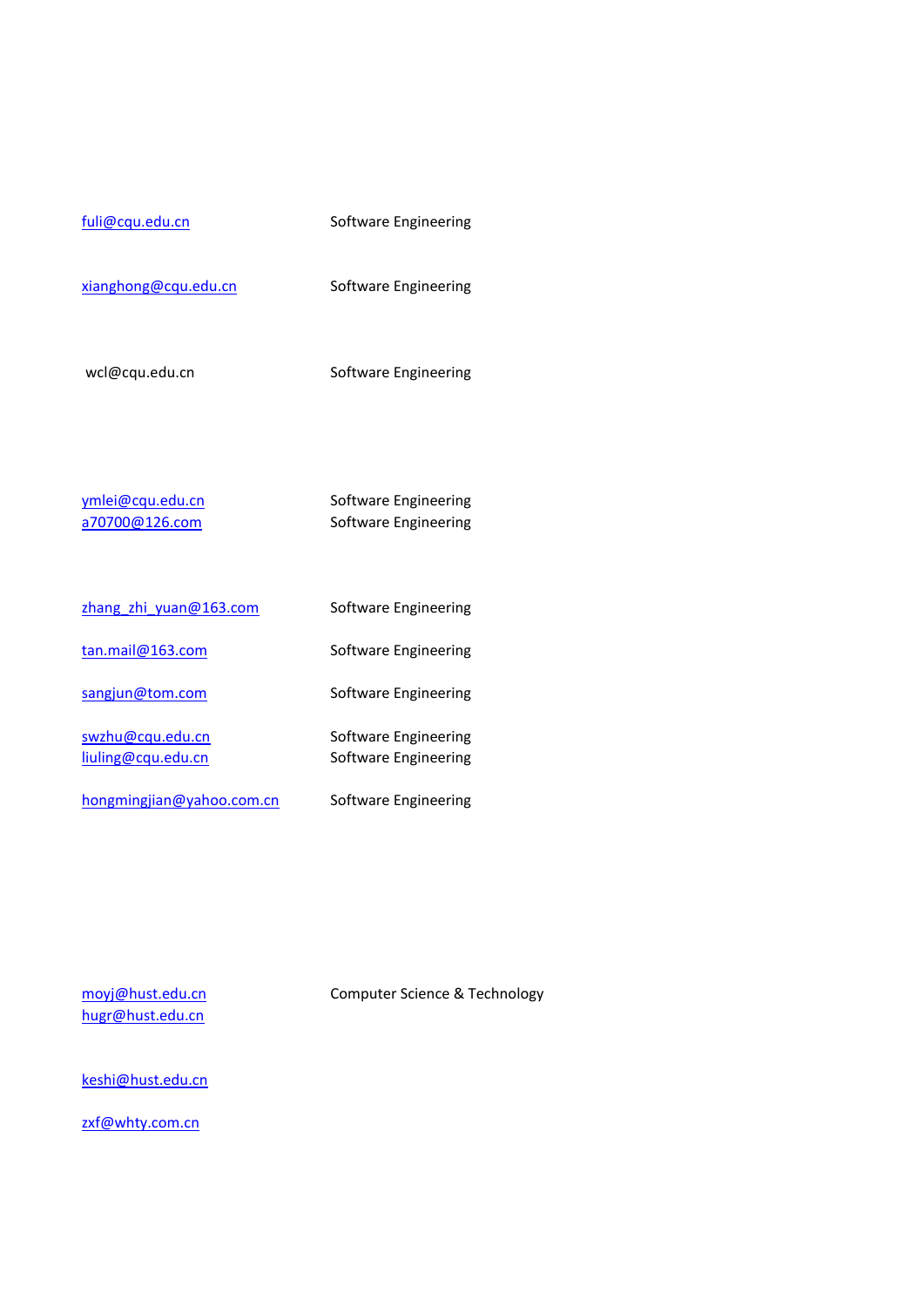#### [jasonhan@hust.edu.cn](mailto:jasonhan@hust.edu.cn)

#### [hukan@hust.edu.cn](mailto:hukan@hust.edu.cn)

[jrc@hust.edu.cn](mailto:jrc@hust.edu.cn)

 lidanhust@hust.edu.cn [yangfm@hust.edu.cn](mailto:yangfm@hust.edu.cn) [maguangzhi@hust.edu.cn](mailto:maguangzhi@hust.edu.cn)

[jiangxiao@hust.edu.cn](mailto:jiangxiao@hust.edu.cn)

[esong@hust.edu.cn](mailto:esong@hust.edu.cn) [zhouyingbiao@hust.edu.cn](mailto:zhouyingbiao@hust.edu.cn)

[yuchen@hust.edu.cn](mailto:yuchen@hust.edu.cn)

[xuxy@hust.edu.cn](mailto:xuxy@hust.edu.cn)

[yuchonghu@hust.edu.cn](mailto:yuchonghu@hust.edu.cn) [fuhao\\_zou@hust.edu.cn](mailto:fuhao_zou@hust.edu.cn)

[guohx@hust.edu.cn](mailto:guohx@hust.edu.cn)

[thao@mail.hust.edu.cn](mailto:thao@mail.hust.edu.cn)

[chenjx@mail.hust.edu.cn](mailto:chenjx@mail.hust.edu.cn)

[hustfyb@hust.edu.cn](mailto:hustfyb@hust.edu.cn)

[hjzh@hust.edu.cn](mailto:hjzh@hust.edu.cn)

[lhqin@hust.edu.cn](mailto:lhqin@hust.edu.cn)

[stan@hust.edu.cn](mailto:stan@hust.edu.cn)

[xmtang@hust.edu.cn](mailto:xmtang@hust.edu.cn)

[sgwan@hust.edu.cn](mailto:sgwan@hust.edu.cn)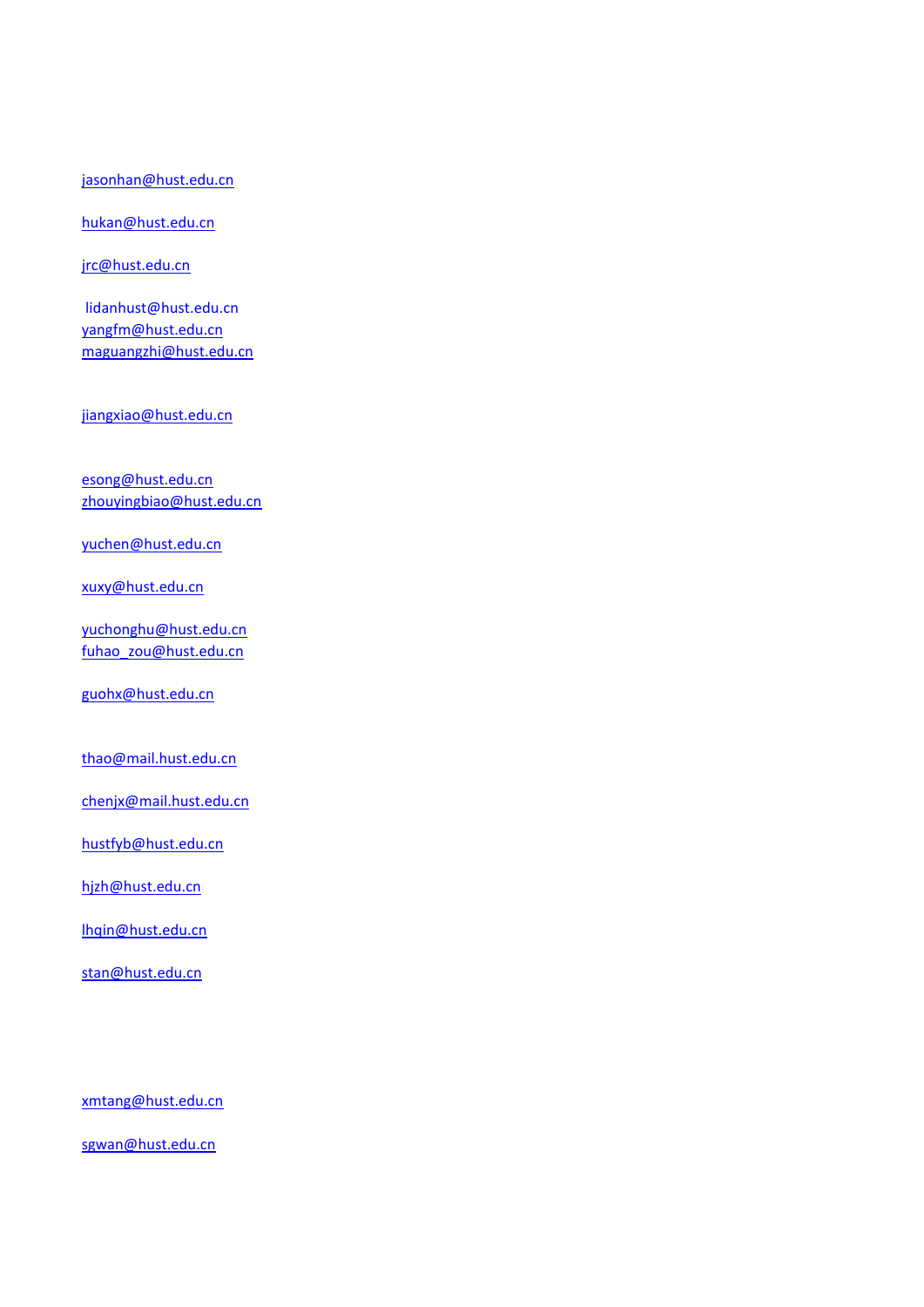[fucai@hust.edu.cn](mailto:fucai@hust.edu.cn) [missbamboo@hust.edu.cn](mailto:missbamboo@hust.edu.cn)

[lusongfeng@hust.edu.cn](mailto:lusongfeng@hust.edu.cn)

[luhw@hust.edu.cn](mailto:luhw@hust.edu.cn)

[hanlansheng@hust.edu.cn](mailto:hanlansheng@hust.edu.cn)

[wpsun@hust.edu.cn](mailto:wpsun@hust.edu.cn)

[tanzhipeng@mail.hust.edu.cn](mailto:tanzhipeng@mail.hust.edu.cn) [k.zhou@hust.edu.cn](mailto:k.zhou@hust.edu.cn)

[zgan@hust.edu.cn](mailto:zgan@hust.edu.cn)

fxqhust1@sina.com

[cs\\_xie@mail.hust.edu.cn](mailto:cs_xie@mail.hust.edu.cn)

[jgwan@mail.hust.edu.cn](mailto:jgwan@mail.hust.edu.cn)

[wangfang@mail.hust.edu.cn](mailto:wangfang@mail.hust.edu.cn)

[hiway@hust.edu.cn](mailto:hiway@hust.edu.cn)

[wufei@mail.hust.edu.cn](mailto:wufei@mail.hust.edu.cn)

[jnliu@163.com](mailto:jnliu@163.com)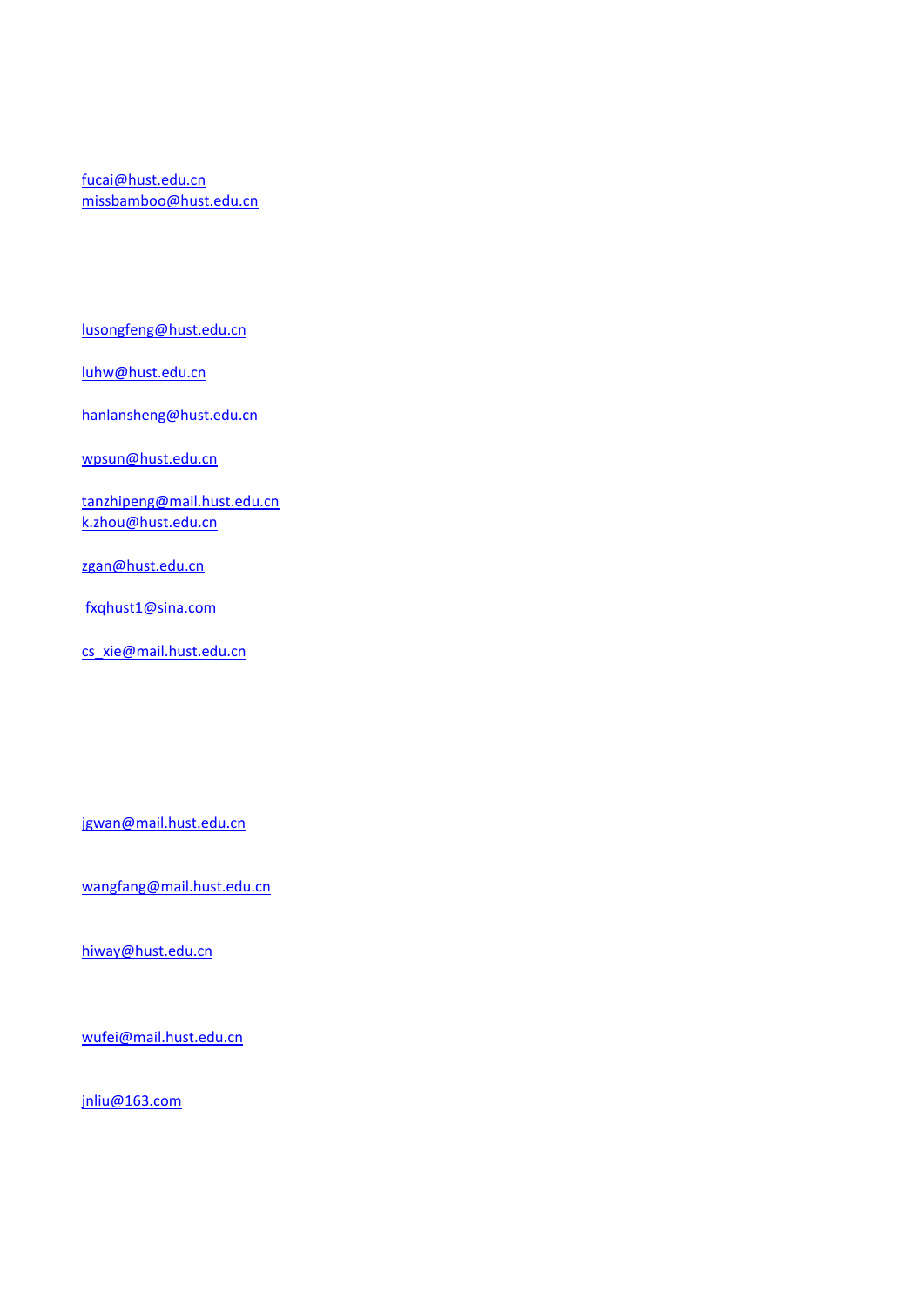[li.chunhua@hust.edu.cn](mailto:li.chunhua@hust.edu.cn)

[luping06@hust.edu.cn](mailto:luping06@hust.edu.cn)

[dfeng@hust.edu.cn](mailto:dfeng@hust.edu.cn)

[lfzeng@hust.edu.cn](mailto:lfzeng@hust.edu.cn)

[jcchen@hust.edu.cn](mailto:jcchen@hust.edu.cn)

[caoqiang@mail.hust.edu.cn](mailto:caoqiang@mail.hust.edu.cn)

[csyhua@hust.edu.cn](mailto:csyhua@hust.edu.cn)

[hudq024@hust.edu.cn](mailto:hudq024@hust.edu.cn)

[hengzhang@hust.edu.cn](mailto:hengzhang@hust.edu.cn)

[jzchen@hust.edu.cn](mailto:jzchen@hust.edu.cn)

[deqingzou@hust.edu.cn](mailto:deqingzou@hust.edu.cn)

[yjqing@hust.edu.cn](mailto:yjqing@hust.edu.cn)

[zhraner@hust.edu.cn](mailto:zhraner@hust.edu.cn)

[zhaof@hust.edu.cn](mailto:zhaof@hust.edu.cn)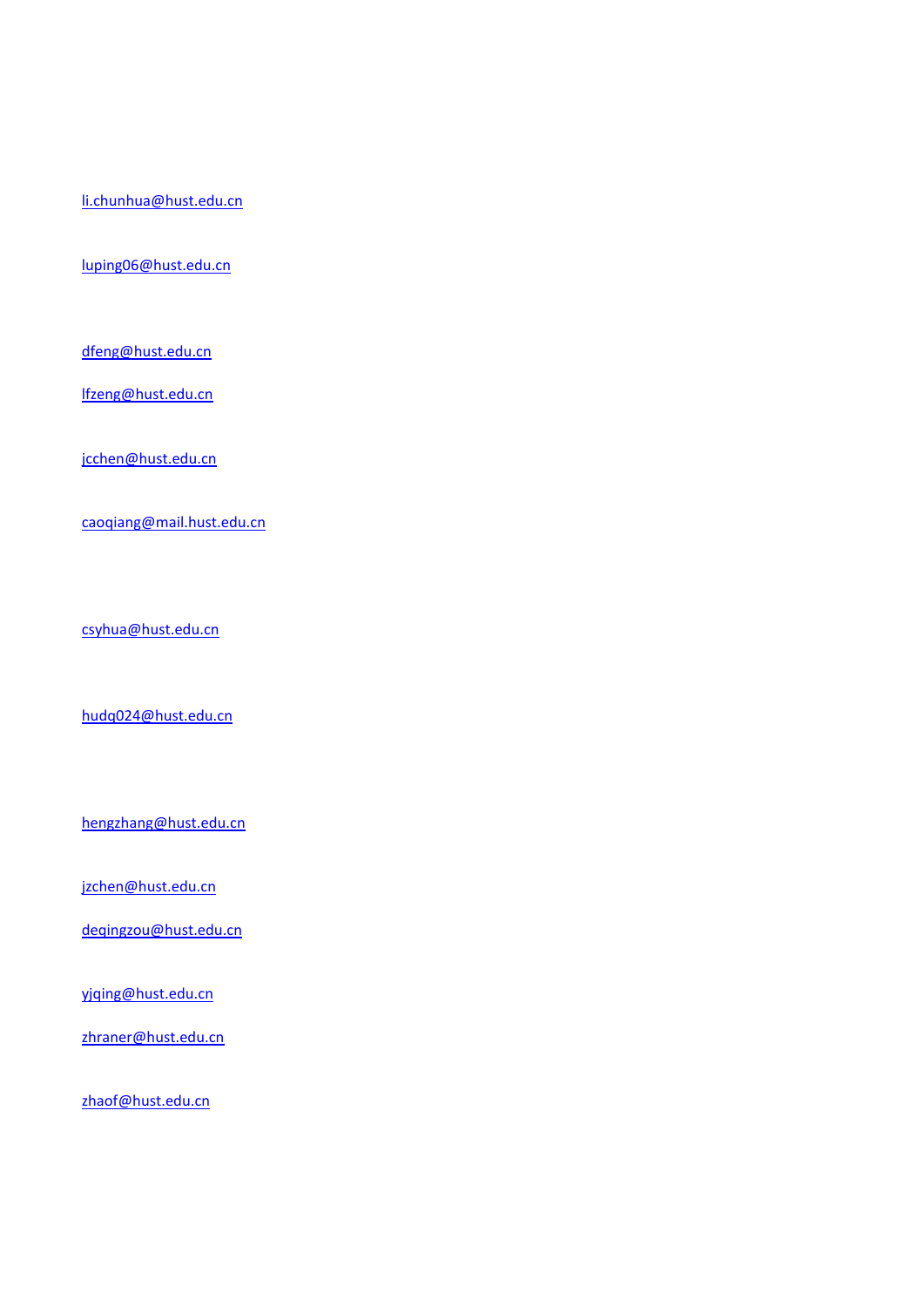[ppyuan@hust.edu.cn](mailto:ppyuan@hust.edu.cn)

[tjwang@hust.edu.cn](mailto:tjwang@hust.edu.cn)

[xupeng@hust.edu.cn](mailto:xupeng@hust.edu.cn)

[shelicy@hust.edu.cn](mailto:shelicy@hust.edu.cn)

[cherryyuanling@hust.edu.cn](mailto:cherryyuanling@hust.edu.cn)

[zhuhong@hust.edu.cn](mailto:zhuhong@hust.edu.cn)

[xiemeiyi@hust.edu.cn](mailto:xiemeiyi@hust.edu.cn)

[hongliu@hust.edu.cn](mailto:hongliu@hust.edu.cn)

[lhefei@hust.edu.cn](mailto:lhefei@hust.edu.cn)

[fang.liu@hust.edu.cn](mailto:fang.liu@hust.edu.cn)

[wusong@hust.edu.cn](mailto:wusong@hust.edu.cn)

[kmwen@hust.edu.cn](mailto:kmwen@hust.edu.cn)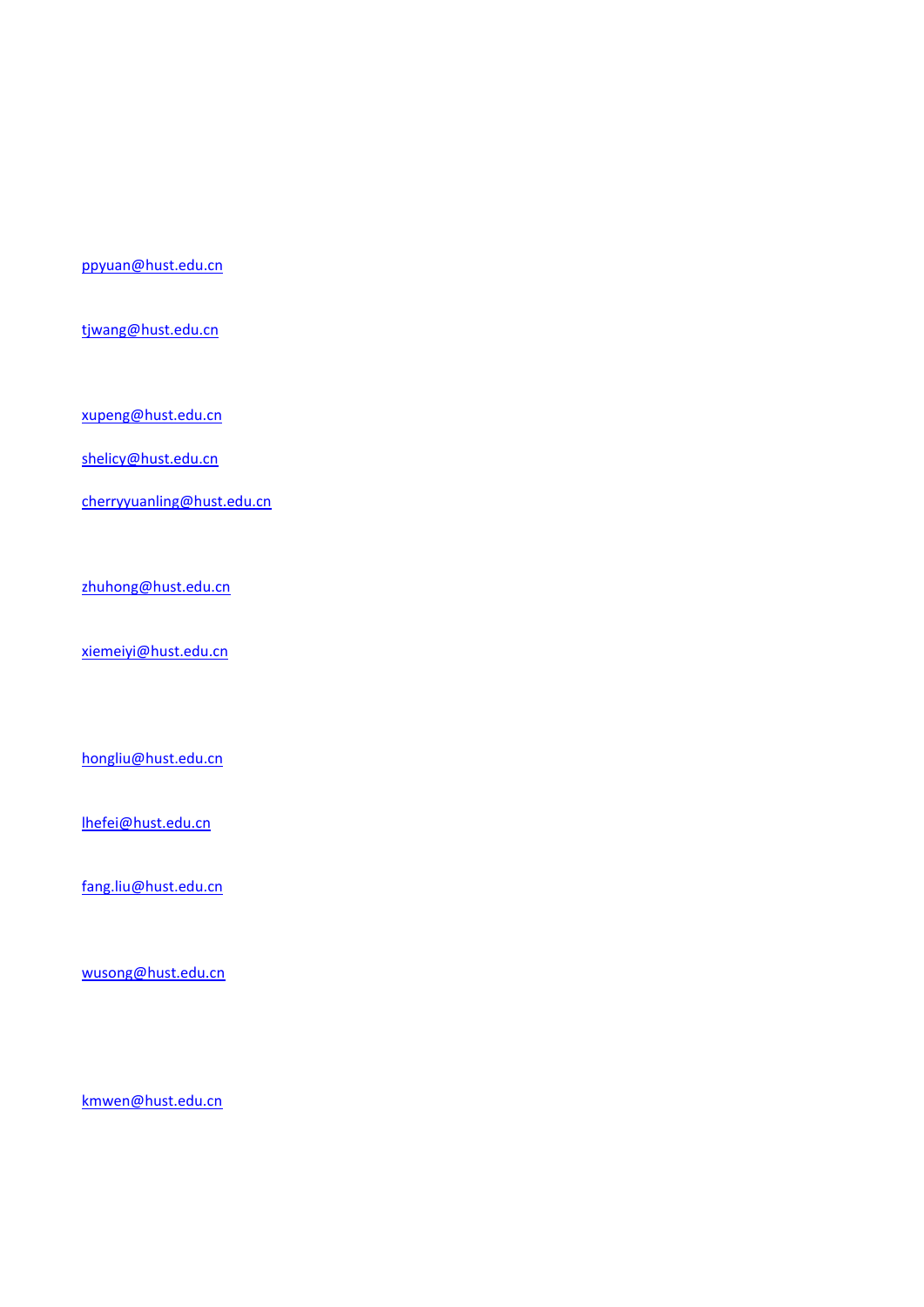#### [weiw@hust.edu.cn](mailto:weiw@hust.edu.cn)

[dqwang@hust.edu.cn](mailto:dqwang@hust.edu.cn)

[xhshi@hust.edu.cn](mailto:xhshi@hust.edu.cn)

[tugang@hust.edu.cn](mailto:tugang@hust.edu.cn)

bbqu@hust.edu.cn

[panpeng@hust.edu.cn](mailto:panpeng@hust.edu.cn)

[zyshao@hust.edu.cn](mailto:zyshao@hust.edu.cn)

[wzqiang@hust.edu.cn](mailto:wzqiang@hust.edu.cn)

Lianghaijin@hust.edu.cn, Lianghaijin@gmail.com

[huys@hust.edu.cn](mailto:huys@hust.edu.cn)

[jianjunli@hust.edu.cn](mailto:jianjunli@hust.edu.cn)

[yfhe@hust.edu.cn](mailto:yfhe@hust.edu.cn)

[qd\\_gt@126.com](mailto:qd_gt@126.com)

[lindahust@hust.edu.cn](mailto:lindahust@hust.edu.cn)

[hkliu@hust.edu.cn](mailto:hkliu@hust.edu.cn) [xqlv@hust.edu.cn](mailto:xqlv@hust.edu.cn)

[lufeng@hust.edu.cn](mailto:lufeng@hust.edu.cn)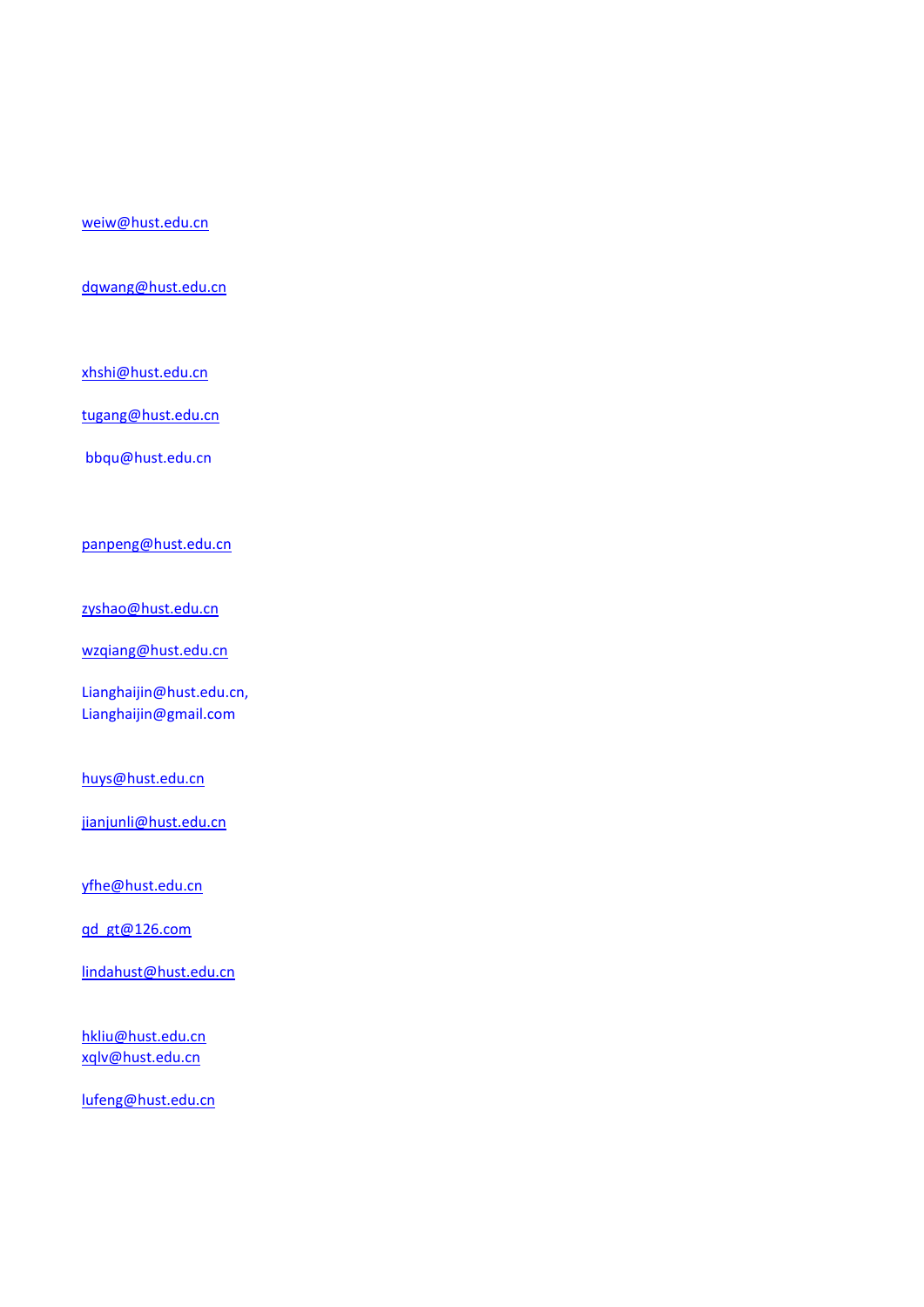[fmliu@hust.edu.cn](mailto:fmliu@hust.edu.cn)

[xfliao@hust.edu.cn](mailto:xfliao@hust.edu.cn)

idcliyuhua@hust.edu.cn

[rxli@hust.edu.cn](mailto:rxli@hust.edu.cn)

[hjin@hust.edu.cn](mailto:hjin@hust.edu.cn)

[wenbinjiang@hust.edu.cn](mailto:wenbinjiang@hust.edu.cn)

[qshua@mail.hust.edu.cn](mailto:qshua@mail.hust.edu.cn)

[xfding@hust.edu.cn](mailto:xfding@hust.edu.cn)

[minchen2012@hust.edu.cn](mailto:minchen2012@hust.edu.cn)

[chen@hust.edu.cn](mailto:chen@hust.edu.cn)

[xrcy@hust.edu.cn](mailto:xrcy@hust.edu.cn)

[xlphust@hust.edu.cn](mailto:xlphust@hust.edu.cn) [haiyinxu@hust.edu.cn](mailto:haiyinxu@hust.edu.cn) brooklet60@hust.edu.cn; brooklet60@gmail.com

[xw@whty.com.cn](mailto:xw@whty.com.cn)

[zhipeng.lv@hust.edu.cn](mailto:zhipeng.lv@hust.edu.cn)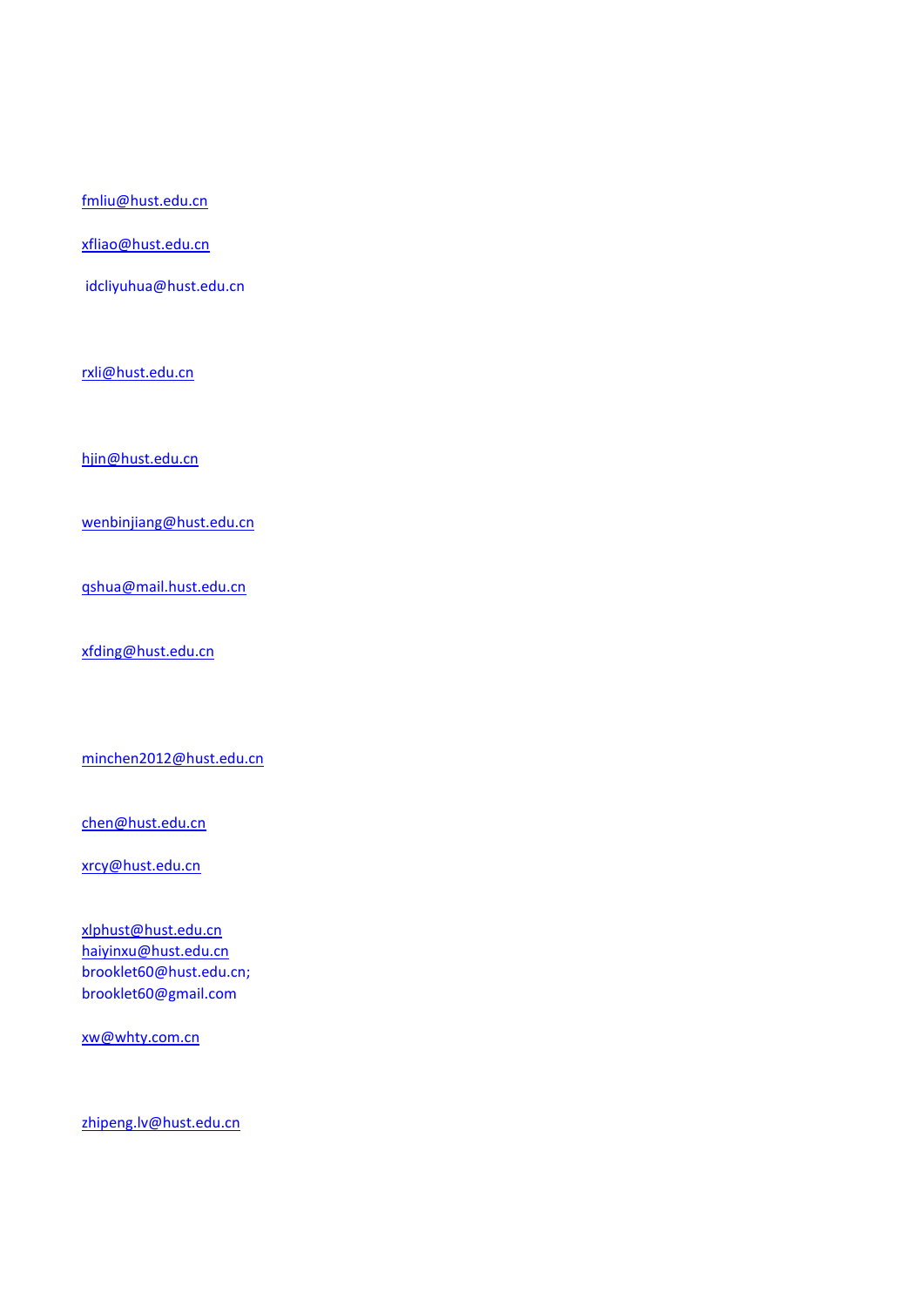[guohuili@hust.edu.cn](mailto:guohuili@hust.edu.cn)

[caozhongsheng@hust.edu.cn](mailto:caozhongsheng@hust.edu.cn)

[ltyang@gmail.com](mailto:ltyang@gmail.com)

### **ter Science and Communication Engineering**

[jushig@ujs.edu.cn](mailto:jushig@ujs.edu.cn)

[swu@ujs.edu.cn](mailto:swu@ujs.edu.cn) [changda@ujs.edu.cn](mailto:changda@ujs.edu.cn　)

[hanfei@mail.ujs.edu.cn](mailto:hanfei@mail.ujs.edu.cn)

[yqzhu@ujs.edu.cn](mailto:yqzhu@ujs.edu.cn) [tjxiao@ujs.edu.cn](mailto:tjxiao@ujs.edu.cn)

[liuyisong@ujs.edu.cn](mailto:liuyisong@ujs.edu.cn)

[bkj@ujs.edu.cn](mailto:bkj@ujs.edu.cn) [wxs@ujs.edu.cn](mailto:wxs@ujs.edu.cn) [jmchen@ujs.edu.cn](mailto:jmchen@ujs.edu.cn) [Lanling73@126.com](mailto:Lanling73@126.com)

[zhuyi@ujs.edu.cn](mailto:zhuyi@ujs.edu.cn) [zjnqzhao@163.com](mailto:zjnqzhao@163.com)

[chzhou@ujs.edu.cn](mailto:chzhou@ujs.edu.cn)

lsml@ujs.edu.cn

[zj\\_zxl@163.com](mailto:zj_zxl@163.com)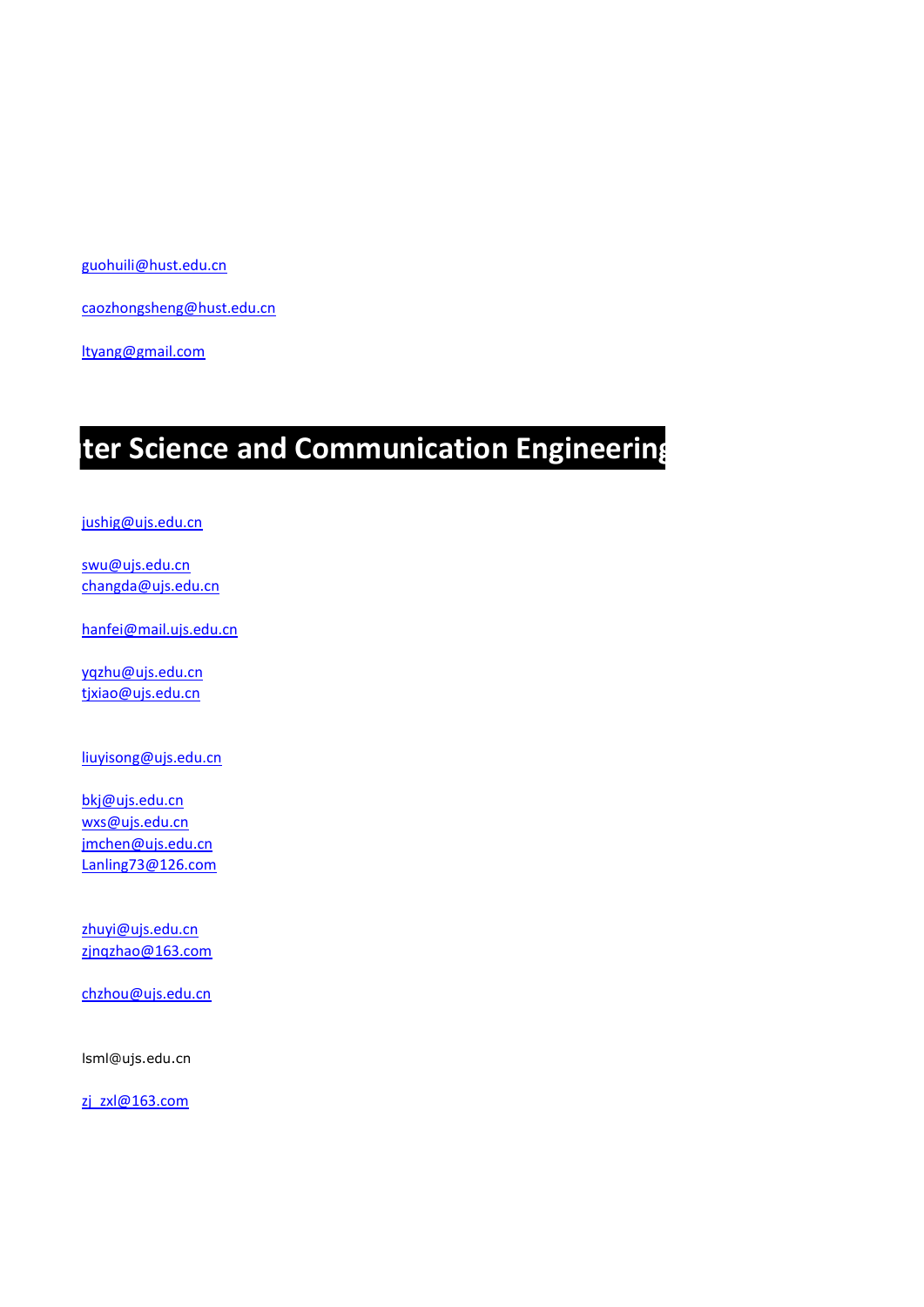[zzw\\_yj@126.com](mailto:zzw_yj@126.com) [zjbjl@126.com](mailto:zjbjl@126.com) [Xie\\_jun888@163.com](mailto:Xie_jun888@163.com) [kunqiguo@163.com](mailto:kunqiguo@163.com) [caitao@ujs.edu.cn](mailto:caitao@ujs.edu.cn)

[chenweiheujs@yahoo.com.cn](mailto:chenweiheujs@yahoo.com.cn) [whnie@ujs.edu.cn](mailto:whnie@ujs.edu.cn) [fengli@ujs.edu.cn](mailto:fengli@ujs.edu.cn)

[lixinyii@126.com](mailto:lixinyii@126.com)

[dlhjwang@163.com](mailto:dlhjwang@163.com　) [callmezq@ujs.edu.cn](mailto:callmezq@ujs.edu.cn)

[songxh@ujs.edu.cn](mailto:songxh@ujs.edu.cn)

[chenzujue@126.com](mailto:chenzujue@126.com) hjshi@ujs.edu.cn; hjshi001@163.com

[xuear@ujs.edu.cn](mailto:xuear@ujs.edu.cn) [yanli@ujs.edu.cn](mailto:yanli@ujs.edu.cn)

[yhbjj@ujs.edu.cn](mailto:yhbjj@ujs.edu.cn)

[zhaoyh@ujs.edu.cn](mailto:zhaoyh@ujs.edu.cn)

[zhouly@ujs.edu.cn](mailto:zhouly@ujs.edu.cn)

[zhuna@ujs.edu.cn](mailto:zhuna@ujs.edu.cn)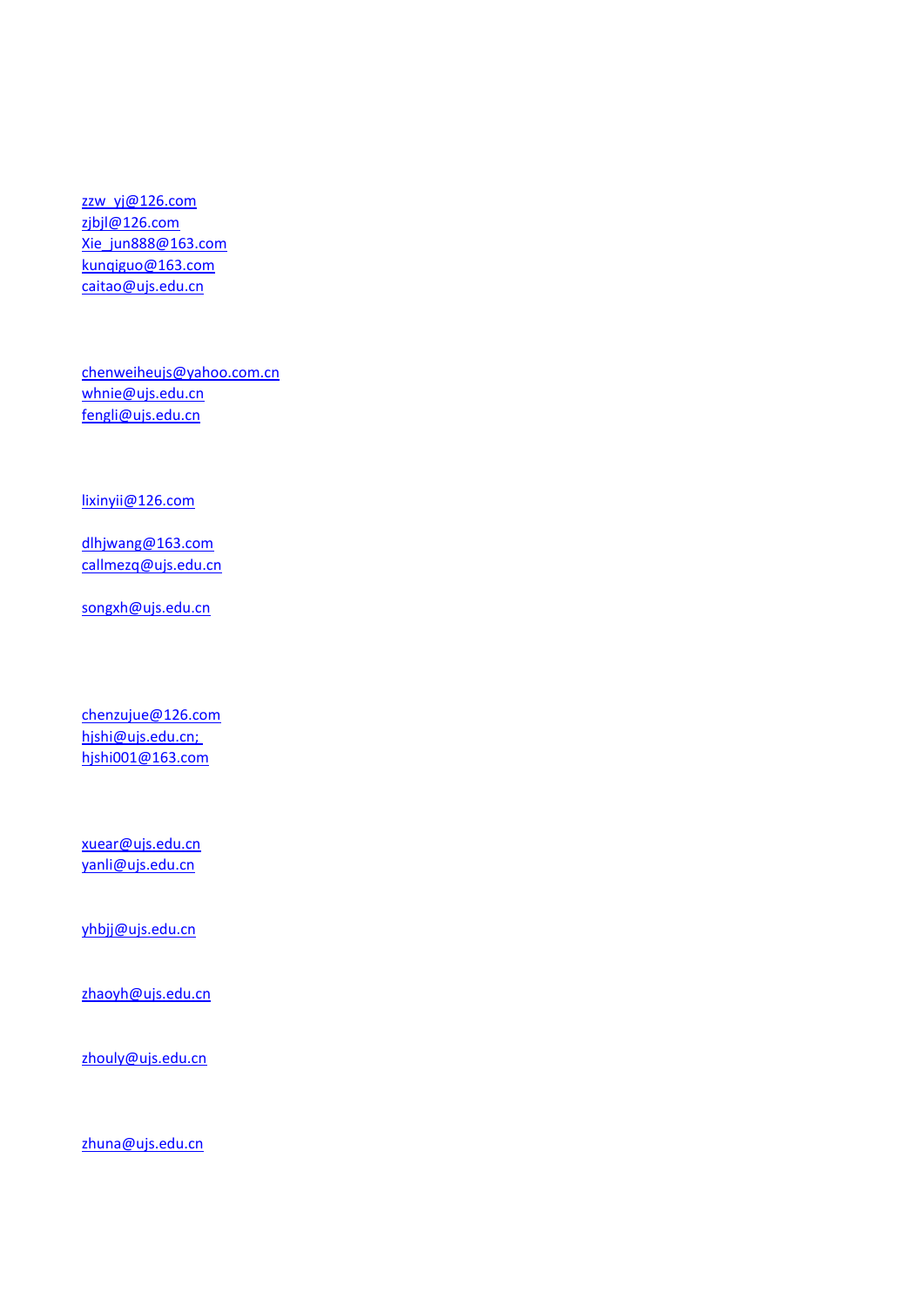[zhjm@ujs.edu.cn](mailto:zhjm@ujs.edu.cn)

[fangyt@ujs.edu.cn](mailto:fangyt@ujs.edu.cn)

[akingmilam@vip.qq.com;milam@ujs](mailto:akingmilam@vip.qq.com;milam@ujs.edu.cn) [.edu.cn](mailto:akingmilam@vip.qq.com;milam@ujs.edu.cn) [yzzhan@ujs.edu.cn](mailto:yzzhan@ujs.edu.cn)

[yqsong@usj.edu.cn](mailto:yqsong@usj.edu.cn)

[yanshu@ujs.edu.cn](mailto:yanshu@ujs.edu.cn)

mao qr@ujs.edu.cn

[lxyang@ujs.edu.cn;](mailto:lxyang@ujs.edu.cn)  [lixiayang@yeah.net](mailto:lxyang@ujs.edu.cn)

[jinfuchen@ujs.edu.cn](mailto:jinfuchen@ujs.edu.cn)

[Wanglm@ujs.edu.cn](mailto:Wanglm@ujs.edu.cn)

[kycheng@ujs.edu.cn](mailto:kycheng@ujs.edu.cn)

[zhenkong83@hotmail.com](mailto:zhenkong83@hotmail.com) International Education [darrenwwl@aliyun.com](mailto:darrenwwl@aliyun.com) International Education [spnajun@aliyun.com](mailto:spnajun@aliyun.com) International Education [yanpeng01@gmail.com](mailto:yanpeng01@gmail.com  ) International Education [u\\_ssimi@aliyun.com](mailto:u_ssimi@aliyun.com  ) International Education [syzzcw@sina.com](mailto:syzzcw@sina.com ) International Education [leesprivate@sina.com](mailto:leesprivate@sina.com ) International Education [notis.d12@qq.com](mailto:notis.d12@qq.com) International Education [Fengge\\_dove@sina.com](mailto:Fengge_dove@sina.com ) International Education [165153622@qq.com](mailto:165153622@qq.com) International Education [Rachelleelut@126.com](mailto:Rachelleelut@126.com) International Education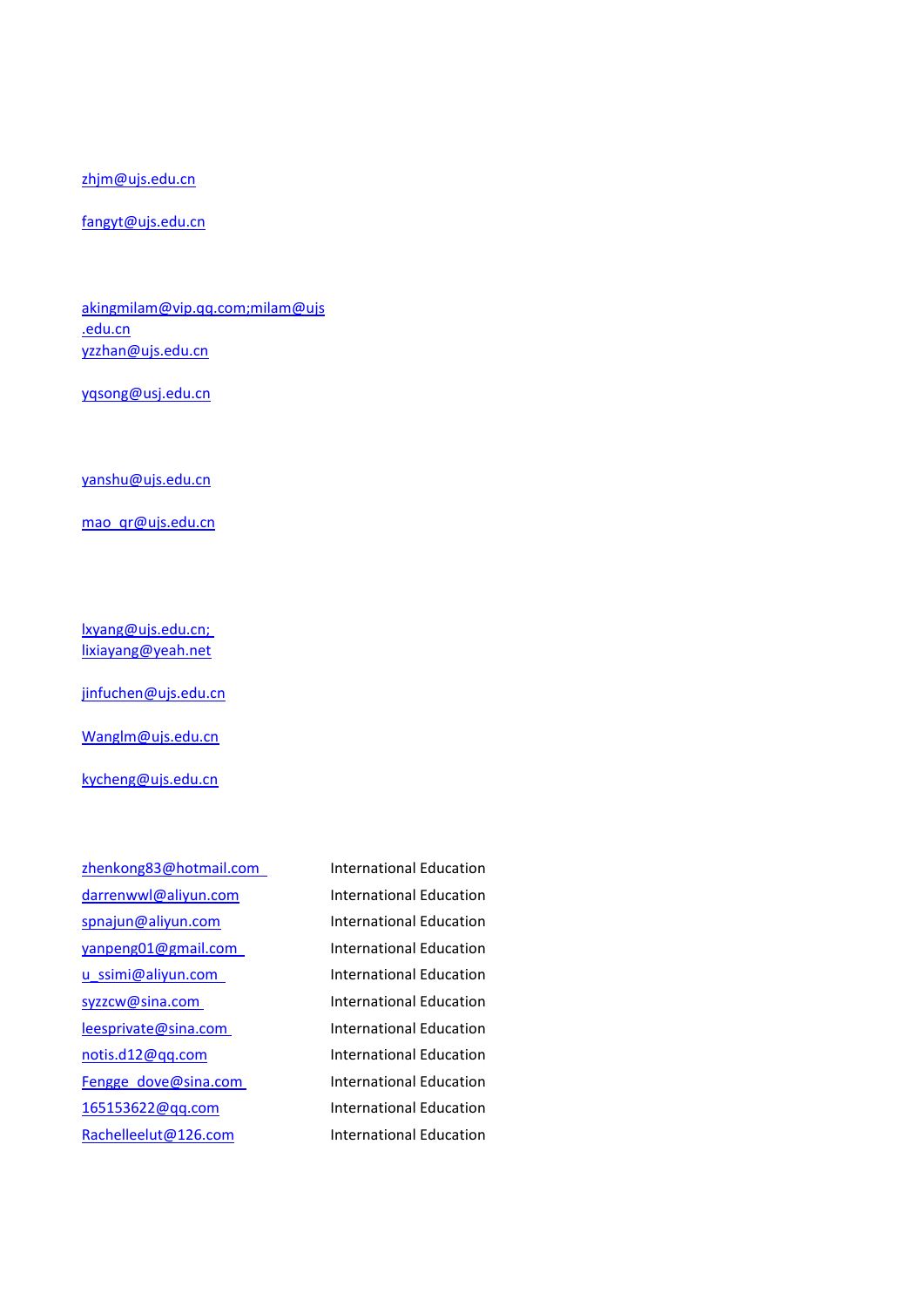| 654554301@qq.com      | International Education                   |
|-----------------------|-------------------------------------------|
| kittyloveyuan@163.com | Students' Affairs Office Admission Office |
| 917229731@qq.com      | Students' Affairs Office Admission Office |
| 1259526230@qq.com     | Students' Affairs Office Admission Office |
| 1292922394@qq.com     | Students' Affairs Office Admission Office |
| 108045346@qq.com      | Students' Affairs Office Admission Office |
| 511082859@qq.com      | Students' Affairs Office Admission Office |
| uohaijun326@163.com   | Students' Affairs Office Admission Office |
| IV)                   |                                           |

[bjj@cs.zju.edu.cn](mailto:bjj@cs.zju.edu.cn) 

[gengwd@zju.edu.cn](mailto:gengwd@zju.edu.cn) [xucongfu@cs.zju.edu.cn](mailto:xucongfu@cs.zju.edu.cn)

[hqm@cs.zju.edu.cn](mailto:hqm@cs.zju.edu.cn) [chenwei@cad.zju.edu.cn](mailto:chenwei@cad.zju.edu.cn)

[humin@cad.zju.edu.cn](mailto:humin@cad.zju.edu.cn)

[smgao@cad.zju.edu.cn](mailto:smgao@cad.zju.edu.cn)

[ssqq@mail.hz.zj.cn](mailto:ssqq@mail.hz.zj.cn)

[sjluo@zju.edu.cn](mailto:sjluo@zju.edu.cn)

[myao@zju.edu.cn](mailto:myao@zju.edu.cn)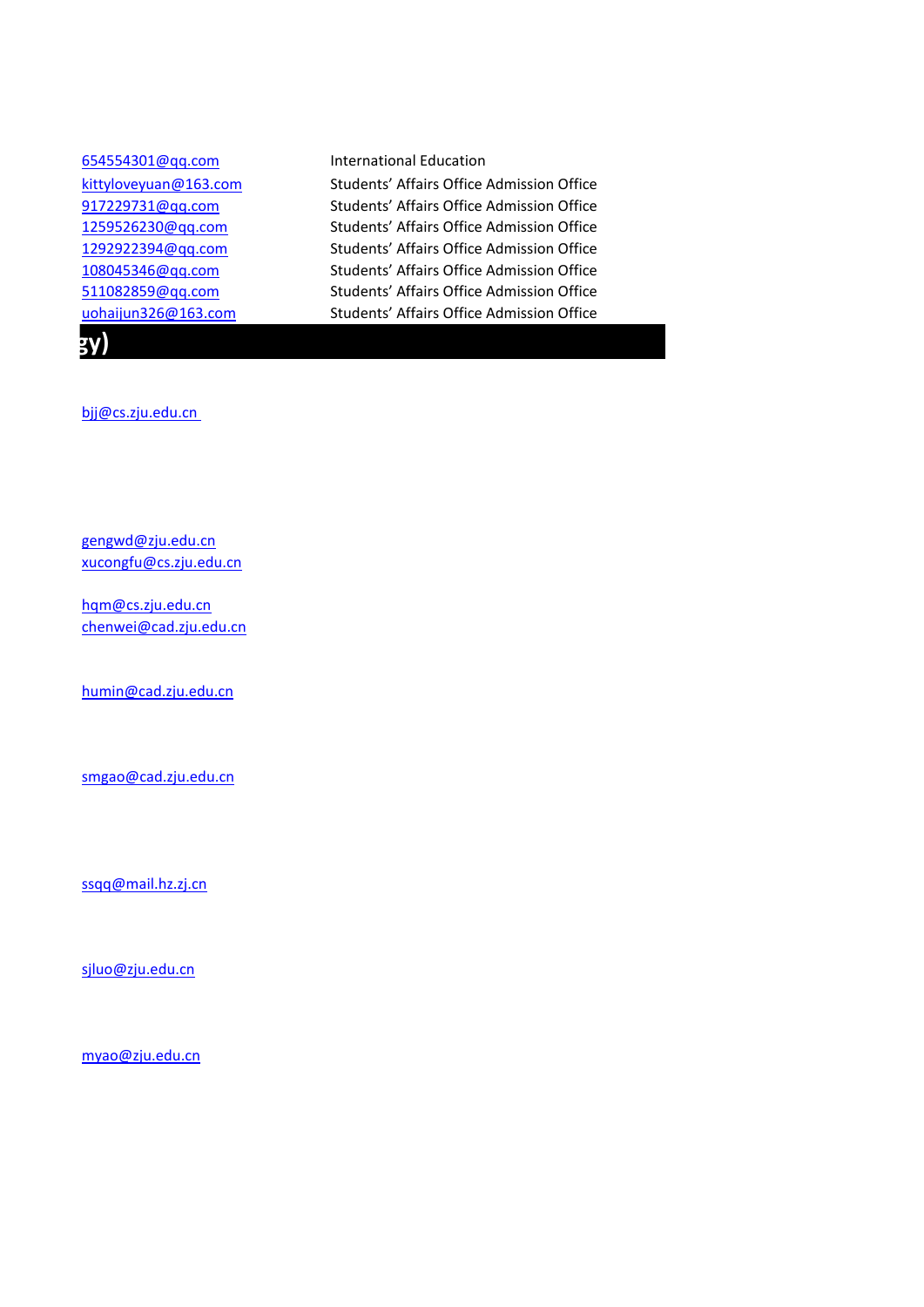[chenwz@zju.edu.cn](mailto:chenwz@zju.edu.cn)

E-mail:xlzheng@zju.edu.cn

[yzhuang@cs.zju.edu.cn](mailto:yzhuang@cs.zju.edu.cn)

[wujq@cs.zju.edu.cn](mailto:wujq@cs.zju.edu.cn)

[zjuyjw@cs.zju.edu.cn](mailto:zjuyjw@cs.zju.edu.cn)

tang\_m@cs.zju.edu.cn

[trf@zju.edu.cn](mailto:trf@zju.edu.cn)

[wbg@zju.edu.cn](mailto:wbg@zju.edu.cn)

[llf@zju.edu.cn](mailto:llf@zju.edu.cn)

[ldm@cs.zju.edu.cn](mailto:ldm@cs.zju.edu.cn)

[drchen@cs.zju.edu.cn](mailto:drchen@cs.zju.edu.cn)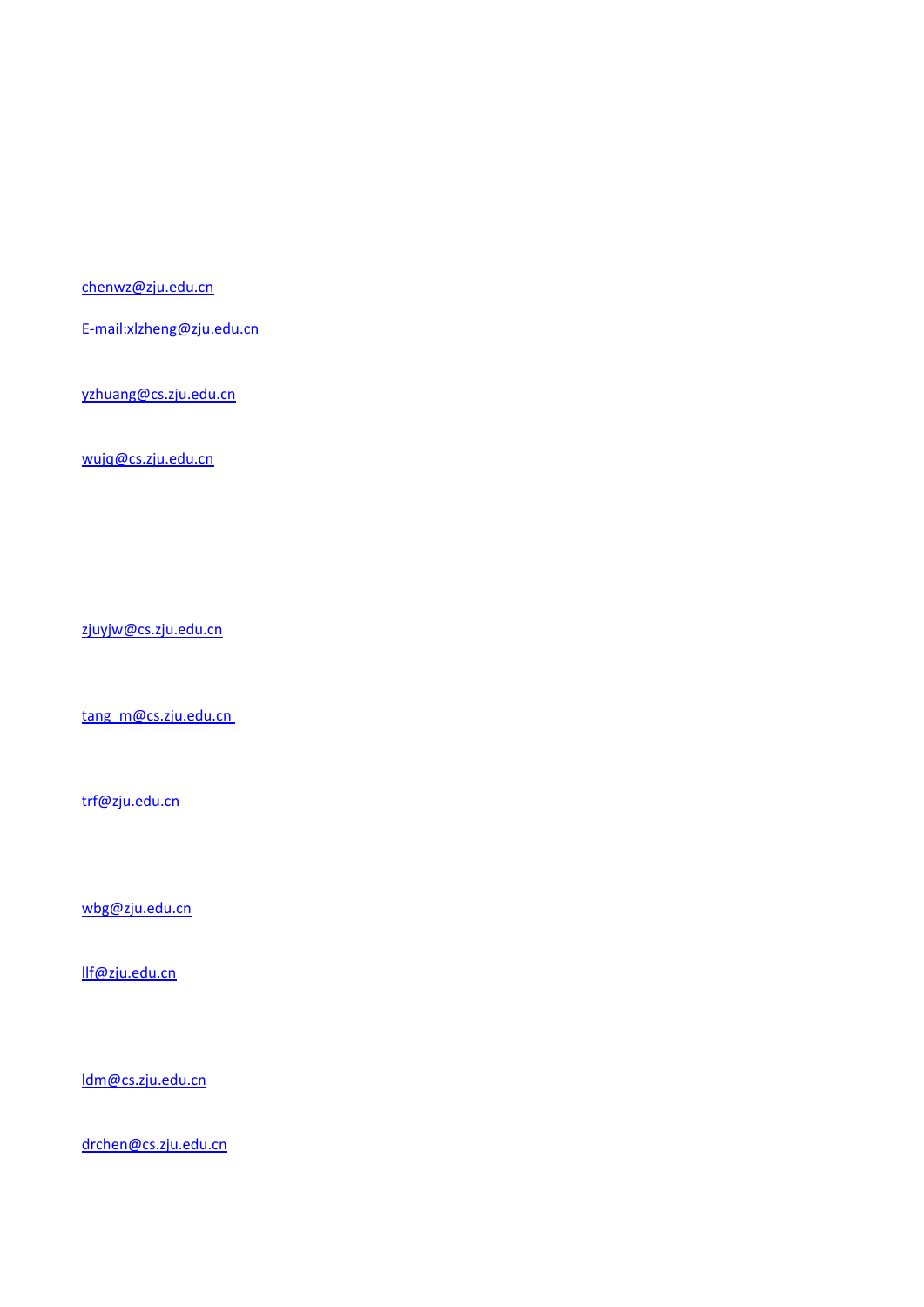[wjb@zjnu.cn](mailto:wjb@zjnu.cn)

guanglanzhou@mail.zjgsu.edu.cn

**Engineering)** 

[shan@cs.zju.edu.cn](mailto:shan@cs.zju.edu.cn)

[chenyue@cs.zju.edu.cn](mailto:chenyue@cs.zju.edu.cn)

[chengc@zju.edu.cn](mailto:chengc@zju.edu.cn)

[cg@cs.zju.edu.cn](mailto:cg@cs.zju.edu.cn)

[chenc@cs.zju.edu.cn](mailto:chenc@cs.zju.edu.cn)

[yingj@cs.zju.edu.cn](mailto:yingj@cs.zju.edu.cn)

[yangxh@cs.zju.edu.cn](mailto:yangxh@cs.zju.edu.cn)

[linhz@cs.zju.edu.cn](mailto:linhz@cs.zju.edu.cn) [LeonCai@zju.edu.cn](mailto:LeonCai@zju.edu.cn)

[xqlu@cs.zju.edu.cn](mailto:xqlu@cs.zju.edu.cn)

[wangqiang@cad.zju.edu.cn](mailto:wangqiang@cad.zju.edu.cn)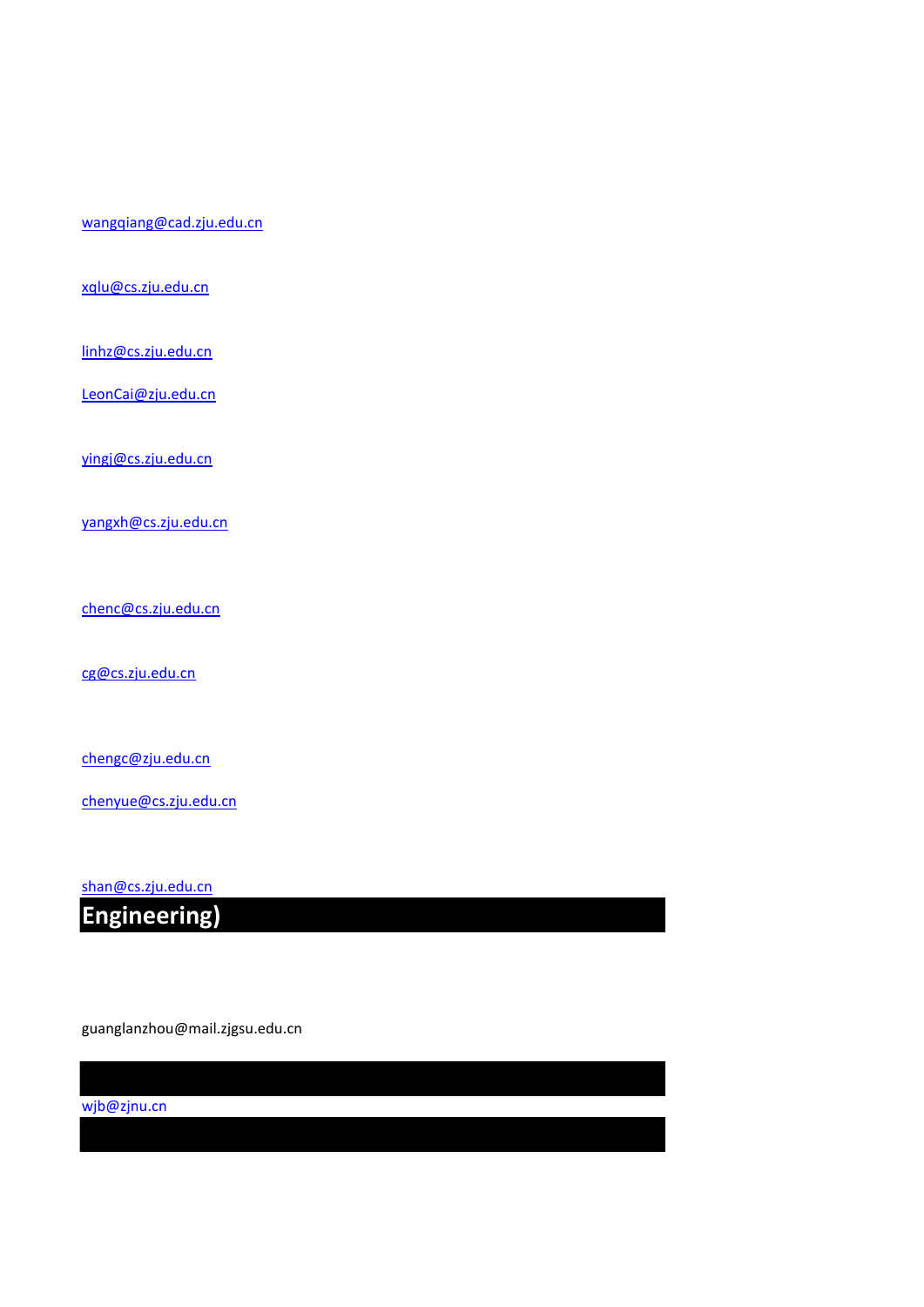### [cheer@xmu.edu.cn](mailto:cheer@xmu.edu.cn)

jdong@xmu.edu.cn

[xbluo@xmu.edu.cn](mailto:xbluo@xmu.edu.cn)

[xrliu@xmu.edu.cn](mailto:xrliu@xmu.edu.cn)

[szlig@xmu.edu.cn](mailto:szlig@xmu.edu.cn) [chli@xmu.edu.cn](mailto:chli@xmu.edu.cn)

[yqlei@xmu.edu.cn](mailto:yqlei@xmu.edu.cn)

[huangwc@xmu.edu.cn](mailto:huangwc@xmu.edu.cn)

[lfhuang@xmu.edu.cn](mailto:lfhuang@xmu.edu.cn)

[dhguo@xmu.edu.cn](mailto:dhguo@xmu.edu.cn)

[xpd@xmu.edu.cn](mailto:xpd@xmu.edu.cn)

[dxh@xmu.edu.cn](mailto:dxh@xmu.edu.cn)

[chengen@xmu.edu.cn](mailto:chengen@xmu.edu.cn)

[zpcai@xmu.edu.cn](mailto:zpcai@xmu.edu.cn)

[chyang@xmu.edu.cn](mailto:chyang@xmu.edu.cn)

[dfzhang@xmu.edu.cn](mailto:dfzhang@xmu.edu.cn)

hanzi.wang@xmu.edu.cn

[cwang@xmu.edu.cn](mailto:cwang@xmu.edu.cn)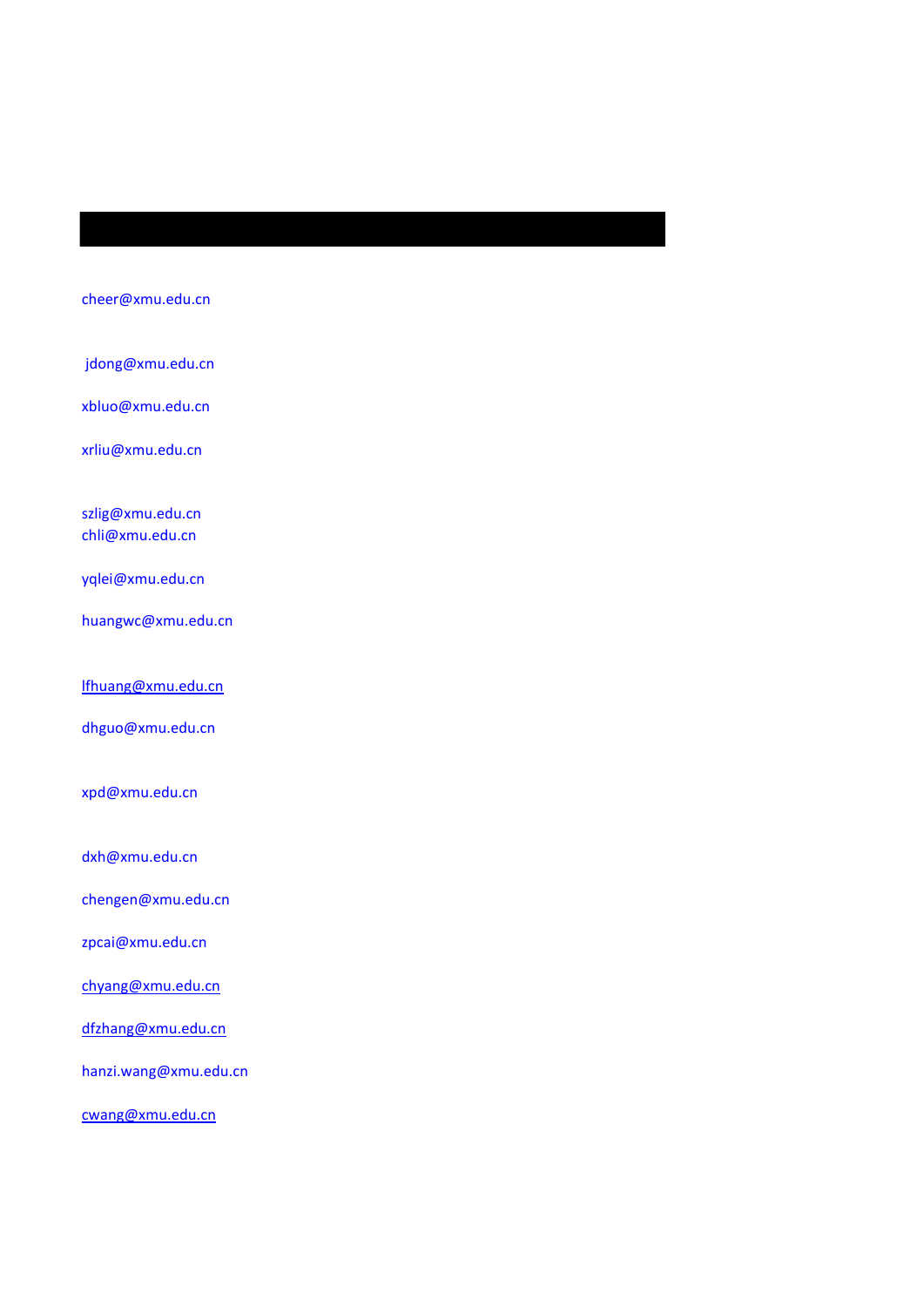### chli@xmu.edu.cn [cheer@jingxian.xmu.edu.cn](mailto:cheer@jingxian.xmu.edu.cn)

[qcwang@xmu.edu.cn](mailto:qcwang@xmu.edu.cn)

[lswang@xmu.edu.cn](mailto:lswang@xmu.edu.cn)

[yju@xmu.edu.cn](mailto:yju@xmu.edu.cn)

zhc@xmu.edu.cn

[csyxie@xmu.edu.cn](mailto:csyxie@xmu.edu.cn)

wmh@xmu.edu.cn

xzeng@xmu.edu.cn

ziyulin@xmu.edu.cn

[caoliujuan@xmu.edu.cn](mailto:caoliujuan@xmu.edu.cn)

[xyhuang@xmu.edu.cn](mailto:xyhuang@xmu.edu.cn)

mxp@xmu.edu.cn [zhengw@xmu.edu.cn](mailto:zhengw@xmu.edu.cn)

[zdz@xmu.edu.cn](mailto:zdz@xmu.edu.cn)

[yanyan@xmu.edu.cn](mailto:yanyan@xmu.edu.cn)

[suzhen@xmu.edu.cn](mailto:suzhen@xmu.edu.cn)

[quyanyun@gmail.com](mailto:quyanyun@gmail.com)

chenlin@xmu.edu.cn

huangbh@xmu.edu.cn [shaorong@xmu.edu.cn](mailto:shaorong@xmu.edu.cn) [cyj@xmu.edu.cn](mailto:cyj@xmu.edu.cn)

[chenzhonggui@xmu.edu.cn](mailto:chenzhonggui@xmu.edu.cn)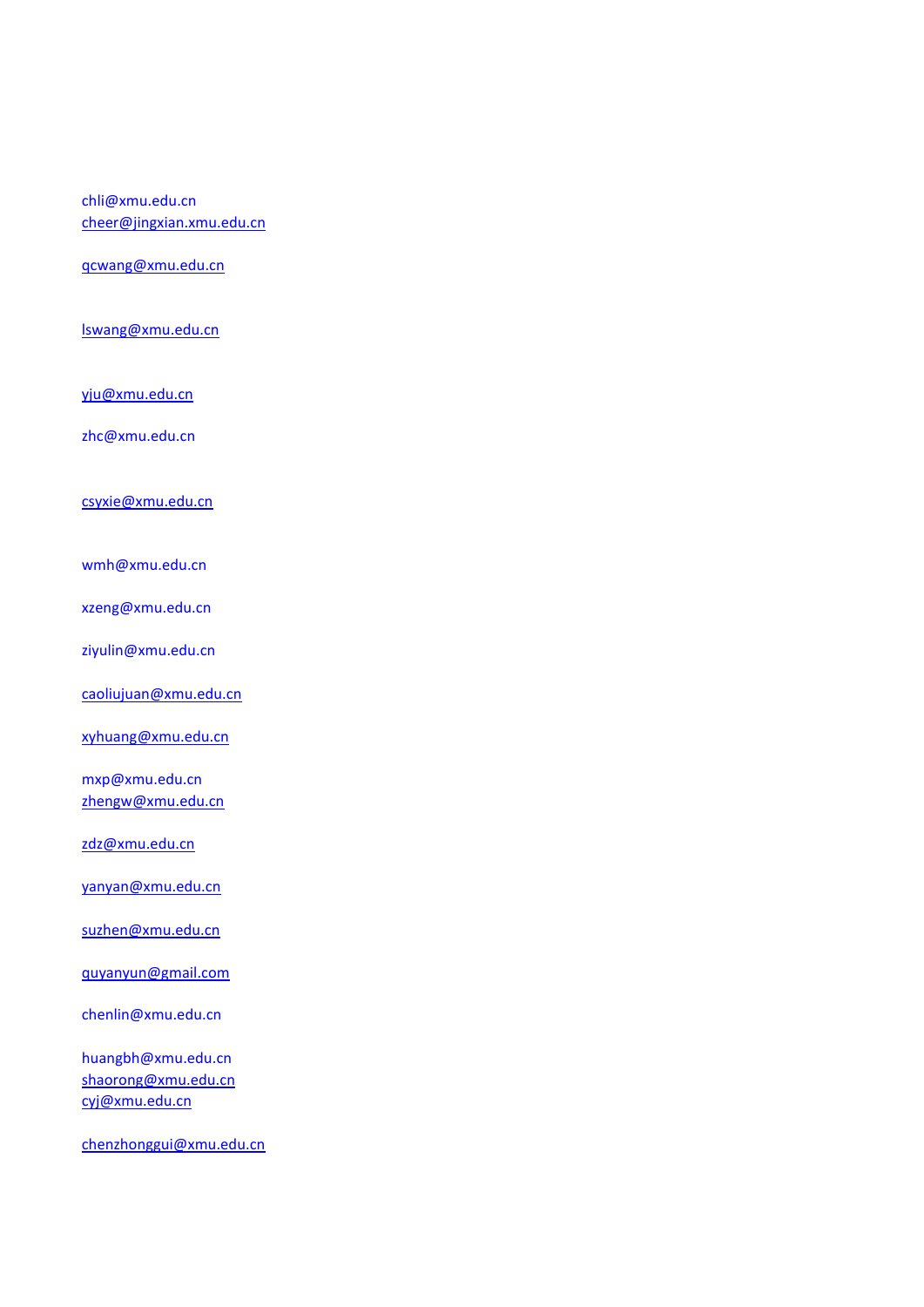#### [cjx@xmu.edu.cn](mailto:cjx@xmu.edu.cn)

Xin.Huang@xjtlu.edu.cn Andrew.Abel@xjtlu.edu.cn \ Ting.Cao@xjtlu.edu.cn p.craig@xjtlu.edu.cn [M.ALAM@xjtlu.edu.cn](mailto:M.ALAM@xjtlu.edu.cn) Charles.Fleming@xjtlu.edu.cn Steven.Guan@xjtlu.edu.cn Gangmin.Li@xjtlu.edu.cn HaiNing.Liang@xjtlu.edu.cn Dawei.Liu@xjtlu.edu.cn

Dawei.Liu@xjtlu.edu.cn

wei.wang03@xjtlu.edu.cn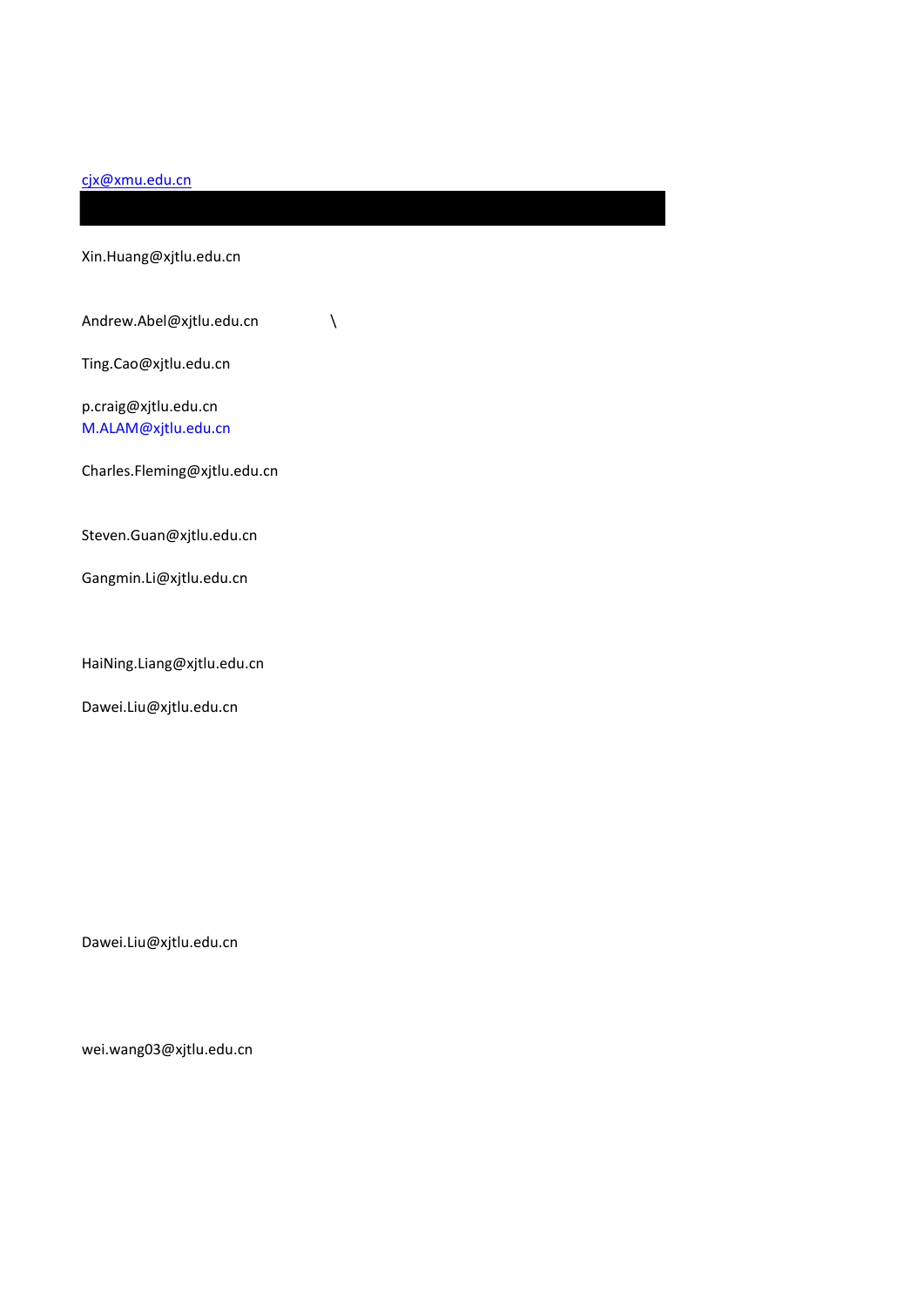#### Yong.Yue@xjtlu.edu.cn

#### Bailing.Zhang@xjtlu.edu.cn

[wlhan@fudan.edu.cn](mailto:wlhan@fudan.edu.cn) Software Engineering [liys@fudan.edu.cn](mailto:liys@fudan.edu.cn) [limb@fudan.edu.cn](mailto:limb@fudan.edu.cn)

[pengxin@fudan.edu.cn](mailto:pengxin@fudan.edu.cn) [shenliwei@fudan.edu.cn](mailto:shenliwei@fudan.edu.cn)

[yuantang@fudan.edu.cn](mailto:yuantang@fudan.edu.cn)

[xywangcs@fudan.edu.cn](mailto:xywangcs@fudan.edu.cn) [wuyijian@fudan.edu.cn](mailto:wuyijian@fudan.edu.cn) [mi\\_zhang@fudan.edu.cn](mailto:mi_zhang@fudan.edu.cn)

[m\\_yang@fudan.edu.cn](mailto:m_yang@fudan.edu.cn)

[zhangweihua@fudan.edu.cn](mailto:zhangweihua@fudan.edu.cn) [wdzhao@fudan.edu.cn](mailto:wdzhao@fudan.edu.cn)

[ylzhao@fudan.edu.cn](mailto:ylzhao@fudan.edu.cn)

[zhengxq@fudan.edu.cn](mailto:zhengxq@fudan.edu.cn) [zhym@fudan.edu.cn](mailto:zhym@fudan.edu.cn)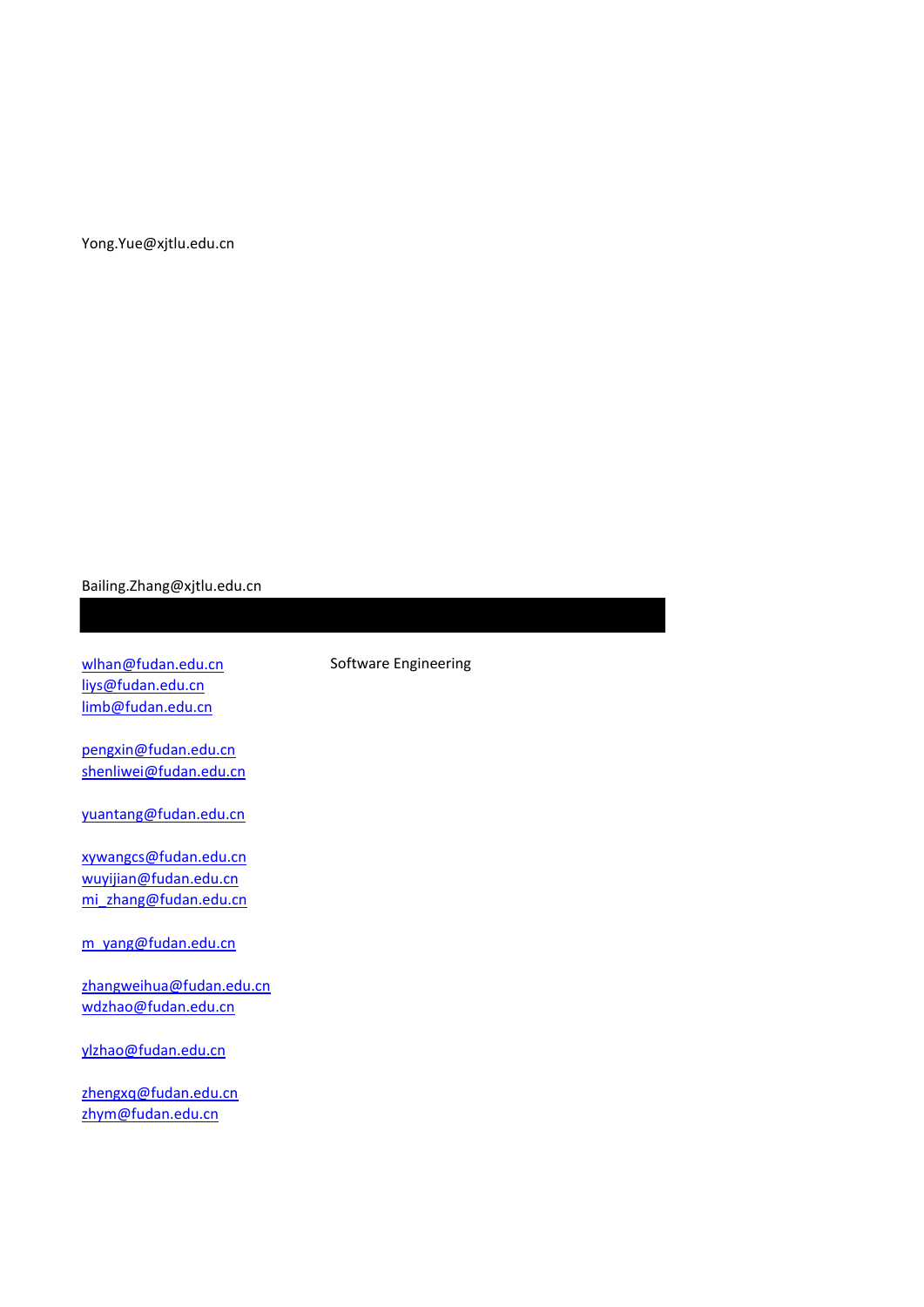#### [wyzhao@fudan.edu.cn](mailto:wyzhao@fudan.edu.cn)

[mmchi@fudan.edu.cn](mailto:mmchi@fudan.edu.cn)

[bhchen@fudan.edu.cn](mailto:bhchen@fudan.edu.cn) [xqchen@fudan.edu.cn](mailto:xqchen@fudan.edu.cn)

[chenyang@fudan.edu.cn](mailto:chenyang@fudan.edu.cn) [chenyq@fudan.edu.cn](mailto:chenyq@fudan.edu.cn)

[dingx@fudan.edu.cn](mailto:dingx@fudan.edu.cn) [yfguo@fudan.edu.cn](mailto:yfguo@fudan.edu.cn)

[ninggu@fudan.edu.cn](mailto:ninggu@fudan.edu.cn)

[xjhuang@fudan.edu.cn](mailto:xjhuang@fudan.edu.cn)

[ygj@fudan.edu.cn](mailto:ygj@fudan.edu.cn)

[jc@fudan.edu.cn](mailto:jc@fudan.edu.cn)

[lfjin@fudan.edu.cn](mailto:lfjin@fudan.edu.cn)

[hbkan@fudan.edu.cn](mailto:hbkan@fudan.edu.cn)

[weili-fudan@fudan.edu.cn](mailto:weili-fudan@fudan.edu.cn)

[limb@fudan.edu.cn](mailto:limb@fudan.edu.cn)

lzh@fudan.edu.cn, mylzh@hotmail.com

[liys@fudan.edu.cn](mailto:liys@fudan.edu.cn) [honglu@fudan.edu.cn](mailto:honglu@fudan.edu.cn)

[rudolf@fudan.edu.cn](mailto:rudolf@fudan.edu.cn)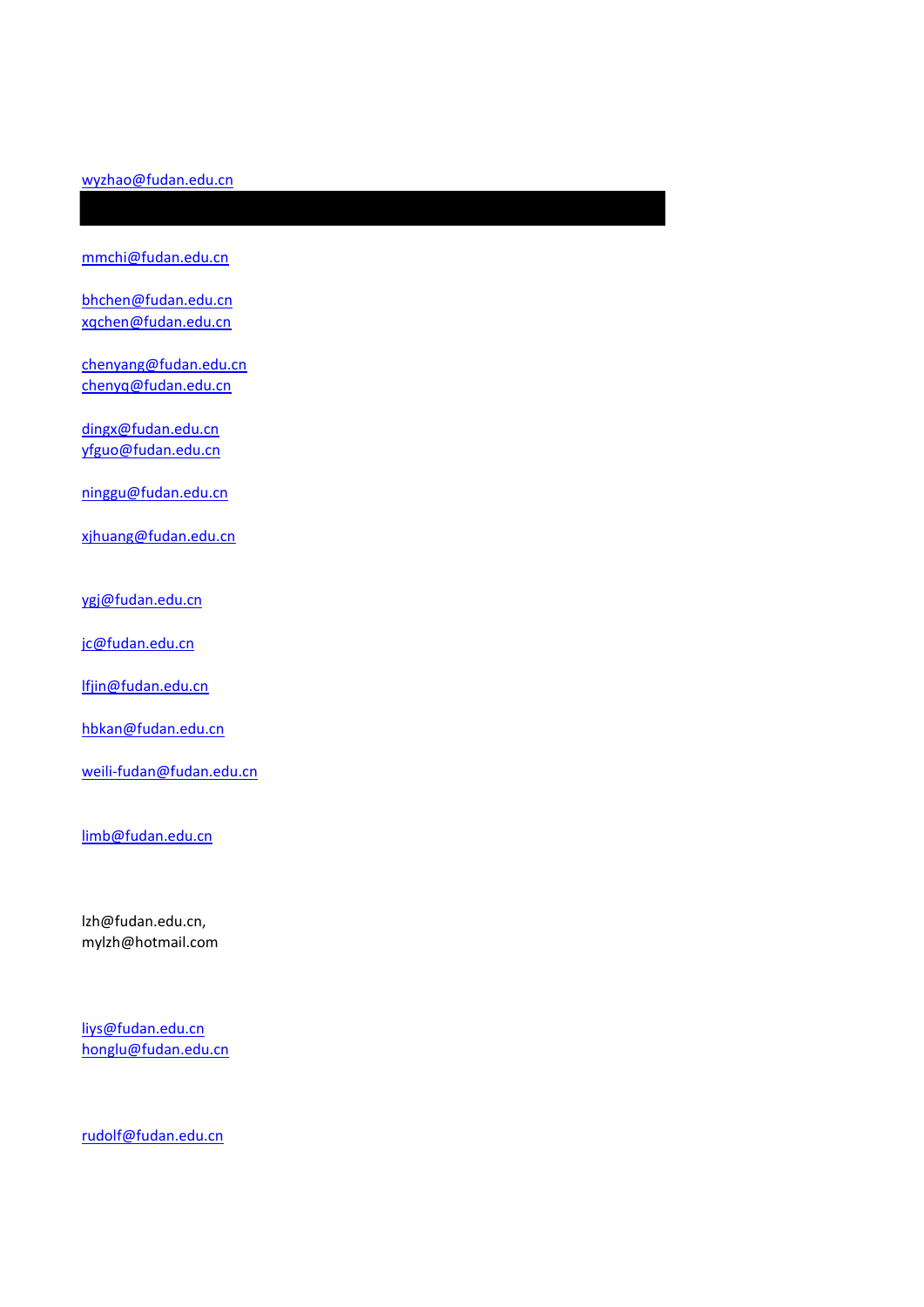#### [pengxin@fudan.edu.cn](mailto:pengxin@fudan.edu.cn)

[xpqiu@fudan.edu.cn](mailto:xpqiu@fudan.edu.cn) [xgsun@fudan.edu.cn](mailto:xgsun@fudan.edu.cn)

[wwsun@fudan.edu.cn](mailto:wwsun@fudan.edu.cn)

[yfshen@fudan.edu.cn](mailto:yfshen@fudan.edu.cn) [cfsha@fudan.edu.cn](mailto:cfsha@fudan.edu.cn)

[xptao@fudan.edu.cn](mailto:xptao@fudan.edu.cn) [cwu@fudan.edu.cn](mailto:cwu@fudan.edu.cn)

[wuyijian@fudan.edu.cn](mailto:wuyijian@fudan.edu.cn) [yhwu@fudan.edu.cn](mailto:yhwu@fudan.edu.cn)

[bfwu@fudan.edu.cn](mailto:bfwu@fudan.edu.cn) [weiwang1@fudan.edu.cn](mailto:weiwang1@fudan.edu.cn) [fangwang@fudan.edu.cn](mailto:fangwang@fudan.edu.cn)

[xinw@fudan.edu.cn](mailto:xinw@fudan.edu.cn)

[xywangCS@fudan.edu.cn](mailto:xywangCS@fudan.edu.cn)

[pengwang5@fudan.edu.cn](mailto:pengwang5@fudan.edu.cn)

[yunx@fudan.edu.cn](mailto:yunx@fudan.edu.cn) [xuxiaoyin@fudan.edu.cn](mailto:xuxiaoyin@fudan.edu.cn)

[xyxue@fudan.edu.cn](mailto:xyxue@fudan.edu.cn)

[shawyh@fudan.edu.cn](mailto:shawyh@fudan.edu.cn) [xiezp@fudan.edu.cn](mailto:xiezp@fudan.edu.cn)

[m\\_yang@fudan.edu.cn](mailto:m_yang@fudan.edu.cn)

[byan@fudan.edu.cn](mailto:byan@fudan.edu.cn)

[myang@fudan.edu.cn](mailto:myang@fudan.edu.cn)

[sgzhou@fudan.edu.cn](mailto:sgzhou@fudan.edu.cn)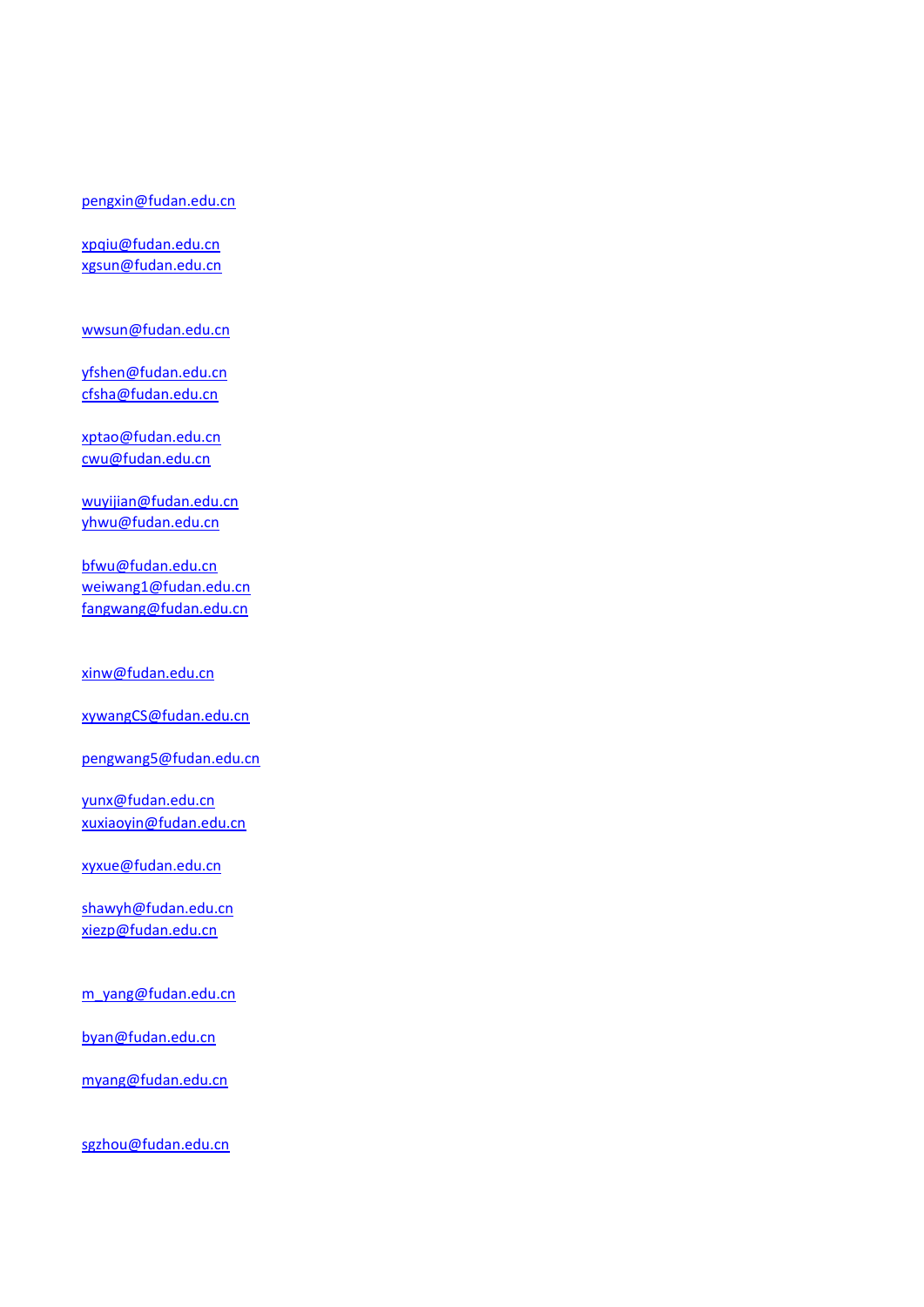#### [xdzhou@fudan.edu.cn](mailto:xdzhou@fudan.edu.cn)

[zhouyaqian@fudan.edu.cn](mailto:zhouyaqian@fudan.edu.cn) shouzhi zhang@fudan.edu.cn

[weizh@fudan.edu.cn](mailto:weizh@fudan.edu.cn)

[jgzhang@fudan.edu.cn](mailto:jgzhang@fudan.edu.cn)

[yanchunzhang@fudan.edu.cn](mailto:yanchunzhang@fudan.edu.cn)

[yjzhang@fudan.edu.cn](mailto:yjzhang@fudan.edu.cn)

[zhangxinpeng@fudan.edu.cn](mailto:zhangxinpeng@fudan.edu.cn)

[qz@fudan.edu.cn](mailto:qz@fudan.edu.cn)

[zhusf@fudan.edu.cn](mailto:zhusf@fudan.edu.cn) [yyzhu@fudan.edu.cn](mailto:yyzhu@fudan.edu.cn) [zhangzz@fudan.edu.cn](mailto:zhangzz@fudan.edu.cn)

[ylzhao@fudan.edu.cn](mailto:ylzhao@fudan.edu.cn)

[wyzhao@fudan.edu.cn](mailto:wyzhao@fudan.edu.cn) [wdzhao@fudan.edu.cn](mailto:wdzhao@fudan.edu.cn) [zhym@fudan.edu.cn](mailto:zhym@fudan.edu.cn)

[zhengxq@fudan.edu.cn](mailto:zhengxq@fudan.edu.cn)

[xjg@icst.pku.edu.cn](mailto:xjg@icst.pku.edu.cn)

guozongming@icst.pku.edu.cn [yangjianwu@icst.pku.edu.cn](mailto:yangjianwu@icst.pku.edu.cn)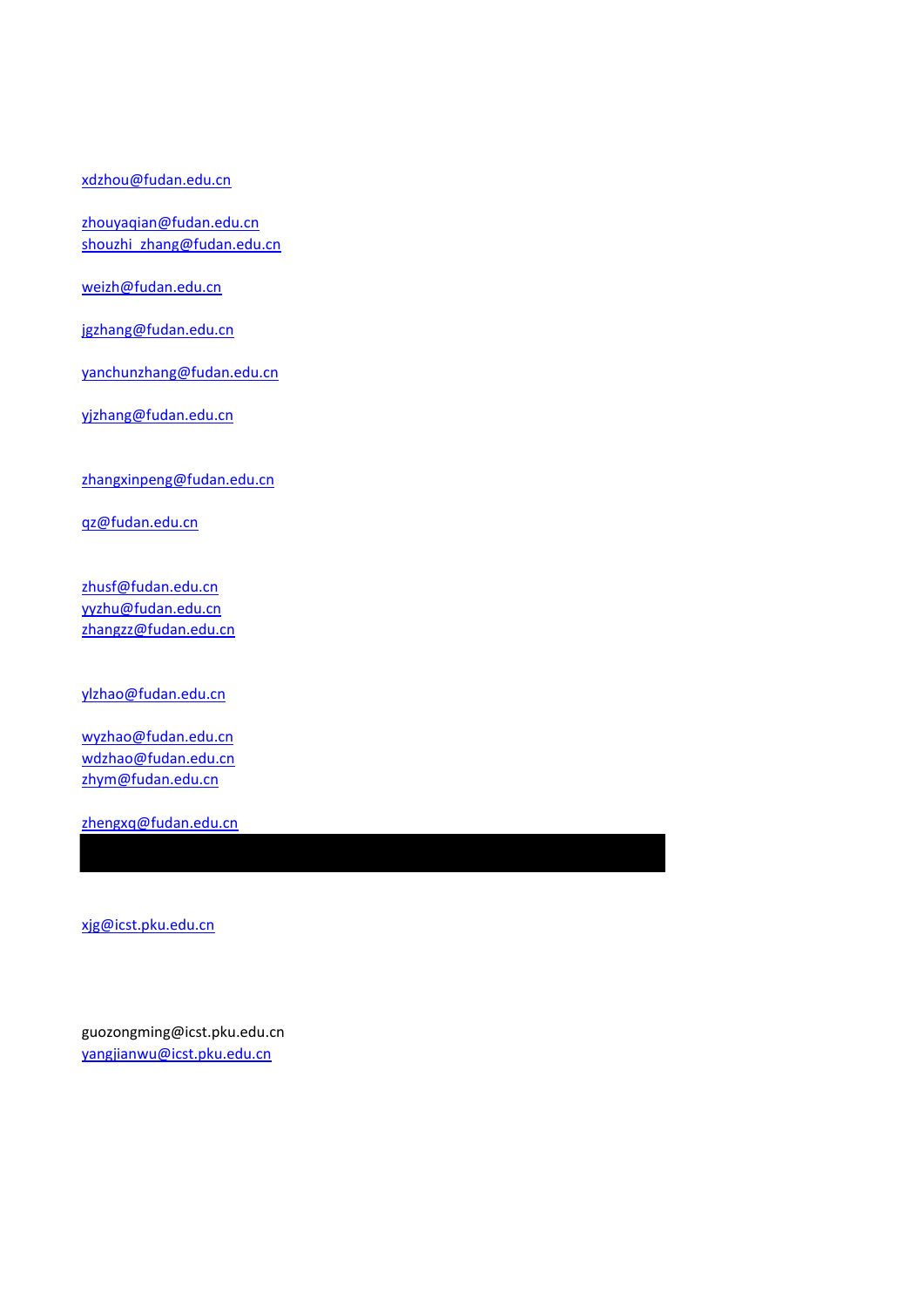[pengyuxin@icst.pku.edu.cn](mailto:pengyuxin@icst.pku.edu.cn) [tangzhi@icst.pku.edu.cn](mailto:tangzhi@icst.pku.edu.cn)

[zhuyan@icst.pku.edu.cn](mailto:zhuyan@icst.pku.edu.cn)

[liujiaying@pku.edu.cn](mailto:liujiaying@pku.edu.cn)

[jsun@pku.edu.cn](mailto:jsun@pku.edu.cn)



[feng\\_tyut@126.com](mailto:feng_tyut@126.com) [majianfentyut@126.com](mailto:majianfentyut@126.com)

[zh\\_juanjuan@126.com](mailto:zh_juanjuan@126.com) [zxl\\_psu@foxmail.com](mailto:zxl_psu@foxmail.com)

[lihaifang@tyut.edu.cn](mailto:lihaifang@tyut.edu.cn)

[tianyuling@tyut.edu.cn](mailto:tianyuling@tyut.edu.cn) [27420265@qq.com](mailto:27420265@qq.com)

[xiangjie@tyut.edu.cn](mailto:xiangjie@tyut.edu.cn) [Niubaoning@tyut.edu.cn](mailto:Niubaoning@tyut.edu.cn) [chenyongle@tyut.edu.cn](mailto:chenyongle@tyut.edu.cn)

[denghongxia@tyut.edu.cn](mailto:denghongxia@tyut.edu.cn)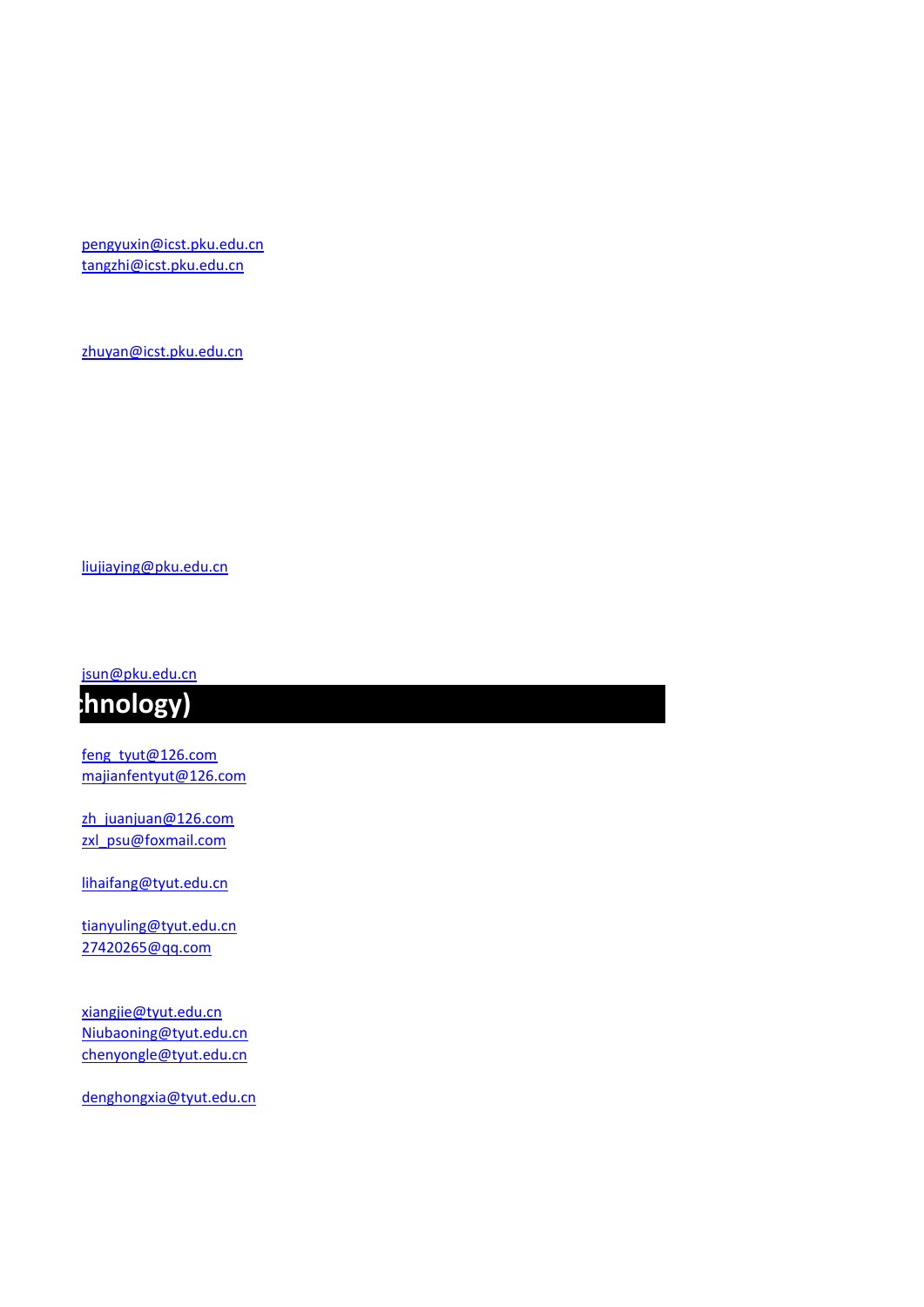### [463035793@qq.com](mailto:463035793@qq.com)

[feiyu\\_guo@sina.com](mailto:feiyu_guo@sina.com) [414919661@qq.com](mailto:414919661@qq.com)

[1006390817@qq.com](mailto:1006390817@qq.com)

[ailianjiang@126.com](mailto:ailianjiang@126.com)

[tyutli@163.com](mailto:tyutli@163.com)

[Lujlsx@163.com](mailto:Lujlsx@163.com) mengdongxia@tyut.edu.cn

[wangbin01@tyut.edu.cn](mailto:wangbin01@tyut.edu.cn) niuzx@163.com

420160279@qq.com [tywanghq@163.com](mailto:tywanghq@163.com)

[1396892591@qq.com](mailto:1396892591@qq.com)

[yanglifeng@tyut.edu.cn](mailto:yanglifeng@tyut.edu.cn)

13903518848@139.com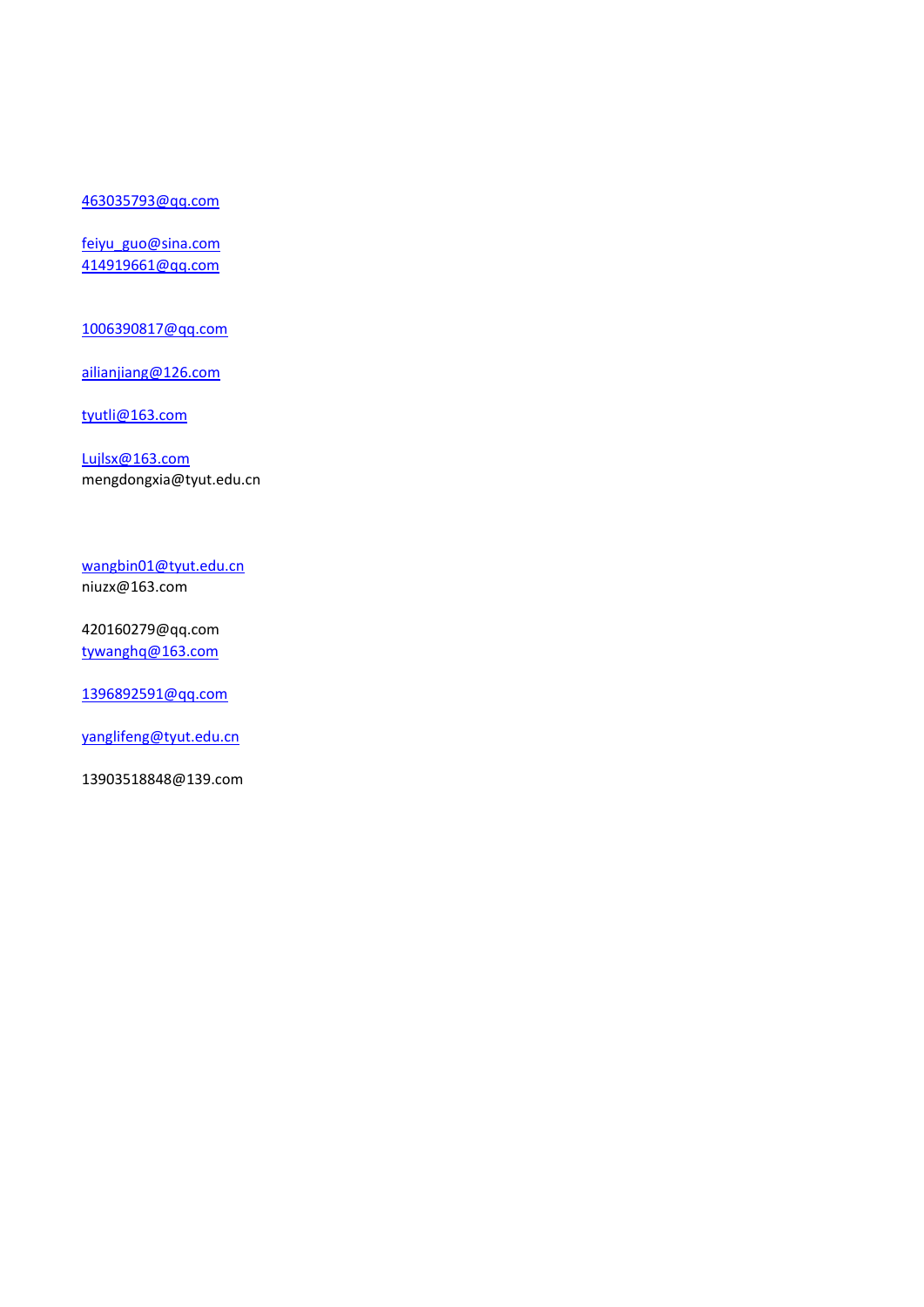## University Name University Email Address

[caiyi@nuist.edu.cn](mailto:caiyi@nuist.edu.cn)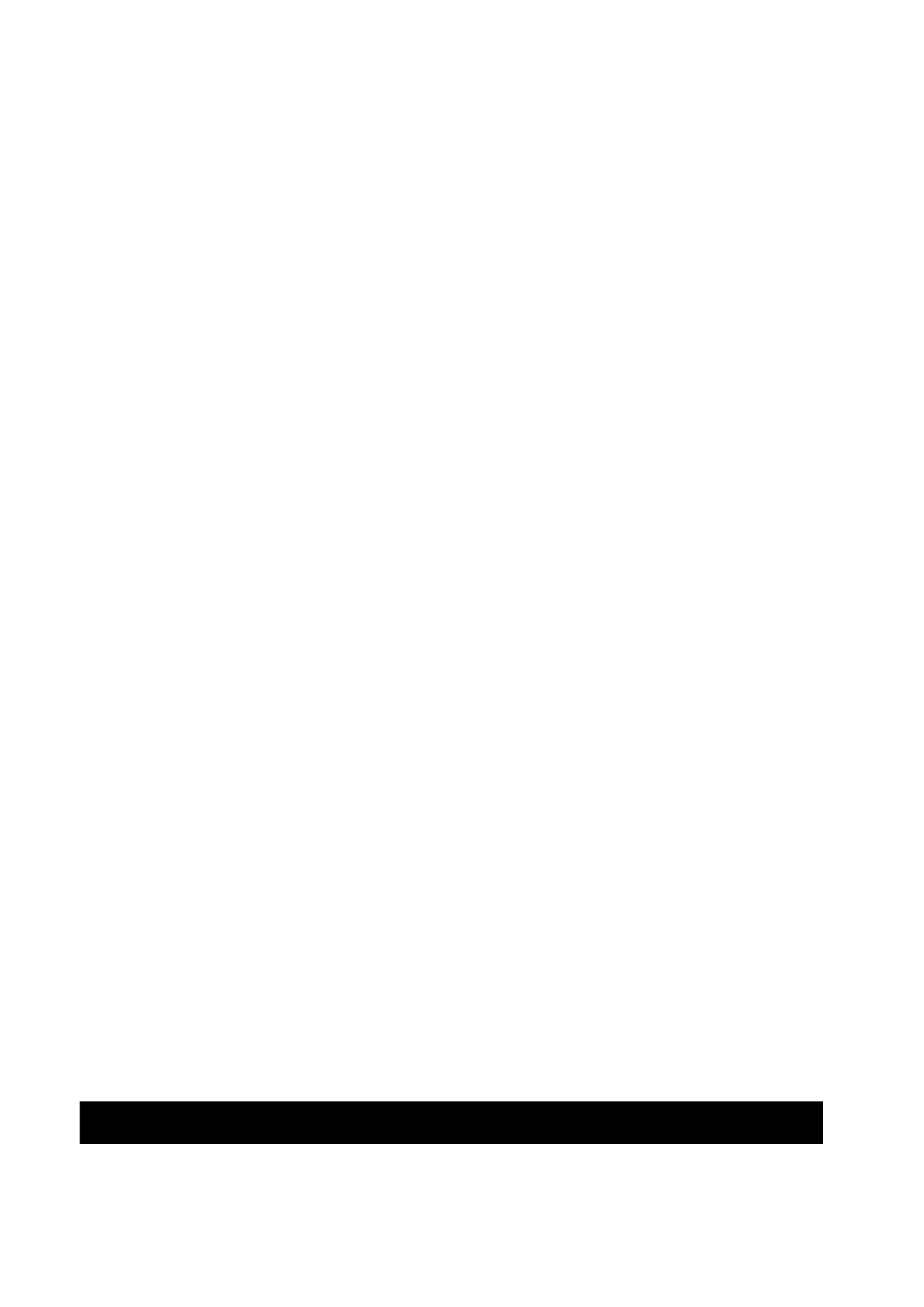[regmi@nuaa.edu.cn](mailto:regmi@nuaa.edu.cn)

[iso@sjtu.edu.cn](mailto:iso@sjtu.edu.cn)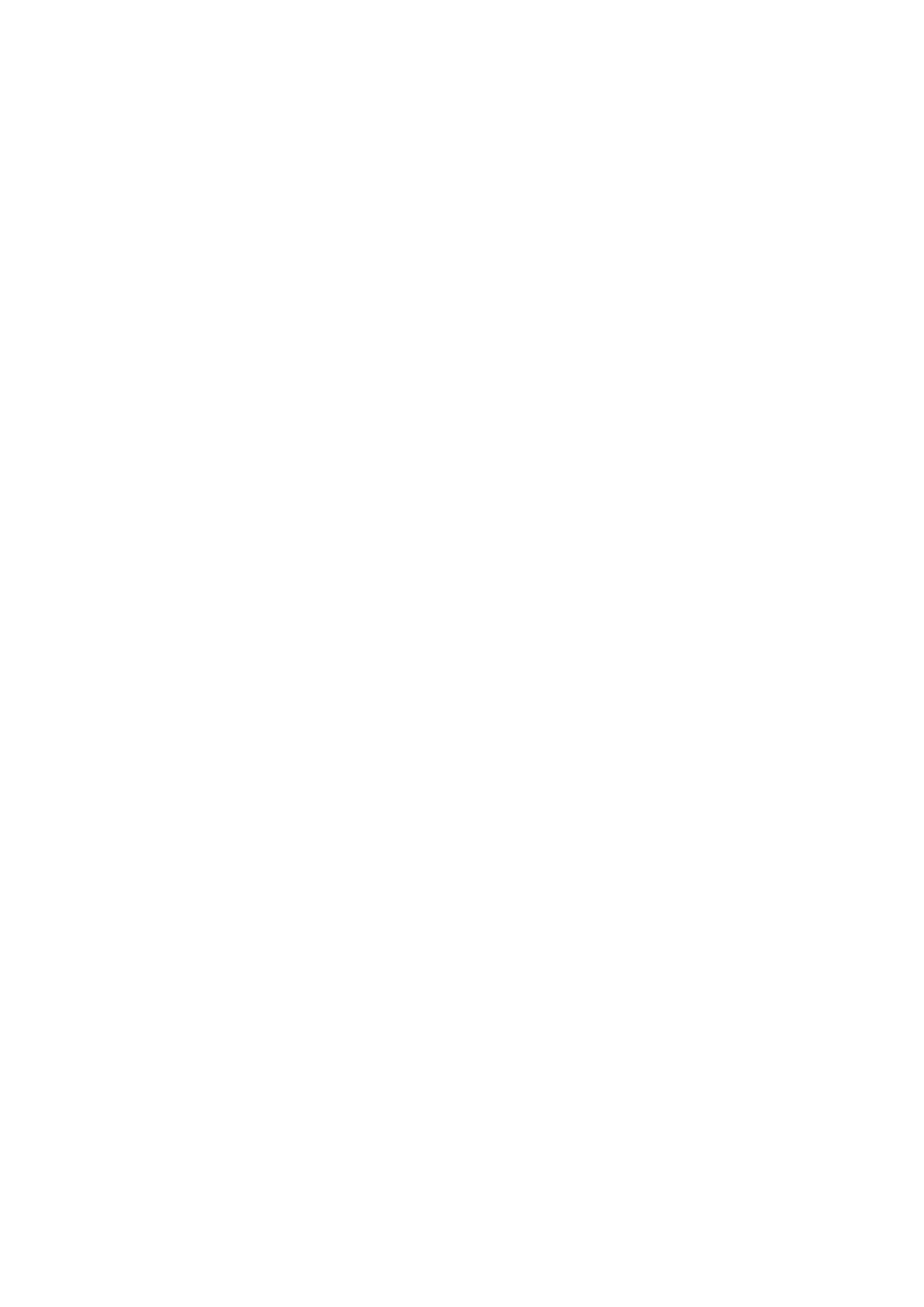[study@ncu.edu.cn](mailto:study@ncu.edu.cn)

[iso@nenu.edu.cn](mailto:iso@nenu.edu.cn)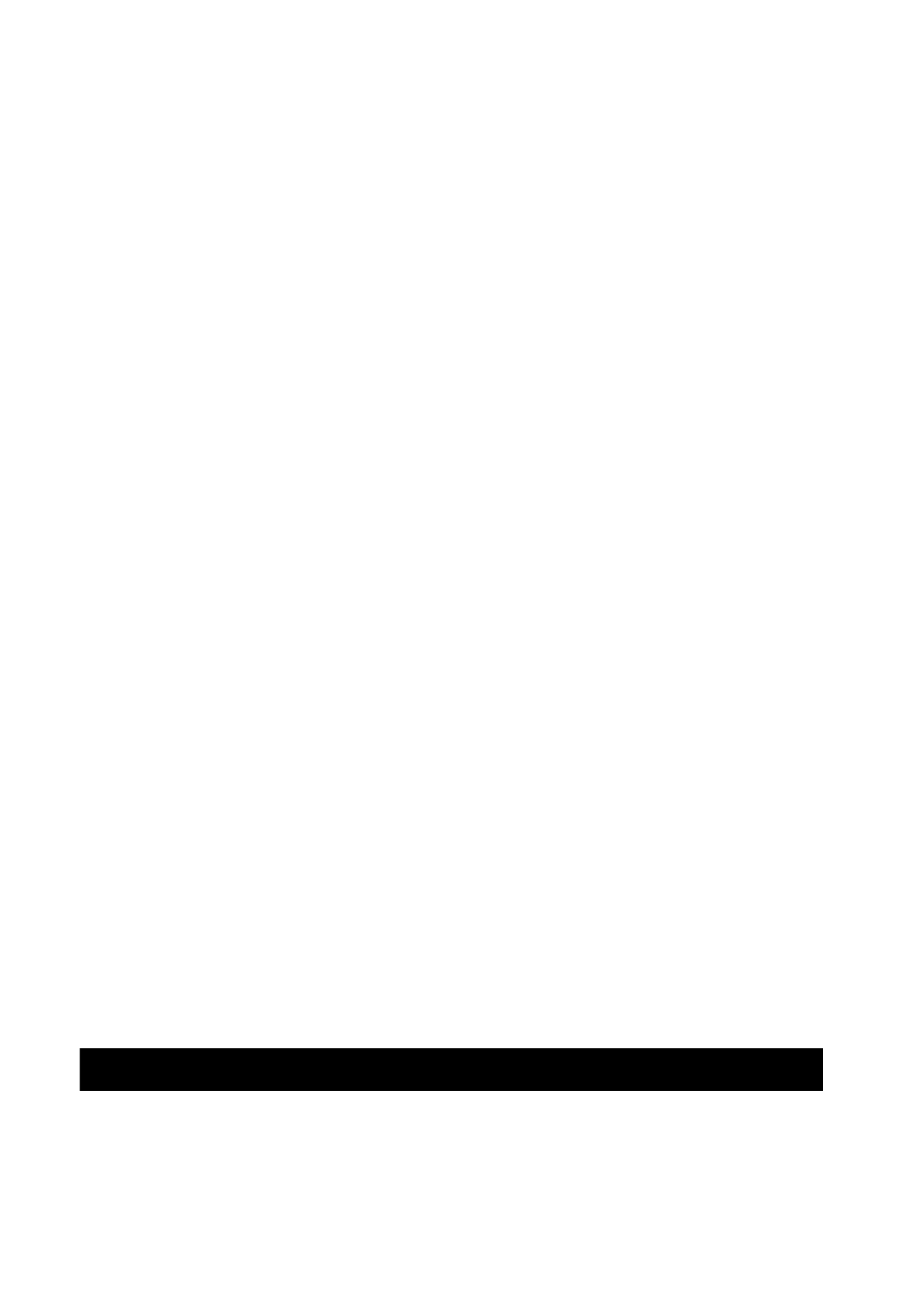admission@nwpu.edu.cn, fao@nwpu.edu.cn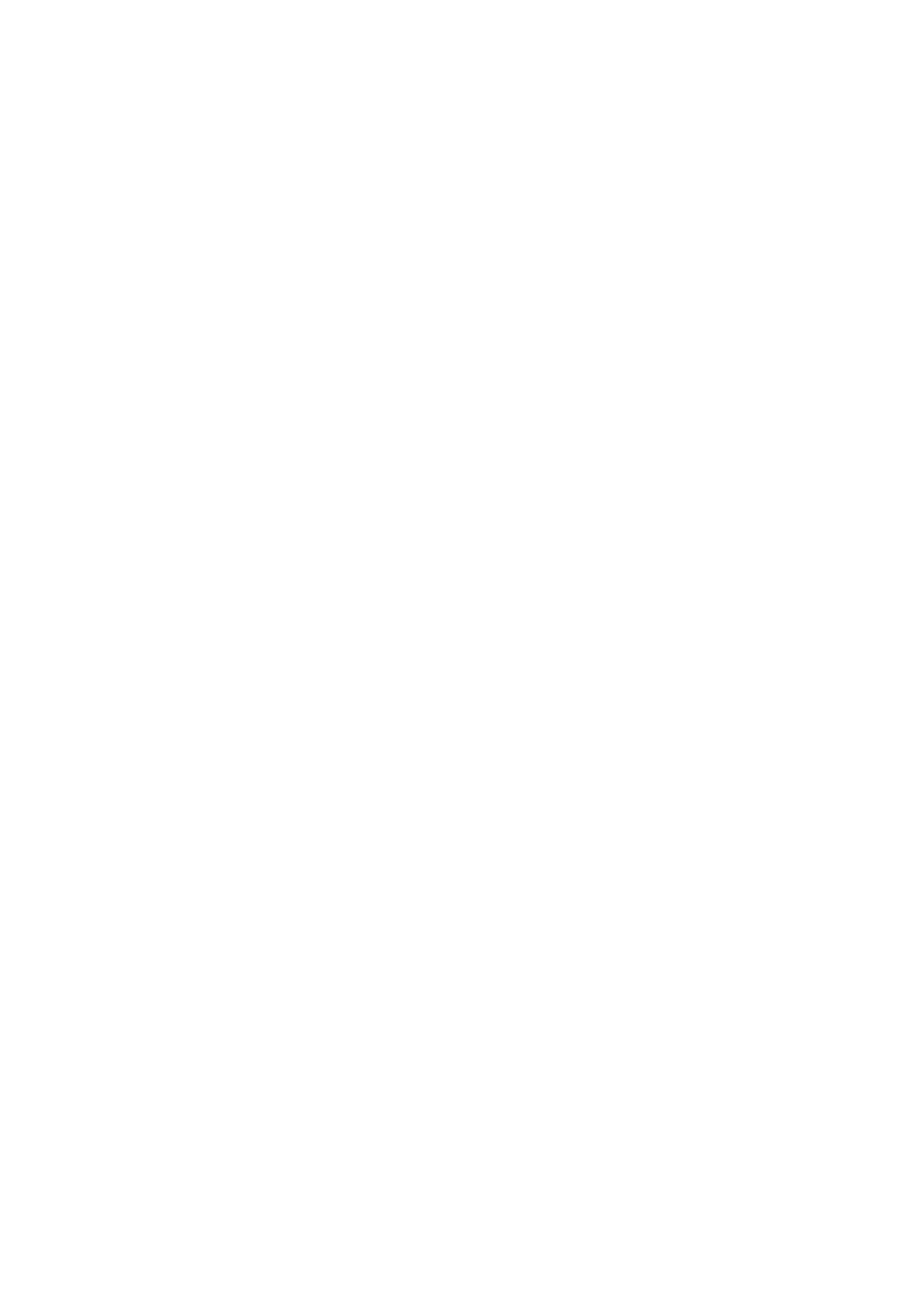cse@seu.edu.cn,admission@seu.edu.cn

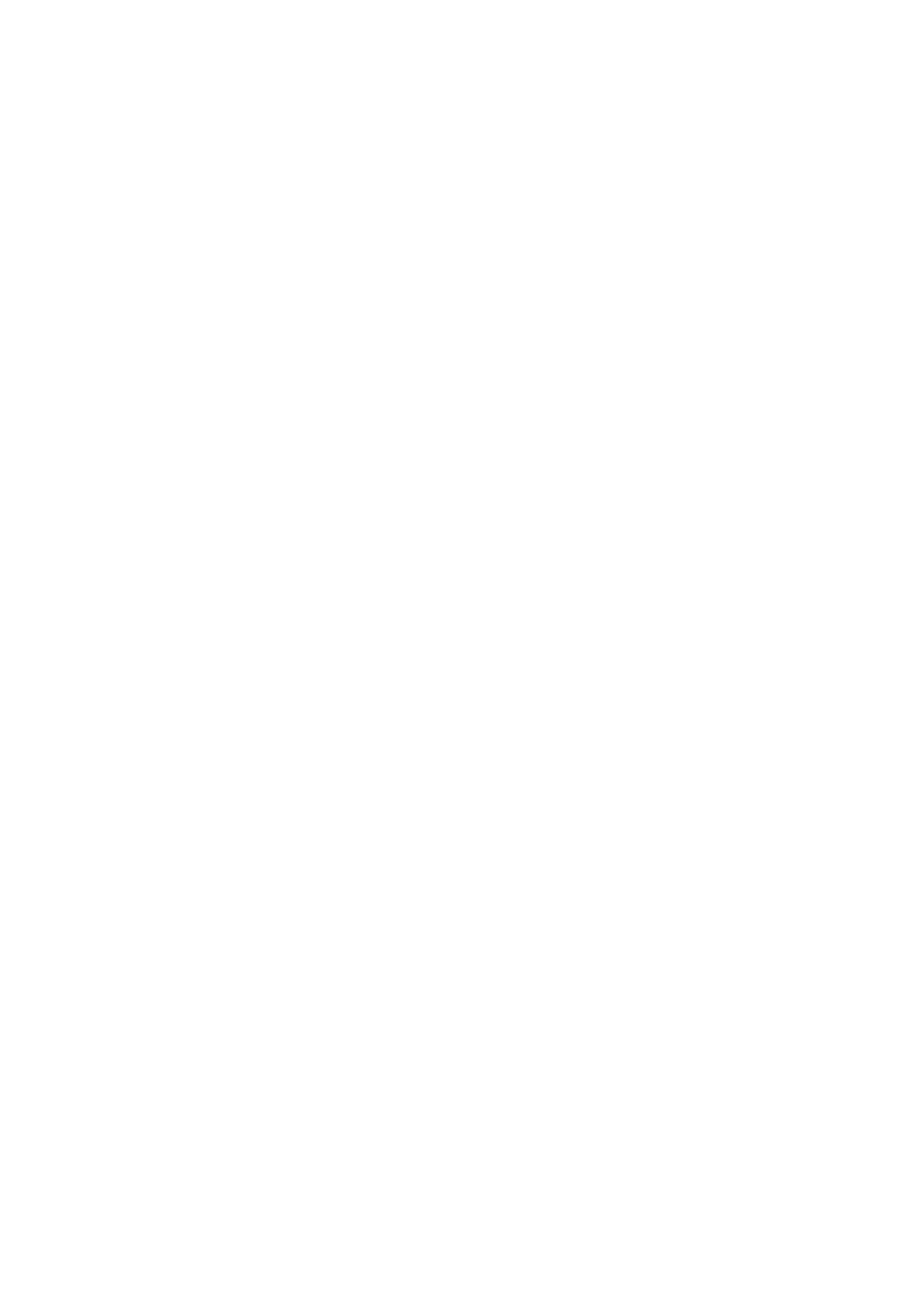hiring@sustc.edu.cn,news@sustc.edu.cn

dangzhengban@syuct.edu.cn

webmaster@tongji.edu.cn ,xzxx@tongji.edu.cn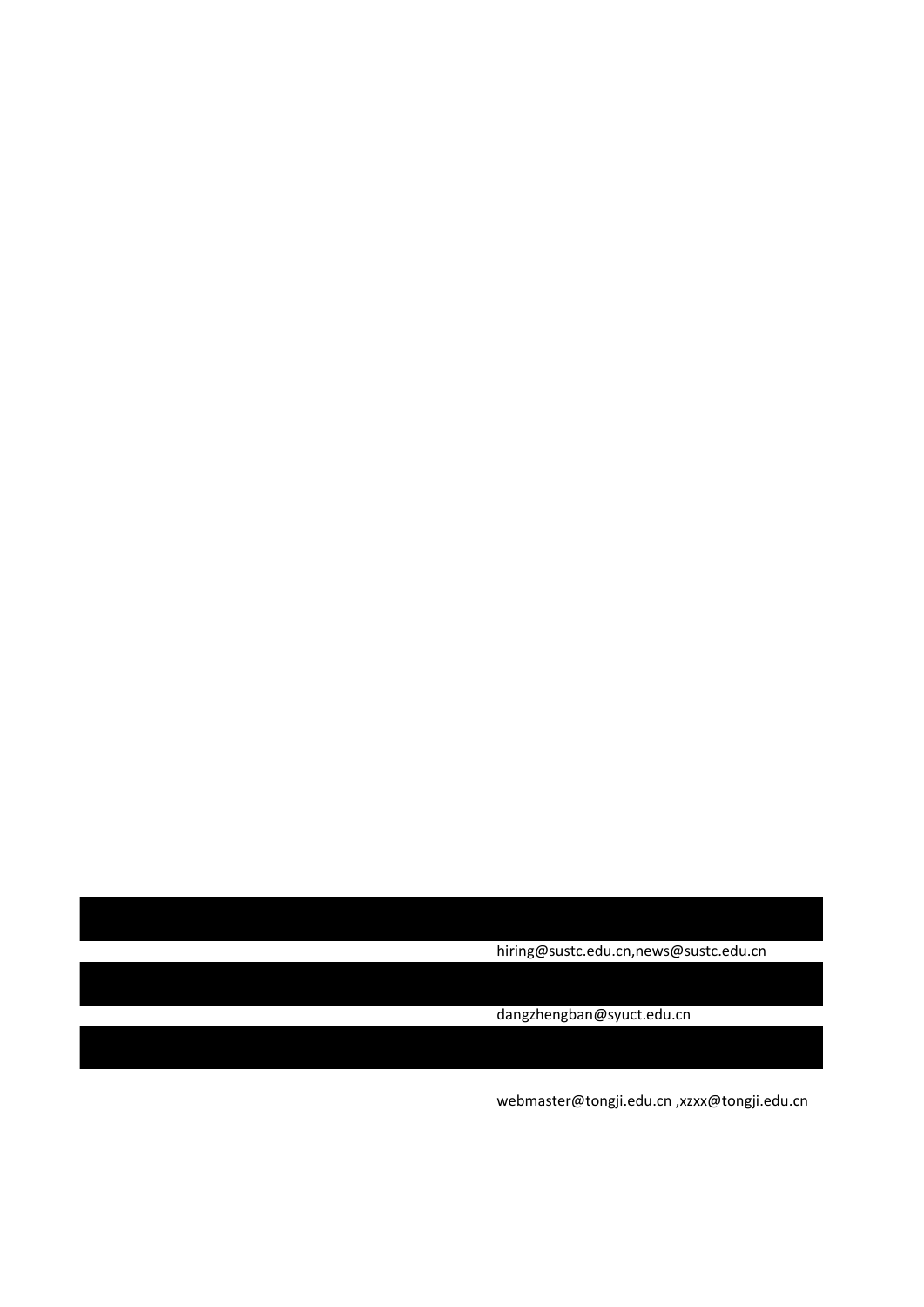iso@tju.edu.cn

# $\n **Sion@uestc.edu.cn**\n$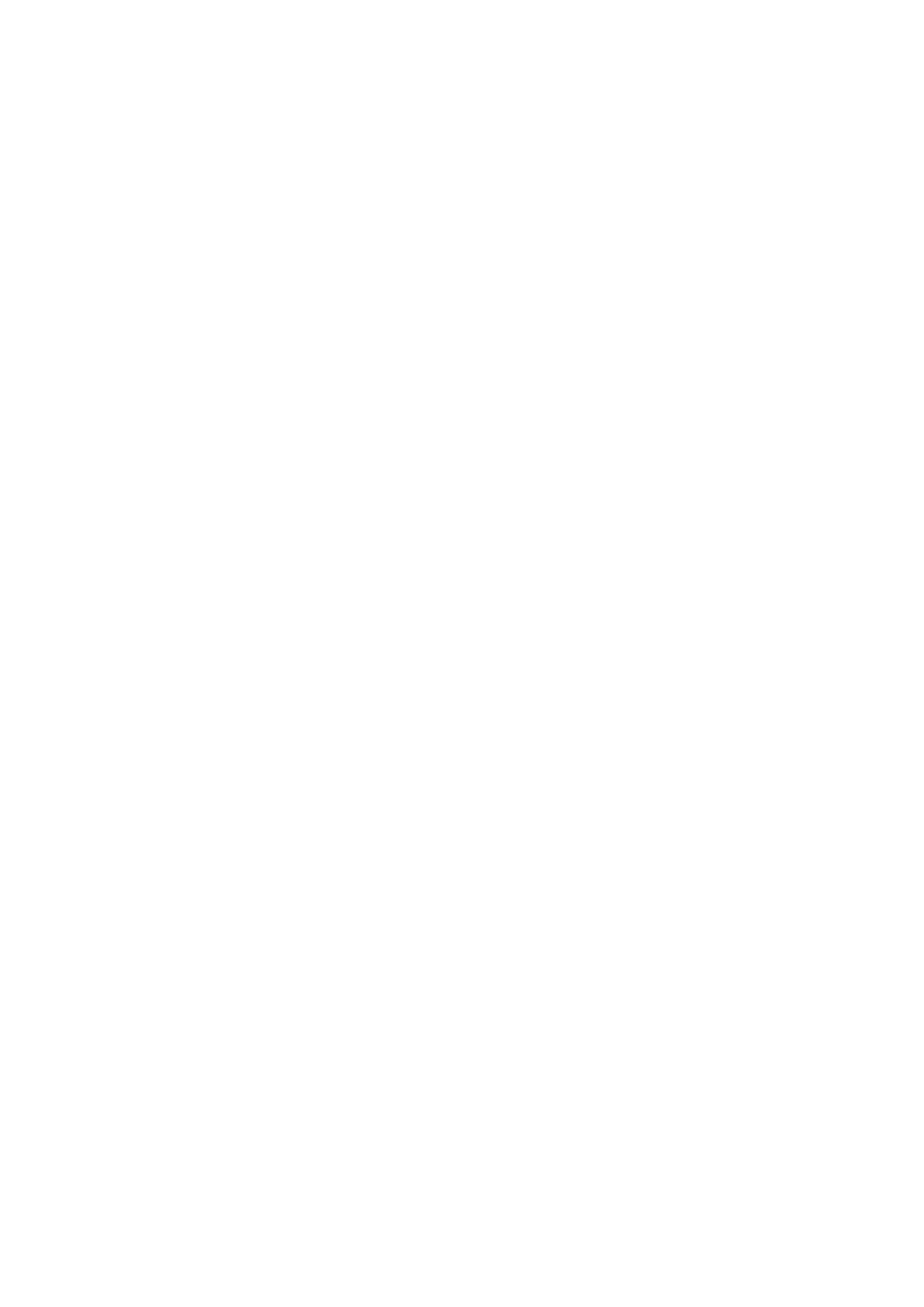University of Science and Technology Beijing Wuhan University **Example 2018** The Contract of the Gaussian State of the Gaussian State of the Gaussian State of the Gaussian State of the Gaussian State of the Gaussian State of the Gaussian State of the Gaussian State o wuhan university of technology example and the student@whut.edu.cn Beihang-University xiaoban@buaa.edu.cn,fso@buaa.edu.cn bohai university and the control of the control of the dana2200@163.com Beijing Jiaotong University and Theorem apply@bjtu.edu.cn Beijing Institute of Technology beiging pengshu@bit.edu.cn

#### Wenzhou University **admission**@wzu.edu.cn,wzdx@wzu.edu.cn

libaoming@ustb.edu.cn,dfa@ustb.edu.cn io@ustb.edu.cn,

beijing university of posts and telecommunications faculty admissions@bupt.edu.cn

Central South University Central South University

global@cqu.edu.cn;sie@cqu.edu.cn,software@c qu.edu.cn,linda@hit.edu.cn,duliwei@hit.edu.cn

Chongqing University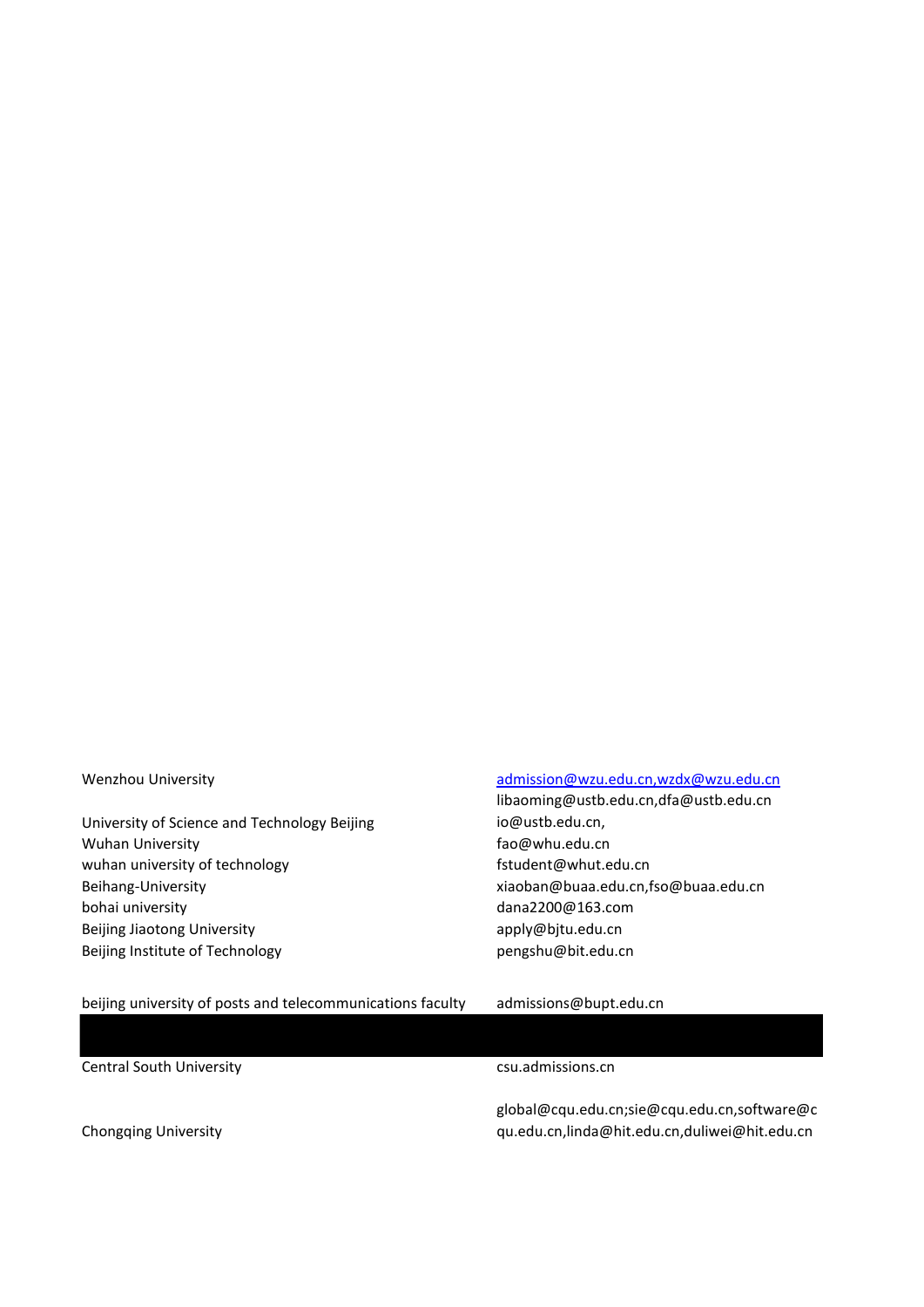China Three Gorges University **changes** ctgu@admissions.cn Changchun University of Science and Technology ieec@cust.edu.cn dalian university of technology and a settlem office@dlut.edu.cn donghua university in the state of the state of the state of the state of the state of the state of the state o East China University of Science and Technology wuwsh@online.sh.cn,baohua@ecust.edu.cn

Huazhong University of Science and Technology eww@hust.edu.cn,admission@hust.edu.cn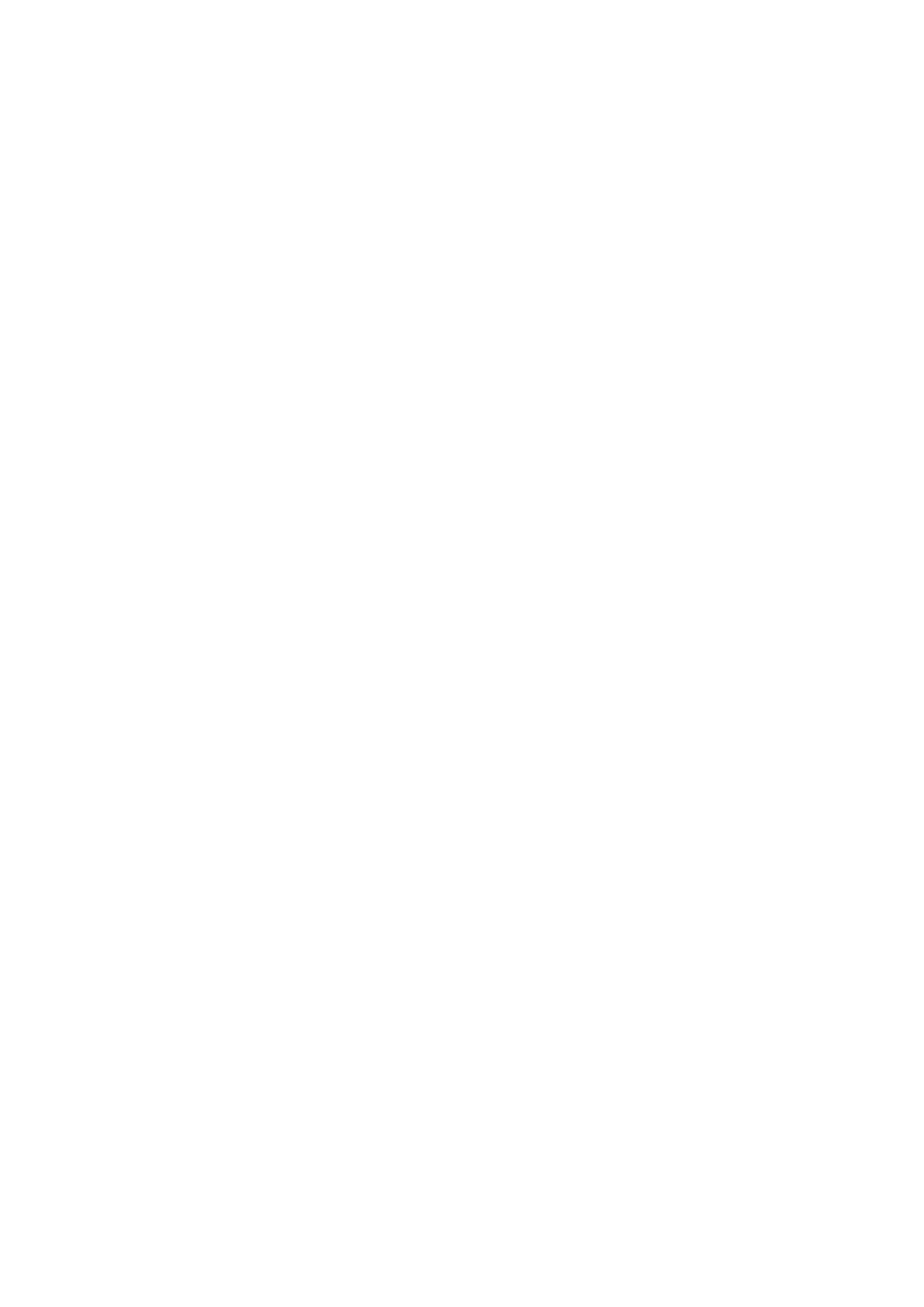Harbin Engineering University harbor hrbeu@admissions.cn Harbin Institute of Technology Shenzhen Graduate School linda@hit.edu.cn,nicolehuang@hit.edu.cn hangzhou normal university news@hznu.edu.cn

jiangsu university

*Blue and Computer Science and Computer* **Science and Computer Science and Computer Science and Communication**  $\mathbf{g}$ 

waishi@ujs.edu.cn,languagecenter@ujs.edu.cn,s tudyabroad@ujs.edu.cn,admission@ujs.edu.cn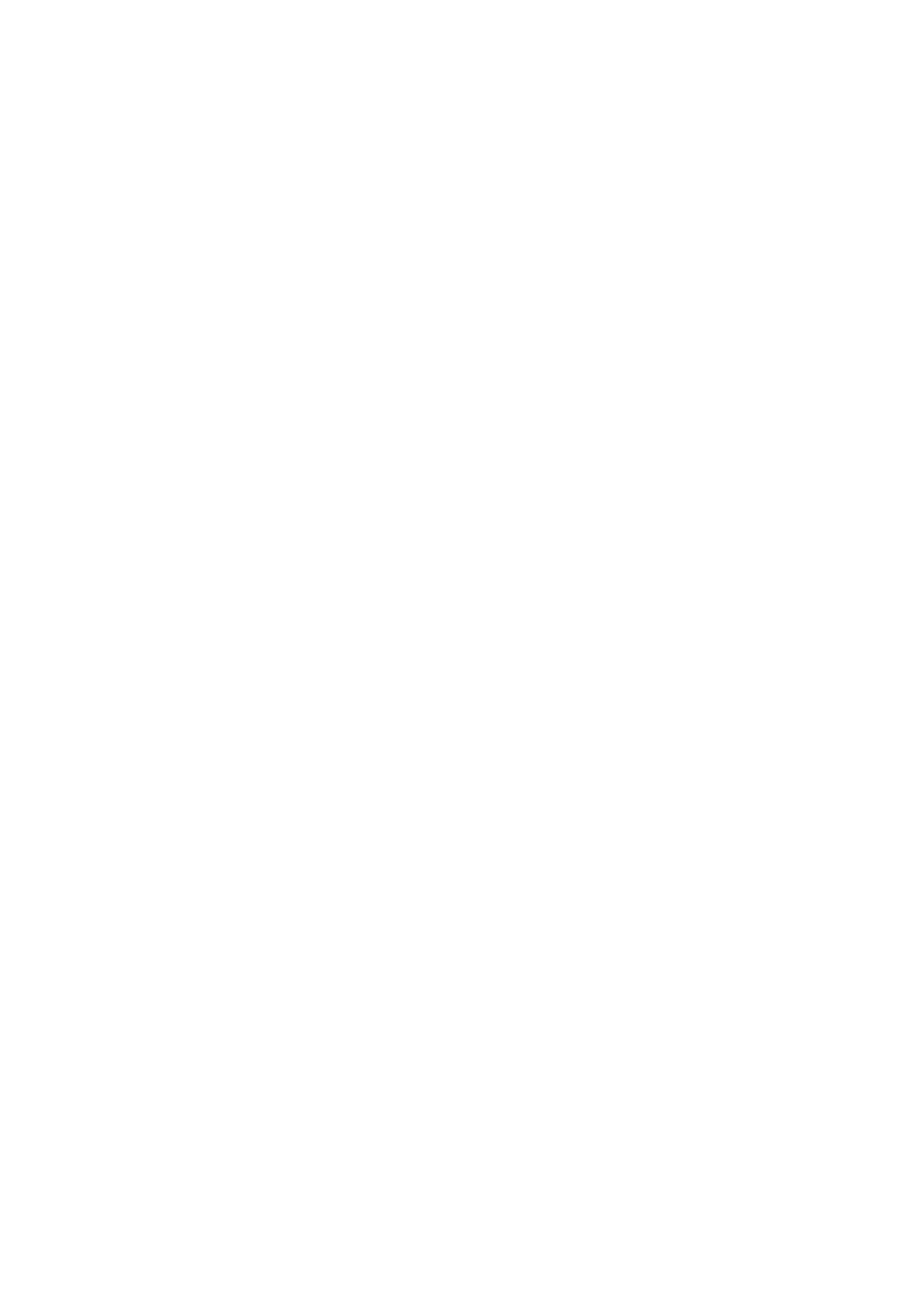jiangnan university Liaoning University of Technology laws and manufacture is a lgxzemail@126.com,lgjwb@163.com

sie@jiangnan.edu.cn,bianzhengdong@jiangnan. edu.cn,jqin@jiangnan.edu.cn,mlsun@jiangnan.e du.cn Liaoning University **XXX** and the symbol symbol symbol symbol symbols and the symbols symbols symbols symbols  $x$ yhlnu@126.com, jjhlnu@126.com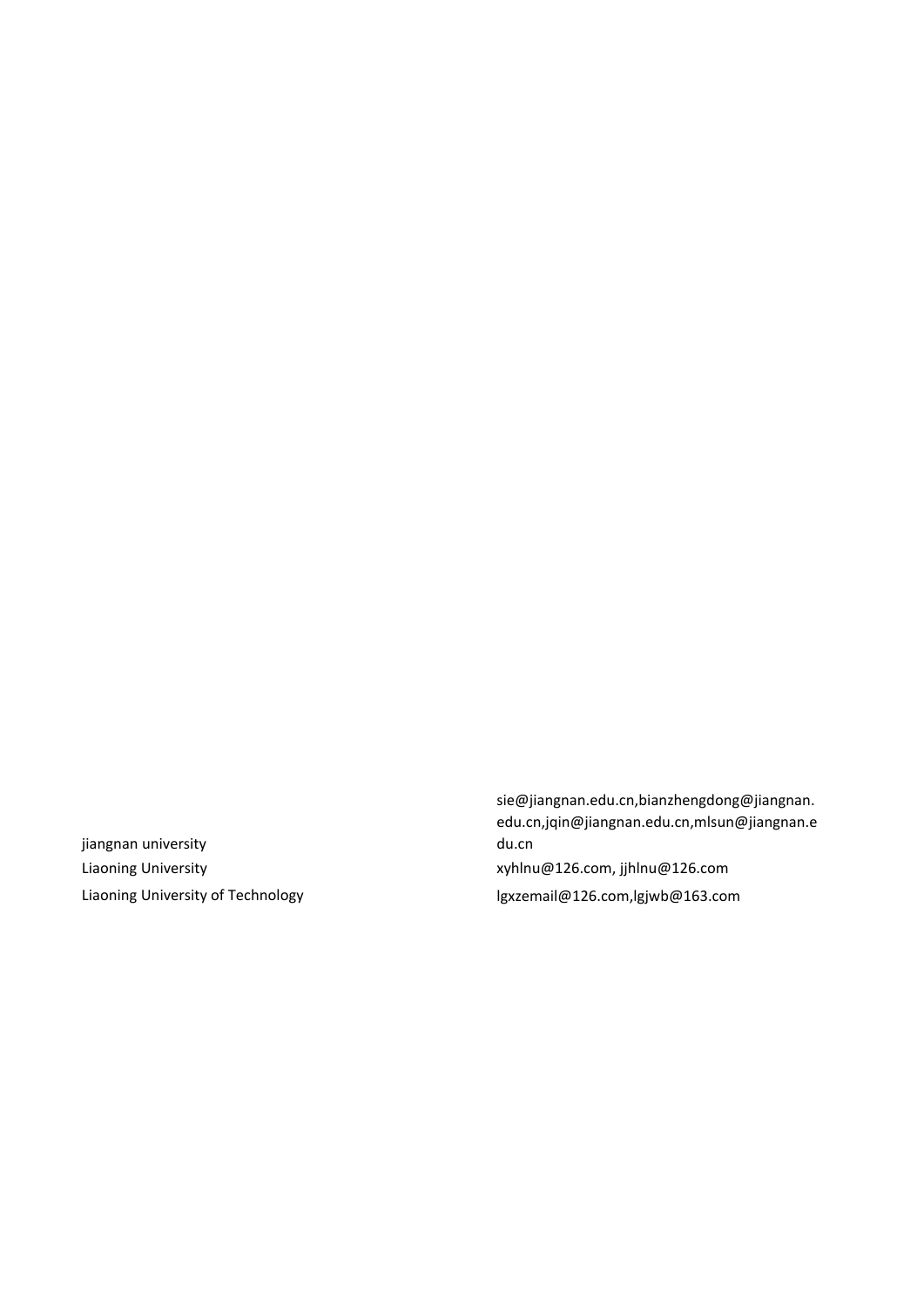Liaoning Shihua University shihuadaxue2008@163.com,

zupo@zju.edu.cn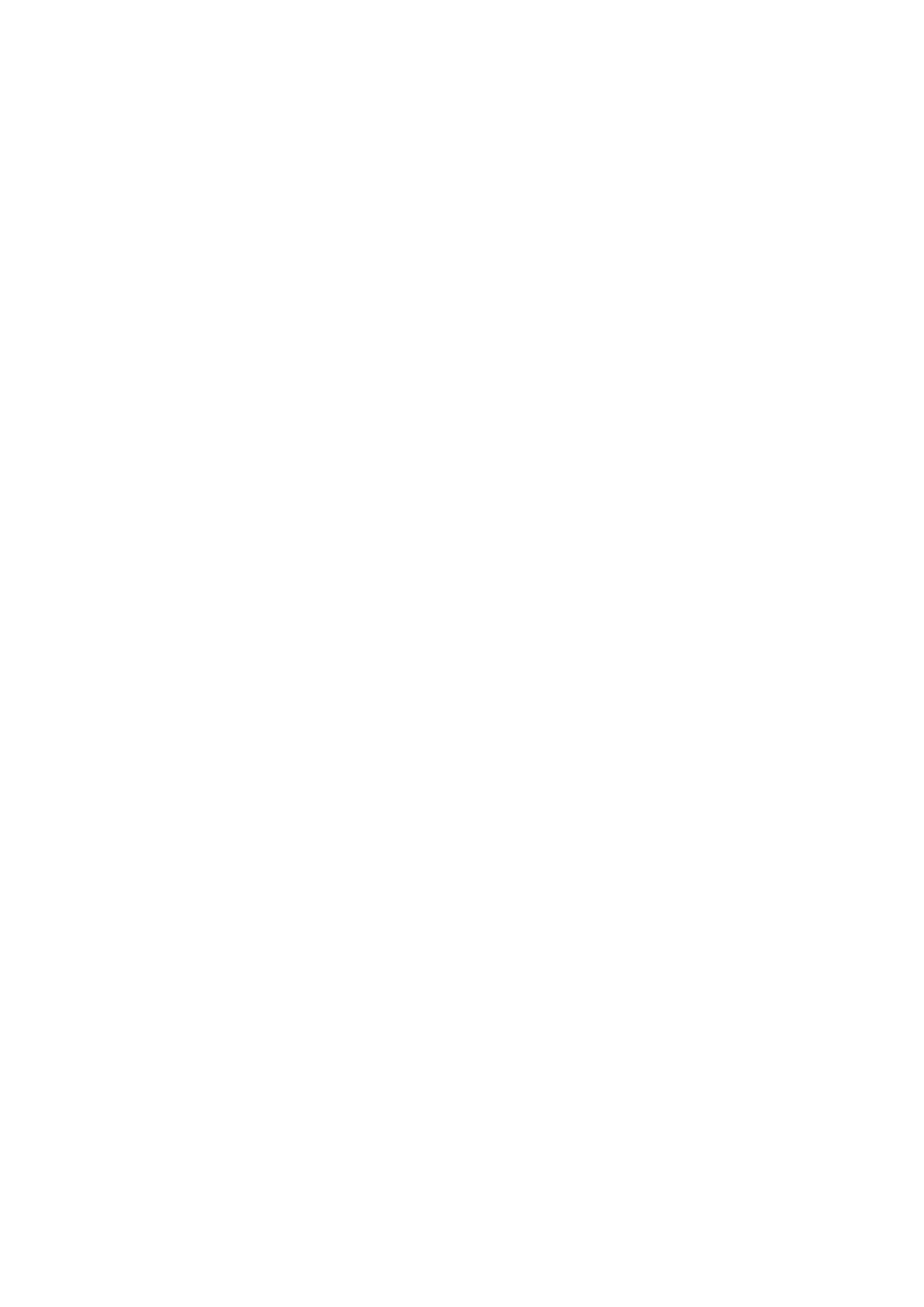admission@mail.zjgsu.edu.cn

webserver@zjnu.cn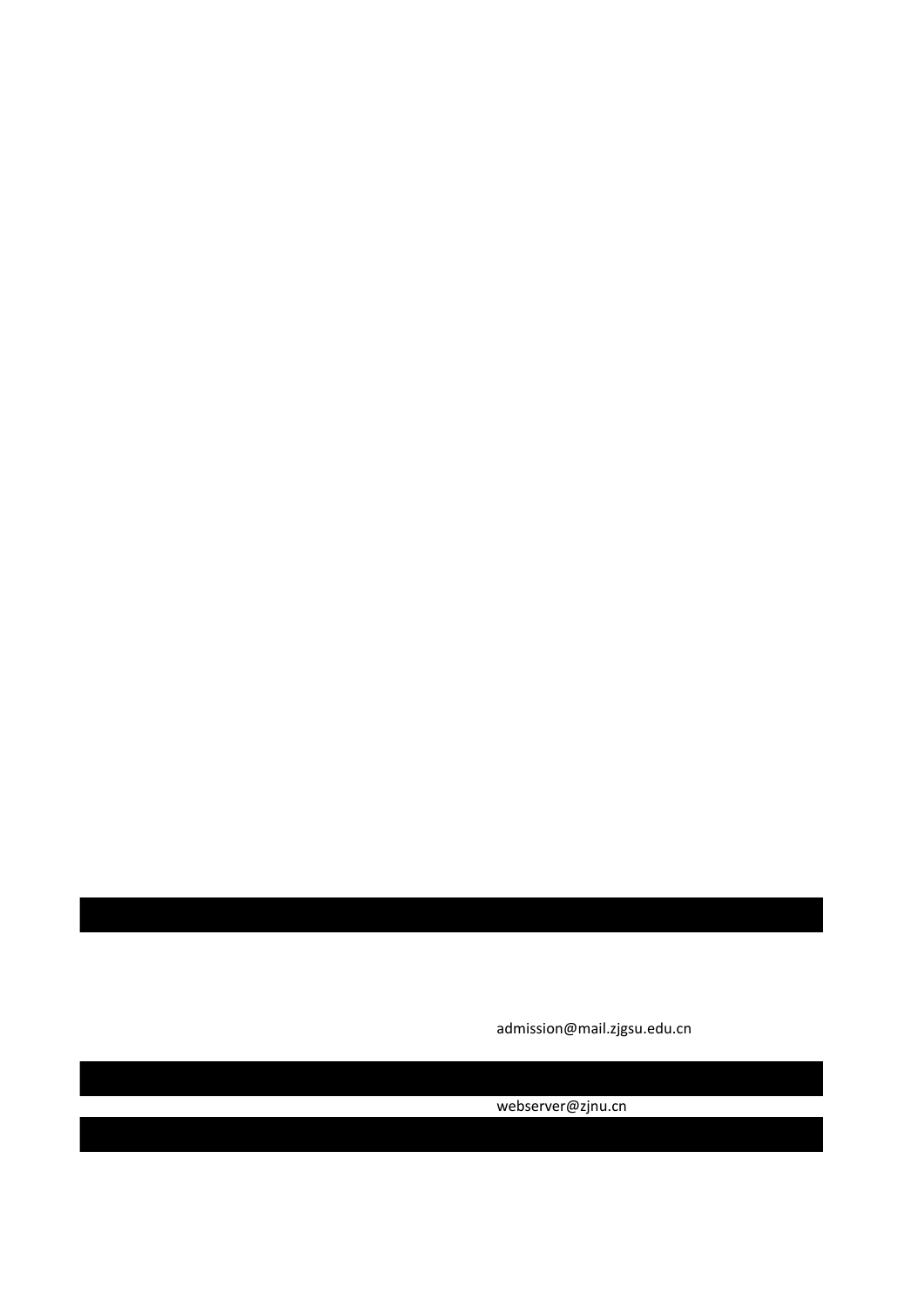lgzhi@xapi.edu.cn

int.enquiry@xmu.edu.my,enquiry@xmu.edu.my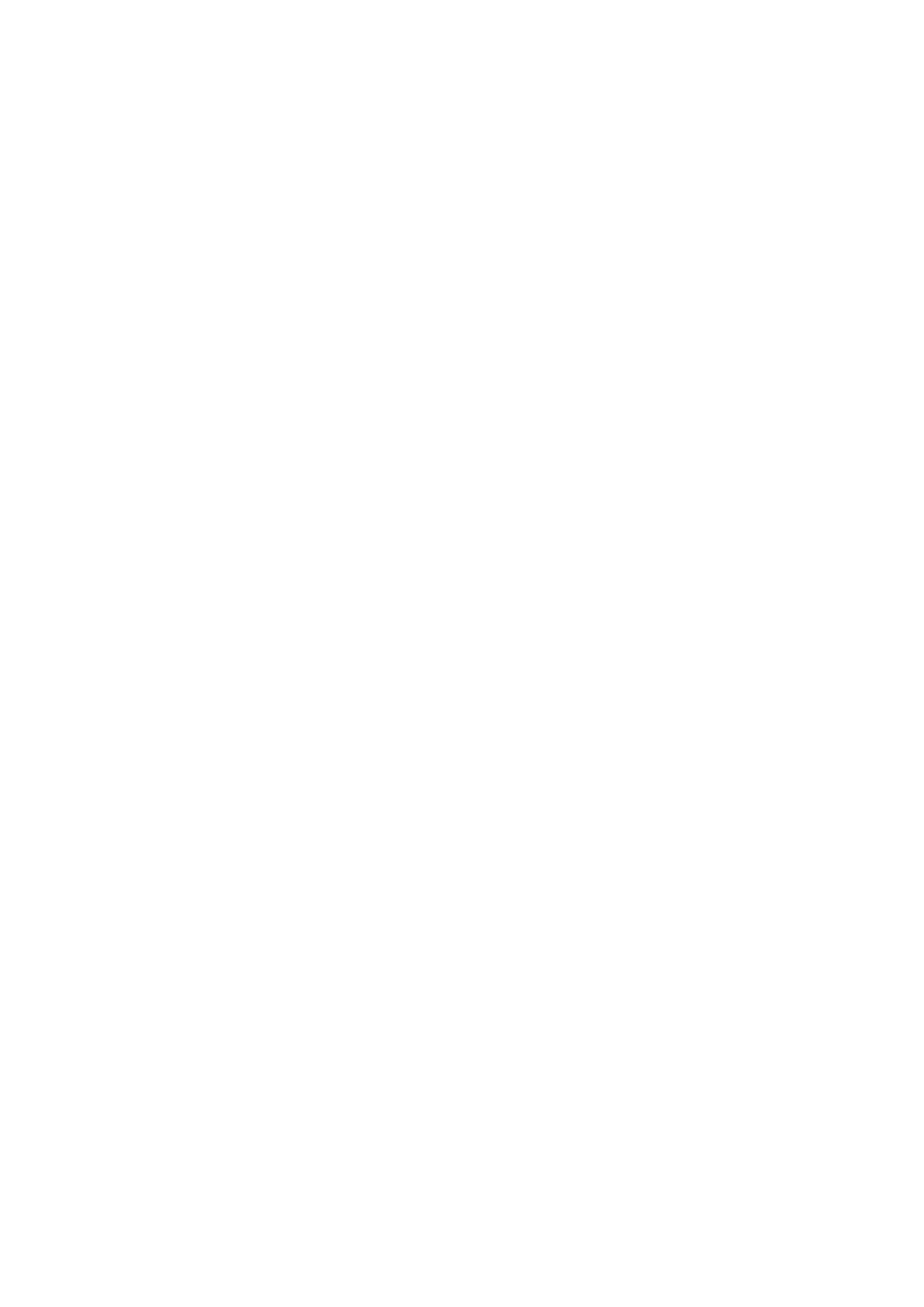ic@mail.xjtu.edu.cn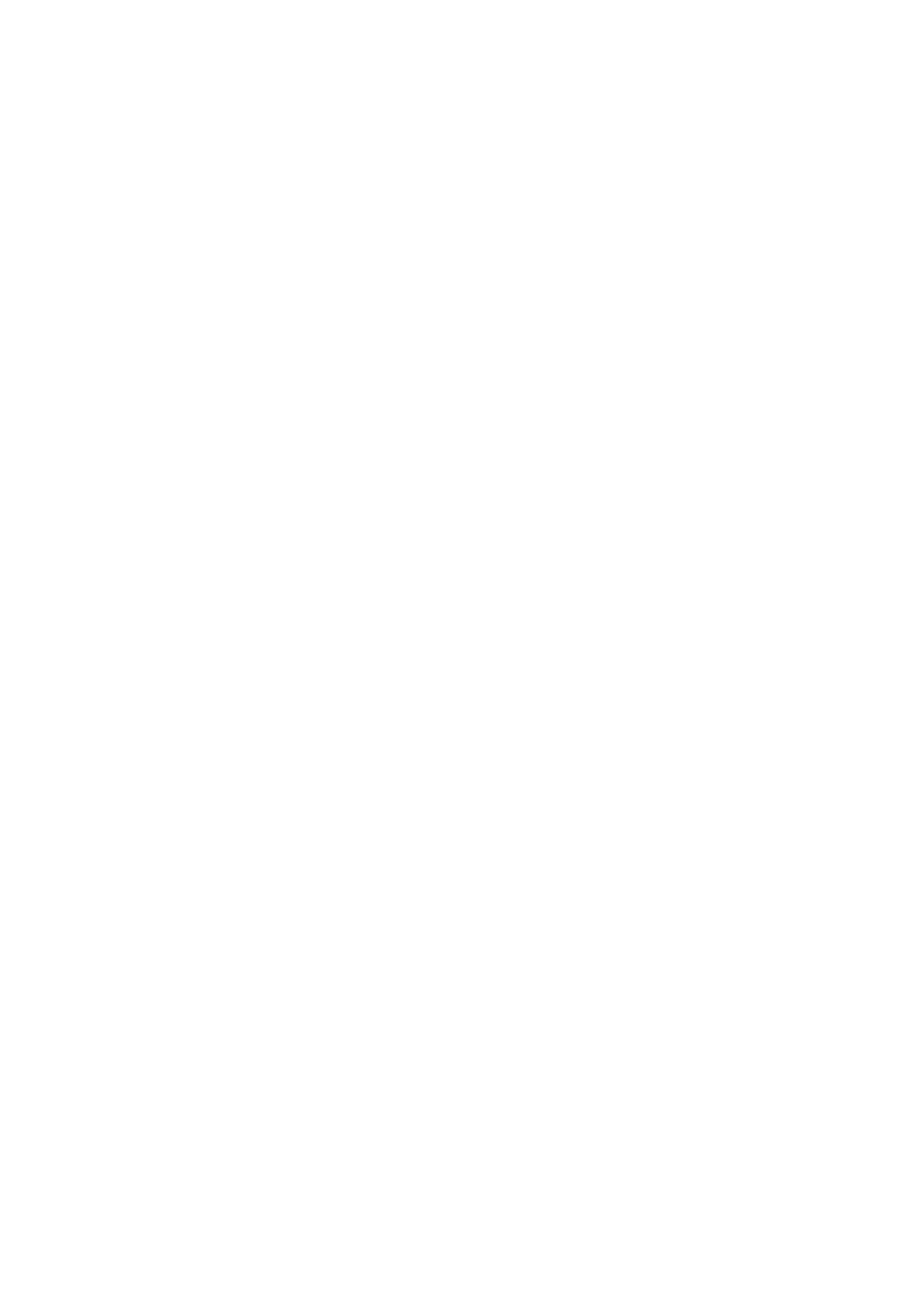Agency number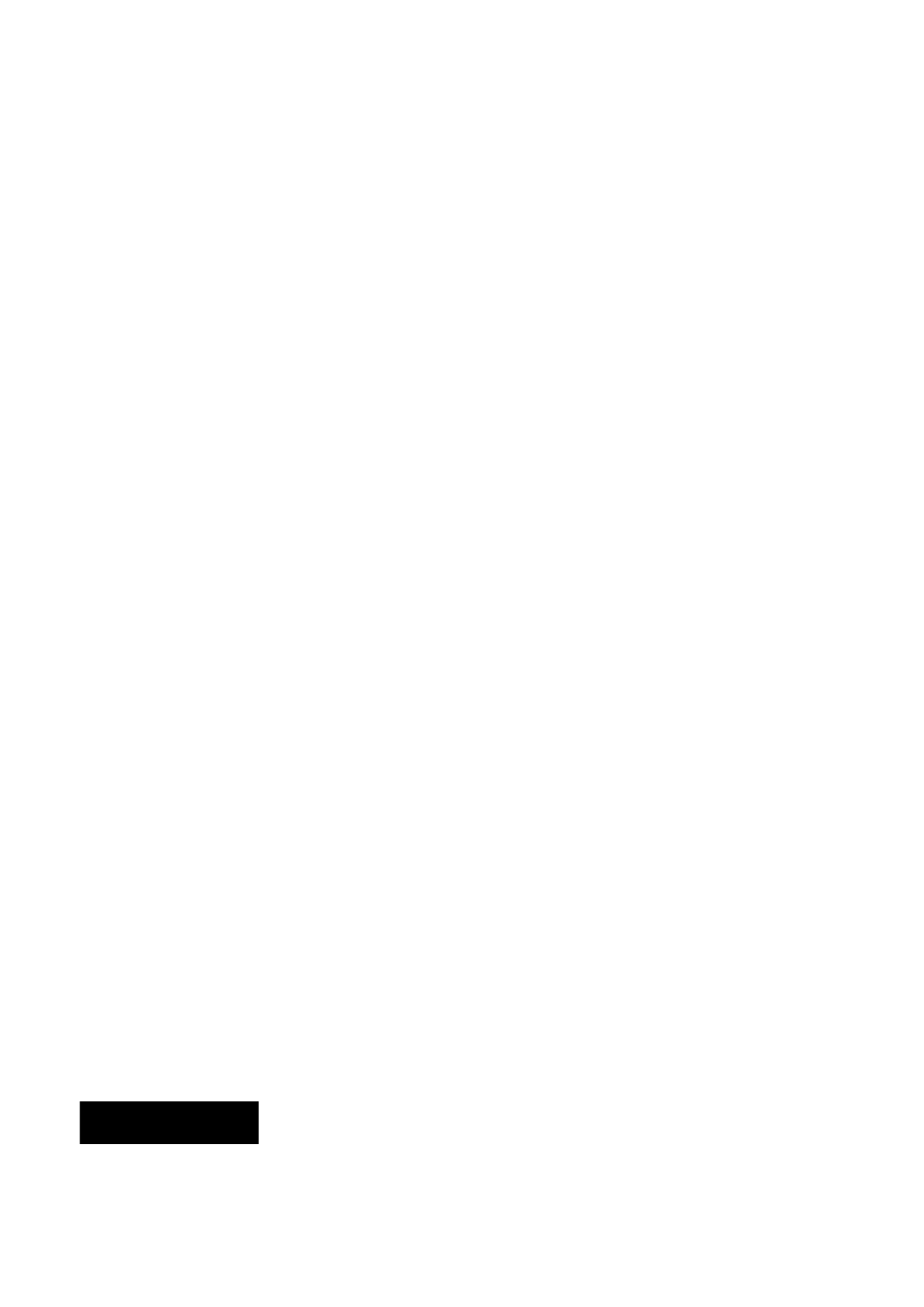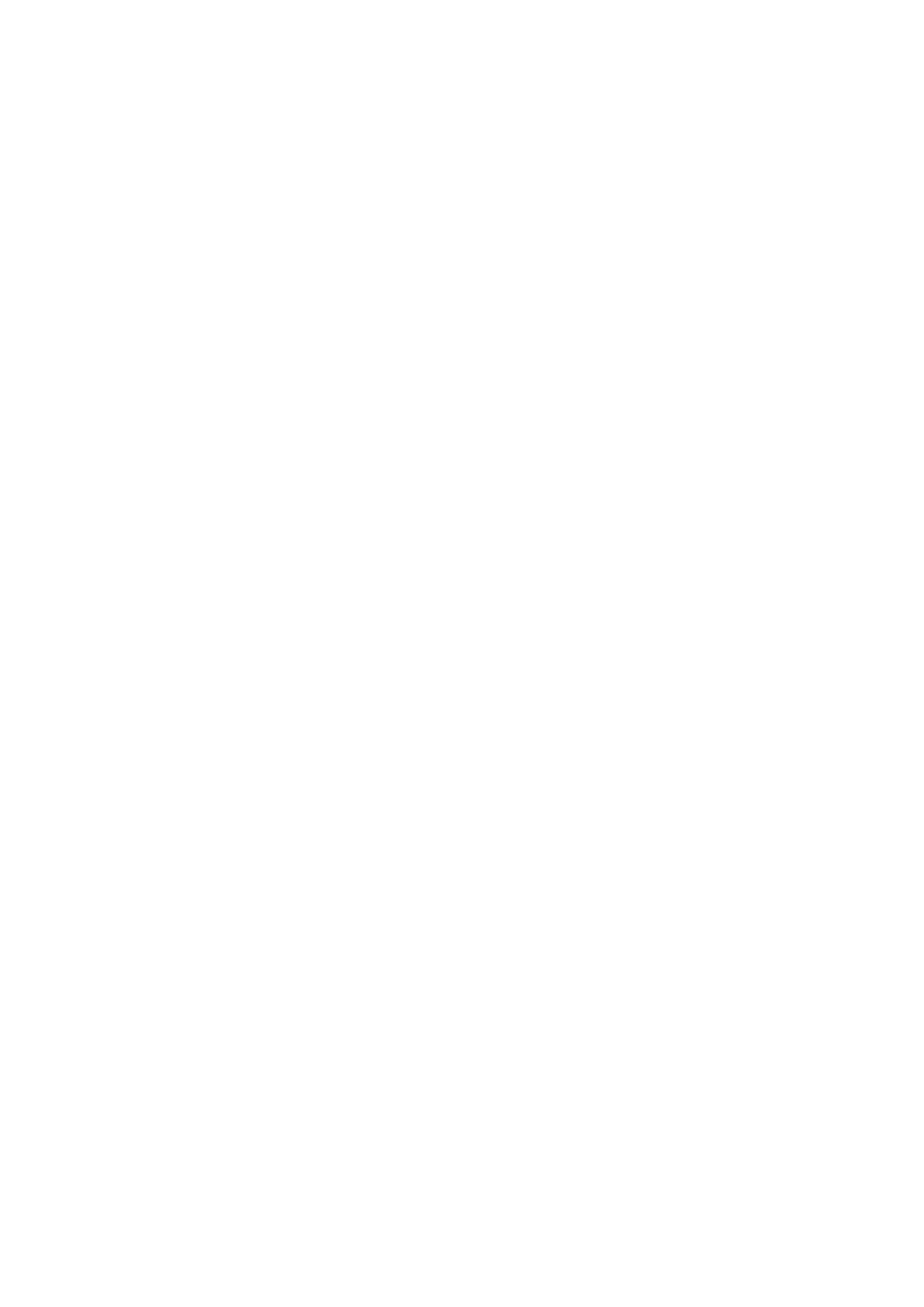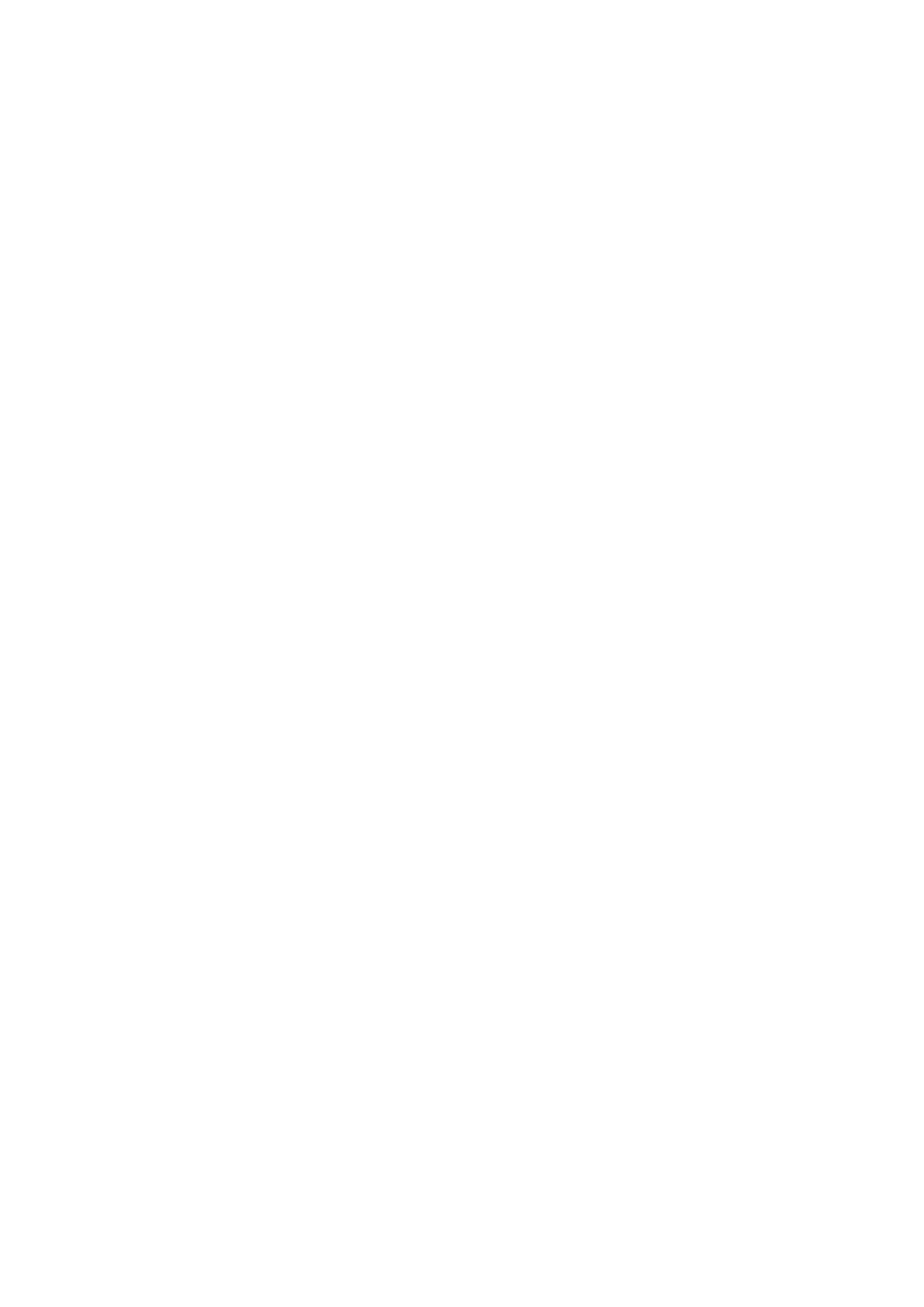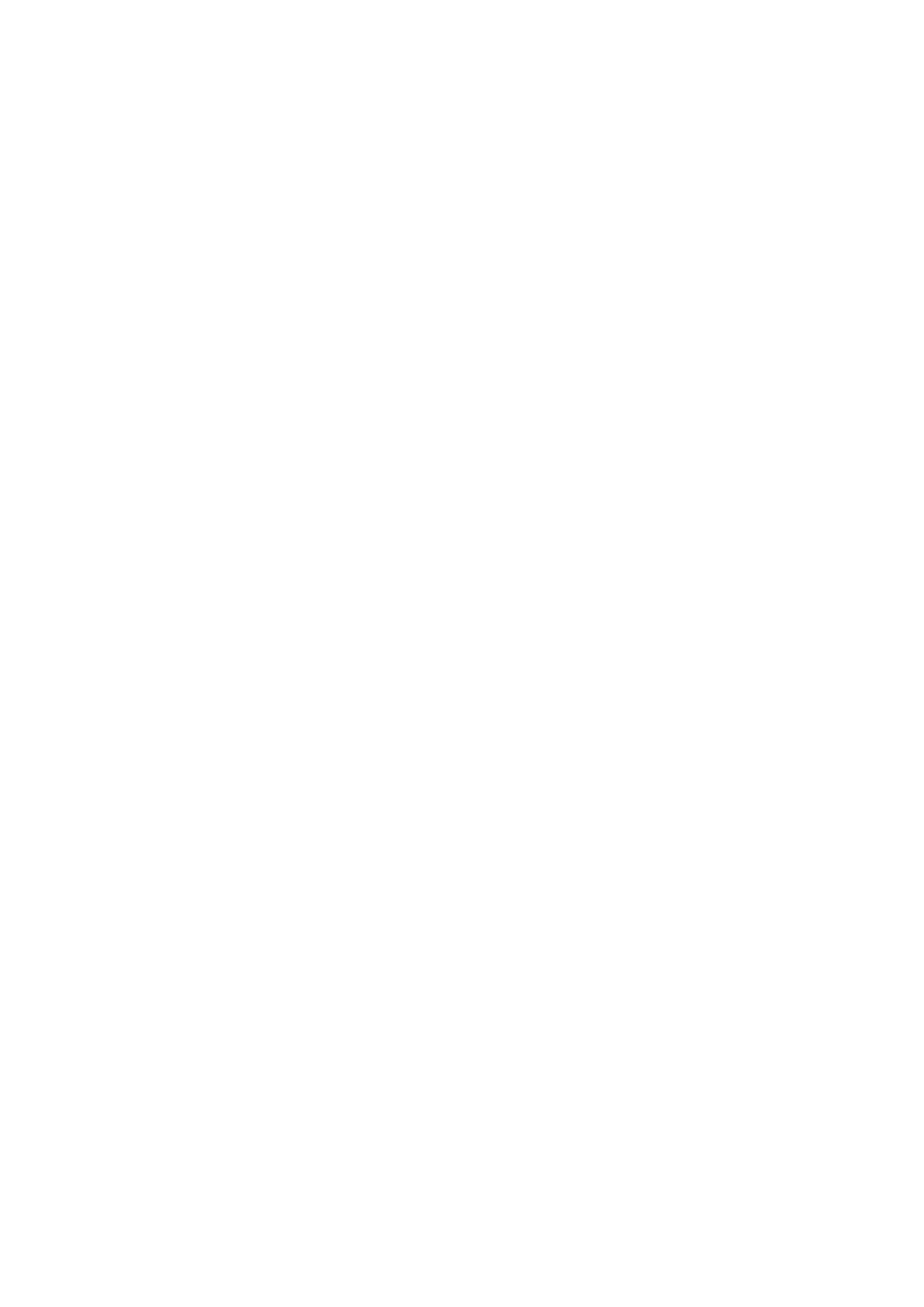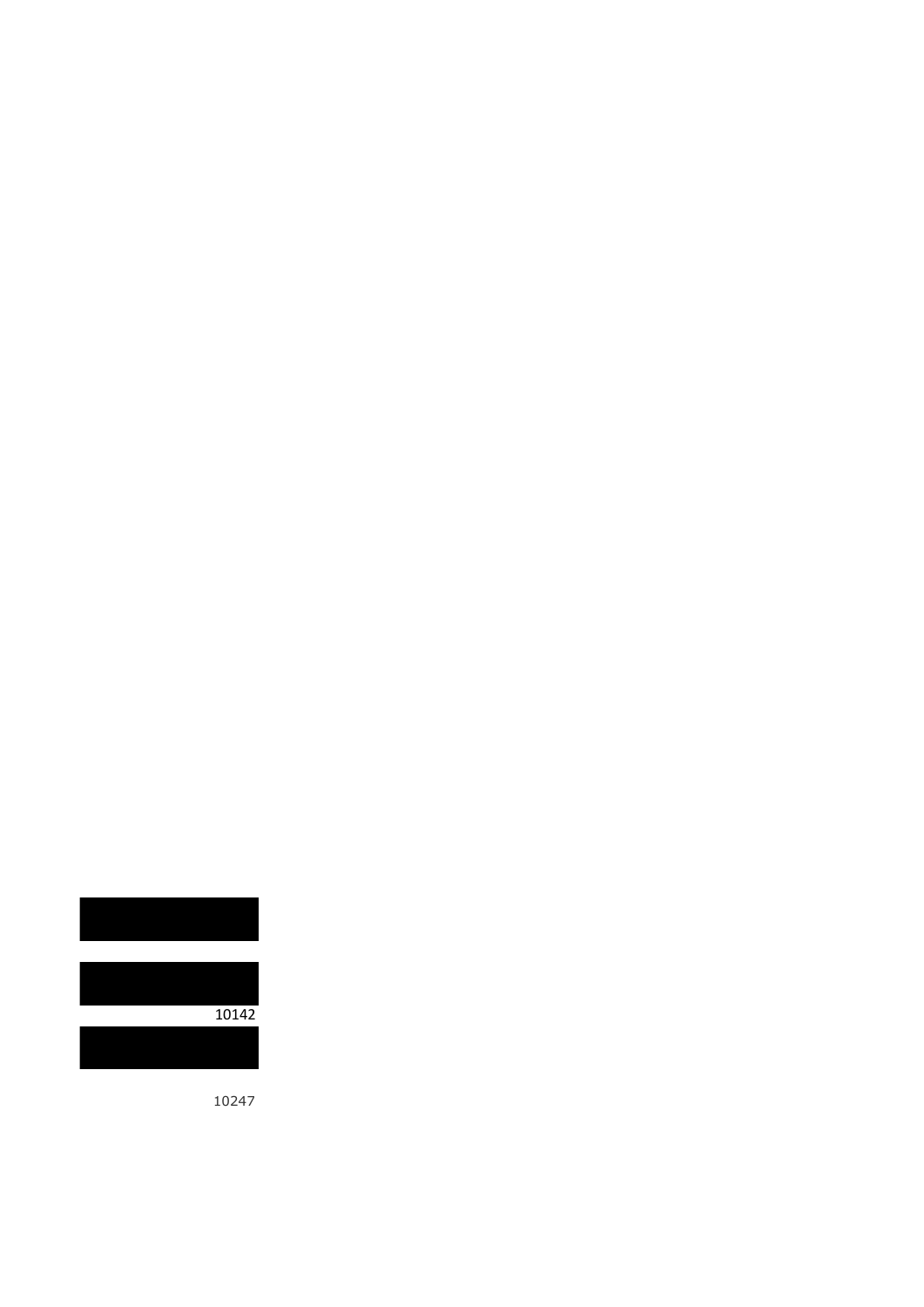

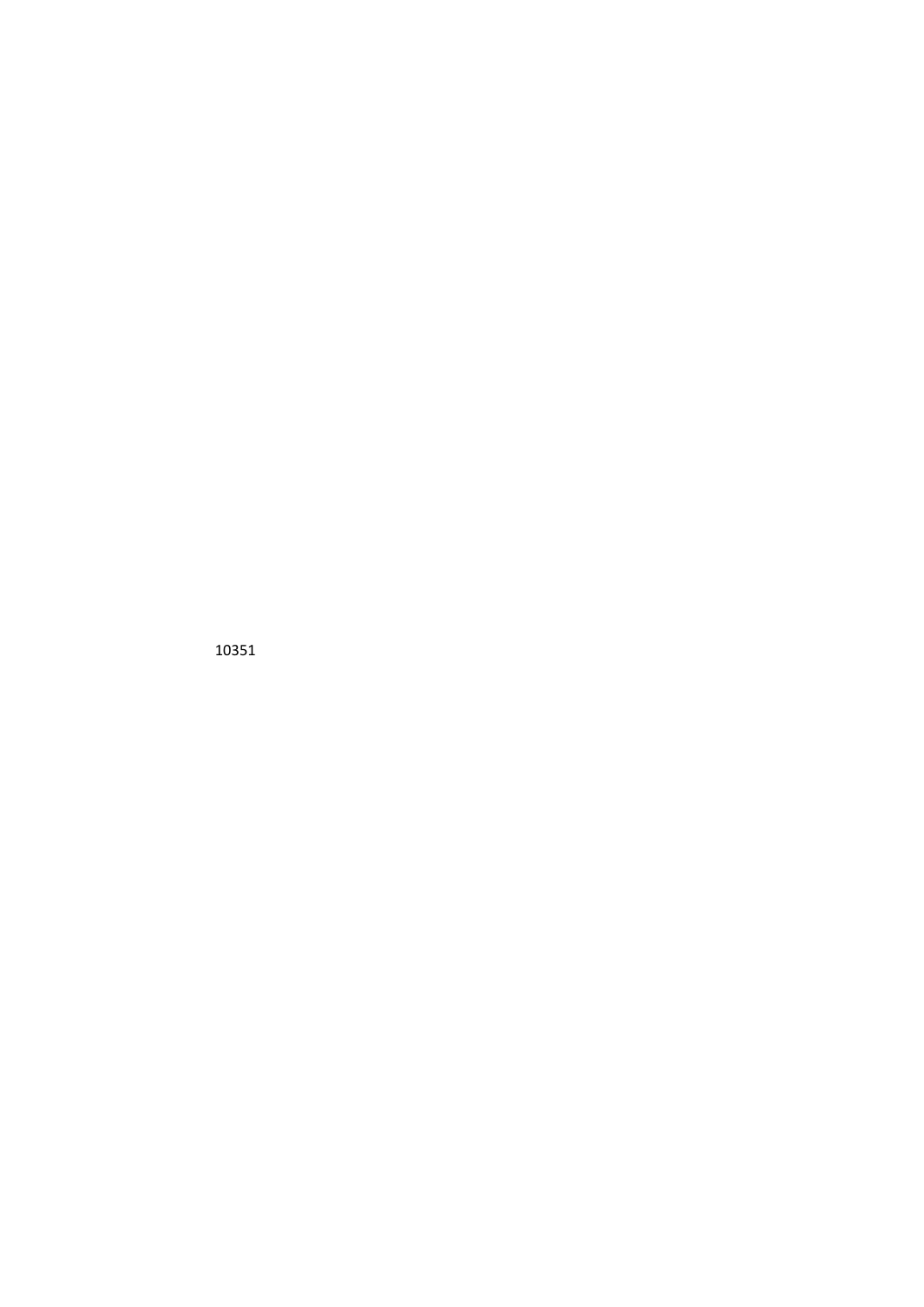| <b>LUUU4</b> |
|--------------|
| 10013        |
| 10533        |
|              |

| 10008 |
|-------|
| 10486 |
| 10497 |
| 10006 |
| 10167 |
| 10004 |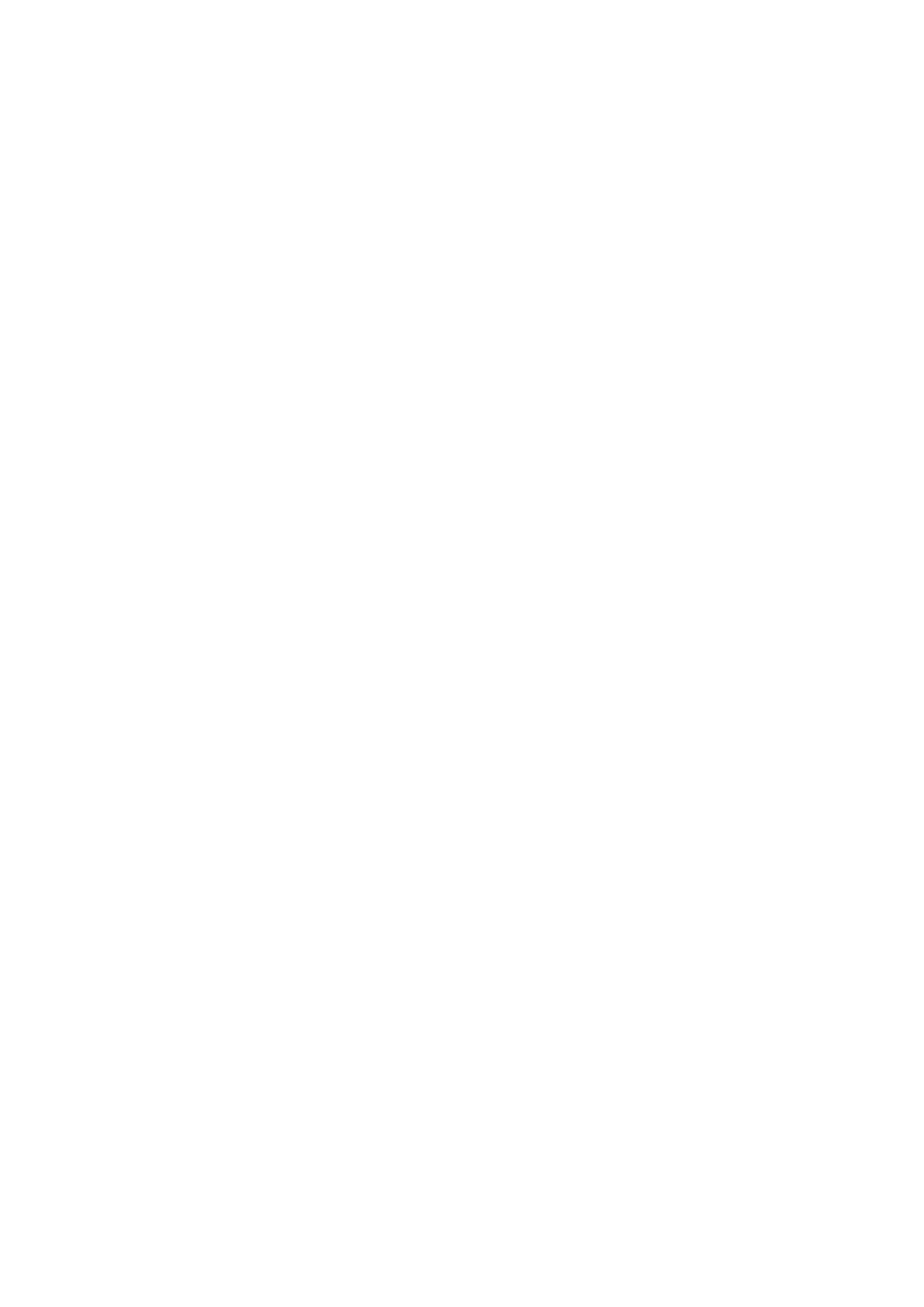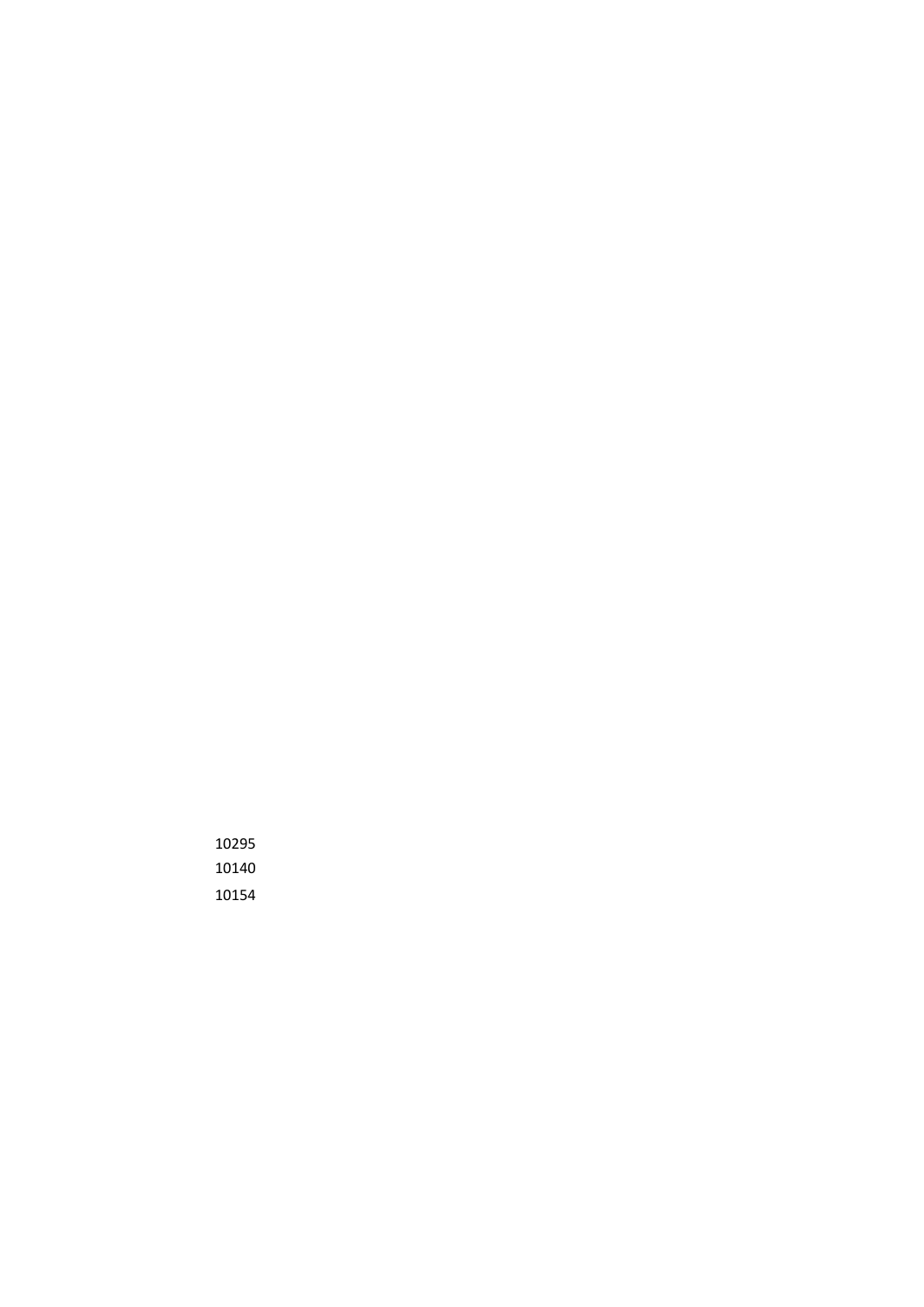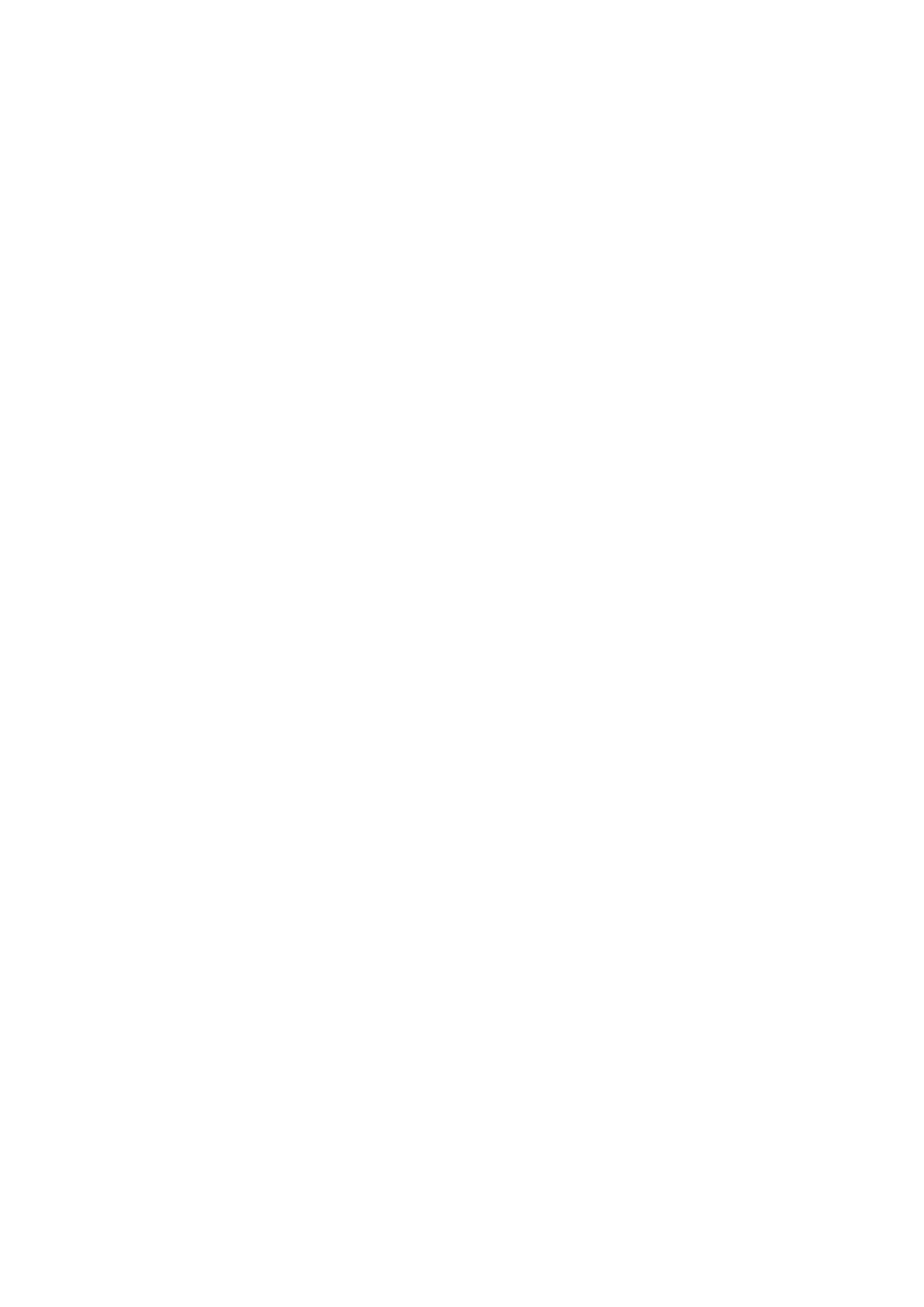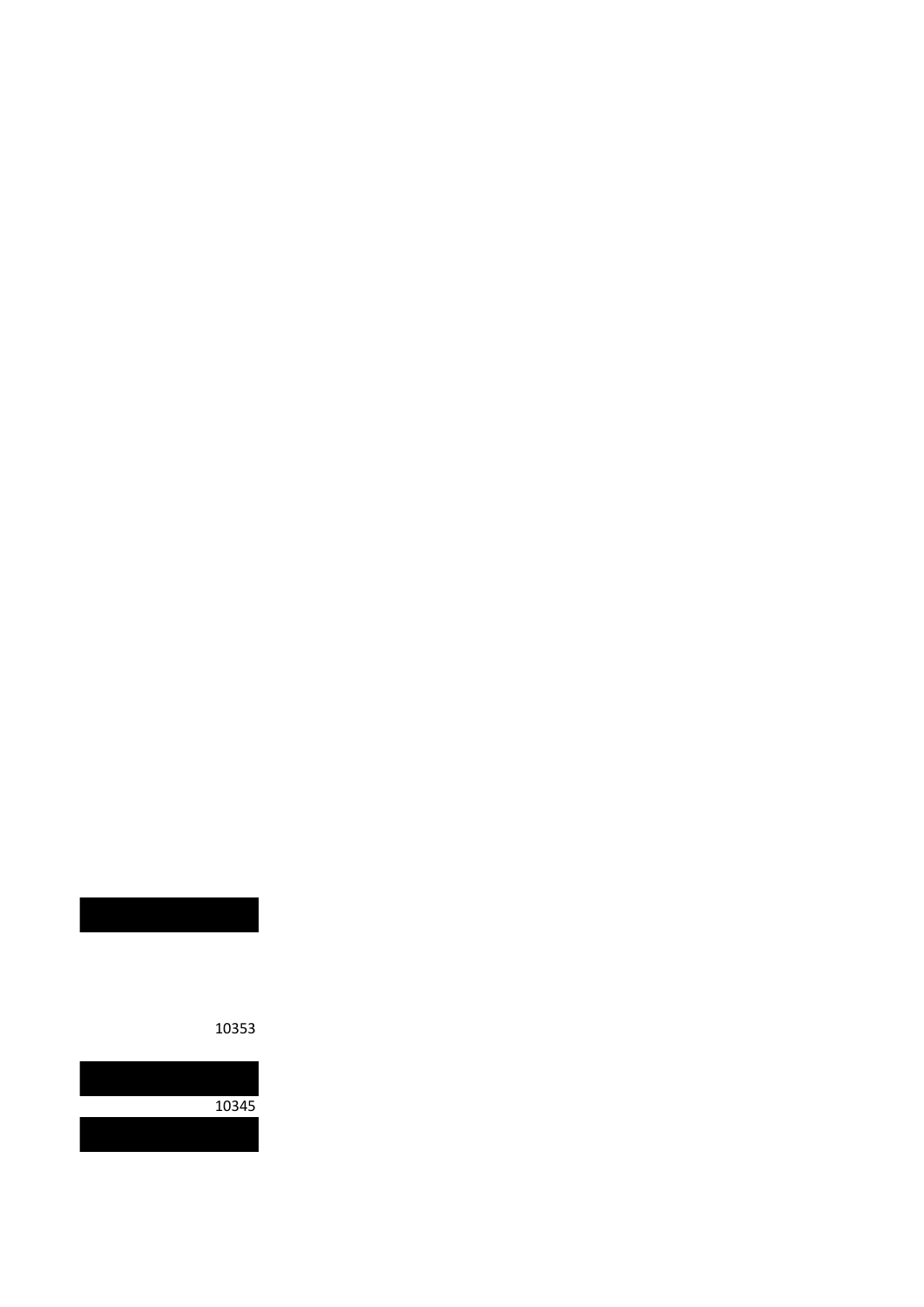